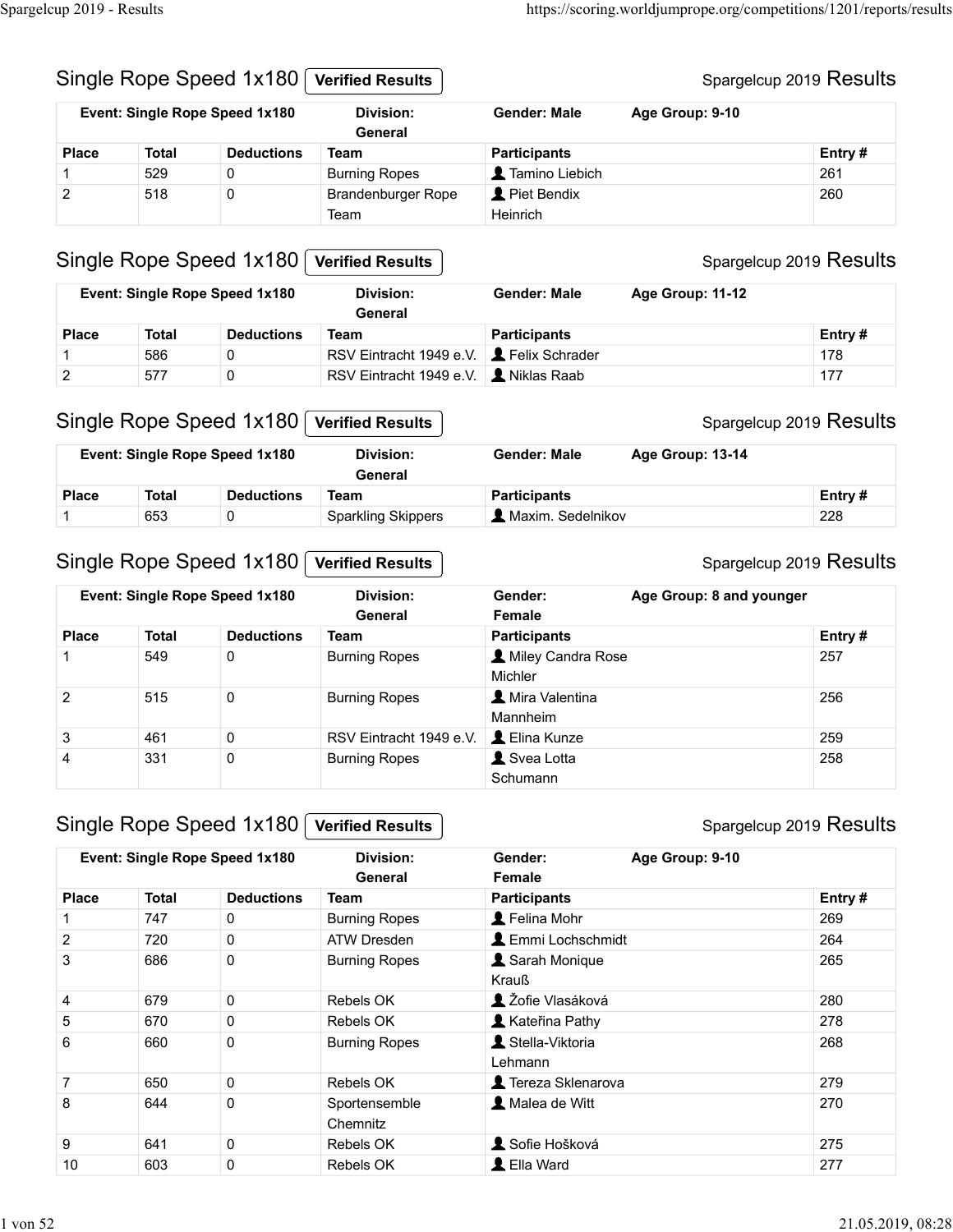| Spargelcup 2019 - Results      |              |                                |                                          | https://scoring.worldjumprope.org/competitions/1201/reports/results |                         |
|--------------------------------|--------------|--------------------------------|------------------------------------------|---------------------------------------------------------------------|-------------------------|
|                                |              |                                |                                          |                                                                     |                         |
|                                |              |                                |                                          |                                                                     |                         |
|                                |              | Event: Single Rope Speed 1x180 | <b>Division:</b><br>General              | Age Group: 9-10<br>Gender:<br>Female                                |                         |
| <b>Place</b>                   | <b>Total</b> | <b>Deductions</b>              | <b>Team</b>                              | <b>Participants</b>                                                 | Entry#                  |
| 11                             | 598          | $\mathbf 0$                    | Brandenburger Rope                       | Anna Reinicke                                                       | 274                     |
|                                |              |                                | Team                                     |                                                                     |                         |
| 12                             | 594          | $\mathbf 0$                    | Rebels OK                                | <b>A</b> Katerina Jedlickova                                        | 276                     |
| 13                             | 588          | $\mathsf{O}\xspace$            | <b>Burning Ropes</b>                     | <b>L</b> Emma Lou Güldner                                           | 266                     |
| 14                             | 580          | $\pmb{0}$                      | RSV Eintracht 1949 e.V.                  | Hailey Handreck                                                     | 272                     |
| 15                             | 573          | $\pmb{0}$                      | Brandenburger Rope                       | L Emma Wille                                                        | 263                     |
|                                |              |                                | Team                                     |                                                                     |                         |
| 16                             | 562          | 0                              | RSV Eintracht 1949 e.V. 1. Johanna Drews |                                                                     | 271                     |
|                                | 534          | $\mathbf 0$                    | <b>Burning Ropes</b>                     | Neele Carlotta                                                      | 267                     |
|                                |              |                                |                                          | Hoffmeister                                                         |                         |
|                                |              |                                |                                          |                                                                     |                         |
|                                | 526          | $\pmb{0}$                      | RSV Eintracht 1949 e.V.                  | L Elisabeth Petsch                                                  | 273                     |
|                                |              |                                |                                          |                                                                     |                         |
|                                |              | Single Rope Speed 1x180        | <b>Verified Results</b>                  |                                                                     | Spargelcup 2019 Results |
|                                |              |                                |                                          |                                                                     |                         |
| 17<br>18                       |              | Event: Single Rope Speed 1x180 | <b>Division:</b>                         | Age Group: 11-12<br>Gender:                                         |                         |
| <b>Place</b>                   | <b>Total</b> | <b>Deductions</b>              | General<br>Team                          | Female                                                              |                         |
|                                | 823          | $\mathsf{O}$                   | Szombathely-Hungary                      | <b>Participants</b><br>Virág Papp                                   | Entry#<br>196           |
| $\overline{c}$                 | 791          | $\pmb{0}$                      | <b>Burning Ropes</b>                     | <b>A</b> Mia Emily                                                  | 184                     |
|                                |              |                                |                                          | Koslowski                                                           |                         |
|                                | 786          | $\mathbf 0$                    | Szombathely-Hungary                      | Luca Baumgartner                                                    | 195                     |
| $\ensuremath{\mathsf{3}}$<br>4 | 777          | $\pmb{0}$                      | Funny Skippers                           | Aenna Lischewski                                                    | 194                     |
| $\mathbf 5$                    | 754<br>745   | $\pmb{0}$                      | <b>Burning Ropes</b>                     | Lena Gärtner                                                        | 205<br>000              |

| 11             | 598                            | U                   | Brandenburger Rope<br>Team                        | Anna Reinicke                         | 274                     |
|----------------|--------------------------------|---------------------|---------------------------------------------------|---------------------------------------|-------------------------|
| 12             | 594                            | 0                   | Rebels OK                                         | Katerina Jedlickova                   | 276                     |
| 13             | 588                            | 0                   | <b>Burning Ropes</b>                              | L Emma Lou Güldner                    | 266                     |
| 14             | 580                            | $\pmb{0}$           | RSV Eintracht 1949 e.V.                           | Hailey Handreck                       | 272                     |
| 15             | 573                            | $\pmb{0}$           | <b>Brandenburger Rope</b><br>Team                 | L Emma Wille                          | 263                     |
| 16             | 562                            | 0                   | RSV Eintracht 1949 e.V.                           | Johanna Drews                         | 271                     |
| 17             | 534                            | 0                   | <b>Burning Ropes</b>                              | Neele Carlotta                        | 267                     |
|                |                                |                     |                                                   | Hoffmeister                           |                         |
| 18             | 526                            | 0                   | RSV Eintracht 1949 e.V. <b>L</b> Elisabeth Petsch |                                       | 273                     |
|                | Single Rope Speed 1x180        |                     | <b>Verified Results</b>                           |                                       | Spargelcup 2019 Results |
|                | Event: Single Rope Speed 1x180 |                     | <b>Division:</b><br>General                       | Age Group: 11-12<br>Gender:<br>Female |                         |
|                | <b>Total</b><br><b>Place</b>   | <b>Deductions</b>   | <b>Team</b>                                       | <b>Participants</b>                   | Entry#                  |
| -1             | 823                            | 0                   | Szombathely-Hungary                               | Virág Papp                            | 196                     |
| $\overline{c}$ | 791                            | 0                   | <b>Burning Ropes</b>                              | <b>A</b> Mia Emily<br>Koslowski       | 184                     |
| 3              | 786                            | $\pmb{0}$           | Szombathely-Hungary                               | Luca Baumgartner                      | 195                     |
| 4              | 777                            | 0                   | Funny Skippers                                    | Aenna Lischewski                      | 194                     |
| $\mathbf 5$    | 754                            | $\pmb{0}$           | <b>Burning Ropes</b>                              | Lena Gärtner                          | 205                     |
| $\,6$          | 745                            | $\pmb{0}$           | Funny Skippers                                    | Sena Tamer                            | 202                     |
| $\overline{7}$ | 739                            | $\pmb{0}$           | Rebels OK                                         | Nicol Arnold                          | 215                     |
| 8              | 736                            | 0                   | Rebels OK                                         | <b>A</b> Barbora Chalupská            | 218                     |
| 9              | 730                            | 0                   | Funny Skippers                                    | Leonie Lübberstedt                    | 203                     |
| 10 T           | 724                            | $\mathbf 0$         | Funny Skippers                                    | L Elisa Meyer                         | 201                     |
| 10 T           | 724                            | 0                   | Rebels OK                                         | Amálie Svobodová                      | 224                     |
| 11             | 723                            | 0                   | <b>Burning Ropes</b>                              | Fiona Andrea<br>Hoffmann              | 189                     |
| 12             | 718                            | 0                   | <b>Burning Ropes</b>                              | Fabienne Wilk                         | 188                     |
| 13             | 714                            | 0                   | Rebels OK                                         | Veronika Stříbrná                     | 223                     |
| 14             | 712                            | 0                   | ATW Dresden                                       | Amy Rösch                             | 183                     |
| 15             | 706                            | $\Omega$            | Brandenburger Rope<br>Team                        | Mia Lynn Seidler                      | 181                     |
| 16             | 698                            | $\mathbf 0$         | The Saxon Kangaroos                               | Lene Müller                           | 199                     |
| 17             | 692                            | $\mathsf{O}\xspace$ | <b>Burning Ropes</b>                              | A Maria Aurelia<br>Mannheim           | 187                     |
| 18             | 679                            | $\mathbf 0$         | Rebels OK                                         | Tereza Nováková                       | 222                     |
| 19             | 674                            | $\mathbf 0$         | Astra Klánovice                                   | 2 Zuzana Varkočková                   | 209                     |
| 20             | 670                            | $\mathbf 0$         | Rebels OK                                         | L Daniela<br>Cajthamlová              | 217                     |
| 21             | 667                            | $\mathbf 0$         | Brandenburger Rope<br>Team                        | <b>L</b> Emily Petersen               | 180                     |
|                | 22 T<br>654                    | $\mathbf 0$         | <b>Burning Ropes</b>                              | Lilly-Valentina<br>Lehmann            | 186                     |
|                | 22 T<br>654                    | $\mathbf 0$         | <b>Burning Ropes</b>                              | Fiona Güntherodt                      | 206                     |
|                | 654<br>22 T                    | $\mathsf{O}\xspace$ | <b>Sparkling Skippers</b>                         | L Christina                           | 226                     |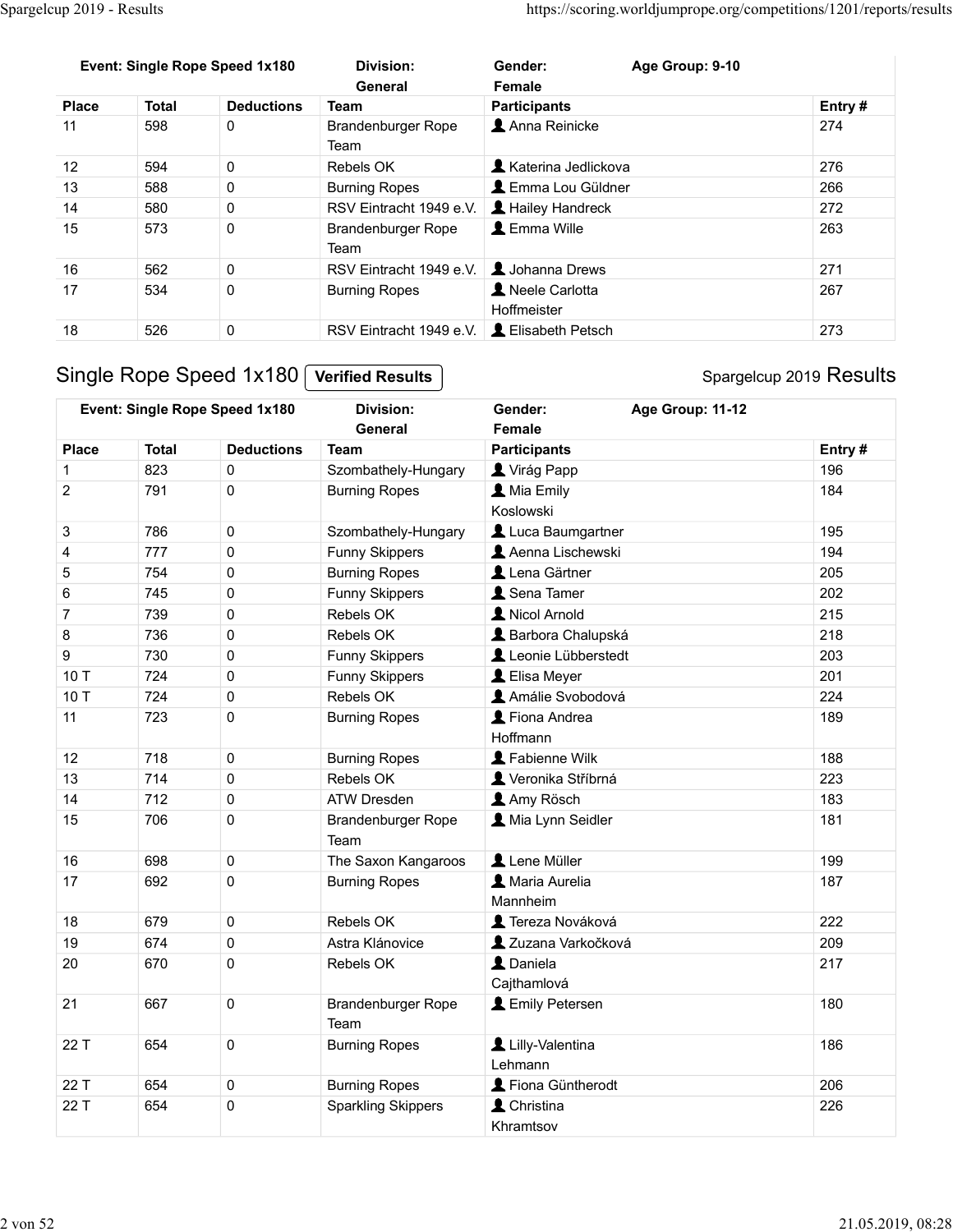| Spargelcup 2019 - Results |              |                                                           |                                                        |                                         | https://scoring.worldjumprope.org/competitions/1201/reports/results |            |
|---------------------------|--------------|-----------------------------------------------------------|--------------------------------------------------------|-----------------------------------------|---------------------------------------------------------------------|------------|
|                           |              |                                                           |                                                        |                                         |                                                                     |            |
|                           |              |                                                           |                                                        |                                         |                                                                     |            |
|                           |              |                                                           |                                                        |                                         |                                                                     |            |
|                           |              |                                                           |                                                        |                                         |                                                                     |            |
|                           |              |                                                           |                                                        |                                         |                                                                     |            |
|                           |              | Event: Single Rope Speed 1x180                            | <b>Division:</b><br>General                            | Gender:<br>Female                       | Age Group: 11-12                                                    |            |
| <b>Place</b>              | <b>Total</b> | <b>Deductions</b>                                         | <b>Team</b>                                            | <b>Participants</b>                     |                                                                     | Entry#     |
| 23                        | 653          | $\mathbf 0$                                               | <b>Burning Ropes</b>                                   | Leonie Mathilda<br>Kramer               |                                                                     | 185        |
| 24                        | 652          | $\pmb{0}$                                                 | Sportensemble<br>Chemnitz                              | Victoria Stetter                        |                                                                     | 193        |
| 25                        | 649          | $\mathbf 0$                                               | Brandenburger Rope<br>Team                             | & Gina Kellermann                       |                                                                     | 179        |
| 26                        | 642          | $\pmb{0}$                                                 | <b>Burning Ropes</b>                                   | 2 Zara Armagan                          |                                                                     | 204        |
| 27                        | 636          | $\mathbf 0$                                               | Rebels OK                                              | Adéla Cajthamlová                       |                                                                     | 216        |
| 28                        | 628          | $\mathbf 0$                                               | ATW Dresden                                            | L Jette Hoppe                           |                                                                     | 182        |
| 29 T                      | 588          | 0                                                         | Sportensemble<br>Chemnitz                              | Katja Burghart                          |                                                                     | 191        |
| 29 T                      | 588          | $\pmb{0}$                                                 | Rebels OK                                              | Sára Andělová<br>A Natálie              |                                                                     | 214        |
| 30                        | 584          | $\pmb{0}$                                                 | Rebels OK                                              | Markvartová                             |                                                                     | 220        |
| 31<br>32                  | 576<br>574   | $\pmb{0}$<br>$\pmb{0}$                                    | RSV Eintracht 1949 e.V.<br><b>Sparkling Skippers</b>   | A Melina Molkenthin<br>L Emilia         |                                                                     | 212<br>227 |
|                           |              |                                                           |                                                        | Messerschmidt                           |                                                                     |            |
| 33                        | 572          | $\pmb{0}$                                                 | Rebels OK                                              | L Emma Faitová                          |                                                                     | 219        |
| 34                        | 570          | $\pmb{0}$                                                 | The Saxon Kangaroos                                    | <b>1</b> Katharina Rissom               |                                                                     | 200        |
| 35                        | 566          | $\pmb{0}$                                                 | <b>Sparkling Skippers</b>                              | X Vanessa Ebert                         |                                                                     | 225        |
| 36 T                      | 564          | $\pmb{0}$                                                 | Sportensemble<br>Chemnitz                              | L Debora Grötzschel                     |                                                                     | 192        |
| 36 T                      | 564          | $\pmb{0}$                                                 | RSV Eintracht 1949 e.V. <b>1.</b> Ann-Katrin           | Verhülsdonk                             |                                                                     | 213        |
| 37<br>38                  | 556<br>554   | $\pmb{0}$                                                 | Astra Klánovice<br>Rebels OK                           | Barbora Jeřábková<br>Kateřina Ševčíková |                                                                     | 207<br>221 |
| 39                        | 540          | $\pmb{0}$<br>$\pmb{0}$                                    | Astra Klánovice                                        | L Michaela                              |                                                                     | 208        |
| 40                        | 537          | $\pmb{0}$                                                 | The Saxon Kangaroos                                    | Pohanková<br>Shirin Ludwig              |                                                                     | 198        |
| 41                        | 535          | $\pmb{0}$                                                 | The Saxon Kangaroos                                    | Lina Bornkampf                          |                                                                     | 197        |
| 42                        | 532          | $\pmb{0}$                                                 | RSV Eintracht 1949 e.V.                                | L Hannah Anscheit                       |                                                                     | 210        |
| 43 T                      | 500          | $\pmb{0}$                                                 | Sportensemble<br>Chemnitz                              | Line Beier                              |                                                                     | 190        |
| 43 T                      | 500          | $\mathbf 0$                                               | RSV Eintracht 1949 e.V. <b>L</b> Noemi Kunze           |                                         |                                                                     | 211        |
|                           |              | Single Rope Speed 1x180<br>Event: Single Rope Speed 1x180 | <b>Verified Results</b><br><b>Division:</b><br>General | Gender:<br>Female                       | Spargelcup 2019 Results<br>Age Group: 13-14                         |            |
| <b>Place</b>              | <b>Total</b> | <b>Deductions</b>                                         | <b>Team</b>                                            | <b>Participants</b>                     |                                                                     | Entry#     |
|                           | 846          | $\mathbf 0$                                               | Szombathely-Hungary                                    | Anna Fekete                             |                                                                     | 238        |
| $\overline{c}$            | 778          | 0                                                         | <b>Burning Ropes</b>                                   | Karoline Kathleen<br>Mehrheim           |                                                                     | 236        |
| $3T$                      | 738          | $\mathbf 0$                                               | Astra Klánovice                                        | <b>A</b> Barbora<br>Varkočková          |                                                                     | 242        |
| 3T                        | 738          | $\mathbf 0$<br>$\sim$                                     | Rebels OK                                              | Adela Kepkova                           |                                                                     | 250        |
|                           | 700          |                                                           | Drandonhurger Dene                                     | $\bullet$ Cappin Caputta                |                                                                     | 224        |

|                |              |                                |                                              | vernuisdonk                            |        |
|----------------|--------------|--------------------------------|----------------------------------------------|----------------------------------------|--------|
| 37             | 556          | $\pmb{0}$                      | Astra Klánovice                              | & Barbora Jeřábková                    | 207    |
| 38             | 554          | $\pmb{0}$                      | Rebels OK                                    | Kateřina Ševčíková                     | 221    |
| 39             | 540          | $\mathbf 0$                    | Astra Klánovice                              | L Michaela                             | 208    |
|                |              |                                |                                              | Pohanková                              |        |
| 40             | 537          | $\pmb{0}$                      | The Saxon Kangaroos                          | Shirin Ludwig                          | 198    |
| 41             | 535          | $\mathsf{O}\xspace$            | The Saxon Kangaroos                          | Lina Bornkampf                         | 197    |
| 42             | 532          | $\pmb{0}$                      | RSV Eintracht 1949 e.V.                      | <b>A</b> Hannah Anscheit               | 210    |
| 43 T           | 500          | $\pmb{0}$                      | Sportensemble<br>Chemnitz                    | Line Beier                             | 190    |
| 43 T           | 500          | $\mathbf 0$                    | RSV Eintracht 1949 e.V. <b>2</b> Noemi Kunze |                                        | 211    |
|                |              |                                |                                              |                                        |        |
|                |              | Event: Single Rope Speed 1x180 | <b>Division:</b><br>General                  | Age Group: 13-14<br>Gender:<br>Female  |        |
| <b>Place</b>   | <b>Total</b> | <b>Deductions</b>              | <b>Team</b>                                  | <b>Participants</b>                    | Entry# |
| $\overline{1}$ | 846          | $\mathbf 0$                    | Szombathely-Hungary                          | Anna Fekete                            | 238    |
| $\overline{2}$ | 778          | $\mathbf 0$                    | <b>Burning Ropes</b>                         | <b>A</b> Karoline Kathleen<br>Mehrheim | 236    |
| 3T             | 738          | $\mathsf 0$                    | Astra Klánovice                              | L Barbora<br>Varkočková                | 242    |
| 3T             | 738          | $\pmb{0}$                      | Rebels OK                                    | Adela Kepkova                          | 250    |
| $\overline{4}$ | 728          | $\pmb{0}$                      | Brandenburger Rope<br>Team                   | Sophia Schütte                         | 231    |
| 5              | 720          | $\mathbf 0$                    | Rebels OK                                    | Adela Souckova                         | 253    |
| 6 T            | 712          | $\mathsf{O}\xspace$            | Rebels OK                                    | Tereza Buchalová                       | 247    |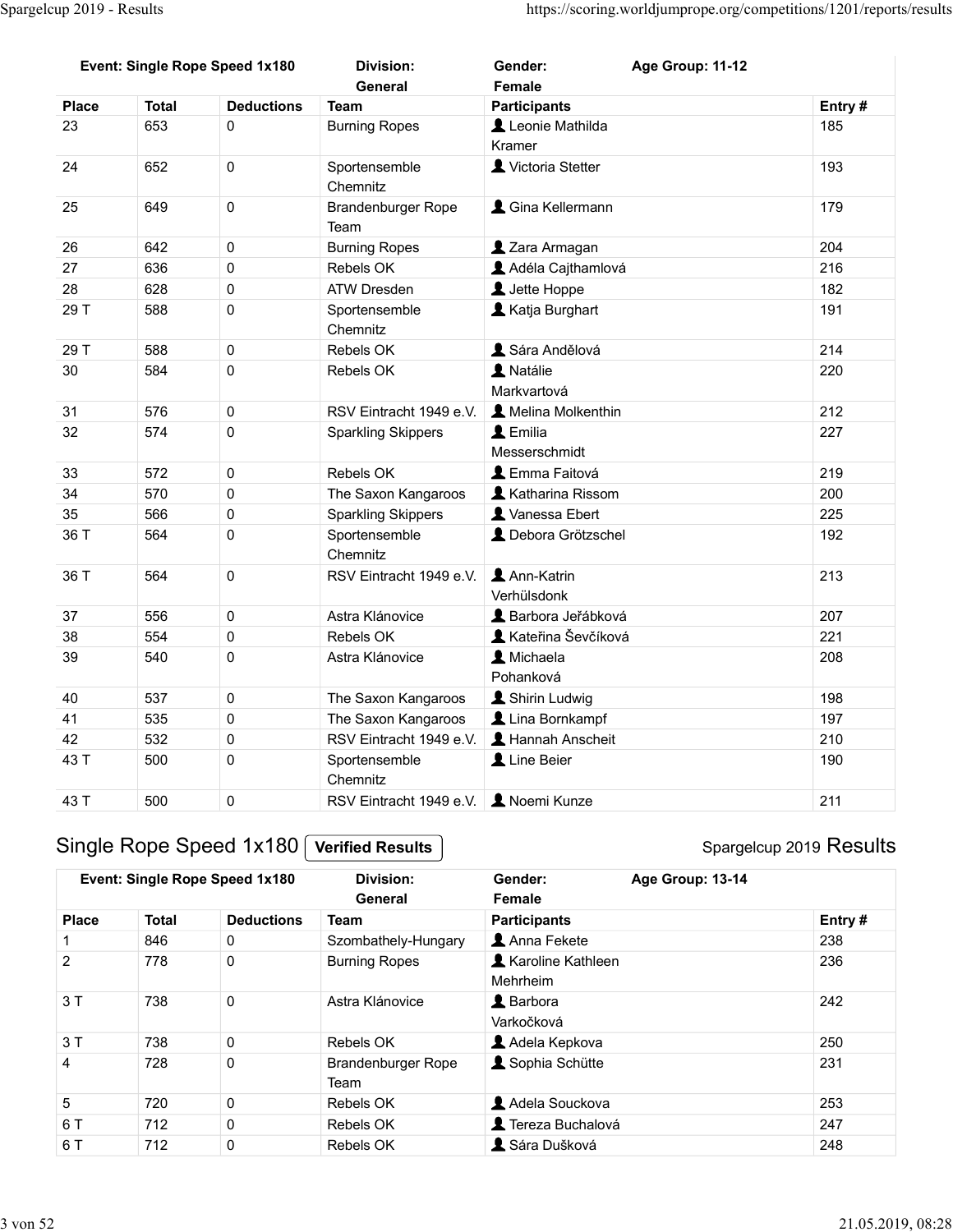| Spargelcup 2019 - Results |              |                                                           |                                                 |                          |                                                                     |                         |
|---------------------------|--------------|-----------------------------------------------------------|-------------------------------------------------|--------------------------|---------------------------------------------------------------------|-------------------------|
|                           |              |                                                           |                                                 |                          |                                                                     |                         |
|                           |              |                                                           |                                                 |                          |                                                                     |                         |
|                           |              |                                                           |                                                 |                          |                                                                     |                         |
|                           |              |                                                           |                                                 |                          |                                                                     |                         |
|                           |              |                                                           |                                                 |                          |                                                                     |                         |
|                           |              |                                                           |                                                 |                          | https://scoring.worldjumprope.org/competitions/1201/reports/results |                         |
|                           |              |                                                           |                                                 |                          |                                                                     |                         |
|                           |              | Event: Single Rope Speed 1x180                            | <b>Division:</b>                                | Gender:                  | Age Group: 13-14                                                    |                         |
|                           |              |                                                           | General                                         | Female                   |                                                                     |                         |
| <b>Place</b>              | <b>Total</b> | <b>Deductions</b>                                         | <b>Team</b>                                     | <b>Participants</b>      |                                                                     | Entry#                  |
| $\overline{7}$            | 705          | $\mathbf 0$                                               | Rebels OK                                       | Veronika                 |                                                                     | 249                     |
|                           |              |                                                           |                                                 | Dvořáková                |                                                                     |                         |
| 8                         | 691          | $\mathbf 0$                                               | <b>Sparkling Skippers</b>                       | <b>L</b> Emmi Altmann    |                                                                     | 254                     |
| 9                         | 690          | $\mathbf 0$                                               | Rebels OK                                       | L Eliška Sklenářová      |                                                                     | 252                     |
| 10                        | 679          | $\mathbf 0$                                               | Brandenburger Rope<br>Team                      | Pauline Haberlandt       |                                                                     | 230                     |
| 11                        | 655          | $\mathbf 0$                                               | Brandenburger Rope<br>Team                      | Johanna Schelske         |                                                                     | 229                     |
| 12                        | 652          | 0                                                         | Brandenburger Rope<br>Team                      | Annalena Balke           |                                                                     | 233                     |
| 13                        | 650          | $\pmb{0}$                                                 | <b>Burning Ropes</b>                            | Frieda Schulze           |                                                                     | 237                     |
| 14                        | 646          | $\pmb{0}$                                                 | RSV Eintracht 1949 e.V.   Laila Gomolla         |                          |                                                                     | 246                     |
| 15                        | 640          | $\pmb{0}$                                                 | <b>ATW Dresden</b>                              | Flora Rietzschel         |                                                                     | 235                     |
| 16 T                      | 621          | $\mathbf 0$                                               | Brandenburger Rope<br>Team                      | Leni Slotta              |                                                                     | 232                     |
| 16 T                      | 621          | $\pmb{0}$                                                 | Brandenburger Rope                              | L Ida Heinrich           |                                                                     | 234                     |
|                           |              |                                                           | Team                                            |                          |                                                                     |                         |
| 17                        | 593          | $\pmb{0}$                                                 | Rebels OK                                       | 1 Natalie<br>Kvasnickova |                                                                     | 251                     |
| 18                        | 590          | $\mathsf{O}\xspace$                                       | Astra Klánovice                                 | Sárka Hrubantová         |                                                                     | 241                     |
| 19                        | 588          | $\pmb{0}$                                                 | Astra Klánovice                                 | Sofie Vévodová           |                                                                     | 243                     |
| 20                        | 577          | $\pmb{0}$                                                 | RSV Eintracht 1949 e.V.                         | Leonie Geißel            |                                                                     | 245                     |
| 21                        | 571          | $\pmb{0}$                                                 | RSV Eintracht 1949 e.V. <b>1</b> Angelina Drews |                          |                                                                     | 244                     |
|                           |              | Single Rope Speed 1x180                                   | <b>Verified Results</b>                         |                          |                                                                     | Spargelcup 2019 Results |
|                           |              | Event: Single Rope Speed 1x180                            | <b>Division:</b><br>General                     | <b>Gender: Male</b>      | Age Group: 15-16                                                    |                         |
| <b>Place</b>              | <b>Total</b> | <b>Deductions</b>                                         | <b>Team</b>                                     | <b>Participants</b>      |                                                                     | Entry#                  |
|                           |              | Single Rope Speed 1x180                                   | <b>Verified Results</b>                         |                          |                                                                     | Spargelcup 2019 Results |
|                           |              | Event: Single Rope Speed 1x180                            | <b>Division:</b><br>General                     | <b>Gender: Male</b>      | Age Group: 17-18                                                    |                         |
|                           | <b>Total</b> | <b>Deductions</b>                                         | <b>Team</b>                                     | <b>Participants</b>      |                                                                     | Entry#                  |
| <b>Place</b>              | 671          | $\mathbf 0$                                               | <b>Universe Skippers</b>                        | Leon Unbehaun            |                                                                     | 314                     |
| 1                         |              |                                                           |                                                 |                          |                                                                     |                         |
|                           |              |                                                           |                                                 |                          |                                                                     |                         |
|                           |              | Single Rope Speed 1x180<br>Event: Single Rope Speed 1x180 | <b>Verified Results</b><br><b>Division:</b>     | <b>Gender: Male</b>      | Age Group: 19-29                                                    | Spargelcup 2019 Results |

|              |       | <b>Event: Single Rope Speed 1x180</b> | Division:<br>General | Gender: Male        | <b>Age Group: 15-16</b> |         |
|--------------|-------|---------------------------------------|----------------------|---------------------|-------------------------|---------|
| <b>Place</b> | Total | <b>Deductions</b>                     | Team                 | <b>Participants</b> |                         | Entry # |

## Single Rope Speed 1x180 Verified Results

|              | Event: Single Rope Speed 1x180 |                   | Division:<br>General | <b>Gender: Male</b> | <b>Age Group: 17-18</b> |           |
|--------------|--------------------------------|-------------------|----------------------|---------------------|-------------------------|-----------|
| <b>Place</b> | Total                          | <b>Deductions</b> | Team                 | <b>Participants</b> |                         | Entry $#$ |
|              | 671                            |                   | Universe Skippers    | Leon Unbehaun       |                         | 314       |

## Single Rope Speed 1x180 Verified Results

|                | 590          | 0                                                         | Astra Klánovice                                        | L Šárka Hrubantová   |                  | 241                               |
|----------------|--------------|-----------------------------------------------------------|--------------------------------------------------------|----------------------|------------------|-----------------------------------|
| 19             | 588          | 0                                                         | Astra Klánovice                                        | Sofie Vévodová       |                  | 243                               |
| 20             | 577          | 0                                                         | RSV Eintracht 1949 e.V.                                | Leonie Geißel        |                  | 245                               |
| 21             | 571          | 0                                                         | RSV Eintracht 1949 e.V.                                | Angelina Drews       |                  | 244                               |
|                |              | Single Rope Speed 1x180                                   | <b>Verified Results</b>                                |                      |                  | Spargelcup 2019 Results           |
|                |              | Event: Single Rope Speed 1x180                            | <b>Division:</b><br>General                            | <b>Gender: Male</b>  | Age Group: 15-16 |                                   |
| Place          | <b>Total</b> | <b>Deductions</b>                                         | <b>Team</b>                                            | <b>Participants</b>  |                  | Entry#                            |
|                |              | Single Rope Speed 1x180                                   | <b>Verified Results</b>                                |                      |                  | Spargelcup 2019 Results           |
|                |              | Event: Single Rope Speed 1x180                            | <b>Division:</b><br>General                            | <b>Gender: Male</b>  | Age Group: 17-18 |                                   |
| <b>Place</b>   | <b>Total</b> | <b>Deductions</b>                                         | <b>Team</b>                                            | <b>Participants</b>  |                  | Entry#                            |
| $\mathbf{1}$   | 671          | 0                                                         | <b>Universe Skippers</b>                               | Leon Unbehaun        |                  | 314                               |
|                |              |                                                           |                                                        |                      |                  |                                   |
|                |              | Single Rope Speed 1x180<br>Event: Single Rope Speed 1x180 | <b>Verified Results</b><br><b>Division:</b><br>General | <b>Gender: Male</b>  | Age Group: 19-29 |                                   |
| Place          | <b>Total</b> | <b>Deductions</b>                                         | <b>Team</b>                                            | <b>Participants</b>  |                  | Spargelcup 2019 Results<br>Entry# |
| $\overline{1}$ | 876          | 0                                                         | <b>Sparkling Skippers</b>                              | Pascal Bär           |                  | 321                               |
| $\overline{2}$ | 750          | 0                                                         | <b>Sparkling Skippers</b>                              | <b>A</b> Mark Maurer |                  | 322                               |
| 3              | 714          | 0                                                         | Universe Skippers                                      | A Mario Escobar      |                  | 320                               |
| $\overline{4}$ | 686          | 0                                                         | <b>Sparkling Skippers</b>                              | L Dominik Walter     |                  | 323                               |
|                |              | Single Rope Speed 1x180                                   | <b>Verified Results</b>                                |                      |                  |                                   |
|                |              | Event: Single Rope Speed 1x180                            | <b>Division:</b><br>General                            | Gender:<br>Female    | Age Group: 15-16 | Spargelcup 2019 Results<br>Entry# |

## Single Rope Speed 1x180 Verified Results

|              |       | <b>Event: Single Rope Speed 1x180</b> | Division:<br>General | Gender:<br>Female | <b>Age Group: 15-16</b> |           |
|--------------|-------|---------------------------------------|----------------------|-------------------|-------------------------|-----------|
| <b>Place</b> | Total | <b>Deductions</b>                     | Team                 | Participants      |                         | Entry $#$ |

#### Spargelcup 2019 Results

#### Spargelcup 2019 Results

#### Spargelcup 2019 Results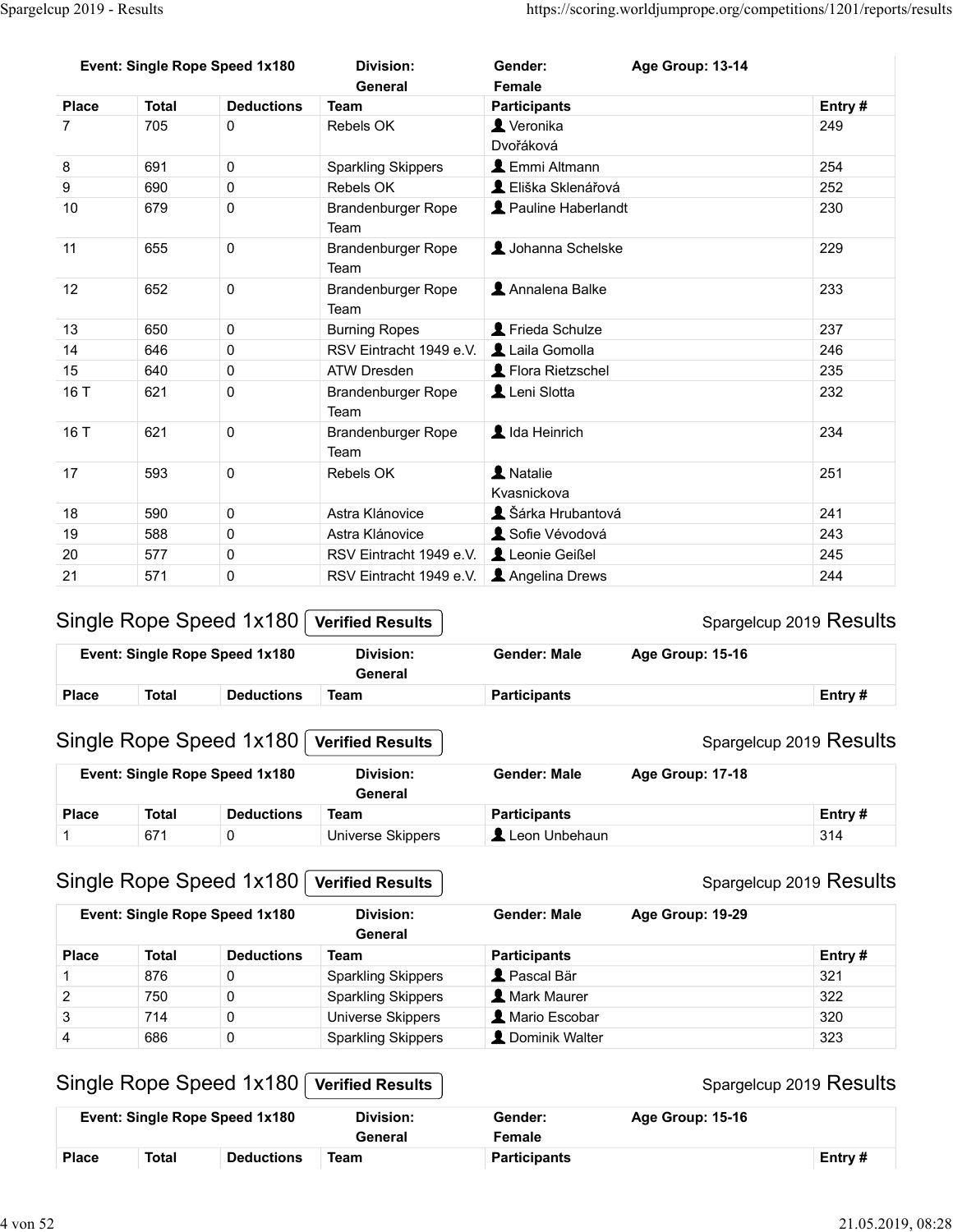| Spargelcup 2019 - Results |                     |                                |                                                   |                                                                     |                         |
|---------------------------|---------------------|--------------------------------|---------------------------------------------------|---------------------------------------------------------------------|-------------------------|
|                           |                     |                                |                                                   |                                                                     |                         |
|                           |                     |                                |                                                   |                                                                     |                         |
|                           |                     |                                |                                                   |                                                                     |                         |
|                           |                     |                                |                                                   | https://scoring.worldjumprope.org/competitions/1201/reports/results |                         |
|                           |                     |                                |                                                   |                                                                     |                         |
|                           |                     | Event: Single Rope Speed 1x180 | <b>Division:</b>                                  | Gender:<br>Age Group: 15-16                                         |                         |
|                           |                     |                                | General                                           | Female                                                              |                         |
| <b>Place</b>              | <b>Total</b><br>883 | <b>Deductions</b><br>0         | <b>Team</b><br>Szombathely-Hungary                | <b>Participants</b><br>Kitti Kovács                                 | Entry#<br>294           |
| 2T                        | 842                 | 0                              | <b>Burning Ropes</b>                              | Jasmin Christel                                                     | 285                     |
|                           |                     |                                |                                                   | Oelschner                                                           |                         |
| 2T                        | 842                 | $\mathbf 0$                    | Funny Skippers                                    | Ronja Jürgens                                                       | 313                     |
| 3<br>4                    | 806<br>802          | $\pmb{0}$<br>$\pmb{0}$         | The Saxon Kangaroos<br><b>Burning Ropes</b>       | Leonie Kreher<br>A Milena Methfessel                                | 291<br>284              |
| $\sqrt{5}$                | 777                 | 5                              | <b>Funny Skippers</b>                             | <b>L</b> Emelie Melzwig                                             | 292                     |
| 6                         | 755                 | $\mathbf 0$                    | Funny Skippers                                    | <b>1</b> Johanna Marie Feil                                         | 293                     |
| $\overline{7}$            | 750                 | $\mathbf 0$                    | Rebels OK                                         | Sabina Kischerova                                                   | 299                     |
| 8                         | 746                 | 0                              | TSG 07 Burg Gretesch                              | Finja Szypulski                                                     | 307                     |
| $\boldsymbol{9}$          | 736                 | 0                              | Rebels OK                                         | Vendula                                                             | 301                     |
| 10                        | 728                 |                                |                                                   | Plazzerova                                                          | 286                     |
|                           |                     | $\mathbf 0$                    | <b>Burning Ropes</b>                              | L Delaynie Alamea<br>Stang                                          |                         |
| 11                        | 716                 | $\mathbf 0$                    | Rebels OK                                         | Veronika Motlíková                                                  | 300                     |
| 12                        | 708                 | $\pmb{0}$                      | TSG 07 Burg Gretesch                              | Sina Gehrs                                                          | 303                     |
| 13                        | 698                 | $\pmb{0}$                      | The Saxon Kangaroos                               | <b>1</b> Jasmin Grüner                                              | 290                     |
| 14                        | 680                 | $\mathbf 0$                    | TSG 07 Burg Gretesch                              | Alina Höcker                                                        | 305                     |
| 15                        | 678                 | $\pmb{0}$                      | Sportensemble<br>Chemnitz                         | Carlotta Berger                                                     | 288                     |
| 16                        | 669                 | $\pmb{0}$                      | <b>Sparkling Skippers</b>                         | Levelyne Fening                                                     | 308                     |
| 17                        | 668                 | $\pmb{0}$                      | <b>Burning Ropes</b>                              | L Emely Friedrich                                                   | 287                     |
| 18                        | 666                 | $\pmb{0}$                      | TSG 07 Burg Gretesch                              | Judith Menkhaus                                                     | 306                     |
| 19                        | 664                 | $\mathbf 0$                    | Sportensemble                                     | A Natlin El Aina                                                    | 289                     |
|                           |                     |                                | Chemnitz                                          |                                                                     |                         |
| 20                        | 658                 | $\pmb{0}$                      | <b>Sparkling Skippers</b>                         | A Michelle Fischer                                                  | 309                     |
| 21<br>22                  | 622<br>619          | $\pmb{0}$<br>$\pmb{0}$         | TSG 07 Burg Gretesch<br><b>Brandenburger Rope</b> | A Maxime Borgmann<br>Lea Grabowski                                  | 302<br>282              |
|                           |                     |                                | Team                                              |                                                                     |                         |
| 23                        | 604                 | $\pmb{0}$                      | RSV Eintracht 1949 e.V.                           | L Diana Sprang                                                      | 297                     |
| 24                        | 600                 | $\pmb{0}$                      | ATW Dresden                                       | Jasmin Boynukara                                                    | 283                     |
| 25                        | 598                 | $\mathbf 0$                    | <b>Sparkling Skippers</b>                         | Anna Khramtsov                                                      | 310                     |
| 26                        | 594                 | $\mathbf 0$                    | TSG 07 Burg Gretesch                              | Rebekka                                                             | 304                     |
|                           |                     |                                |                                                   | Hafkemeyer                                                          |                         |
| 27<br>28                  | 579<br>567          | $\pmb{0}$<br>$\pmb{0}$         | RSV Eintracht 1949 e.V.<br>Rebels OK              | Mia Franke<br>Leontýna Fořtová                                      | 295<br>298              |
| 29                        | 546                 | $\pmb{0}$                      | RSV Eintracht 1949 e.V.   Alexa Lange             |                                                                     | 296                     |
| 30                        | 506                 | $\pmb{0}$                      | <b>Sparkling Skippers</b>                         | Sophie Selewski                                                     | 312                     |
| 31                        | 505                 | $\pmb{0}$                      | <b>Sparkling Skippers</b>                         | Julia Sedelnikov                                                    | 311                     |
|                           |                     |                                |                                                   |                                                                     |                         |
|                           |                     | Single Rope Speed 1x180        | <b>Verified Results</b>                           |                                                                     | Spargelcup 2019 Results |
|                           |                     | Event: Single Rope Speed 1x180 | <b>Division:</b>                                  | Age Group: 17-18<br>Gender:                                         |                         |
| <b>Place</b>              | <b>Total</b>        | <b>Deductions</b>              | General<br><b>Team</b>                            | Female<br><b>Participants</b>                                       | Entry#                  |
|                           | 778                 | $\mathsf{O}$                   | Rebels OK                                         | L Eliska Jelinkova                                                  | 318                     |
| $\overline{\mathbf{c}}$   | 735                 | $\pmb{0}$                      | Rebels OK                                         | Adela Skvorova                                                      | 319                     |
| $\ensuremath{\mathsf{3}}$ | 726                 | $\pmb{0}$                      | Sportensemble                                     | Ronja Irene Richter                                                 | 317                     |
|                           |                     |                                | Chemnitz                                          |                                                                     |                         |
| 4<br>$\mathbf 5$          | 642                 | $\mathsf{O}$                   | ATW Dresden                                       | L Jessica Silbermann                                                | 316                     |
|                           | 629                 | $\mathbf 0$                    | ATW Dresden                                       | Pia Ostwaldt                                                        | 315                     |

| 24             | <b>OUU</b>   | U                                                         | AT VV DIESGEH                               | A Jashiin Doynukara         | ∠໐ວ                     |
|----------------|--------------|-----------------------------------------------------------|---------------------------------------------|-----------------------------|-------------------------|
| 25             | 598          | $\mathsf 0$                                               | <b>Sparkling Skippers</b>                   | Anna Khramtsov              | 310                     |
| 26             | 594          | $\mathsf{O}\xspace$                                       | TSG 07 Burg Gretesch                        | Rebekka                     | 304                     |
|                |              |                                                           |                                             | Hafkemeyer                  |                         |
| 27             | 579          | $\mathsf{O}\xspace$                                       | RSV Eintracht 1949 e.V.                     | <b>A</b> Mia Franke         | 295                     |
| 28             | 567          | $\mathsf{O}\xspace$                                       | Rebels OK                                   | Leontýna Fořtová            | 298                     |
| 29             | 546          | $\mathsf{O}\xspace$                                       | RSV Eintracht 1949 e.V.                     | Alexa Lange                 | 296                     |
| 30             | 506          | $\mathsf{O}\xspace$                                       | <b>Sparkling Skippers</b>                   | Sophie Selewski             | 312                     |
| 31             | 505          | $\mathsf{O}\xspace$                                       | Sparkling Skippers                          | Julia Sedelnikov            | 311                     |
|                |              | Single Rope Speed 1x180<br>Event: Single Rope Speed 1x180 | <b>Verified Results</b><br><b>Division:</b> | Gender:<br>Age Group: 17-18 | Spargelcup 2019 Results |
|                |              |                                                           | General                                     | Female                      |                         |
| <b>Place</b>   | <b>Total</b> | <b>Deductions</b>                                         | <b>Team</b>                                 | <b>Participants</b>         | Entry#                  |
| $\mathbf{1}$   | 778          | $\mathbf 0$                                               | Rebels OK                                   | L Eliska Jelinkova          | 318                     |
| $\overline{c}$ | 735          | $\mathsf{O}\xspace$                                       | Rebels OK                                   | Adela Skvorova              | 319                     |
| 3              | 726          | $\pmb{0}$                                                 | Sportensemble<br>Chemnitz                   | Ronja Irene Richter         | 317                     |
| $\overline{4}$ | 642          | $\mathsf 0$                                               | ATW Dresden                                 | <b>L</b> Jessica Silbermann | 316                     |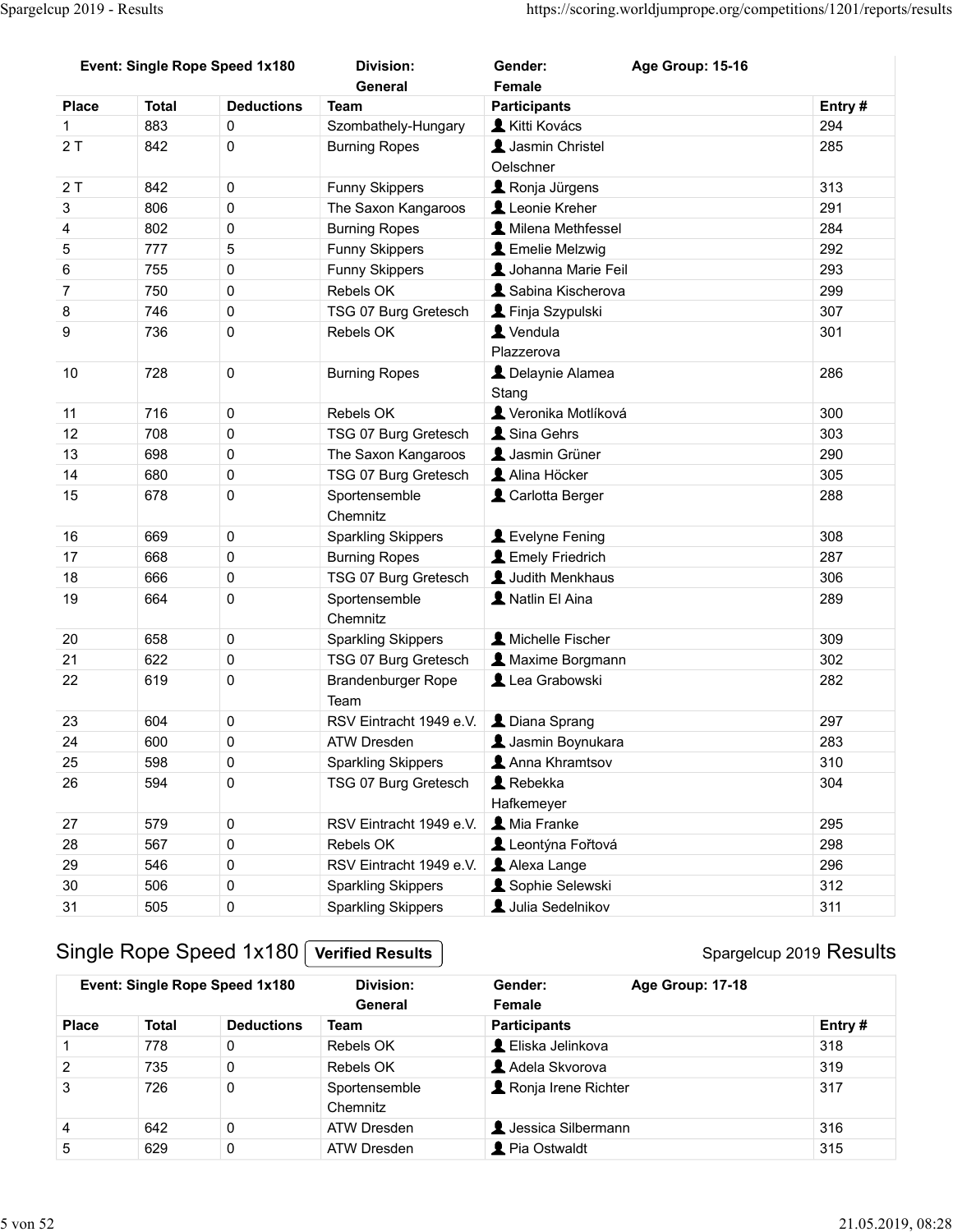#### Spargelcup 2019 Results

| Spargelcup 2019 - Results |              |                                |                             |                      | https://scoring.worldjumprope.org/competitions/1201/reports/results |  |
|---------------------------|--------------|--------------------------------|-----------------------------|----------------------|---------------------------------------------------------------------|--|
|                           |              |                                |                             |                      |                                                                     |  |
|                           |              | Single Rope Speed 1x180        | <b>Verified Results</b>     |                      | Spargelcup 2019 Results                                             |  |
|                           |              | Event: Single Rope Speed 1x180 | <b>Division:</b><br>General | Gender:<br>Female    | Age Group: 30 and older                                             |  |
| <b>Place</b>              | <b>Total</b> | <b>Deductions</b>              | <b>Team</b>                 | <b>Participants</b>  | Entry#                                                              |  |
|                           | 572          | 0                              | Astra Klánovice             | A Martina Varkočková | 332                                                                 |  |
| $\overline{c}$            | 523          | $\mathbf 0$                    | Astra Klánovice             | Petra Jeřábková      | 331                                                                 |  |
|                           |              | Single Rope Speed 1x180        | <b>Verified Results</b>     |                      | Spargelcup 2019 Results                                             |  |
|                           |              | Event: Single Rope Speed 1x180 | <b>Division:</b>            | Gender:              | Age Group: 19-29                                                    |  |

## Single Rope Speed 1x180 Verified Results

|                |              | Single Rope Speed 1x180                                   | <b>Verified Results</b>                      |                                     | Spargelcup 2019 Results                     |               |
|----------------|--------------|-----------------------------------------------------------|----------------------------------------------|-------------------------------------|---------------------------------------------|---------------|
|                |              | Event: Single Rope Speed 1x180                            | <b>Division:</b><br>General                  | Gender:<br>Female                   | Age Group: 30 and older                     |               |
| <b>Place</b>   | <b>Total</b> | <b>Deductions</b>                                         | <b>Team</b>                                  | <b>Participants</b>                 |                                             | Entry#        |
| 1              | 572          | 0                                                         | Astra Klánovice                              | A Martina Varkočková                |                                             | 332           |
| $\sqrt{2}$     | 523          | $\mathbf 0$                                               | Astra Klánovice                              | Petra Jeřábková                     |                                             | 331           |
|                |              | Single Rope Speed 1x180<br>Event: Single Rope Speed 1x180 | <b>Verified Results</b><br><b>Division:</b>  | Gender:                             | Spargelcup 2019 Results<br>Age Group: 19-29 |               |
|                |              |                                                           | General                                      | Female                              |                                             |               |
|                | <b>Total</b> | <b>Deductions</b>                                         | <b>Team</b>                                  | <b>Participants</b><br>Luna De Vlam |                                             | Entry#<br>325 |
| <b>Place</b>   |              |                                                           |                                              |                                     |                                             |               |
| $\mathbf{1}$   | 840          | $\mathbf 0$                                               | Rope-NCU Belgium                             |                                     |                                             |               |
| $\overline{2}$ | 788          | 0                                                         | Rebels OK                                    | Andrea Pokorna                      |                                             | 327           |
| $\sqrt{3}$     | 765          | $\pmb{0}$                                                 | <b>Sparkling Skippers</b>                    | Sarah Höfers                        |                                             | 328           |
| 4              | 758          | 0                                                         | <b>Sparkling Skippers</b>                    | L Bianca Illing                     |                                             | 330           |
| 5<br>6         | 680<br>596   | $\mathbf 0$<br>$\mathbf 0$                                | <b>Sparkling Skippers</b><br>Astra Klánovice | Simone Illing<br>Anna Nývltová      |                                             | 329<br>326    |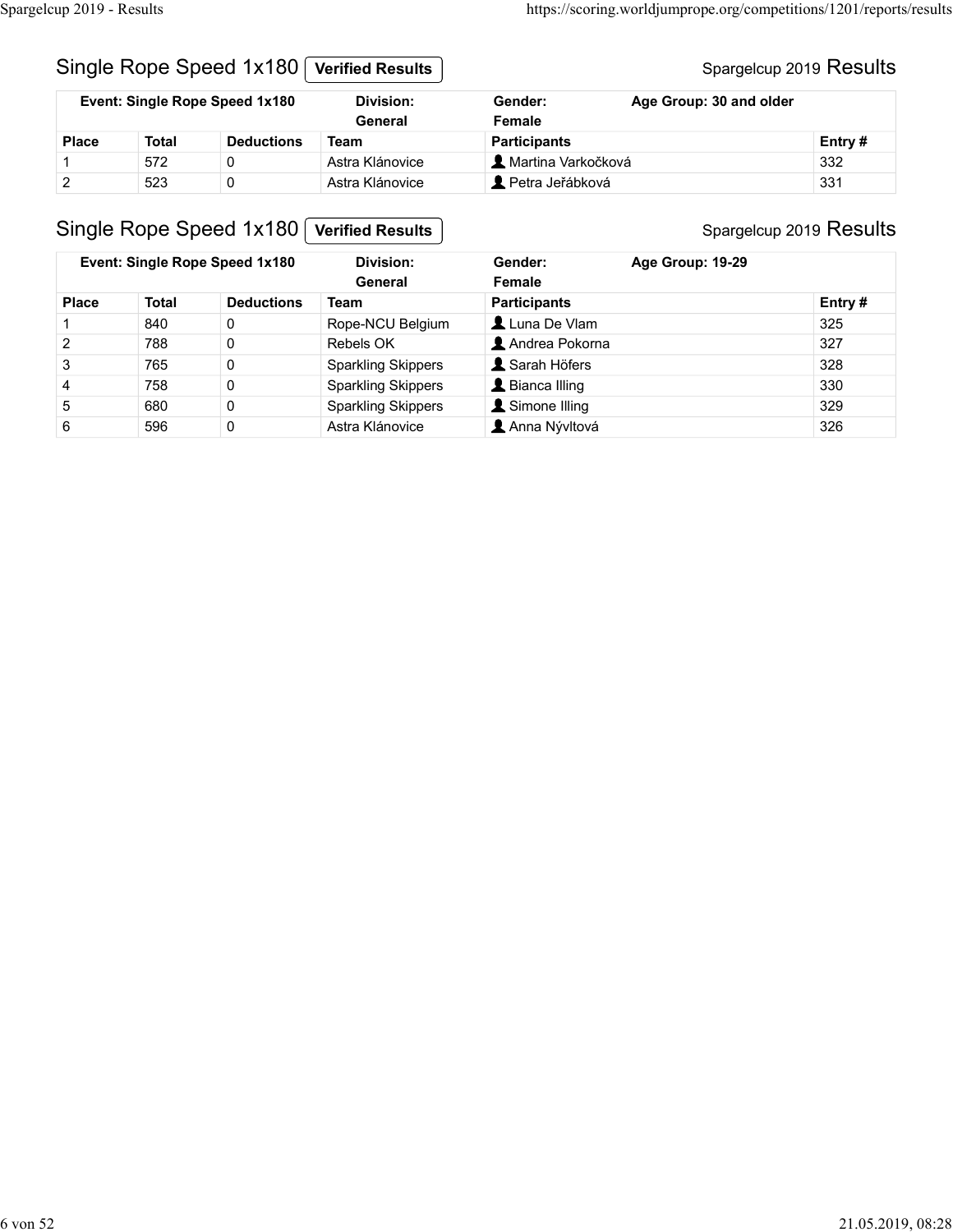#### Triple Unders **Verified Results**

#### Spargelcup 2019 Results

| Spargelcup 2019 - Results |                             |                         |                             |                               | https://scoring.worldjumprope.org/competitions/1201/reports/results |        |
|---------------------------|-----------------------------|-------------------------|-----------------------------|-------------------------------|---------------------------------------------------------------------|--------|
|                           | Triple Unders [             | <b>Verified Results</b> |                             |                               |                                                                     |        |
|                           | <b>Event: Triple Unders</b> |                         | <b>Division:</b><br>General | Gender:<br>Female             | Spargelcup 2019 Results<br>Age Group: 11-12                         |        |
| <b>Place</b>              | <b>Total</b>                | <b>Deductions</b>       | <b>Team</b>                 | <b>Participants</b>           |                                                                     | Entry# |
| $\mathbf{1}$              | 103                         | $\mathbf 0$             | Szombathely-Hungary         | Luca Baumgartner              |                                                                     | 453    |
| $\overline{c}$            | 88                          | $\pmb{0}$               | Szombathely-Hungary         | Virág Papp                    |                                                                     | 455    |
| $\mathsf 3$               | 78                          | $\mathbf 0$             | Szombathely-Hungary         | L Halmosi Dézi                |                                                                     | 454    |
|                           | Triple Unders               | <b>Verified Results</b> |                             |                               | Spargelcup 2019 Results                                             |        |
|                           | <b>Event: Triple Unders</b> |                         | <b>Division:</b><br>General | Gender:<br>Female             | Age Group: 13-14                                                    |        |
| <b>Place</b>              | <b>Total</b>                | <b>Deductions</b>       | <b>Team</b>                 | <b>Participants</b>           |                                                                     | Entry# |
| 1                         | 86                          | $\mathbf{0}$            | <b>Burning Ropes</b>        | Karoline Kathleen<br>Mehrheim |                                                                     | 457    |

#### Triple Unders **Verified Results**

#### Spargelcup 2019 Results

| cup 2019 - Results            |                                                |                                  |                                                        |                                                          | https://scoring.worldjumprope.org/competitions/1201/reports/results |                         |
|-------------------------------|------------------------------------------------|----------------------------------|--------------------------------------------------------|----------------------------------------------------------|---------------------------------------------------------------------|-------------------------|
|                               | Triple Unders                                  | <b>Verified Results</b>          |                                                        |                                                          |                                                                     | Spargelcup 2019 Results |
|                               | <b>Event: Triple Unders</b>                    |                                  | <b>Division:</b><br>General                            | Gender:<br>Female                                        | Age Group: 11-12                                                    |                         |
| <b>Place</b>                  | <b>Total</b>                                   | <b>Deductions</b>                | <b>Team</b>                                            | <b>Participants</b>                                      |                                                                     | Entry#                  |
| -1                            | 103                                            | $\pmb{0}$                        | Szombathely-Hungary                                    | Luca Baumgartner                                         |                                                                     | 453                     |
| $\overline{2}$                | 88                                             | 0                                | Szombathely-Hungary                                    | Virág Papp                                               |                                                                     | 455                     |
| 3                             | 78                                             | $\pmb{0}$                        | Szombathely-Hungary                                    | A Halmosi Dézi                                           |                                                                     | 454                     |
|                               | Triple Unders [<br><b>Event: Triple Unders</b> | <b>Verified Results</b>          | <b>Division:</b><br>General                            | Gender:<br>Female                                        | Age Group: 13-14                                                    | Spargelcup 2019 Results |
| <b>Place</b>                  | <b>Total</b>                                   | <b>Deductions</b>                | <b>Team</b>                                            | <b>Participants</b>                                      |                                                                     | Entry#                  |
| $\mathbf{1}$                  | 86                                             | 0                                | <b>Burning Ropes</b>                                   | <b>A</b> Karoline Kathleen<br>Mehrheim                   |                                                                     | 457                     |
| $\overline{2}$                | 78                                             | $\mathbf 0$                      | Szombathely-Hungary                                    | Anna Fekete                                              |                                                                     | 459                     |
| $\mathbf{3}$                  | 4                                              | $\mathbf 0$                      | <b>Burning Ropes</b>                                   | Frieda Schulze                                           |                                                                     | 458                     |
|                               | Triple Unders  <br><b>Event: Triple Unders</b> | <b>Verified Results</b>          | <b>Division:</b>                                       | <b>Gender: Male</b>                                      | Age Group: 19-29                                                    | Spargelcup 2019 Results |
|                               |                                                |                                  | General                                                |                                                          |                                                                     |                         |
| <b>Place</b>                  | <b>Total</b>                                   | <b>Deductions</b>                | <b>Team</b>                                            | <b>Participants</b><br>Pascal Bär                        |                                                                     | Entry#<br>474           |
| $\mathbf 1$<br>$\overline{2}$ | 410<br>158                                     | 0<br>$\pmb{0}$                   | <b>Sparkling Skippers</b><br><b>Sparkling Skippers</b> | <b>A</b> Mark Maurer                                     |                                                                     | 475                     |
|                               |                                                |                                  |                                                        |                                                          |                                                                     |                         |
|                               |                                                | Triple Unders   Verified Results |                                                        |                                                          |                                                                     | Spargelcup 2019 Results |
|                               | <b>Event: Triple Unders</b>                    |                                  | <b>Division:</b><br>General                            | Gender:<br>Female                                        | Age Group: 15-16                                                    |                         |
| <b>Place</b>                  | <b>Total</b>                                   | <b>Deductions</b>                | <b>Team</b>                                            | <b>Participants</b>                                      |                                                                     | Entry#                  |
|                               |                                                |                                  |                                                        |                                                          |                                                                     |                         |
| $\mathbf{1}$                  | 140<br>44C                                     | 0                                | <b>Burning Ropes</b>                                   | L Delaynie Alamea<br>Stang<br>$\blacksquare$ Lands Kocks |                                                                     | 463<br>ACF              |

#### Triple Unders **Verified Results**

|              | <b>Event: Triple Unders</b> |                   | Division:<br>General      | Gender: Male                | Age Group: 19-29 |         |
|--------------|-----------------------------|-------------------|---------------------------|-----------------------------|------------------|---------|
| <b>Place</b> | Total                       | <b>Deductions</b> | Team                      | <b>Participants</b>         |                  | Entry # |
|              | 410                         |                   | <b>Sparkling Skippers</b> | $\blacktriangle$ Pascal Bär |                  | 474     |
|              | 158                         |                   | <b>Sparkling Skippers</b> | <b>A</b> Mark Maurer        |                  | 475     |

#### Triple Unders Verified Results

#### Spargelcup 2019 Results

|                | <b>Event: Triple Unders</b> |                         | Division:<br>General        | Gender:<br>Female            | <b>Age Group: 13-14</b> |                         |
|----------------|-----------------------------|-------------------------|-----------------------------|------------------------------|-------------------------|-------------------------|
| <b>Place</b>   | <b>Total</b>                | <b>Deductions</b>       | <b>Team</b>                 | <b>Participants</b>          |                         | Entry#                  |
| -1             | 86                          | $\mathbf 0$             | <b>Burning Ropes</b>        | <b>A</b> Karoline Kathleen   |                         | 457                     |
|                |                             |                         |                             | Mehrheim                     |                         |                         |
| $\overline{2}$ | 78                          | $\mathbf 0$             | Szombathely-Hungary         | Anna Fekete                  |                         | 459                     |
| 3              | $\overline{4}$              | $\mathbf 0$             | <b>Burning Ropes</b>        | Frieda Schulze               |                         | 458                     |
|                |                             |                         |                             |                              |                         |                         |
|                | Triple Unders [             | <b>Verified Results</b> |                             |                              |                         | Spargelcup 2019 Results |
|                | <b>Event: Triple Unders</b> |                         | <b>Division:</b><br>General | <b>Gender: Male</b>          | Age Group: 19-29        |                         |
| <b>Place</b>   | <b>Total</b>                | <b>Deductions</b>       | <b>Team</b>                 | <b>Participants</b>          |                         | Entry#                  |
| 1              | 410                         | 0                       | <b>Sparkling Skippers</b>   | Pascal Bär                   |                         | 474                     |
| $\overline{2}$ | 158                         | $\pmb{0}$               | <b>Sparkling Skippers</b>   | <b>A</b> Mark Maurer         |                         | 475                     |
|                | Triple Unders               | <b>Verified Results</b> |                             |                              |                         | Spargelcup 2019 Results |
|                | <b>Event: Triple Unders</b> |                         | <b>Division:</b><br>General | Gender:<br>Female            | Age Group: 15-16        |                         |
| <b>Place</b>   | <b>Total</b>                | <b>Deductions</b>       | <b>Team</b>                 | <b>Participants</b>          |                         | Entry#                  |
| 1              | 140                         | $\mathbf 0$             | <b>Burning Ropes</b>        | L Delaynie Alamea<br>Stang   |                         | 463                     |
| $\overline{2}$ | 116                         | $\mathbf 0$             | The Saxon Kangaroos         | Leonie Kreher                |                         | 465                     |
| $\mathbf{3}$   | 111                         | $\mathsf 0$             | <b>Sparkling Skippers</b>   | Levelyne Fening              |                         | 470                     |
| 4              | 100                         | $\mathsf 0$             | Szombathely-Hungary         | Kitti Kovács                 |                         | 468                     |
| 5              | 92                          | $\pmb{0}$               | Funny Skippers              | Ronja Jürgens                |                         | 472                     |
| 6              | 90                          | $\pmb{0}$               | Funny Skippers              | <b>L</b> Emelie Melzwig      |                         | 466                     |
| $\overline{7}$ | 86                          | $\mathbf 0$             | <b>ATW Dresden</b>          | Sophie Wirth                 |                         | 460                     |
| 8              | 72                          | $\mathbf 0$             | Funny Skippers              | Johanna Marie Feil           |                         | 467                     |
| 9              | 38                          | $\pmb{0}$               | Rebels OK                   | L Vendula<br>Plazzerova      |                         | 469                     |
| 10             | $30\,$                      | $\mathbf 0$             | <b>Burning Ropes</b>        | <b>L</b> Emely Friedrich     |                         | 464                     |
| 11             | 28                          | $\pmb{0}$               | <b>Sparkling Skippers</b>   | Michelle Fischer             |                         | 471                     |
| 12             | 4                           | $\Omega$                | <b>Burning Ropes</b>        | Jasmin Christel<br>Oelschner |                         | 462                     |
| scratch        |                             |                         | <b>Burning Ropes</b>        | A Milena Methfessel          |                         | 461                     |
|                |                             |                         |                             |                              |                         |                         |
|                | Triple Unders [             | <b>Verified Results</b> |                             |                              |                         | Spargelcup 2019 Results |
|                | <b>Event: Triple Unders</b> |                         | <b>Division:</b><br>General | Gender:<br>Female            | Age Group: 17-18        |                         |
| <b>Place</b>   | <b>Total</b>                | <b>Deductions</b>       | <b>Team</b>                 | <b>Participants</b>          |                         | Entry#                  |
| $\overline{1}$ | 52                          | $\mathbf 0$             | Rebels OK                   | Adela Skvorova               |                         | 473                     |

#### Triple Unders **Verified Results**

|              | <b>Event: Triple Unders</b> |                   | Division:        | Gender:             | <b>Age Group: 17-18</b> |           |
|--------------|-----------------------------|-------------------|------------------|---------------------|-------------------------|-----------|
|              |                             |                   | General          | Female              |                         |           |
| <b>Place</b> | Total                       | <b>Deductions</b> | Team             | <b>Participants</b> |                         | Entry $#$ |
|              | 52                          |                   | <b>Rebels OK</b> | . Adela Skvorova    |                         | 473       |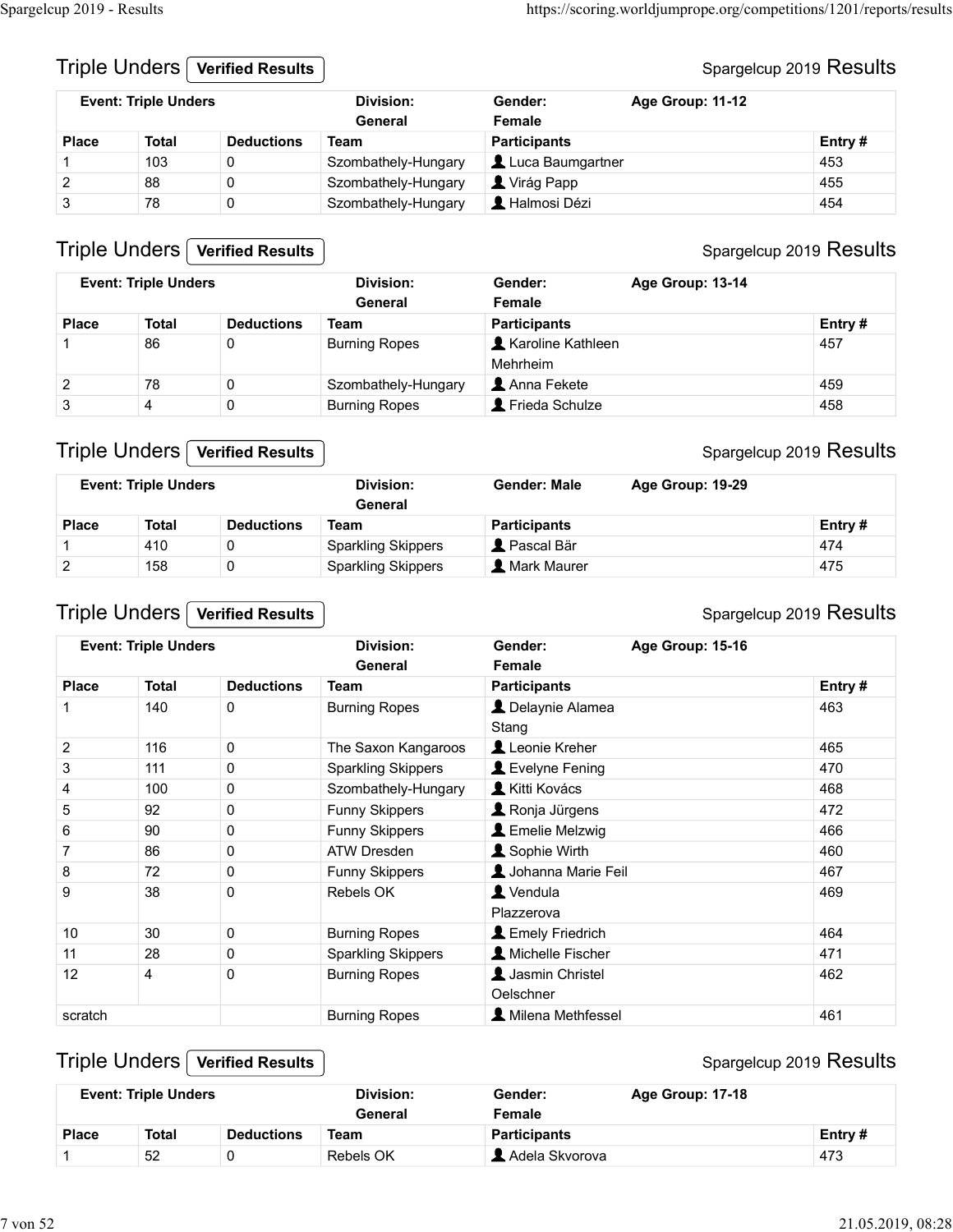## Triple Unders **Verified Results** Number 2019 Results Spargelcup 2019 Results

| Spargelcup 2019 - Results |                             |                         |                                        |                     | https://scoring.worldjumprope.org/competitions/1201/reports/results |        |  |
|---------------------------|-----------------------------|-------------------------|----------------------------------------|---------------------|---------------------------------------------------------------------|--------|--|
|                           |                             |                         |                                        |                     |                                                                     |        |  |
|                           | Triple Unders [             | <b>Verified Results</b> |                                        |                     | Spargelcup 2019 Results                                             |        |  |
|                           | <b>Event: Triple Unders</b> |                         | <b>Division:</b><br>General            | Gender:<br>Female   | Age Group: 19-29                                                    |        |  |
| Place                     | <b>Total</b>                | <b>Deductions</b>       | <b>Team</b>                            | <b>Participants</b> |                                                                     | Entry# |  |
| -1                        | 224                         | $\mathbf 0$             | <b>Sparkling Skippers</b>              | Sabrina Kunz        |                                                                     | 478    |  |
| $\boldsymbol{2}$          | 186                         | $\mathbf 0$             |                                        | Sarah Höfers        |                                                                     | 477    |  |
| $\ensuremath{\mathsf{3}}$ | 126                         | $\mathbf 0$             | <b>Sparkling Skippers</b><br>Rebels OK | Andrea Pokorna      |                                                                     | 476    |  |
|                           |                             |                         |                                        |                     |                                                                     |        |  |
| $\overline{4}$            | 104                         | $\mathbf{0}$            | <b>Sparkling Skippers</b>              | Fabienne Metzger    |                                                                     | 479    |  |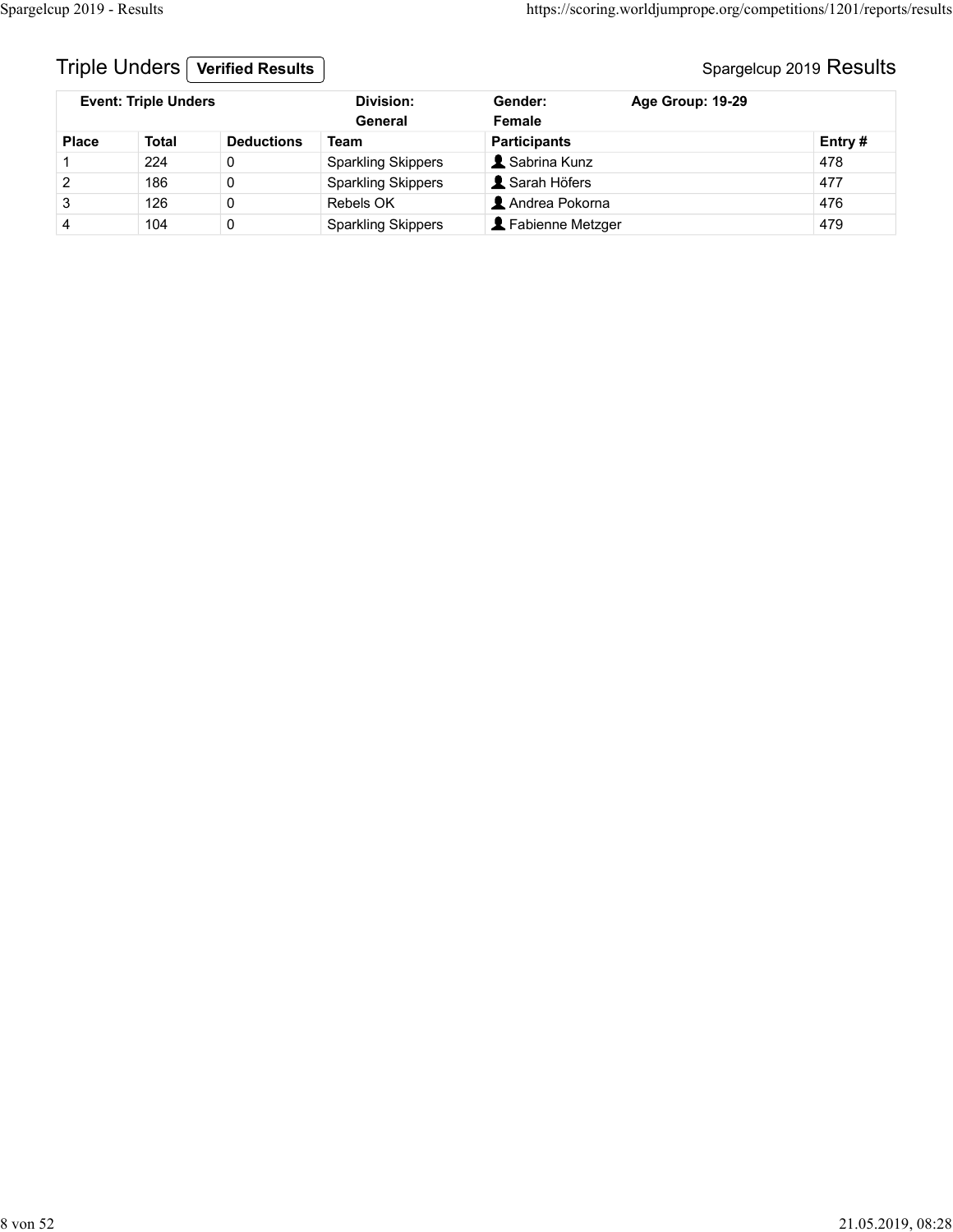| Spargelcup 2019 - Results |                                                                                              |                                           |                                              |                     | https://scoring.worldjumprope.org/competitions/1201/reports/results |
|---------------------------|----------------------------------------------------------------------------------------------|-------------------------------------------|----------------------------------------------|---------------------|---------------------------------------------------------------------|
|                           |                                                                                              |                                           |                                              |                     |                                                                     |
|                           |                                                                                              |                                           | <b>Verified Results</b>                      |                     | Spargelcup 2019 Results                                             |
|                           | Single Rope Speed 1x30<br>Event: Single Rope Speed 1x30<br><b>Deductions</b><br><b>Total</b> |                                           |                                              |                     |                                                                     |
|                           |                                                                                              |                                           | <b>Division:</b><br>General                  | <b>Gender: Male</b> | Age Group: 9-10                                                     |
| <b>Place</b>              |                                                                                              |                                           | <b>Team</b>                                  | <b>Participants</b> | Entry#                                                              |
| 1                         | 118                                                                                          | 0                                         | Brandenburger Rope                           | Piet Bendix         | 93                                                                  |
|                           |                                                                                              |                                           | Team                                         | Heinrich            |                                                                     |
| $\boldsymbol{2}$          | 82                                                                                           | $\mathsf{O}$                              | <b>Burning Ropes</b>                         | Tamino Liebich      | 94                                                                  |
|                           |                                                                                              |                                           |                                              |                     |                                                                     |
|                           |                                                                                              | Single Rope Speed 1x30                    | <b>Verified Results</b>                      |                     | Spargelcup 2019 Results                                             |
|                           |                                                                                              | Event: Single Rope Speed 1x30             | <b>Division:</b><br>General                  | <b>Gender: Male</b> | Age Group: 11-12                                                    |
| <b>Place</b>              | <b>Total</b>                                                                                 | <b>Deductions</b>                         | <b>Team</b>                                  | <b>Participants</b> | Entry#                                                              |
|                           | 110                                                                                          | $\mathbf 0$                               | RSV Eintracht 1949 e.V. <b>L</b> Niklas Raab |                     | $\mathbf{1}$                                                        |
| 1                         | 105                                                                                          | $\mathbf 0$                               | RSV Eintracht 1949 e.V.   Lelix Schrader     |                     | $\overline{a}$                                                      |
| $\overline{c}$            |                                                                                              |                                           |                                              |                     |                                                                     |
|                           |                                                                                              | Single Rope Speed 1x30   Verified Results |                                              |                     | Spargelcup 2019 Results                                             |
|                           |                                                                                              |                                           | <b>Division:</b>                             | <b>Gender: Male</b> | Age Group: 13-14                                                    |
|                           |                                                                                              |                                           |                                              |                     |                                                                     |
|                           |                                                                                              | Event: Single Rope Speed 1x30             | General                                      |                     |                                                                     |
| <b>Place</b>              | <b>Total</b>                                                                                 | <b>Deductions</b>                         | <b>Team</b>                                  | <b>Participants</b> | Entry#                                                              |
| 1                         | 146                                                                                          | 0                                         | <b>Sparkling Skippers</b>                    | A Maxim. Sedelnikov | 59                                                                  |
|                           |                                                                                              |                                           |                                              |                     |                                                                     |
|                           |                                                                                              | Single Rope Speed 1x30                    | <b>Verified Results</b>                      |                     | Spargelcup 2019 Results                                             |
|                           |                                                                                              | Event: Single Rope Speed 1x30             | <b>Division:</b>                             | Gender:             | Age Group: 8 and younger                                            |

#### Single Rope Speed 1x30 Verified Results

|              | Event: Single Rope Speed 1x30 |                   | Division:<br>General                             | Gender: Male        | <b>Age Group: 11-12</b> |         |
|--------------|-------------------------------|-------------------|--------------------------------------------------|---------------------|-------------------------|---------|
| <b>Place</b> | Total                         | <b>Deductions</b> | Team                                             | <b>Participants</b> |                         | Entry # |
|              | 110                           |                   | RSV Eintracht 1949 e.V. │ <i>L</i> . Niklas Raab |                     |                         |         |
|              | 105                           |                   | RSV Eintracht 1949 e.V. <b>2</b> Felix Schrader  |                     |                         |         |

#### Single Rope Speed 1x30 Verified Results

|              |       | <b>Event: Single Rope Speed 1x30</b> | Division:<br>General      | <b>Gender: Male</b>              | Age Group: 13-14 |           |
|--------------|-------|--------------------------------------|---------------------------|----------------------------------|------------------|-----------|
| <b>Place</b> | Total | <b>Deductions</b>                    | Team                      | <b>Participants</b>              |                  | Entry $#$ |
|              | 146   |                                      | <b>Sparkling Skippers</b> | $\blacksquare$ Maxim. Sedelnikov |                  | 59        |

## Single Rope Speed 1x30 Verified Results

#### Spargelcup 2019 Results

|                |                               |                        | Team                                                          | Heinrich                            |                          |                         |
|----------------|-------------------------------|------------------------|---------------------------------------------------------------|-------------------------------------|--------------------------|-------------------------|
| $\overline{2}$ | 82                            | $\pmb{0}$              | <b>Burning Ropes</b>                                          | Tamino Liebich                      |                          | 94                      |
|                |                               | Single Rope Speed 1x30 | <b>Verified Results</b>                                       |                                     |                          | Spargelcup 2019 Results |
|                | Event: Single Rope Speed 1x30 |                        | <b>Division:</b><br>General                                   | <b>Gender: Male</b>                 | Age Group: 11-12         |                         |
| <b>Place</b>   | <b>Total</b>                  | <b>Deductions</b>      | <b>Team</b>                                                   | <b>Participants</b>                 |                          | Entry#                  |
| 1              | 110                           | 0                      | RSV Eintracht 1949 e.V.                                       | Niklas Raab                         |                          | $\mathbf{1}$            |
| $\overline{2}$ | 105                           | $\mathbf 0$            | RSV Eintracht 1949 e.V. <b>1.</b> Felix Schrader              |                                     |                          | $\overline{2}$          |
|                |                               | Single Rope Speed 1x30 | <b>Verified Results</b>                                       |                                     |                          | Spargelcup 2019 Results |
|                | Event: Single Rope Speed 1x30 |                        | <b>Division:</b><br><b>General</b>                            | <b>Gender: Male</b>                 | Age Group: 13-14         |                         |
| <b>Place</b>   | <b>Total</b>                  | <b>Deductions</b>      | <b>Team</b>                                                   | <b>Participants</b>                 |                          | Entry#                  |
| 1.             | 146                           | 0                      | <b>Sparkling Skippers</b>                                     | A Maxim. Sedelnikov                 |                          | 59                      |
|                | Event: Single Rope Speed 1x30 | Single Rope Speed 1x30 | <b>Verified Results</b><br><b>Division:</b><br><b>General</b> | Gender:<br>Female                   | Age Group: 8 and younger | Spargelcup 2019 Results |
| <b>Place</b>   | <b>Total</b>                  | <b>Deductions</b>      | Team                                                          | <b>Participants</b>                 |                          | Entry#                  |
| 1              | 100                           | 0                      | <b>Burning Ropes</b>                                          | Svea Lotta                          |                          | 91                      |
|                |                               |                        |                                                               | Schumann                            |                          |                         |
| $\overline{2}$ | 98                            | 0                      | <b>Burning Ropes</b>                                          | <b>A</b> Mira Valentina<br>Mannheim |                          | 89                      |
| 3              | 92                            | $\mathbf 0$            | <b>Burning Ropes</b>                                          | Miley Candra Rose<br>Michler        |                          | 90                      |
| 4              | 88                            | $\mathbf 0$            | RSV Eintracht 1949 e.V.                                       | L Elina Kunze                       |                          | 92                      |
|                | Event: Single Rope Speed 1x30 | Single Rope Speed 1x30 | <b>Verified Results</b><br><b>Division:</b>                   | Gender:                             | Age Group: 9-10          | Spargelcup 2019 Results |
|                |                               |                        | General                                                       | Female                              |                          |                         |
| <b>Place</b>   | <b>Total</b>                  | <b>Deductions</b>      | <b>Team</b>                                                   | <b>Participants</b>                 |                          | Entry#                  |
| $\mathbf{1}$   | 158                           | 0                      | <b>Burning Ropes</b>                                          | Felina Mohr                         |                          | 101                     |
| $\overline{2}$ | 149                           | $\mathbf 0$            | <b>Burning Ropes</b>                                          | Sarah Monique<br>Krauß              |                          | 97                      |
| $\mathbf{3}$   | 145                           | $\mathbf 0$            | Rebels OK                                                     | Kateřina Pathy                      |                          | 112                     |
| 4              | 140                           | $\pmb{0}$              | ATW Dresden                                                   | LEmmi Lochschmidt                   |                          | 102                     |
| 5              | 136                           | $\pmb{0}$              | Rebels OK                                                     | Tereza Sklenarova                   |                          | 827                     |
|                |                               |                        | $\sim$                                                        | $0.6 - 11 - 21$                     |                          |                         |

#### Single Rope Speed 1x30 Verified Results

#### Spargelcup 2019 Results

|                | Event: Single Rope Speed 1x30                           |                   | <b>Division:</b><br>General                            | Gender:<br>Female                    | Age Group: 8 and younger |
|----------------|---------------------------------------------------------|-------------------|--------------------------------------------------------|--------------------------------------|--------------------------|
| <b>Place</b>   | <b>Total</b>                                            | <b>Deductions</b> | <b>Team</b>                                            | <b>Participants</b>                  | Entry#                   |
|                | 100                                                     | 0                 | <b>Burning Ropes</b>                                   | Svea Lotta<br>Schumann               | 91                       |
| $\overline{2}$ | 98                                                      | $\pmb{0}$         | <b>Burning Ropes</b>                                   | A Mira Valentina<br>Mannheim         | 89                       |
| $\mathbf{3}$   | 92                                                      | $\mathbf 0$       | <b>Burning Ropes</b>                                   | A Miley Candra Rose<br>Michler       | 90                       |
| $\overline{4}$ | 88                                                      | $\mathbf 0$       | RSV Eintracht 1949 e.V.                                | L Elina Kunze                        | 92                       |
|                | Single Rope Speed 1x30<br>Event: Single Rope Speed 1x30 |                   | <b>Verified Results</b><br><b>Division:</b><br>General | Gender:<br>Age Group: 9-10<br>Female | Spargelcup 2019 Results  |
| <b>Place</b>   | <b>Total</b>                                            | <b>Deductions</b> | <b>Team</b>                                            | <b>Participants</b>                  | Entry#                   |
| -1             | 158                                                     | 0                 | <b>Burning Ropes</b>                                   | L Felina Mohr                        | 101                      |
| $\overline{2}$ | 149                                                     | $\mathsf{O}$      | <b>Burning Ropes</b>                                   | Sarah Monique<br>Krauß               | 97                       |
| $\mathbf{3}$   | 145                                                     | $\mathbf 0$       | Rebels OK                                              | Kateřina Pathy                       | 112                      |
|                | 140                                                     | $\pmb{0}$         | <b>ATW Dresden</b>                                     | <b>L</b> Emmi Lochschmidt            | 102                      |
| $\overline{4}$ |                                                         | $\pmb{0}$         | Rebels OK                                              | Tereza Sklenarova                    | 827                      |
| $\overline{5}$ | 136                                                     |                   |                                                        |                                      |                          |
| 6              | 134                                                     | $\mathbf 0$       | Rebels OK                                              | Sofie Hošková                        | 111                      |
| 7T             | 130                                                     | $\pmb{0}$         | <b>Burning Ropes</b>                                   | <b>L</b> Emma Lou Güldner            | 98                       |
| 7T             | 130                                                     | $\pmb{0}$         | Rebels OK                                              | L Žofie Vlasáková                    | 113                      |
| 8              | 128                                                     | $\mathbf 0$       | Sportensemble<br>Chemnitz                              | Malea de Witt                        | 103                      |

#### Spargelcup 2019 Results

#### Spargelcup 2019 Results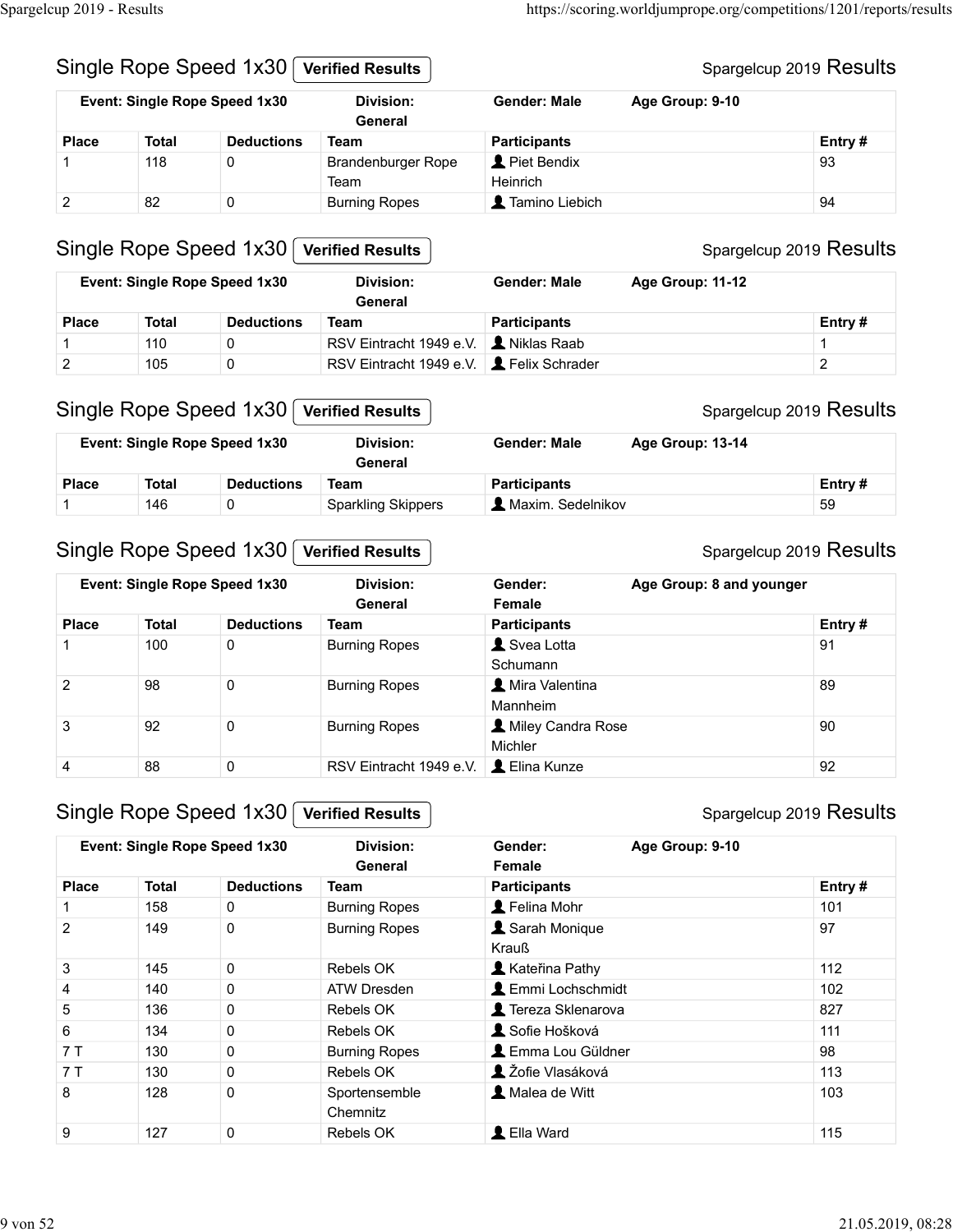|                           |                                                                                                                                                                  |                        |                                             |                                                  | https://scoring.worldjumprope.org/competitions/1201/reports/results |                |
|---------------------------|------------------------------------------------------------------------------------------------------------------------------------------------------------------|------------------------|---------------------------------------------|--------------------------------------------------|---------------------------------------------------------------------|----------------|
|                           |                                                                                                                                                                  |                        |                                             |                                                  |                                                                     |                |
|                           | Spargelcup 2019 - Results<br>Event: Single Rope Speed 1x30<br><b>Total</b><br>$\mathbf 0$<br>122<br>122<br>$\mathbf 0$<br>119<br>$\mathbf 0$<br>116<br>$\pmb{0}$ |                        | <b>Division:</b>                            | Gender:                                          | Age Group: 9-10                                                     |                |
|                           |                                                                                                                                                                  |                        | General                                     | Female                                           |                                                                     |                |
| <b>Place</b>              |                                                                                                                                                                  | <b>Deductions</b>      | <b>Team</b>                                 | <b>Participants</b>                              |                                                                     | Entry#         |
| 10T                       |                                                                                                                                                                  |                        | Brandenburger Rope                          | L Emma Wille                                     |                                                                     | 96             |
|                           |                                                                                                                                                                  |                        | Team                                        |                                                  |                                                                     |                |
| 10T                       |                                                                                                                                                                  |                        | Brandenburger Rope                          | Anna Reinicke                                    |                                                                     | 110            |
|                           |                                                                                                                                                                  |                        | Team                                        |                                                  |                                                                     |                |
| 11                        |                                                                                                                                                                  |                        | <b>Burning Ropes</b>                        | Stella-Viktoria                                  |                                                                     | 100            |
|                           |                                                                                                                                                                  |                        |                                             | Lehmann                                          |                                                                     |                |
| 12                        |                                                                                                                                                                  |                        | RSV Eintracht 1949 e.V.   1 Johanna Drews   |                                                  |                                                                     | 107            |
| 13                        | 112                                                                                                                                                              | $\mathbf 0$            | RSV Eintracht 1949 e.V.   1 Hailey Handreck |                                                  |                                                                     | 108            |
| 14 T                      | 110                                                                                                                                                              | $\mathbf 0$            | <b>Burning Ropes</b>                        | Neele Carlotta                                   |                                                                     | 99             |
|                           |                                                                                                                                                                  |                        |                                             | Hoffmeister                                      |                                                                     |                |
| 14 T                      | 110                                                                                                                                                              | $\pmb{0}$              | Rebels OK                                   | <b>A</b> Katerina Jedlickova                     |                                                                     | 116            |
| 15                        | 100                                                                                                                                                              | $\pmb{0}$              | <b>Burning Ropes</b>                        | L Jasmin Erdmann                                 |                                                                     | 104            |
| 16                        | 98                                                                                                                                                               | $\pmb{0}$              | <b>Burning Ropes</b>                        | Lara Ramhofer                                    |                                                                     | 105            |
| 17                        | 94                                                                                                                                                               | $\mathsf{O}\xspace$    | RSV Eintracht 1949 e.V.                     | L Elisabeth Petsch                               |                                                                     | 109            |
|                           |                                                                                                                                                                  |                        |                                             |                                                  |                                                                     |                |
|                           |                                                                                                                                                                  | Single Rope Speed 1x30 | <b>Verified Results</b>                     |                                                  | Spargelcup 2019 Results                                             |                |
|                           |                                                                                                                                                                  |                        |                                             |                                                  |                                                                     |                |
|                           |                                                                                                                                                                  |                        | <b>Division:</b><br>General                 | Gender:<br>Female                                | Age Group: 11-12                                                    |                |
|                           | Event: Single Rope Speed 1x30                                                                                                                                    |                        |                                             | <b>Participants</b>                              |                                                                     | Entry#         |
|                           |                                                                                                                                                                  |                        |                                             |                                                  |                                                                     |                |
|                           | <b>Total</b>                                                                                                                                                     | <b>Deductions</b>      | <b>Team</b>                                 |                                                  |                                                                     |                |
| <b>Place</b>              | 167                                                                                                                                                              | $\mathbf 0$            | <b>Burning Ropes</b>                        | <b>A</b> Mia Emily                               |                                                                     | 6              |
|                           |                                                                                                                                                                  |                        |                                             | Koslowski                                        |                                                                     |                |
| $\overline{\mathbf{c}}$   | 162                                                                                                                                                              | $\mathbf 0$            | Szombathely-Hungary                         | Halmosi Dézi                                     |                                                                     | 25             |
| $\ensuremath{\mathsf{3}}$ | 161                                                                                                                                                              | $\pmb{0}$              | <b>Burning Ropes</b>                        | A Maria Aurelia                                  |                                                                     | 9              |
|                           |                                                                                                                                                                  |                        |                                             | Mannheim                                         |                                                                     |                |
|                           | 160                                                                                                                                                              | $\mathbf 0$            | Rebels OK                                   | Nicol Arnold                                     |                                                                     | 47             |
| 4<br>$\mathbf 5$          | 156<br>4E                                                                                                                                                        | $\pmb{0}$<br>$\sim$    | Szombathely-Hungary<br>r<br>$\bigcap$       | Virág Papp<br><b>A I</b> a suite I Welcometrials |                                                                     | 24<br>$\Omega$ |

|                |                                                         |                   | Team                                              |                                 |                         |
|----------------|---------------------------------------------------------|-------------------|---------------------------------------------------|---------------------------------|-------------------------|
| 11             | 119                                                     | $\pmb{0}$         | <b>Burning Ropes</b>                              | Stella-Viktoria<br>Lehmann      | 100                     |
| 12             | 116                                                     | $\pmb{0}$         | RSV Eintracht 1949 e.V.                           | Johanna Drews                   | 107                     |
| 13             | 112                                                     | $\pmb{0}$         | RSV Eintracht 1949 e.V.                           | Hailey Handreck                 | 108                     |
| 14 T           | 110                                                     | $\pmb{0}$         | <b>Burning Ropes</b>                              | Neele Carlotta<br>Hoffmeister   | 99                      |
| 14 T           | 110                                                     | $\mathsf 0$       | Rebels OK                                         | <b>A</b> Katerina Jedlickova    | 116                     |
| 15             | 100                                                     | $\pmb{0}$         | <b>Burning Ropes</b>                              | Jasmin Erdmann                  | 104                     |
| 16             | 98                                                      | $\pmb{0}$         | <b>Burning Ropes</b>                              | Lara Ramhofer                   | 105                     |
| 17             | 94                                                      | $\pmb{0}$         | RSV Eintracht 1949 e.V. <b>L</b> Elisabeth Petsch |                                 | 109                     |
|                | Single Rope Speed 1x30<br>Event: Single Rope Speed 1x30 |                   | <b>Verified Results</b><br><b>Division:</b>       | Age Group: 11-12<br>Gender:     | Spargelcup 2019 Results |
|                |                                                         |                   | General                                           | Female                          |                         |
| <b>Place</b>   | <b>Total</b>                                            | <b>Deductions</b> | <b>Team</b>                                       | <b>Participants</b>             | Entry#                  |
| -1             | 167                                                     | 0                 | <b>Burning Ropes</b>                              | <b>A</b> Mia Emily<br>Koslowski | 6                       |
| $\overline{2}$ | 162                                                     | $\mathbf 0$       | Szombathely-Hungary                               | Halmosi Dézi                    | 25                      |
| $\mathbf{3}$   | 161                                                     | $\pmb{0}$         | <b>Burning Ropes</b>                              | A Maria Aurelia<br>Mannheim     | 9                       |
| $\overline{4}$ | 160                                                     | $\mathbf 0$       | Rebels OK                                         | Nicol Arnold                    | 47                      |
| $\mathbf 5$    | 156                                                     | $\mathsf 0$       | Szombathely-Hungary                               | Virág Papp                      | 24                      |
| $\,6\,$        | 154                                                     | $\pmb{0}$         | Funny Skippers                                    | Leonie Lübberstedt              | 20                      |
| $\overline{7}$ | 153                                                     | $\pmb{0}$         | Rebels OK                                         | Veronika Stříbrná               | 55                      |
| 8              | 150                                                     | $\pmb{0}$         | The Saxon Kangaroos                               | Lene Müller                     | 28                      |
| 9              | 149                                                     | $\mathsf 0$       | Funny Skippers                                    | Sena Tamer                      | 22                      |
| 10             | 146                                                     | $\pmb{0}$         | <b>Burning Ropes</b>                              | Fabienne Wilk                   | 10                      |
| 11             | 144                                                     | $\pmb{0}$         | Funny Skippers                                    | LElisa Meyer                    | 21                      |
| 12T            | 143                                                     | $\pmb{0}$         | <b>Burning Ropes</b>                              | Fiona Andrea<br>Hoffmann        | 13                      |
| 12T            | 143                                                     | $\mathbf 0$       | Rebels OK                                         | Amálie Svobodová                | 54                      |
| 13             | 142                                                     | $\pmb{0}$         | Funny Skippers                                    | Aenna Lischewski                | 19                      |
| 14             | 141                                                     | $\mathbf 0$       | Szombathely-Hungary                               | Luca Baumgartner                | 23                      |
| 15T            | 140                                                     | $\pmb{0}$         | Brandenburger Rope<br>Team                        | Mia Lynn Seidler                | 5                       |
| 15T            | 140                                                     | $\mathbf 0$       | <b>Burning Ropes</b>                              | Lena Gärtner                    | 31                      |
| 15T            | 140                                                     | $\pmb{0}$         | Rebels OK                                         | L Daniela<br>Cajthamlová        | 49                      |
| 15T            | 140                                                     | $\pmb{0}$         | <b>Sparkling Skippers</b>                         | L Christina<br>Khramtsov        | 57                      |
| 16 T           | 136                                                     | $\mathbf 0$       | <b>Burning Ropes</b>                              | Leonie Mathilda<br>Kramer       | $\overline{7}$          |
| 16 T           | 136                                                     | $\mathbf 0$       | Funny Skippers                                    | Amelie Jüttner                  | 18                      |
| 16 T           | 136                                                     | $\mathbf 0$       | Astra Klánovice                                   | 2 Zuzana Varkočková             | 40                      |
| 17             | 132                                                     | $\mathbf 0$       | Rebels OK                                         | & Barbora Chalupská             | 50                      |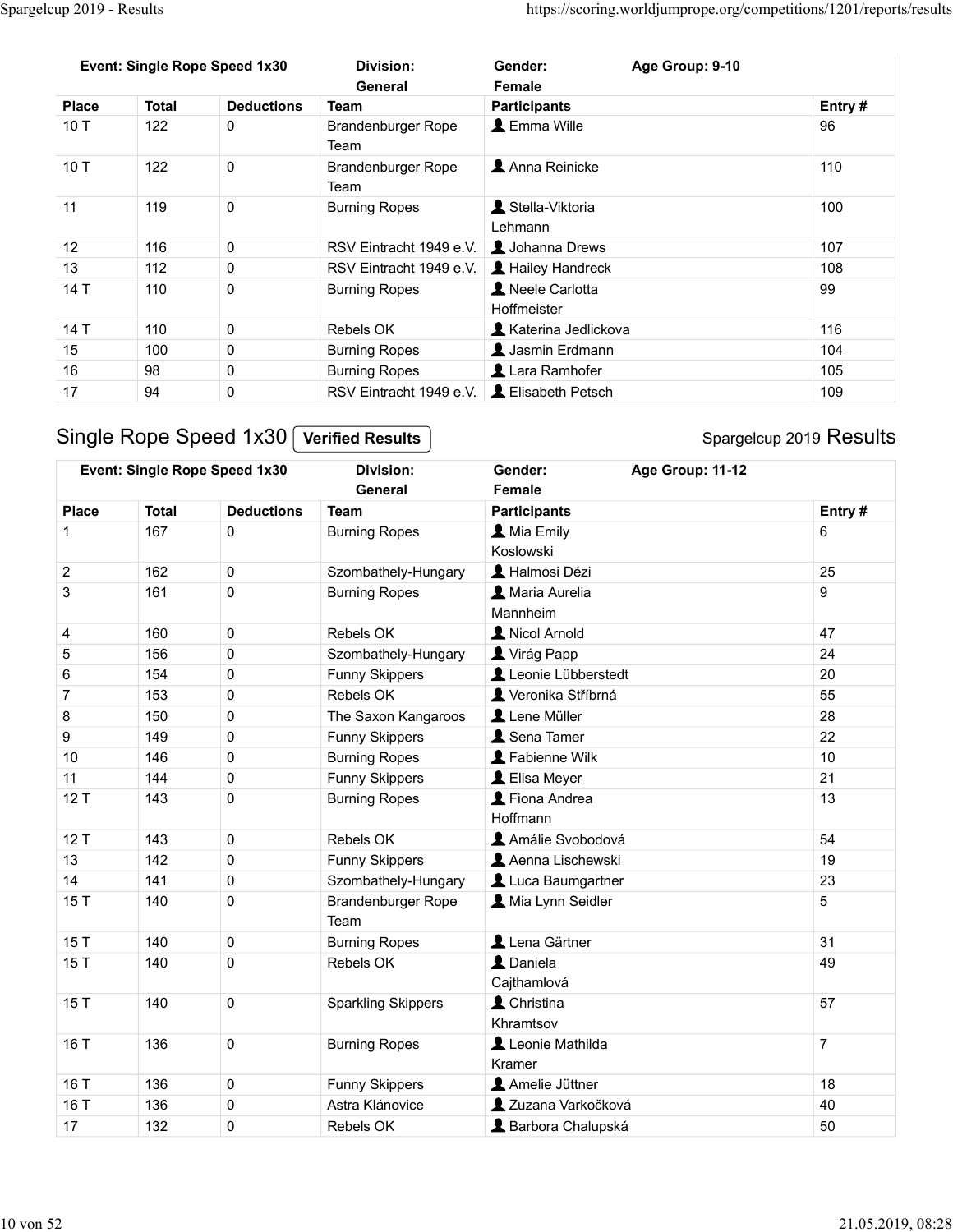| Event: Single Rope Speed 1x30<br><b>Division:</b><br>Gender:<br>General<br>Female<br><b>Deductions</b><br><b>Participants</b><br><b>Total</b><br><b>Team</b><br><b>Place</b><br>& Gina Kellermann<br>$\mathbf 0$<br>18 T<br>128<br>Brandenburger Rope<br>Team<br>18 T<br>128<br>$\mathbf 0$<br>Lilly-Valentina<br><b>Burning Ropes</b><br>Lehmann<br>18 T<br>128<br>$\mathbf 0$<br><b>Burning Ropes</b><br>2 Zara Armagan<br>18 T<br>128<br>$\mathbf 0$<br>Fiona Güntherodt<br><b>Burning Ropes</b><br>A Natálie<br>18 T<br>128<br>$\mathbf 0$<br>Rebels OK<br>Markvartová<br>18 T<br>128<br>$\mathbf 0$<br><b>C</b> Tereza Nováková<br>Rebels OK<br>19 T<br>126<br>$\pmb{0}$<br><b>ATW Dresden</b><br>Amy Rösch<br>19 T<br>126<br>$\pmb{0}$<br>Victoria Stetter<br>Sportensemble<br>Chemnitz<br>126<br>Leni Woosmann<br>19 T<br>$\pmb{0}$<br><b>Burning Ropes</b><br>20<br>122<br>$\mathsf{O}\xspace$<br>Sára Andělová<br>Rebels OK<br>21 T<br>120<br>L Jette Hoppe<br>$\mathbf 0$<br>ATW Dresden<br>Katja Burghart<br>21T<br>120<br>$\mathbf 0$<br>Sportensemble<br>Chemnitz<br>Lina Bornkampf<br>21 T<br>120<br>$\mathbf 0$<br>The Saxon Kangaroos<br>21 T<br>120<br>$\pmb{0}$<br>L Michaela<br>Astra Klánovice<br>Pohanková<br>Rebels OK<br>Adéla Cajthamlová<br>21 T<br>120<br>$\pmb{0}$<br>22 T<br>118<br>$\mathsf{O}\xspace$<br>Sportensemble<br>Chemnitz | Age Group: 11-12                            | Entry#<br>$\mathfrak{S}$<br>8<br>30<br>32<br>51<br>53<br>12<br>17<br>37<br>45<br>11<br>15 |
|------------------------------------------------------------------------------------------------------------------------------------------------------------------------------------------------------------------------------------------------------------------------------------------------------------------------------------------------------------------------------------------------------------------------------------------------------------------------------------------------------------------------------------------------------------------------------------------------------------------------------------------------------------------------------------------------------------------------------------------------------------------------------------------------------------------------------------------------------------------------------------------------------------------------------------------------------------------------------------------------------------------------------------------------------------------------------------------------------------------------------------------------------------------------------------------------------------------------------------------------------------------------------------------------------------------------------------------------------------------|---------------------------------------------|-------------------------------------------------------------------------------------------|
|                                                                                                                                                                                                                                                                                                                                                                                                                                                                                                                                                                                                                                                                                                                                                                                                                                                                                                                                                                                                                                                                                                                                                                                                                                                                                                                                                                  |                                             |                                                                                           |
|                                                                                                                                                                                                                                                                                                                                                                                                                                                                                                                                                                                                                                                                                                                                                                                                                                                                                                                                                                                                                                                                                                                                                                                                                                                                                                                                                                  |                                             |                                                                                           |
|                                                                                                                                                                                                                                                                                                                                                                                                                                                                                                                                                                                                                                                                                                                                                                                                                                                                                                                                                                                                                                                                                                                                                                                                                                                                                                                                                                  |                                             |                                                                                           |
|                                                                                                                                                                                                                                                                                                                                                                                                                                                                                                                                                                                                                                                                                                                                                                                                                                                                                                                                                                                                                                                                                                                                                                                                                                                                                                                                                                  |                                             |                                                                                           |
|                                                                                                                                                                                                                                                                                                                                                                                                                                                                                                                                                                                                                                                                                                                                                                                                                                                                                                                                                                                                                                                                                                                                                                                                                                                                                                                                                                  |                                             |                                                                                           |
|                                                                                                                                                                                                                                                                                                                                                                                                                                                                                                                                                                                                                                                                                                                                                                                                                                                                                                                                                                                                                                                                                                                                                                                                                                                                                                                                                                  |                                             |                                                                                           |
|                                                                                                                                                                                                                                                                                                                                                                                                                                                                                                                                                                                                                                                                                                                                                                                                                                                                                                                                                                                                                                                                                                                                                                                                                                                                                                                                                                  |                                             |                                                                                           |
|                                                                                                                                                                                                                                                                                                                                                                                                                                                                                                                                                                                                                                                                                                                                                                                                                                                                                                                                                                                                                                                                                                                                                                                                                                                                                                                                                                  |                                             |                                                                                           |
|                                                                                                                                                                                                                                                                                                                                                                                                                                                                                                                                                                                                                                                                                                                                                                                                                                                                                                                                                                                                                                                                                                                                                                                                                                                                                                                                                                  |                                             |                                                                                           |
|                                                                                                                                                                                                                                                                                                                                                                                                                                                                                                                                                                                                                                                                                                                                                                                                                                                                                                                                                                                                                                                                                                                                                                                                                                                                                                                                                                  |                                             |                                                                                           |
|                                                                                                                                                                                                                                                                                                                                                                                                                                                                                                                                                                                                                                                                                                                                                                                                                                                                                                                                                                                                                                                                                                                                                                                                                                                                                                                                                                  |                                             |                                                                                           |
|                                                                                                                                                                                                                                                                                                                                                                                                                                                                                                                                                                                                                                                                                                                                                                                                                                                                                                                                                                                                                                                                                                                                                                                                                                                                                                                                                                  |                                             |                                                                                           |
|                                                                                                                                                                                                                                                                                                                                                                                                                                                                                                                                                                                                                                                                                                                                                                                                                                                                                                                                                                                                                                                                                                                                                                                                                                                                                                                                                                  |                                             |                                                                                           |
|                                                                                                                                                                                                                                                                                                                                                                                                                                                                                                                                                                                                                                                                                                                                                                                                                                                                                                                                                                                                                                                                                                                                                                                                                                                                                                                                                                  |                                             |                                                                                           |
|                                                                                                                                                                                                                                                                                                                                                                                                                                                                                                                                                                                                                                                                                                                                                                                                                                                                                                                                                                                                                                                                                                                                                                                                                                                                                                                                                                  |                                             |                                                                                           |
|                                                                                                                                                                                                                                                                                                                                                                                                                                                                                                                                                                                                                                                                                                                                                                                                                                                                                                                                                                                                                                                                                                                                                                                                                                                                                                                                                                  |                                             | 26                                                                                        |
|                                                                                                                                                                                                                                                                                                                                                                                                                                                                                                                                                                                                                                                                                                                                                                                                                                                                                                                                                                                                                                                                                                                                                                                                                                                                                                                                                                  |                                             | 39                                                                                        |
|                                                                                                                                                                                                                                                                                                                                                                                                                                                                                                                                                                                                                                                                                                                                                                                                                                                                                                                                                                                                                                                                                                                                                                                                                                                                                                                                                                  |                                             | 46                                                                                        |
|                                                                                                                                                                                                                                                                                                                                                                                                                                                                                                                                                                                                                                                                                                                                                                                                                                                                                                                                                                                                                                                                                                                                                                                                                                                                                                                                                                  | L Debora Grötzschel                         | 16                                                                                        |
|                                                                                                                                                                                                                                                                                                                                                                                                                                                                                                                                                                                                                                                                                                                                                                                                                                                                                                                                                                                                                                                                                                                                                                                                                                                                                                                                                                  |                                             |                                                                                           |
| 118<br>L Emma Faitová<br>22 T<br>$\mathbf 0$<br>Rebels OK                                                                                                                                                                                                                                                                                                                                                                                                                                                                                                                                                                                                                                                                                                                                                                                                                                                                                                                                                                                                                                                                                                                                                                                                                                                                                                        |                                             | 48                                                                                        |
| 23 T<br>116<br><b>L</b> Emily Petersen<br>$\mathbf 0$<br>Brandenburger Rope<br>Team                                                                                                                                                                                                                                                                                                                                                                                                                                                                                                                                                                                                                                                                                                                                                                                                                                                                                                                                                                                                                                                                                                                                                                                                                                                                              |                                             | $\overline{\mathbf{4}}$                                                                   |
| Rebels OK<br>23 T<br>116<br>$\mathbf 0$                                                                                                                                                                                                                                                                                                                                                                                                                                                                                                                                                                                                                                                                                                                                                                                                                                                                                                                                                                                                                                                                                                                                                                                                                                                                                                                          | Kateřina Ševčíková                          | 52                                                                                        |
| Line Beier<br>24<br>110<br>$\pmb{0}$<br>Sportensemble                                                                                                                                                                                                                                                                                                                                                                                                                                                                                                                                                                                                                                                                                                                                                                                                                                                                                                                                                                                                                                                                                                                                                                                                                                                                                                            |                                             | 14                                                                                        |
| Chemnitz                                                                                                                                                                                                                                                                                                                                                                                                                                                                                                                                                                                                                                                                                                                                                                                                                                                                                                                                                                                                                                                                                                                                                                                                                                                                                                                                                         |                                             |                                                                                           |
| $\mathsf{O}\xspace$<br>RSV Eintracht 1949 e.V. <b>2</b> Noemi Kunze<br>25<br>108                                                                                                                                                                                                                                                                                                                                                                                                                                                                                                                                                                                                                                                                                                                                                                                                                                                                                                                                                                                                                                                                                                                                                                                                                                                                                 |                                             | 42                                                                                        |
| 26 T<br>106<br>$\mathsf{O}\xspace$<br>RSV Eintracht 1949 e.V.   1 Hannah Anscheit                                                                                                                                                                                                                                                                                                                                                                                                                                                                                                                                                                                                                                                                                                                                                                                                                                                                                                                                                                                                                                                                                                                                                                                                                                                                                |                                             | 41                                                                                        |
| 26 T<br>106<br>$\pmb{0}$<br>RSV Eintracht 1949 e.V.   1 Melina Molkenthin                                                                                                                                                                                                                                                                                                                                                                                                                                                                                                                                                                                                                                                                                                                                                                                                                                                                                                                                                                                                                                                                                                                                                                                                                                                                                        |                                             | 43                                                                                        |
| RSV Eintracht 1949 e.V. <b>LA</b> nn-Katrin<br>27<br>104<br>$\mathbf 0$                                                                                                                                                                                                                                                                                                                                                                                                                                                                                                                                                                                                                                                                                                                                                                                                                                                                                                                                                                                                                                                                                                                                                                                                                                                                                          |                                             | 44                                                                                        |
| Verhülsdonk<br>$5\phantom{.0}$<br>103<br><b>Burning Ropes</b><br>28                                                                                                                                                                                                                                                                                                                                                                                                                                                                                                                                                                                                                                                                                                                                                                                                                                                                                                                                                                                                                                                                                                                                                                                                                                                                                              | A Maja Jolie Penkert                        | 35                                                                                        |
| 29<br>Celine Westphal<br>102<br>$\pmb{0}$<br><b>Burning Ropes</b>                                                                                                                                                                                                                                                                                                                                                                                                                                                                                                                                                                                                                                                                                                                                                                                                                                                                                                                                                                                                                                                                                                                                                                                                                                                                                                |                                             | 36                                                                                        |
| Katharina Rissom<br>$30\,$<br>98<br>$\pmb{0}$<br>The Saxon Kangaroos                                                                                                                                                                                                                                                                                                                                                                                                                                                                                                                                                                                                                                                                                                                                                                                                                                                                                                                                                                                                                                                                                                                                                                                                                                                                                             |                                             | 29                                                                                        |
| 31<br>97<br>$\mathbf 5$<br>Shirin Ludwig<br>The Saxon Kangaroos                                                                                                                                                                                                                                                                                                                                                                                                                                                                                                                                                                                                                                                                                                                                                                                                                                                                                                                                                                                                                                                                                                                                                                                                                                                                                                  |                                             | 27                                                                                        |
| 96<br>Laura Bellmann<br>32 T<br>$\pmb{0}$<br><b>Burning Ropes</b>                                                                                                                                                                                                                                                                                                                                                                                                                                                                                                                                                                                                                                                                                                                                                                                                                                                                                                                                                                                                                                                                                                                                                                                                                                                                                                |                                             | 33                                                                                        |
| 96<br>32 T<br>$\mathbf 0$<br>Astra Klánovice                                                                                                                                                                                                                                                                                                                                                                                                                                                                                                                                                                                                                                                                                                                                                                                                                                                                                                                                                                                                                                                                                                                                                                                                                                                                                                                     | Barbora Jeřábková                           | 38                                                                                        |
| 33<br>90<br>$\pmb{0}$<br><b>A</b> Bega Kandler<br><b>Burning Ropes</b>                                                                                                                                                                                                                                                                                                                                                                                                                                                                                                                                                                                                                                                                                                                                                                                                                                                                                                                                                                                                                                                                                                                                                                                                                                                                                           |                                             | 34                                                                                        |
| $34\,$<br>86<br>$\pmb{0}$<br>Vanessa Ebert<br><b>Sparkling Skippers</b>                                                                                                                                                                                                                                                                                                                                                                                                                                                                                                                                                                                                                                                                                                                                                                                                                                                                                                                                                                                                                                                                                                                                                                                                                                                                                          |                                             | 56                                                                                        |
| $\blacktriangle$ Emilia<br>82<br>35<br>$\pmb{0}$<br><b>Sparkling Skippers</b>                                                                                                                                                                                                                                                                                                                                                                                                                                                                                                                                                                                                                                                                                                                                                                                                                                                                                                                                                                                                                                                                                                                                                                                                                                                                                    |                                             | 58                                                                                        |
| Messerschmidt                                                                                                                                                                                                                                                                                                                                                                                                                                                                                                                                                                                                                                                                                                                                                                                                                                                                                                                                                                                                                                                                                                                                                                                                                                                                                                                                                    |                                             |                                                                                           |
| Single Rope Speed 1x30<br><b>Verified Results</b><br>Event: Single Rope Speed 1x30<br><b>Division:</b><br>Gender:                                                                                                                                                                                                                                                                                                                                                                                                                                                                                                                                                                                                                                                                                                                                                                                                                                                                                                                                                                                                                                                                                                                                                                                                                                                | Spargelcup 2019 Results<br>Age Group: 13-14 |                                                                                           |
| Female<br>General                                                                                                                                                                                                                                                                                                                                                                                                                                                                                                                                                                                                                                                                                                                                                                                                                                                                                                                                                                                                                                                                                                                                                                                                                                                                                                                                                |                                             |                                                                                           |
| <b>Total</b><br><b>Deductions</b><br><b>Team</b><br><b>Participants</b><br><b>Place</b><br>Szombathely-Hungary<br>Anna Fekete<br>175<br>$\mathbf 0$<br>1                                                                                                                                                                                                                                                                                                                                                                                                                                                                                                                                                                                                                                                                                                                                                                                                                                                                                                                                                                                                                                                                                                                                                                                                         |                                             | Entry#<br>69                                                                              |

|              |       | <b>Event: Single Rope Speed 1x30</b> | Division:<br>General | Gender:<br>Female   | Age Group: 13-14 |           |
|--------------|-------|--------------------------------------|----------------------|---------------------|------------------|-----------|
| <b>Place</b> | Total | <b>Deductions</b>                    | Team                 | <b>Participants</b> |                  | Entry $#$ |
|              | 175   |                                      | Szombathely-Hungary  | Anna Fekete         |                  | 69        |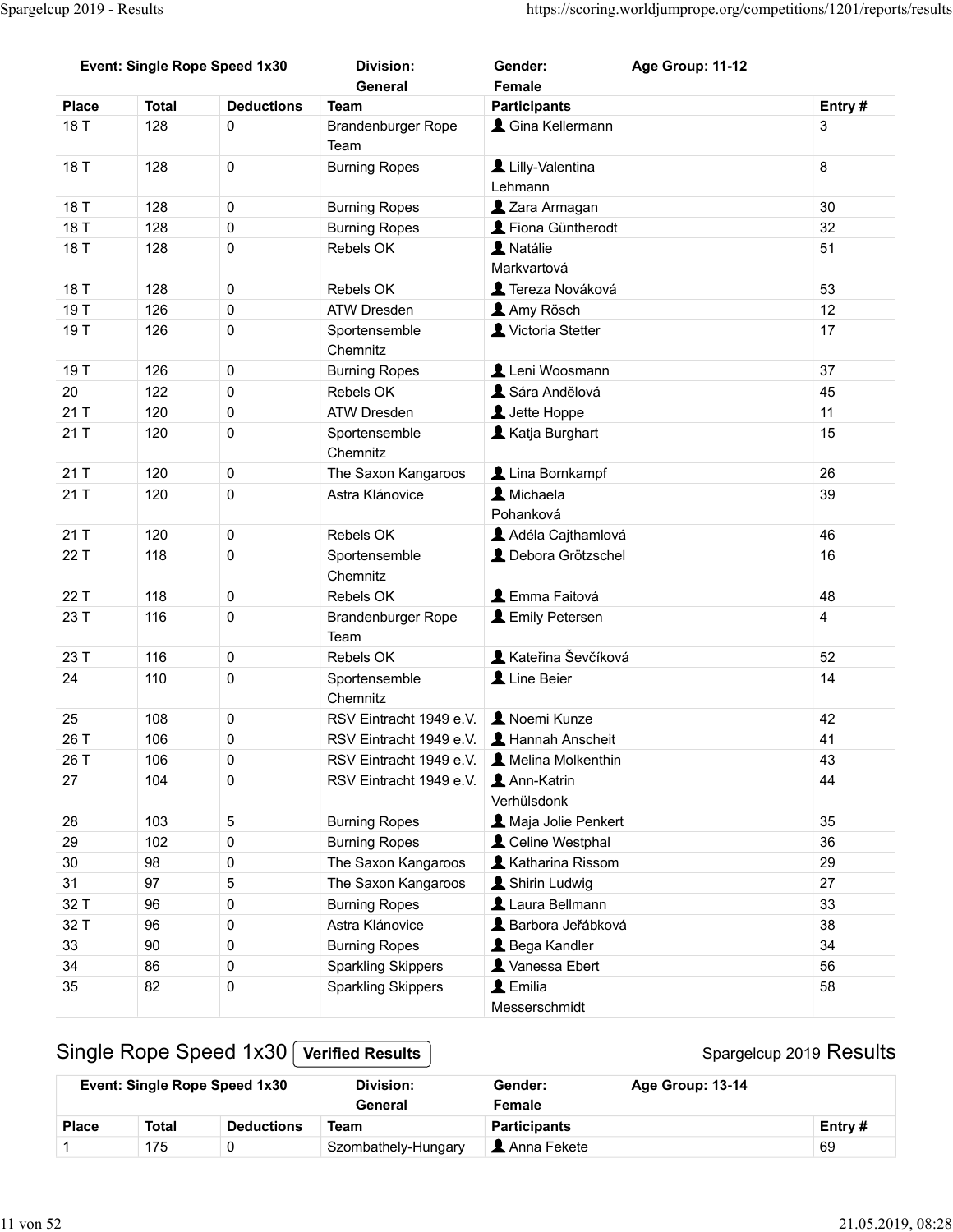| Spargelcup 2019 - Results               |                     |                                |                                          |                                       |                                                                     |              |
|-----------------------------------------|---------------------|--------------------------------|------------------------------------------|---------------------------------------|---------------------------------------------------------------------|--------------|
|                                         |                     |                                |                                          |                                       |                                                                     |              |
|                                         |                     |                                |                                          |                                       |                                                                     |              |
|                                         |                     |                                |                                          |                                       |                                                                     |              |
|                                         |                     |                                |                                          |                                       |                                                                     |              |
|                                         |                     |                                |                                          |                                       |                                                                     |              |
|                                         |                     |                                |                                          |                                       |                                                                     |              |
|                                         |                     |                                |                                          |                                       | https://scoring.worldjumprope.org/competitions/1201/reports/results |              |
|                                         |                     |                                |                                          |                                       |                                                                     |              |
|                                         |                     | Event: Single Rope Speed 1x30  | <b>Division:</b>                         | Gender:                               | Age Group: 13-14                                                    |              |
|                                         |                     |                                | General                                  | Female                                |                                                                     |              |
| <b>Place</b><br>$\overline{\mathbf{c}}$ | <b>Total</b><br>161 | <b>Deductions</b><br>$\pmb{0}$ | <b>Team</b><br>Rebels OK                 | <b>Participants</b><br>Adela Souckova |                                                                     | Entry#<br>85 |
| $\sqrt{3}$                              | 158                 | $\mathbf 0$                    | Rebels OK                                | Veronika                              |                                                                     | 81           |
|                                         |                     |                                |                                          | Dvořáková                             |                                                                     |              |
| $\overline{\mathbf{4}}$                 | 156                 | $\mathsf{O}\xspace$            | Rebels OK                                | Adela Kepkova                         |                                                                     | 82           |
| 5                                       | 152                 | $\mathbf 0$                    | Astra Klánovice                          | L Barbora<br>Varkočková               |                                                                     | 74           |
| 6                                       | 148                 | $\pmb{0}$                      | <b>Sparkling Skippers</b>                | <b>L</b> Emmi Altmann                 |                                                                     | 87           |
| $\overline{7}$                          | 146                 | 0                              | <b>Burning Ropes</b>                     | Karoline Kathleen                     |                                                                     | 66           |
|                                         | 144                 | 0                              | Rebels OK                                | Mehrheim<br>Sára Dušková              |                                                                     | 79           |
| 8<br>$\boldsymbol{9}$                   | 138                 | $\pmb{0}$                      | Brandenburger Rope                       | Johanna Schelske                      |                                                                     | 63           |
|                                         |                     |                                | Team                                     |                                       |                                                                     |              |
| 10 T                                    | 134                 | $\pmb{0}$                      | <b>Burning Ropes</b>                     | Frieda Schulze                        |                                                                     | 68           |
| 10 T<br>11                              | 134<br>132          | $\pmb{0}$<br>$\pmb{0}$         | Rebels OK<br>Brandenburger Rope          | Laura Galbava<br>Sophia Schütte       |                                                                     | 84<br>64     |
|                                         |                     |                                | Team                                     |                                       |                                                                     |              |
| 12                                      | 128                 | $\mathbf 0$                    | Rebels OK                                | A Natalie                             |                                                                     | 83           |
|                                         |                     |                                |                                          | Kvasnickova                           |                                                                     |              |
| 13                                      | 127                 | $\pmb{0}$                      | Brandenburger Rope<br>Team               | Pauline Haberlandt                    |                                                                     | 61           |
| 14 T                                    | 126                 | $\mathbf 0$                    | RSV Eintracht 1949 e.V.                  | Laila Gomolla                         |                                                                     | 78           |
| 14 T                                    | 126                 | $\pmb{0}$                      | Rebels OK                                | Tereza Buchalová                      |                                                                     | 80           |
| 15                                      | 125                 | $\pmb{0}$                      | RSV Eintracht 1949 e.V.   Angelina Drews |                                       |                                                                     | 76           |
| 16                                      | 122                 | $\pmb{0}$                      | Brandenburger Rope                       | Annalena Balke                        |                                                                     | 60           |
| 17                                      | 120                 | $\pmb{0}$                      | Team<br>Brandenburger Rope               | LI Ida Heinrich                       |                                                                     | 62           |
|                                         |                     |                                | Team                                     |                                       |                                                                     |              |
| 18                                      | 118                 | $\pmb{0}$                      | RSV Eintracht 1949 e.V.                  | Leonie Geißel                         |                                                                     | 77           |
| 19 T                                    | 116                 | $\pmb{0}$                      | Astra Klánovice                          | Sofie Vévodová                        |                                                                     | 75           |
| 19 T                                    | 116                 | $\pmb{0}$                      | Rebels OK                                | L Eliška Sklenářová                   |                                                                     | 86           |
| 20                                      | 108                 | $\pmb{0}$                      | Brandenburger Rope                       | Leni Slotta                           |                                                                     | 65           |
| $21$                                    | 106                 | $\pmb{0}$                      | Team<br>The Saxon Kangaroos              | L Eliza Süß                           |                                                                     | $70\,$       |
| 22                                      | 73                  | $\mathbf 0$                    | ATW Dresden                              | Flora Rietzschel                      |                                                                     | 67           |
|                                         |                     |                                |                                          |                                       |                                                                     |              |
|                                         |                     | Single Rope Speed 1x30         | <b>Verified Results</b>                  |                                       | Spargelcup 2019 Results                                             |              |
|                                         |                     | Event: Single Rope Speed 1x30  | <b>Division:</b>                         | <b>Gender: Male</b>                   | Age Group: 15-16                                                    |              |
|                                         |                     |                                | General                                  |                                       |                                                                     |              |
| <b>Place</b>                            | <b>Total</b>        | <b>Deductions</b>              | <b>Team</b>                              | <b>Participants</b>                   |                                                                     | Entry#       |
|                                         |                     |                                |                                          |                                       |                                                                     |              |
|                                         |                     | Single Rope Speed 1x30         | <b>Verified Results</b>                  |                                       | Spargelcup 2019 Results                                             |              |
|                                         |                     | Event: Single Rope Speed 1x30  | <b>Division:</b>                         | <b>Gender: Male</b>                   | Age Group: 17-18                                                    |              |
| <b>Place</b>                            | <b>Total</b>        | <b>Deductions</b>              | General<br><b>Team</b>                   | <b>Participants</b>                   |                                                                     | Entry#       |
| 1                                       | 116                 | $\mathbf{0}$                   | <b>Universe Skippers</b>                 | Leon Unbehaun                         |                                                                     | 153          |
|                                         |                     |                                |                                          |                                       |                                                                     |              |
|                                         |                     | Single Rope Speed 1x30         | <b>Verified Results</b>                  |                                       | Spargelcup 2019 Results                                             |              |
|                                         |                     | Event: Single Rope Speed 1x30  | <b>Division:</b>                         | <b>Gender: Male</b>                   |                                                                     |              |
|                                         |                     |                                |                                          |                                       | Age Group: 19-29                                                    |              |

|                              |                   | $\mathsf{g}$ le Rope Speed 1x30 $\mathcal \lceil$ Verified Results $\mathcal \lceil$ |                     |                         | Spargelcup 2019 Results |
|------------------------------|-------------------|--------------------------------------------------------------------------------------|---------------------|-------------------------|-------------------------|
| ent: Single Rope Speed 1x30/ |                   | Division:<br>General                                                                 | <b>Gender: Male</b> | <b>Age Group: 15-16</b> |                         |
| Total                        | <b>Deductions</b> | Team                                                                                 | <b>Particinants</b> |                         | Fntry #                 |

## Single Rope Speed 1x30 Verified Results

| 20           | 108          | $\mathbf 0$                                 | <b>Brandenburger Rope</b><br>Team            | Leni Slotta         |                  | 65                                                        |
|--------------|--------------|---------------------------------------------|----------------------------------------------|---------------------|------------------|-----------------------------------------------------------|
| 21           | 106          | $\mathbf 0$                                 | The Saxon Kangaroos                          | L Eliza Süß         |                  | 70                                                        |
| 22           | 73           | 0                                           | ATW Dresden                                  | Flora Rietzschel    |                  | 67                                                        |
|              |              | Single Rope Speed 1x30                      | <b>Verified Results</b>                      |                     |                  | Spargelcup 2019 Results                                   |
|              |              | Event: Single Rope Speed 1x30               | Division:<br>General                         | <b>Gender: Male</b> | Age Group: 15-16 |                                                           |
|              |              |                                             |                                              |                     |                  |                                                           |
| <b>Place</b> | <b>Total</b> | <b>Deductions</b><br>Single Rope Speed 1x30 | <b>Team</b><br><b>Verified Results</b>       | <b>Participants</b> |                  | Entry#                                                    |
|              |              | Event: Single Rope Speed 1x30               | <b>Division:</b><br>General                  | <b>Gender: Male</b> | Age Group: 17-18 |                                                           |
| <b>Place</b> | <b>Total</b> | <b>Deductions</b>                           | <b>Team</b>                                  | <b>Participants</b> |                  | Entry#                                                    |
| $\mathbf 1$  | 116          | 0<br>Single Rope Speed 1x30                 | Universe Skippers<br><b>Verified Results</b> | Leon Unbehaun       |                  | Spargelcup 2019 Results<br>153<br>Spargelcup 2019 Results |

## Single Rope Speed 1x30 Verified Results

#### Spargelcup 2019 Results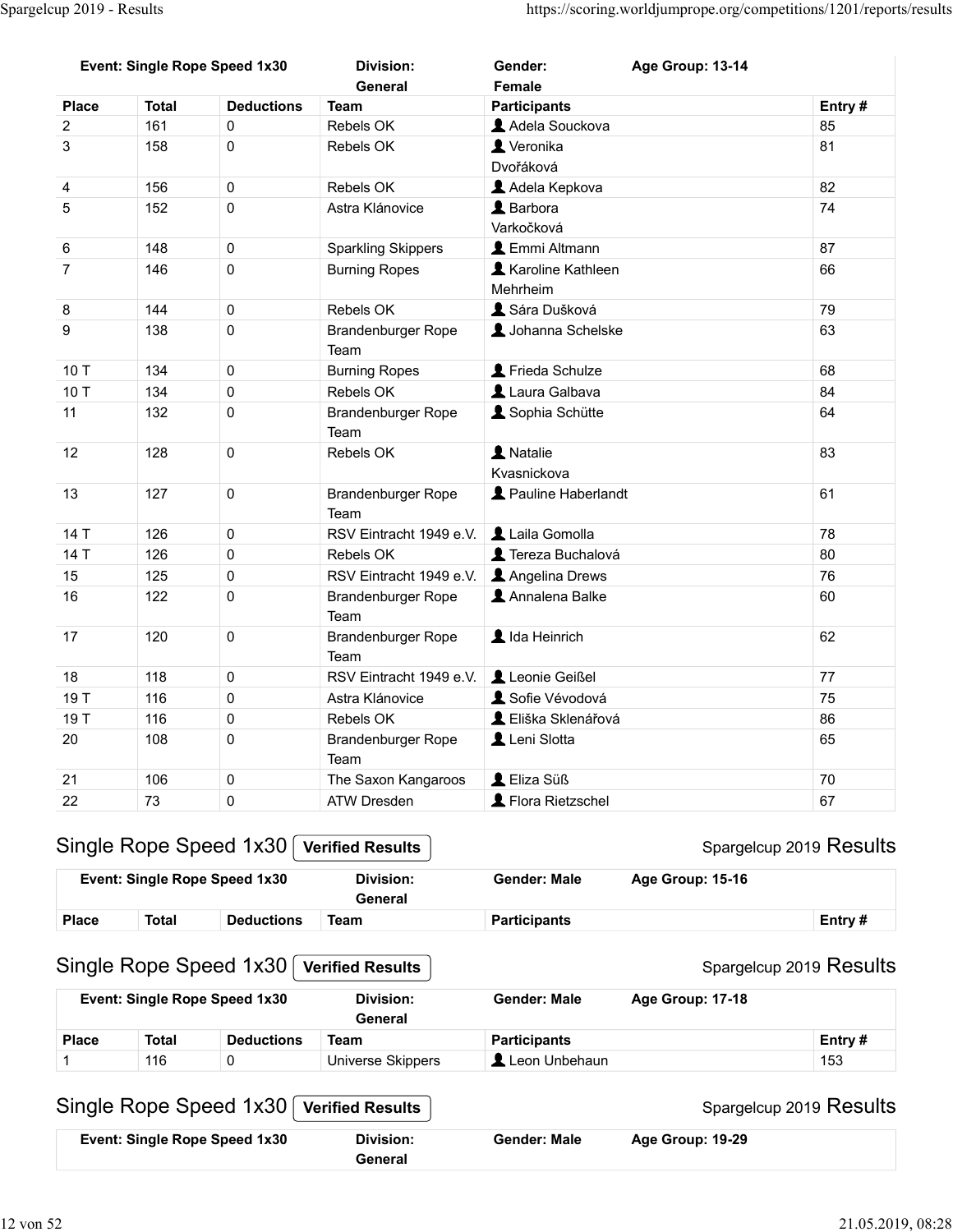| Spargelcup 2019 - Results        |              |                               |                                             |                                   | https://scoring.worldjumprope.org/competitions/1201/reports/results |  |
|----------------------------------|--------------|-------------------------------|---------------------------------------------|-----------------------------------|---------------------------------------------------------------------|--|
|                                  |              |                               |                                             |                                   |                                                                     |  |
|                                  |              |                               |                                             |                                   |                                                                     |  |
|                                  |              |                               |                                             |                                   |                                                                     |  |
| <b>Place</b>                     | <b>Total</b> | <b>Deductions</b>             | Team                                        | <b>Participants</b>               | Entry#                                                              |  |
| $\mathbf{1}$                     | 191          | $\mathsf 0$                   | <b>Sparkling Skippers</b>                   | <b>A</b> Mark Maurer              | 163                                                                 |  |
| $\boldsymbol{2}$                 | 188          | $\pmb{0}$                     | <b>Sparkling Skippers</b>                   | Pascal Bär                        | 162                                                                 |  |
| $\ensuremath{\mathsf{3}}$        | 147          | $\pmb{0}$                     | <b>Sparkling Skippers</b>                   | L Dominik Walter                  | 164                                                                 |  |
| $\overline{4}$<br>$\overline{5}$ | 140<br>124   | $\pmb{0}$<br>$\pmb{0}$        | Universe Skippers                           | A Mario Escobar<br>Michael Gedeon | 160<br>161                                                          |  |
|                                  |              |                               | Universe Skippers                           |                                   |                                                                     |  |
|                                  |              | Single Rope Speed 1x30        | <b>Verified Results</b>                     |                                   | Spargelcup 2019 Results                                             |  |
|                                  |              | Event: Single Rope Speed 1x30 | <b>Division:</b>                            | Gender:                           | Age Group: 15-16                                                    |  |
|                                  |              |                               | General                                     | Female                            |                                                                     |  |
| <b>Place</b>                     | <b>Total</b> | <b>Deductions</b>             | <b>Team</b>                                 | <b>Participants</b>               | Entry#                                                              |  |
| $\overline{c}$                   | 182<br>177   | $\mathbf 0$<br>$\mathbf 0$    | Szombathely-Hungary<br><b>Burning Ropes</b> | Kitti Kovács<br>Jasmin Christel   | 131<br>120                                                          |  |

| <b>Place</b><br>1<br>$\boldsymbol{2}$<br>3<br>$\overline{\mathbf{4}}$<br>$\mathbf 5$ | <b>Total</b><br>191<br>188                        | <b>Deductions</b><br>$\pmb{0}$ | <b>Team</b>                               | <b>Participants</b>          | Entry#                  |  |
|--------------------------------------------------------------------------------------|---------------------------------------------------|--------------------------------|-------------------------------------------|------------------------------|-------------------------|--|
|                                                                                      |                                                   |                                | <b>Sparkling Skippers</b>                 | <b>A</b> Mark Maurer         | 163                     |  |
|                                                                                      |                                                   | $\pmb{0}$                      | <b>Sparkling Skippers</b>                 | Pascal Bär                   | 162                     |  |
|                                                                                      | 147                                               | 0                              | <b>Sparkling Skippers</b>                 | L Dominik Walter             | 164                     |  |
|                                                                                      | 140                                               | 0                              | Universe Skippers                         | A Mario Escobar              | 160                     |  |
|                                                                                      | 124                                               | $\pmb{0}$                      | <b>Universe Skippers</b>                  | Michael Gedeon               | 161                     |  |
|                                                                                      |                                                   | Single Rope Speed 1x30         | <b>Verified Results</b>                   |                              | Spargelcup 2019 Results |  |
|                                                                                      | Event: Single Rope Speed 1x30<br><b>Division:</b> |                                | General                                   | Gender:<br>Female            | Age Group: 15-16        |  |
| <b>Place</b>                                                                         | <b>Total</b>                                      | <b>Deductions</b>              | <b>Team</b>                               | <b>Participants</b>          | Entry#                  |  |
| 1                                                                                    | 182                                               | $\pmb{0}$                      | Szombathely-Hungary                       | Kitti Kovács                 | 131                     |  |
| $\sqrt{2}$                                                                           | 177                                               | 0                              | <b>Burning Ropes</b>                      | Jasmin Christel<br>Oelschner | 120                     |  |
| $\mathbf{3}$                                                                         | 172                                               | $\pmb{0}$                      | <b>Burning Ropes</b>                      | Milena Methfessel            | 119                     |  |
| 4 T                                                                                  | 166                                               | $\pmb{0}$                      | <b>Funny Skippers</b>                     | Ronja Jürgens                | 151                     |  |
| 4 T                                                                                  | 166                                               | $\pmb{0}$                      | Funny Skippers                            | Jill Basting-<br>Neumann     | 152                     |  |
| 5                                                                                    | 162                                               | $\mathbf 0$                    | The Saxon Kangaroos                       | Leonie Kreher                | 130                     |  |
| 6 T                                                                                  | 160                                               | 0                              | Rebels OK                                 | Vendula<br>Plazzerova        | 137                     |  |
| 6 T                                                                                  | 160                                               | $\pmb{0}$                      | TSG 07 Burg Gretesch                      | Finja Szypulski              | 145                     |  |
| $\overline{7}$                                                                       | 158                                               | 0                              | Rebels OK                                 | Sabina Kischerova            | 136                     |  |
| 8                                                                                    | 152                                               | $\pmb{0}$                      | Funny Skippers                            | Emelie Melzwig               | 128                     |  |
| 9 T                                                                                  | 150                                               | 0                              | <b>Burning Ropes</b>                      | Delaynie Alamea<br>Stang     | 121                     |  |
| 9T                                                                                   | 150                                               | $\mathsf 0$                    | <b>Burning Ropes</b>                      | Lemely Friedrich             | 124                     |  |
| 9 T                                                                                  | 150                                               | $\mathsf 0$                    | TSG 07 Burg Gretesch                      | Alina Höcker                 | 142                     |  |
| 9T                                                                                   | 150                                               | $\mathsf{O}\xspace$            | <b>Sparkling Skippers</b>                 | Levelyne Fening              | 146                     |  |
| $10$                                                                                 | 148                                               | $\mathbf 0$                    | <b>Funny Skippers</b>                     | Johanna Marie Feil           | 127                     |  |
| 11T                                                                                  | 146                                               | $\mathbf 0$                    | ATW Dresden                               | Sophie Wirth                 | 123                     |  |
| 11T                                                                                  | 146                                               | $\mathbf 0$                    | TSG 07 Burg Gretesch                      | Sina Gehrs                   | 141                     |  |
| 12                                                                                   | 142                                               | $\mathsf 0$                    | The Saxon Kangaroos                       | Jasmin Grüner                | 129                     |  |
| 13 T                                                                                 | 141                                               | $\mathbf 0$                    | Brandenburger Rope<br>Team                | Lea Grabowski                | 118                     |  |
| 13 T                                                                                 | 141                                               | $\mathbf 0$                    | <b>Sparkling Skippers</b>                 | Julia Sedelnikov             | 149                     |  |
| 14                                                                                   | 140                                               | $\mathsf 0$                    | TSG 07 Burg Gretesch                      | Judith Menkhaus              | 144                     |  |
| 15                                                                                   | 138                                               | $\mathbf 0$                    | Sportensemble<br>Chemnitz                 | Natlin El Aina               | 126                     |  |
| 16 T                                                                                 | 136                                               | 0                              | Sportensemble<br>Chemnitz                 | Carlotta Berger              | 125                     |  |
| 16 T                                                                                 | 136                                               | $\mathsf 0$                    | Rebels OK                                 | Veronika Motlíková           | 138                     |  |
| 16 T                                                                                 | 136                                               | $\mathbf 0$                    | <b>Sparkling Skippers</b>                 | Michelle Fischer             | 147                     |  |
| 17                                                                                   | 126                                               | $\mathsf 0$                    | Rebels OK                                 | Leontýna Fořtová             | 139                     |  |
| 18 T                                                                                 | 125                                               | $\mathsf 0$                    | ATW Dresden                               | Jasmin Boynukara             | 122                     |  |
| 18 T                                                                                 | 125                                               | $\mathbf 0$                    | <b>Sparkling Skippers</b>                 | Anna Khramtsov               | 148                     |  |
| 19 T                                                                                 | 122                                               | $\mathbf 0$                    | RSV Eintracht 1949 e.V.   & Carlotta Baum |                              | 132                     |  |
| 19 T                                                                                 | 122                                               | $\mathsf 0$                    | <b>Sparkling Skippers</b>                 | Sophie Selewski              | 150                     |  |
| 20                                                                                   | 121                                               | $\mathbf 0$                    | TSG 07 Burg Gretesch                      | Rebekka<br>Hafkemeyer        | 143                     |  |
| 21                                                                                   | 120                                               | $\mathbf 0$                    | RSV Eintracht 1949 e.V.                   | L Diana Sprang               | 135                     |  |
| 22                                                                                   | 118                                               | $\mathsf 0$                    | RSV Eintracht 1949 e.V.   Mia Franke      |                              | 134                     |  |
| 23                                                                                   | 112                                               | $\mathsf 0$                    | TSG 07 Burg Gretesch                      | <b>A</b> Maxime Borgmann     | 140                     |  |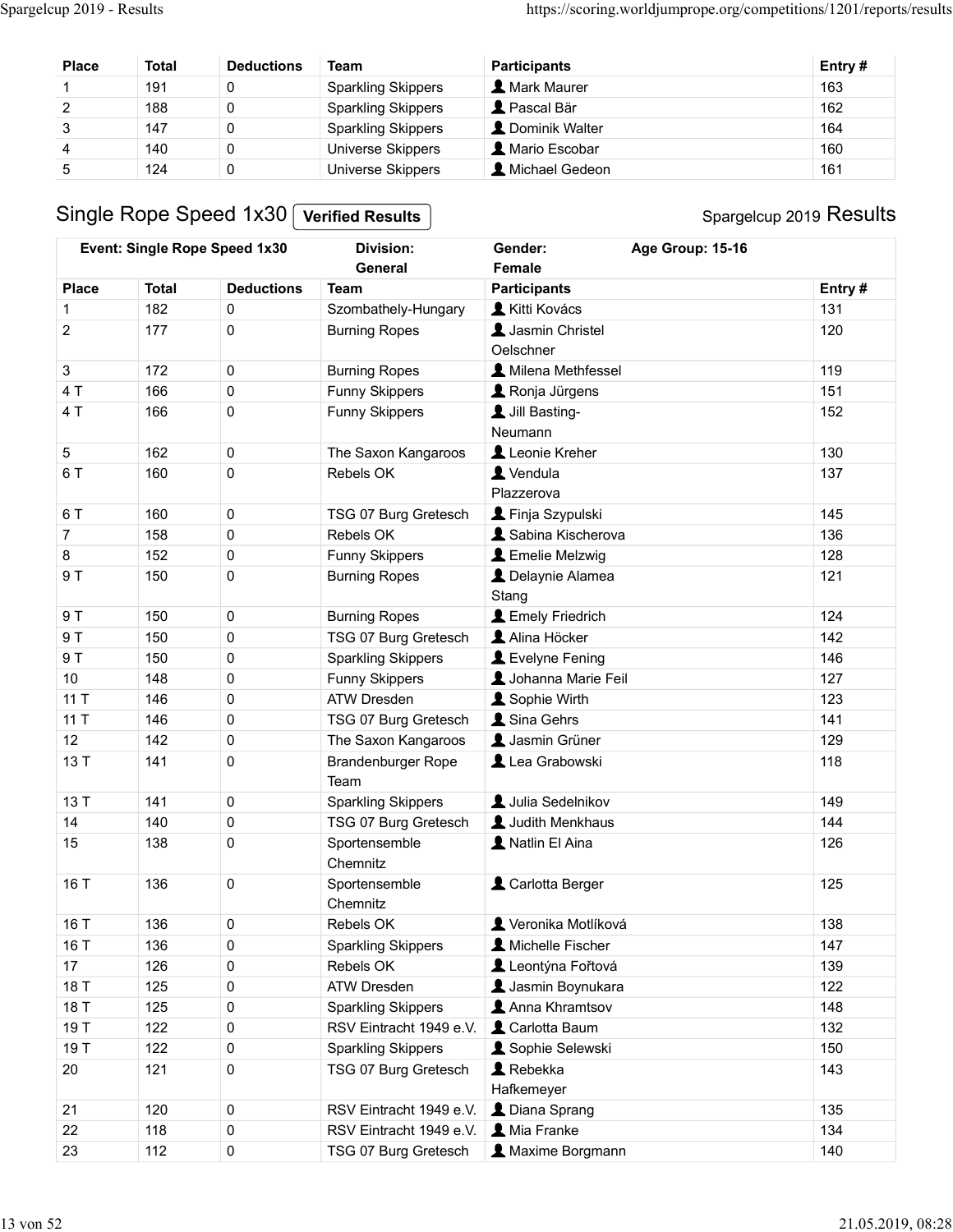| Spargelcup 2019 - Results |              |                               |                         |                               | https://scoring.worldjumprope.org/competitions/1201/reports/results |               |  |
|---------------------------|--------------|-------------------------------|-------------------------|-------------------------------|---------------------------------------------------------------------|---------------|--|
|                           |              |                               |                         |                               |                                                                     |               |  |
|                           |              | Event: Single Rope Speed 1x30 | <b>Division:</b>        | Gender:                       | Age Group: 15-16                                                    |               |  |
| <b>Place</b>              | <b>Total</b> | <b>Deductions</b>             | General<br><b>Team</b>  | Female<br><b>Participants</b> |                                                                     |               |  |
| 24                        | 96           | $\mathbf 0$                   | RSV Eintracht 1949 e.V. | Josephin Frank                |                                                                     | Entry#<br>133 |  |
|                           |              | Single Rope Speed 1x30        | <b>Verified Results</b> |                               | Spargelcup 2019 Results                                             |               |  |
|                           |              | Event: Single Rope Speed 1x30 | <b>Division:</b>        | Gender:                       | Age Group: 17-18                                                    |               |  |

#### Spargelcup 2019 Results

|                |               | Event: Single Rope Speed 1x30 | <b>Division:</b><br>General | Gender:<br>Female    | Age Group: 15-16        |                         |
|----------------|---------------|-------------------------------|-----------------------------|----------------------|-------------------------|-------------------------|
| <b>Place</b>   | <b>Total</b>  | <b>Deductions</b>             | <b>Team</b>                 | <b>Participants</b>  |                         | Entry#                  |
| 24             | 96            | 0                             | RSV Eintracht 1949 e.V.     | Josephin Frank       |                         | 133                     |
|                |               | Single Rope Speed 1x30        | <b>Verified Results</b>     |                      |                         | Spargelcup 2019 Results |
|                |               | Event: Single Rope Speed 1x30 | <b>Division:</b><br>General | Gender:<br>Female    | Age Group: 17-18        |                         |
| <b>Place</b>   | <b>Total</b>  | <b>Deductions</b>             | <b>Team</b>                 | <b>Participants</b>  |                         | Entry#                  |
| $\mathbf{1}$   | 156           | 0                             | Rebels OK                   | Adela Skvorova       |                         | 158                     |
| $\overline{2}$ | 150           | 0                             | Rebels OK                   | L Eliska Jelinkova   |                         | 157                     |
| 3              | 146           | 0                             | Sportensemble<br>Chemnitz   | Ronja Irene Richter  |                         | 156                     |
| 4              | 140           | 0                             | Rebels OK                   | L Eliska Koterova    |                         | 159                     |
| 5              | 128           | 0                             | <b>ATW Dresden</b>          | Pia Ostwaldt         |                         | 154                     |
| 6              | 89            | 0                             | <b>ATW Dresden</b>          | L Jessica Silbermann |                         | 155                     |
|                |               | Single Rope Speed 1x30        | <b>Verified Results</b>     |                      |                         | Spargelcup 2019 Results |
|                |               |                               | General                     | Female               |                         |                         |
| <b>Place</b>   | <b>Total</b>  | <b>Deductions</b>             | <b>Team</b>                 | <b>Participants</b>  |                         | Entry#                  |
| $\mathbf{1}$   | 114           | 0                             | Astra Klánovice             | Petra Jeřábková      |                         | 175                     |
| $\overline{c}$ | 100           | 0                             | Astra Klánovice             | A Martina Varkočková |                         | 176                     |
|                |               | Event: Single Rope Speed 1x30 | <b>Division:</b>            | Gender:              | Age Group: 30 and older |                         |
|                |               | Single Rope Speed 1x30        | <b>Verified Results</b>     |                      |                         | Spargelcup 2019 Results |
|                |               | Event: Single Rope Speed 1x30 | <b>Division:</b>            | Gender:              | Age Group: 19-29        |                         |
|                |               |                               | General                     | Female               |                         |                         |
|                | <b>Total</b>  | <b>Deductions</b>             | <b>Team</b>                 | <b>Participants</b>  |                         | Entry#                  |
| <b>Place</b>   | 176           | $\mathbf 0$                   | Rope-NCU Belgium            | Luna De Vlam         |                         | 167                     |
| $\mathbf 1$    |               |                               |                             |                      |                         |                         |
| $\overline{c}$ | 172<br>$\sim$ | 0                             | <b>Sparkling Skippers</b>   | Bianca Illing        |                         | 173<br>474              |

## Single Rope Speed 1x30 Verified Results

## Spargelcup 2019 Results

|              |       | Event: Single Rope Speed 1x30 | Division:<br>General | Gender:<br>Female              | Age Group: 30 and older |
|--------------|-------|-------------------------------|----------------------|--------------------------------|-------------------------|
| <b>Place</b> | Total | <b>Deductions</b>             | Team                 | <b>Participants</b>            | Entry $#$               |
|              | 114   |                               | Astra Klánovice      | $\blacksquare$ Petra Jeřábková | 175                     |
|              | 100   |                               | Astra Klánovice      | L Martina Varkočková           | 176                     |

## Single Rope Speed 1x30 Verified Results

| $\mathbf{1}$   | 156          | 0                                             | Rebels OK                                  | Adela Skvorova                        | 158                            |
|----------------|--------------|-----------------------------------------------|--------------------------------------------|---------------------------------------|--------------------------------|
| $\overline{2}$ | 150          | $\pmb{0}$                                     | Rebels OK                                  | L Eliska Jelinkova                    | 157                            |
| 3              | 146          | $\pmb{0}$                                     | Sportensemble<br>Chemnitz                  | Ronja Irene Richter                   | 156                            |
| 4              | 140          | 0                                             | Rebels OK                                  | L Eliska Koterova                     | 159                            |
| $\sqrt{5}$     | 128          | $\mathsf{O}\xspace$                           | <b>ATW Dresden</b>                         | Pia Ostwaldt                          | 154                            |
| $\,6\,$        | 89           | $\mathsf{O}\xspace$                           | ATW Dresden                                | L Jessica Silbermann                  | 155                            |
|                |              | Single Rope Speed 1x30                        | <b>Verified Results</b>                    |                                       | Spargelcup 2019 Results        |
|                |              | Event: Single Rope Speed 1x30                 | <b>Division:</b>                           | Age Group: 30 and older<br>Gender:    |                                |
|                |              |                                               | General                                    | Female                                |                                |
| <b>Place</b>   | <b>Total</b> | <b>Deductions</b>                             | <b>Team</b>                                | <b>Participants</b>                   | Entry#                         |
|                |              |                                               |                                            |                                       |                                |
| $\mathbf{1}$   | 114          | 0                                             | Astra Klánovice                            | Petra Jeřábková                       | 175                            |
| $\overline{2}$ | 100          | $\mathsf{O}\xspace$<br>Single Rope Speed 1x30 | Astra Klánovice<br><b>Verified Results</b> | A Martina Varkočková                  | 176<br>Spargelcup 2019 Results |
|                |              | Event: Single Rope Speed 1x30                 | <b>Division:</b><br>General                | Age Group: 19-29<br>Gender:<br>Female |                                |
| <b>Place</b>   | <b>Total</b> | <b>Deductions</b>                             | <b>Team</b>                                | <b>Participants</b>                   | Entry#                         |
| $\overline{1}$ | 176          | $\mathbf 0$                                   | Rope-NCU Belgium                           | Luna De Vlam                          | 167                            |
| $\overline{2}$ | 172          | $\mathbf 0$                                   | <b>Sparkling Skippers</b>                  | Bianca Illing                         | 173                            |
| 3              | 160          | $\mathbf 0$                                   | <b>Sparkling Skippers</b>                  | Sarah Höfers                          | 171                            |
| $\overline{4}$ | 150          | $\mathbf 0$                                   | <b>Sparkling Skippers</b>                  | Simone Illing                         | 172                            |
| 5              | 144          | $\mathbf 0$                                   | <b>Burning Ropes</b>                       | A Maria Charlotte<br>Kramer           | 165                            |
| $\,6\,$        | 143          | $\mathbf 0$                                   | <b>Sparkling Skippers</b>                  | Fabienne Metzger                      | 174                            |
| $\overline{7}$ | 138          | $\mathbf 0$                                   | Rebels OK                                  | Andrea Pokorna                        | 170                            |
| 8              | 118          | $\mathbf 0$                                   | Astra Klánovice                            | Anna Nývltová                         | 168                            |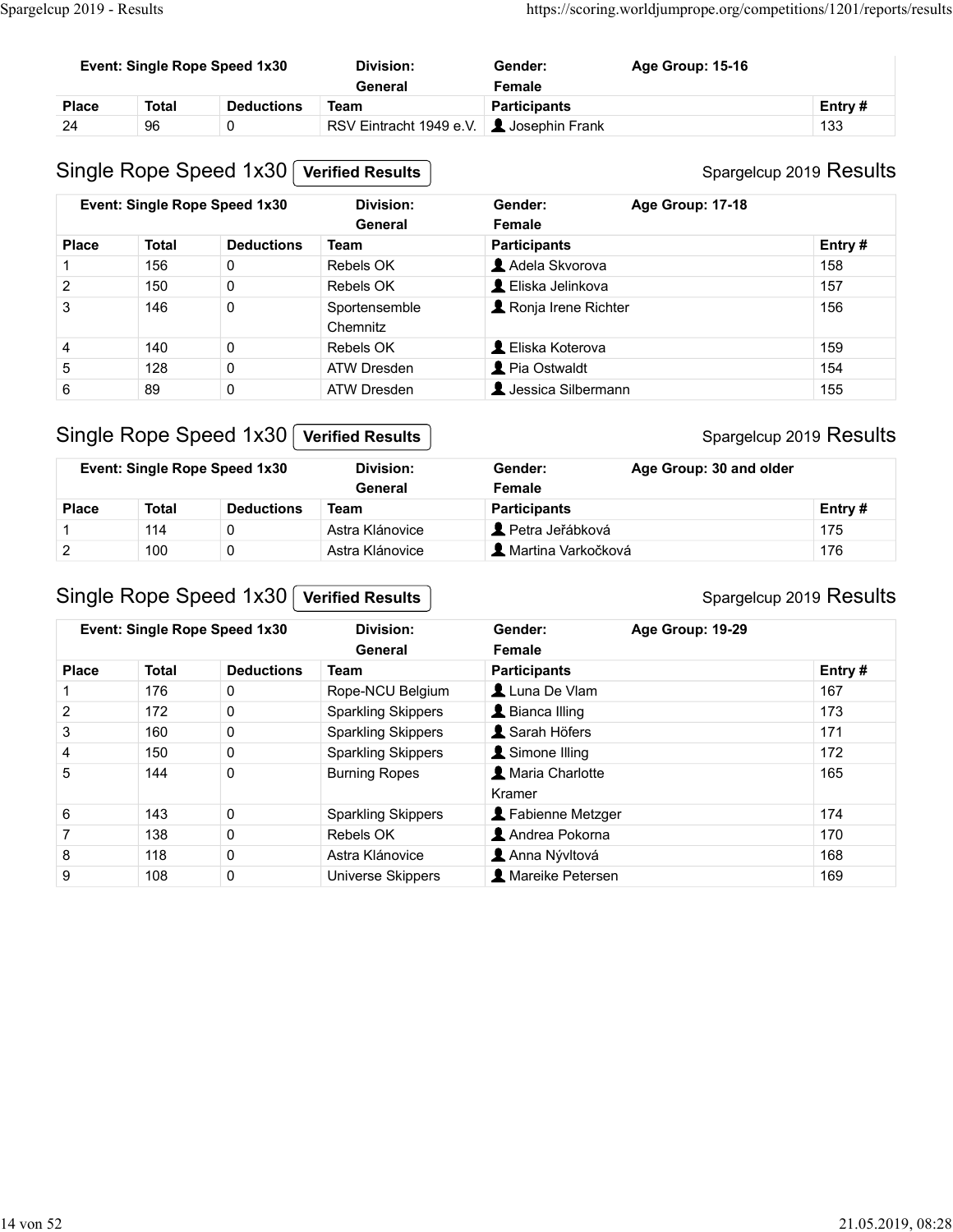# Spargelcup 2019 Results Single Rope Pairs Double-Unders 2x30 Verified Results Spargelcup 2019 - Results<br>
Single Rope Pairs Double-Unders 2x30 *Verified Results* Spargelcup 2019 Results<br>
Event: Single Rope Pairs Double- Division: Gender: Mixed Age Group: 9-10

| cup 2019 - Results |              |                                         |                                              |                         | https://scoring.worldjumprope.org/competitions/1201/reports/results |        |
|--------------------|--------------|-----------------------------------------|----------------------------------------------|-------------------------|---------------------------------------------------------------------|--------|
|                    |              |                                         |                                              |                         |                                                                     |        |
|                    |              |                                         |                                              |                         |                                                                     |        |
|                    |              |                                         | Single Rope Pairs Double-Unders 2x30         | <b>Verified Results</b> | Spargelcup 2019 Results                                             |        |
|                    | Unders 2x30  | <b>Event: Single Rope Pairs Double-</b> | <b>Division:</b><br>General                  | <b>Gender: Mixed</b>    | Age Group: 9-10                                                     |        |
| <b>Place</b>       | Total        | <b>Deductions</b>                       | Team                                         | <b>Participants</b>     |                                                                     | Entry# |
| 1                  | 208          | 0                                       | <b>Brandenburger Rope</b><br>Team            | Piet Bendix<br>Heinrich | Anna Reinicke                                                       | 379    |
| $\overline{2}$     | 180          | 0                                       | <b>Burning Ropes</b>                         | Tamino Liebich          | Lara Ramhofer                                                       | 380    |
|                    |              |                                         | Single Rope Pairs Double-Unders 2x30         | <b>Verified Results</b> | Spargelcup 2019 Results                                             |        |
|                    | Unders 2x30  | <b>Event: Single Rope Pairs Double-</b> | <b>Division:</b><br>General                  | <b>Gender: Mixed</b>    | Age Group: 11-12                                                    |        |
| <b>Place</b>       | <b>Total</b> | <b>Deductions</b>                       | Team                                         | <b>Participants</b>     |                                                                     | Entry# |
| 1                  | 220          | 0                                       | RSV Eintracht 1949 e.V.                      | A Melina Molkenthin     | Niklas Raab                                                         | 358    |
| $\overline{2}$     | 154          | $\mathbf 0$                             | RSV Eintracht 1949 e.V. <b>2</b> Noemi Kunze |                         | Felix Schrader                                                      | 357    |
|                    |              |                                         | Single Rope Pairs Double-Unders 2x30         | <b>Verified Results</b> | Spargelcup 2019 Results                                             |        |
|                    | Unders 2x30  | <b>Event: Single Rope Pairs Double-</b> | <b>Division:</b><br>General                  | <b>Gender: Mixed</b>    | Age Group: 13-14                                                    |        |
| <b>Place</b>       | <b>Total</b> | <b>Deductions</b>                       | <b>Team</b>                                  | <b>Participants</b>     |                                                                     | Entry# |
| 1                  | 246          | $\mathbf 0$                             | <b>Sparkling Skippers</b>                    | X Vanessa Ebert         | <b>A</b> Maxim. Sedelnikov                                          | 370    |
|                    |              |                                         | Single Rope Pairs Double-Unders 2x30         | <b>Verified Results</b> | Spargelcup 2019 Results                                             |        |
|                    |              |                                         | <b>Division:</b>                             |                         |                                                                     |        |

#### Single Rope Pairs Double-Unders 2x30 Verified Results

| <b>Deductions</b><br><b>Total</b><br><b>Place</b><br>220<br>0<br>$\overline{2}$<br>154<br>0    | <b>Team</b><br>RSV Eintracht 1949 e.V.       | <b>Participants</b>                                 |                                                     |        |
|------------------------------------------------------------------------------------------------|----------------------------------------------|-----------------------------------------------------|-----------------------------------------------------|--------|
|                                                                                                |                                              |                                                     |                                                     | Entry# |
|                                                                                                |                                              | Melina Molkenthin                                   | Niklas Raab                                         | 358    |
|                                                                                                | RSV Eintracht 1949 e.V. <b>L</b> Noemi Kunze |                                                     | Felix Schrader                                      | 357    |
| <b>Event: Single Rope Pairs Double-</b><br>Unders 2x30                                         | Division:<br>General                         | <b>Gender: Mixed</b>                                | Age Group: 13-14                                    |        |
| <b>Deductions</b><br><b>Total</b><br><b>Place</b>                                              | <b>Team</b>                                  | <b>Participants</b>                                 |                                                     | Entry# |
| 246<br>0                                                                                       | <b>Sparkling Skippers</b>                    | Vanessa Ebert                                       | A Maxim. Sedelnikov                                 | 370    |
| Single Rope Pairs Double-Unders 2x30<br><b>Event: Single Rope Pairs Double-</b><br>Unders 2x30 | <b>Division:</b><br>General                  | <b>Verified Results</b><br>Gender:<br><b>Female</b> | Spargelcup 2019 Results<br>Age Group: 8 and younger |        |
| <b>Deductions</b><br><b>Total</b><br><b>Place</b>                                              | Team                                         | <b>Participants</b>                                 |                                                     | Entry# |
| 0<br>164                                                                                       | <b>Burning Ropes</b>                         | Mira Valentina<br>Mannheim                          | A Miley Candra Rose<br>Michler                      | 371    |
|                                                                                                |                                              |                                                     |                                                     |        |

#### Single Rope Pairs Double-Unders 2x30 Verified Results

| Unders 2x30  |              | <b>Event: Single Rope Pairs Double-</b> | Division:<br>General      | <b>Gender: Mixed</b> | Age Group: 13-14  |         |
|--------------|--------------|-----------------------------------------|---------------------------|----------------------|-------------------|---------|
| <b>Place</b> | <b>Total</b> | <b>Deductions</b>                       | Team                      | <b>Participants</b>  |                   | Entry # |
|              | 246          |                                         | <b>Sparkling Skippers</b> | Vanessa Ebert        | Maxim. Sedelnikov | 370     |

#### Single Rope Pairs Double-Unders 2x30 | Verified Results

|              | Unders 2x30  | <b>Event: Single Rope Pairs Double-</b> | Division:<br>General | Gender:<br>Female          | Age Group: 8 and younger                     |           |
|--------------|--------------|-----------------------------------------|----------------------|----------------------------|----------------------------------------------|-----------|
| <b>Place</b> | <b>Total</b> | <b>Deductions</b>                       | Team                 | <b>Participants</b>        |                                              | Entry $#$ |
|              | 164          |                                         | <b>Burning Ropes</b> | Mira Valentina<br>Mannheim | <b>L</b> Miley Candra Rose<br><b>Michler</b> | 371       |

#### Single Rope Pairs Double-Unders 2x30 Verified Results

# Single Rope Pairs Double-Unders 2x30 **(verified Results**) Spargeleup 2019 Results<br>
Event: Single Rope Pairs Double-<br>
1 246 0<br>
1 246 0<br>
1 246 0<br>
1 246 0<br>
1 246 0<br>
1 246 0<br>
1 246 0<br>
1 246 0<br>
1 246 0<br>
2 258 0<br>
2 258 0<br>
2 258 Contribution and the Results<br>
Event Single Rope Pairs Double-Unders 2x30 (verified Results<br>
Unders 2x30 Ceneral<br>
248 0 General<br>
248 0 General<br>
248 0 General<br>
248 0 General<br>
248 0 General<br>
248 Dingle Rope Pairs Double-Unde Event: Single Rope Pairs Double-<br>
Unders 2x30<br>
236 0 Rebels OK 1<br>
226 0 Rebels Ok 376<br>
226 0 Represent Pairce Total Deductions Team<br>
226 0 Pairs Double-Unders 2x30 Verified Results<br>
228 0 Results<br>
238 0 Rebels OK 376<br>
237 Event Single Rope Pairs Double-Unders 2x30 (Verified Results)<br>
19 December 2x30 Contributions Team<br>
246 0 Boarding Skippers Participants<br>
3 30 Pairs Double-Unders 2x30 (Verified Results)<br>
5 Spargeleup 2019 Results<br>
5 Spar Unders 2x30<br>
233 0 Robers Disconnections Team (Place Total Deductions Team (Place Total Deductions Spartling Skippers **1** Vianosa Ebert **1** Maxim. Sedelnikov 370<br>
233 0 Robers 2019 Results<br>
234 0 Robers 2x30 Derified Resu Place Total Deductions Team<br>
1246 0 Sparkling Skippers **1** Waxim. Sedelnikov 370<br>
Single Rope Pairs Double-Unders 2x30 <del>Verified Results</del> Spargelcup 2019 Results<br>
12 Search 2019 Results<br>
12 Spare Pairs Double-Unders 2x30 Single Rope Pairs Double-Unders 2x30 [verified Results<br> **Event:** Single Rope Pairs Double-<br>
Unders 2x30 [verified Results<br>
Team and Conters and younger<br>
The Texa State of Texa State State State State State State State Sta Single Rope Pairs Double-Unders 2x30 [verified Results | Spargelcup 2019 Results<br>
Unders 2x30 Connections Team<br>
Place Total Deductions Team<br>
<sup>Place</sup> Total Deductions Team<br>
<sup>2</sup> 164 0 Burning Ropes **2x10** Certifical Results Mannheim Michler<br>
Export Single Rope Pairs Double-Unders 2x30 Verified Results<br>
Unders 2x30 Verified Results<br>
Unders 2x30 General<br>
Place Total Deductions Team<br>
256 General Participants<br>
224 0 Rebels OK & Katelina Pathy<br>
2 Single Rope Pairs Double-Unders 2x30 (verified Results)<br>
Unders 2x30 (verified Results)<br>
Den Charles 2x30 Funny Spare<br>
254 0 Rebels OK A Sofie Hošková (Verified Results)<br>
254 0 Rebels OK A Sofie Hošková (Verified Results) Contribution is the matrix of the state of the state of the state of the state of the state of the state of the state of the state of the state of the state of the state of the state of the state of the state of the state Event: Single Rope Pairs Double-Unders 2x30 Division: **General** Gender: Age Group: 9-10 Female **1 Sofie Hošková 1 Tereza Sklenarova** 377  $\triangle$  Kateřina Pathy  $\triangle$  Ella Ward 376 **1 Katerina Jedlickova 12 Žofie Vlasáková** 378 **L** Johanna Drews **L** Hailey Handreck 374 Neele Carlotta **& Stella-Viktoria** 1373 Hoffmeister Lehmann **L** Emma Lou Güldner **L** Felina Mohr 372 **A** Elina Kunze **A** Elisabeth Petsch 375

#### Single Rope Pairs Double-Unders 2x30 Verified Results

#### Event: Single Rope Pairs Double-Unders 2x30 Division: General Female Gender: Age Group: 11-12 Aenna Lischewski Alena Tamer 342 Mia Emily **Exercise 1** Fabienne Wilk 336 Koslowski

# Spargelcup 2019 Results

#### Spargelcup 2019 Results

#### Spargelcup 2019 Results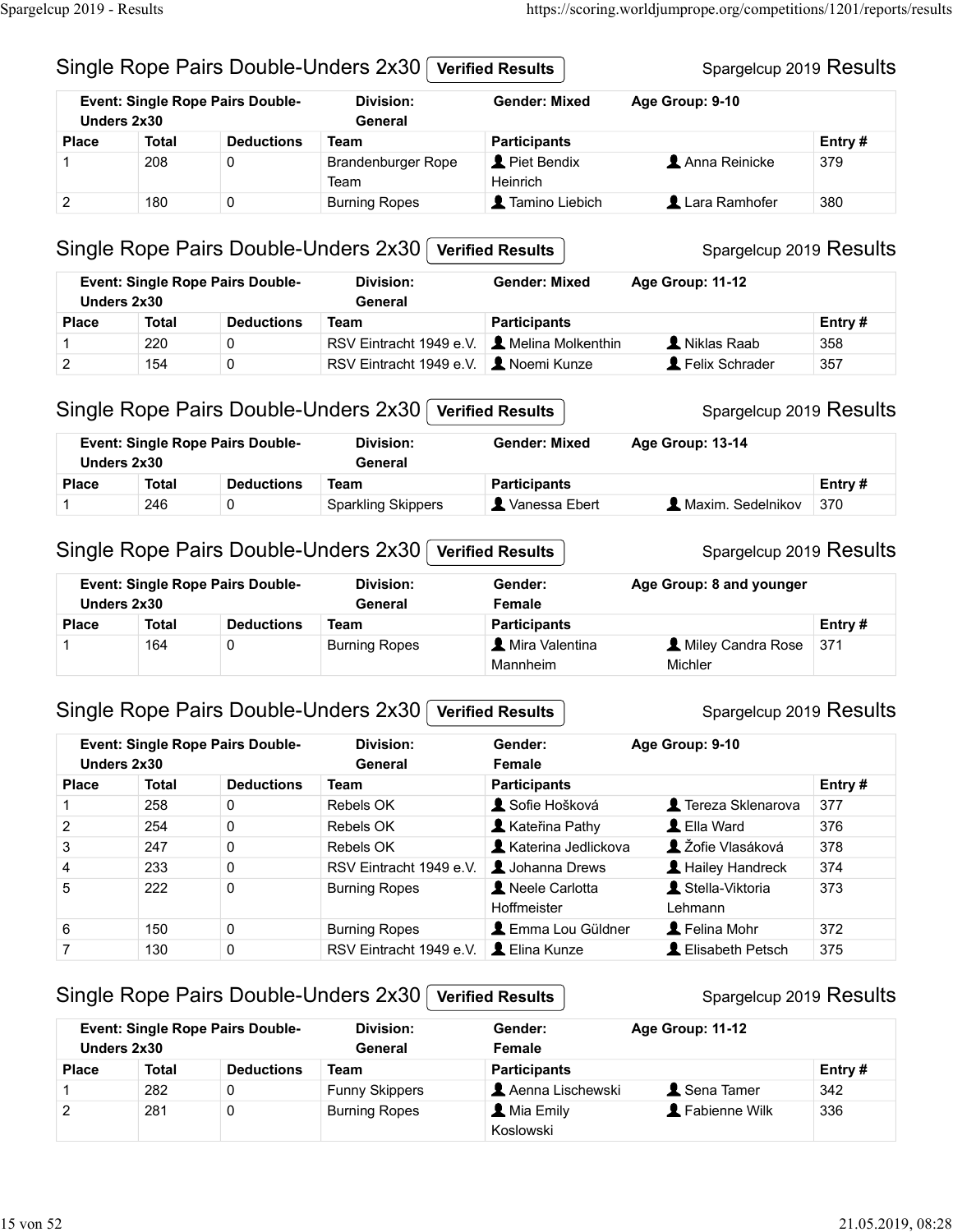|                  | Spargelcup 2019 - Results |                                         |                             |                                                  | https://scoring.worldjumprope.org/competitions/1201/reports/results |        |
|------------------|---------------------------|-----------------------------------------|-----------------------------|--------------------------------------------------|---------------------------------------------------------------------|--------|
| Unders 2x30      |                           | <b>Event: Single Rope Pairs Double-</b> | <b>Division:</b><br>General | Gender:<br>Female                                | Age Group: 11-12                                                    |        |
| <b>Place</b>     | <b>Total</b>              | <b>Deductions</b>                       | <b>Team</b>                 |                                                  |                                                                     | Entry# |
| 3                | 269                       | $\mathbf 0$                             | <b>Burning Ropes</b>        | <b>Participants</b><br>Leonie Mathilda<br>Kramer | Sarah Monique<br>Krauß                                              | 356    |
| $\overline{4}$   | 264                       | $\mathbf 0$                             | Funny Skippers              | Leonie Lübberstedt                               | LElisa Meyer                                                        | 343    |
| $\mathbf 5$      | 263                       | $\mathbf 0$                             | Szombathely-Hungary         | Luca Baumgartner                                 | L Halmosi Dézi                                                      | 340    |
| $6\phantom{1}$   | 261                       | $\mathbf 0$                             | <b>Burning Ropes</b>        | Fiona Andrea<br>Hoffmann                         | A Maria Aurelia<br>Mannheim                                         | 337    |
| $\overline{7}$   | 260                       | $\mathbf 0$                             | Rebels OK                   | Barbora Chalupská                                | Kateřina Ševčíková 352                                              |        |
| 8 T              | 252                       | 0                                       | Sportensemble<br>Chemnitz   | Malea de Witt                                    | Victoria Stetter                                                    | 338    |
| 8 T              | 252                       | 0                                       | <b>Burning Ropes</b>        | Lena Gärtner                                     | Lilly-Valentina<br>Lehmann                                          | 345    |
| $\boldsymbol{9}$ | 251                       | $\pmb{0}$                               | Brandenburger Rope<br>Team  | <b>L</b> Emily Petersen                          | L Emma Wille                                                        | 333    |
| $10$             | 249                       | $\pmb{0}$                               | Rebels OK                   | Veronika Stříbrná                                | Amálie Svobodová                                                    | 353    |
| 11               | 244                       | $\mathbf 0$                             | <b>Sparkling Skippers</b>   | L Christina<br>Khramtsov                         | $\blacktriangle$ Emilia<br>Messerschmidt                            | 355    |
| 12T              | 238                       | $\pmb{0}$                               | <b>ATW Dresden</b>          | L Jette Hoppe                                    | Amy Rösch                                                           | 335    |
| 12T              | 238                       | $\pmb{0}$                               | Rebels OK                   | Adéla Cajthamlová                                | <b>1</b> Tereza Nováková                                            | 350    |
| 13               | 232                       | $\pmb{0}$                               | Rebels OK                   | L Daniela<br>Cajthamlová                         | A Natálie<br>Markvartová                                            | 351    |
| 14               | 216                       | $\mathbf 0$                             | Astra Klánovice             | Barbora Jeřábková                                | L Michaela<br>Pohanková                                             | 344    |
| 15               | 215                       | $\pmb{0}$                               | <b>Burning Ropes</b>        | 2 Zara Armagan                                   | Fiona Güntherodt                                                    | 346    |
| 16               | 208                       | 0                                       | Brandenburger Rope<br>Team  | Cina Kellermann                                  | Mia Lynn Seidler                                                    | 334    |
| 17               | 205                       | $\mathbf 0$                             | Sportensemble<br>Chemnitz   | Line Beier                                       | Katja Burghart                                                      | 339    |
| 18               | 203                       | $\pmb{0}$                               | Rebels OK                   | Sára Andělová                                    | <b>L</b> Emma Faitová                                               | 354    |
| 19               | 192                       | $\pmb{0}$                               | <b>Burning Ropes</b>        | Maja Jolie Penkert                               | Leni Woosmann                                                       | 347    |
| $20\,$           | 177                       | $\mathbf 0$                             | <b>Burning Ropes</b>        | Laura Bellmann                                   | Celine Westphal                                                     | 348    |
| 21               | 171                       | $\pmb{0}$                               | RSV Eintracht 1949 e.V.     | L Hannah Anscheit                                | Ann-Katrin<br>Verhülsdonk                                           | 349    |
| 22               | 158                       | $\mathsf{O}\xspace$                     | The Saxon Kangaroos         | Lina Bornkampf                                   | Katharina Rissom                                                    | 341    |

## Single Rope Pairs Double-Unders 2x30 Verified Results

|                  | 215          | U                                       | <b>Burning Ropes</b>              | ▲ Zara Armagan                     | $\blacktriangle$ Fiona Guntherodt | 346    |
|------------------|--------------|-----------------------------------------|-----------------------------------|------------------------------------|-----------------------------------|--------|
| 16               | 208          | $\mathsf{O}\xspace$                     | <b>Brandenburger Rope</b><br>Team | <b>A</b> Gina Kellermann           | Mia Lynn Seidler                  | 334    |
| 17               | 205          | $\pmb{0}$                               | Sportensemble<br>Chemnitz         | Line Beier                         | Katja Burghart                    | 339    |
| 18               | 203          | 0                                       | Rebels OK                         | Sára Andělová                      | L Emma Faitová                    | 354    |
| 19               | 192          | $\mathsf{O}\xspace$                     | <b>Burning Ropes</b>              | A Maja Jolie Penkert               | Leni Woosmann                     | 347    |
| 20               | 177          | $\mathsf 0$                             | <b>Burning Ropes</b>              | Laura Bellmann                     | Celine Westphal                   | 348    |
| 21               | 171          | $\mathsf 0$                             | RSV Eintracht 1949 e.V.           | Hannah Anscheit                    | Ann-Katrin<br>Verhülsdonk         | 349    |
| 22               | 158          | $\mathsf{O}\xspace$                     | The Saxon Kangaroos               | Lina Bornkampf                     | Katharina Rissom                  | 341    |
|                  | Unders 2x30  | <b>Event: Single Rope Pairs Double-</b> | <b>Division:</b><br>General       | Gender:<br>Female                  | Age Group: 13-14                  |        |
|                  |              |                                         |                                   |                                    |                                   |        |
| <b>Place</b>     | <b>Total</b> | <b>Deductions</b>                       | <b>Team</b>                       | <b>Participants</b>                |                                   | Entry# |
| 1                | 274          | $\mathbf 0$                             | Rebels OK                         | Nicol Arnold                       | Veronika<br>Dvořáková             | 366    |
| $\boldsymbol{2}$ | 273          | $\mathbf 0$                             | Rebels OK                         | Tereza Buchalová                   | Adela Kepkova                     | 369    |
| 3                | 266          | $\mathsf 0$                             | Rebels OK                         | Laura Galbava                      | A Natalie<br>Kvasnickova          | 368    |
| 4                | 261          | $\mathsf{O}\xspace$                     | Brandenburger Rope<br>Team        | Pauline Haberlandt                 | Sophia Schütte                    | 359    |
| $\,$ 5 $\,$      | 254          | $\mathsf 0$                             | Astra Klánovice                   | Sárka Hrubantová                   | Sofie Vévodová                    | 364    |
| 6                | 252          | $\mathsf 0$                             | RSV Eintracht 1949 e.V.           | Leonie Geißel                      | Laila Gomolla                     | 365    |
| $\overline{7}$   | 245          | $\mathbf 0$                             | <b>ATW Dresden</b>                | <b>L</b> Emmi Lochschmidt          | Flora Rietzschel                  | 361    |
| 8                | 240          | $\mathsf 0$                             | Rebels OK                         | L Eliška Sklenářová<br>Lene Müller | Adela Souckova<br>L Eliza Süß     | 367    |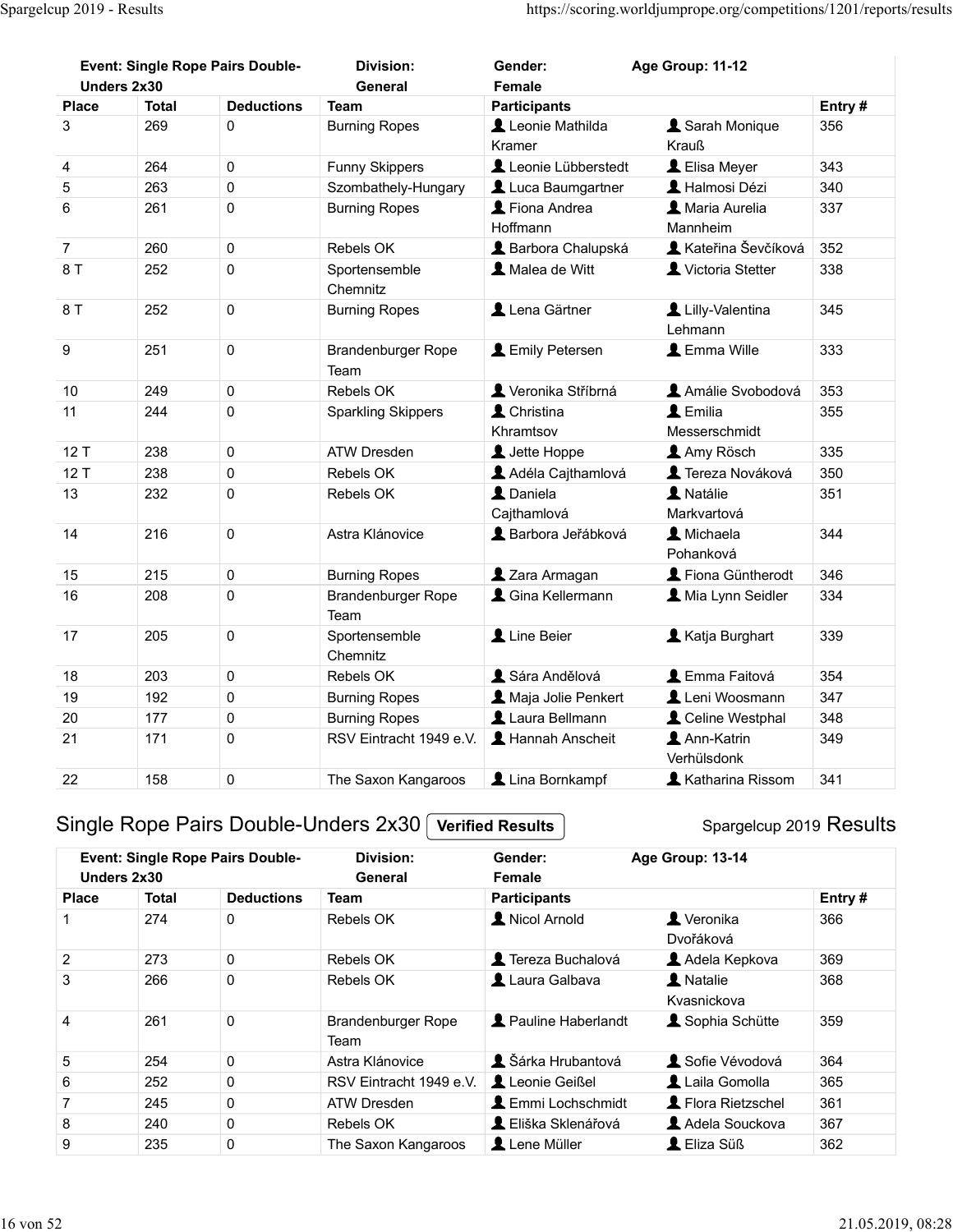|                           |                     | <b>Event: Single Rope Pairs Double-</b> | Division:                                                           | Gender:                                         | Age Group: 13-14                            |               |
|---------------------------|---------------------|-----------------------------------------|---------------------------------------------------------------------|-------------------------------------------------|---------------------------------------------|---------------|
| Unders 2x30               |                     |                                         | General                                                             | Female                                          |                                             |               |
| <b>Place</b><br>10        | <b>Total</b><br>222 | <b>Deductions</b><br>0                  | <b>Team</b><br>Brandenburger Rope<br>Team                           | <b>Participants</b><br>Ida Heinrich             | Leni Slotta                                 | Entry#<br>360 |
| 11                        | 216                 | 0                                       | Astra Klánovice                                                     | <b>A</b> Barbora<br>Varkočková                  | Zuzana Varkočková 363                       |               |
|                           |                     |                                         | Single Rope Pairs Double-Unders 2x30                                | <b>Verified Results</b>                         | Spargelcup 2019 Results                     |               |
|                           | Unders 2x30         | <b>Event: Single Rope Pairs Double-</b> | <b>Division:</b><br>General                                         | <b>Gender: Mixed</b>                            | Age Group: 15-16                            |               |
| <b>Place</b>              |                     | Total Deductions Team                   |                                                                     | <b>Participants</b>                             |                                             | Entry #       |
| Unders 2x30               |                     | <b>Event: Single Rope Pairs Double-</b> | Single Rope Pairs Double-Unders 2x30<br><b>Division:</b><br>General | <b>Verified Results</b><br><b>Gender: Mixed</b> | Spargelcup 2019 Results<br>Age Group: 19-29 |               |
| <b>Place</b>              | <b>Total</b>        | <b>Deductions</b>                       | <b>Team</b>                                                         | <b>Participants</b>                             |                                             | Entry#        |
|                           | 305                 | 0                                       | <b>Sparkling Skippers</b>                                           | Sarah Höfers                                    | L Dominik Walter                            | 412           |
| $\overline{\mathbf{c}}$   | 266                 | 0                                       | <b>Sparkling Skippers</b>                                           | Pascal Bär                                      | Fabienne Metzger                            | 413           |
| $\ensuremath{\mathsf{3}}$ | 256                 | $\mathbf 0$                             | Universe Skippers                                                   | Mario Escobar                                   | Mareike Petersen                            | 411           |
|                           |                     |                                         | Single Rope Pairs Double-Unders 2x30                                | <b>Verified Results</b>                         | Spargelcup 2019 Results                     |               |
| Unders 2x30               |                     | <b>Event: Single Rope Pairs Double-</b> | <b>Division:</b>                                                    | <b>Gender: Male</b>                             | Age Group: 19-29                            |               |
|                           |                     |                                         | General                                                             |                                                 |                                             |               |
|                           | <b>Total</b>        | <b>Deductions</b>                       | <b>Team</b>                                                         | <b>Participants</b>                             |                                             | Entry#        |
| <b>Place</b><br>1         | 187                 | 0                                       | <b>Universe Skippers</b>                                            | Michael Gedeon                                  | Leon Unbehaun                               | 405           |
|                           |                     |                                         | Single Rope Pairs Double-Unders 2x30                                | <b>Verified Results</b>                         | Spargelcup 2019 Results                     |               |
|                           | Unders 2x30         | Event: Single Rope Pairs Double-        | <b>Division:</b><br>General                                         | Gender:<br>Female                               | Age Group: 15-16                            |               |
| <b>Place</b>              | <b>Total</b><br>318 | <b>Deductions</b><br>0                  | <b>Team</b><br><b>Burning Ropes</b>                                 | <b>Participants</b><br>Milena Methfessel        | Jasmin Christel<br>Oelschner                | Entry#<br>384 |
| $\overline{c}$            | 317                 | $\mathbf 0$                             | Szombathely-Hungary                                                 | Anna Fekete                                     | Kitti Kovács                                | 388           |
| 3<br>$\overline{4}$       | 283<br>278          | $\mathbf 0$<br>0                        | The Saxon Kangaroos<br><b>Burning Ropes</b>                         | Jasmin Grüner<br><b>1</b> Karoline Kathleen     | Leonie Kreher<br>L Delaynie Alamea          | 387<br>383    |
|                           |                     |                                         |                                                                     | Mehrheim                                        | Stang                                       |               |
| 5                         | 274                 | $\pmb{0}$                               | ATW Dresden                                                         | L Jasmin Boynukara                              | Sophie Wirth                                | 382           |
| 6<br>$\overline{7}$       | 272<br>254          | $\mathbf 0$<br>0                        | TSG 07 Burg Gretesch<br>Funny Skippers                              | Sina Gehrs<br>Jill Basting-<br>Neumann          | Alina Höcker<br>Ronja Jürgens               | 392<br>398    |
| 8                         | 250                 | 0                                       | TSG 07 Burg Gretesch                                                | Judith Menkhaus                                 | Finja Szypulski                             | 394           |
| 9                         | 249                 | 0                                       | <b>Sparkling Skippers</b>                                           | Julia Sedelnikov                                | Sophie Selewski                             | 397           |
| 10                        | 248                 | 0                                       | Brandenburger Rope<br>Team                                          | Lea Grabowski                                   | Johanna Schelske                            | 381           |
| 11                        | 246                 | $\mathbf 0$                             | Sportensemble<br>Chemnitz                                           | Natlin El Aina                                  | L Debora Grötzschel                         | 386           |
| 12<br>13                  | 240<br>235          | $\mathbf 0$<br>$\mathbf 0$              | TSG 07 Burg Gretesch<br><b>Burning Ropes</b>                        | A Maxime Borgmann<br><b>L</b> Emely Friedrich   | Rebekka<br>Hafkemeyer<br>Frieda Schulze     | 393<br>385    |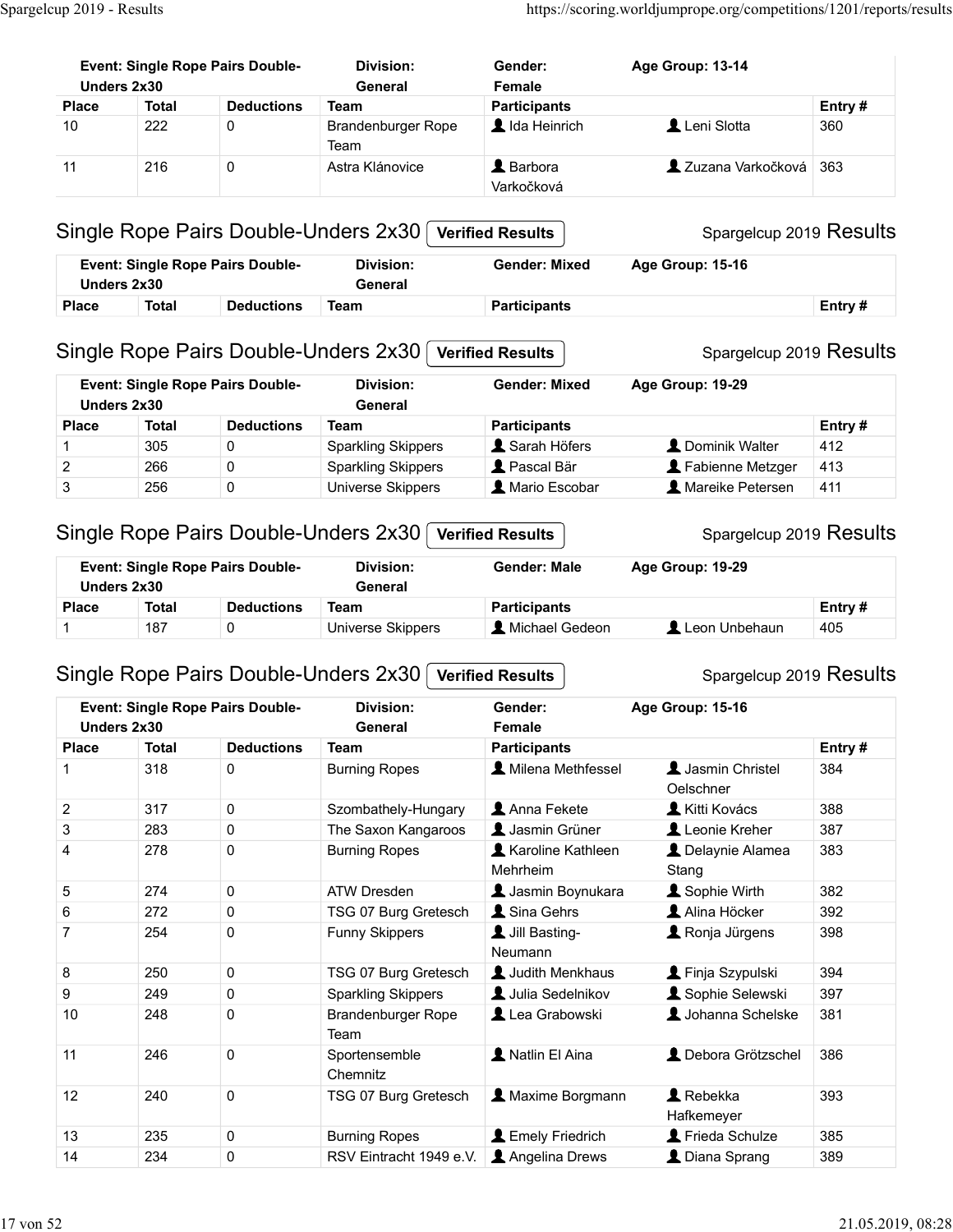| Spargelcup 2019 - Results |              |                                         |                                      |                                              | https://scoring.worldjumprope.org/competitions/1201/reports/results |               |  |
|---------------------------|--------------|-----------------------------------------|--------------------------------------|----------------------------------------------|---------------------------------------------------------------------|---------------|--|
|                           |              |                                         |                                      |                                              |                                                                     |               |  |
|                           |              |                                         |                                      |                                              |                                                                     |               |  |
|                           | Unders 2x30  | <b>Event: Single Rope Pairs Double-</b> | <b>Division:</b><br>General          | Gender:                                      | Age Group: 15-16                                                    |               |  |
| <b>Place</b>              | <b>Total</b> | <b>Deductions</b>                       | <b>Team</b>                          | Female                                       |                                                                     |               |  |
| 15                        | 228          | 0                                       | <b>Sparkling Skippers</b>            | <b>Participants</b><br><b>L</b> Emmi Altmann | Levelyne Fening                                                     | Entry#<br>395 |  |
| 16                        | 225          | $\pmb{0}$                               | <b>Sparkling Skippers</b>            | Michelle Fischer                             | Anna Khramtsov                                                      | 396           |  |
| 17                        | 200          | 0                                       | RSV Eintracht 1949 e.V.              | L Mia Franke                                 | Alexa Lange                                                         | 391           |  |
| 18                        | 186          | $\mathsf 0$                             | RSV Eintracht 1949 e.V.              | Carlotta Baum                                | <b>A</b> Josephin Frank                                             | 390           |  |
|                           |              |                                         |                                      |                                              |                                                                     |               |  |
|                           |              |                                         | Single Rope Pairs Double-Unders 2x30 | <b>Verified Results</b>                      | Spargelcup 2019 Results                                             |               |  |
|                           |              | <b>Event: Single Rope Pairs Double-</b> | <b>Division:</b>                     | Gender:                                      | Age Group: 17-18                                                    |               |  |

#### Single Rope Pairs Double-Unders 2x30 Verified Results

| <b>Event: Single Rope Pairs Double-</b><br><b>Division:</b><br>Age Group: 15-16<br>Gender:<br>Unders 2x30<br>General<br>Female<br><b>Total</b><br><b>Deductions</b><br><b>Participants</b><br>Entry#<br><b>Place</b><br><b>Team</b><br>228<br><b>Sparkling Skippers</b><br>Emmi Altmann<br>Levelyne Fening<br>15<br>0<br>395<br>16<br>Michelle Fischer<br>Anna Khramtsov<br>396<br>225<br>0<br><b>Sparkling Skippers</b><br>Mia Franke<br>200<br>0<br>RSV Eintracht 1949 e.V.<br>Alexa Lange<br>391<br>17<br>0<br>Carlotta Baum<br>18<br>186<br>Josephin Frank<br>RSV Eintracht 1949 e.V.<br>390<br>Single Rope Pairs Double-Unders 2x30<br>Spargelcup 2019 Results<br><b>Verified Results</b><br><b>Division:</b><br><b>Event: Single Rope Pairs Double-</b><br>Gender:<br>Age Group: 17-18<br>Unders 2x30<br>General<br>Female<br><b>Deductions</b><br><b>Participants</b><br>Entry#<br><b>Place</b><br><b>Total</b><br>Team<br>Vendula<br>Adela Skvorova<br>308<br>0<br>404<br>Rebels OK<br>1<br>Plazzerova<br>L Eliska Jelinkova<br>$\overline{c}$<br>302<br>0<br>Rebels OK<br>Sára Dušková<br>402<br>3<br>L Eliska Koterova<br>Veronika Motlíková<br>403<br>284<br>0<br>Rebels OK<br>250<br>0<br>$\overline{4}$<br>Sportensemble<br>Carlotta Berger<br>Ronja Irene Richter<br>401<br>Chemnitz<br>Pia Ostwaldt<br><b>L</b> Jessica Silbermann 400<br>5<br>242<br>0<br><b>ATW Dresden</b><br>Single Rope Pairs Double-Unders 2x30<br>Spargelcup 2019 Results<br><b>Verified Results</b><br><b>Event: Single Rope Pairs Double-</b><br><b>Division:</b><br>Gender:<br>Age Group: 30 and older<br>Unders 2x30<br>General<br>Female<br><b>Deductions</b><br><b>Participants</b><br>Entry#<br><b>Total</b><br><b>Team</b><br><b>Place</b><br>Petra Jeřábková<br>Astra Klánovice<br>Martina Varkočková 414<br>231<br>0<br>1<br>Single Rope Pairs Double-Unders 2x30<br>Spargelcup 2019 Results<br><b>Verified Results</b><br><b>Event: Single Rope Pairs Double-</b><br><b>Division:</b><br>Gender:<br>Age Group: 19-29<br>Unders 2x30<br>Female<br>General<br><b>Deductions</b><br>Entry#<br><b>Total</b><br><b>Team</b><br><b>Participants</b><br><b>Place</b><br>Sabrina Kunz<br><b>Sparkling Skippers</b><br>L Bianca Illing<br>410<br>310<br>$\mathbf 0$<br>$\mathbf{1}$<br>$\boldsymbol{2}$<br>Sabina Kischerova<br>279<br>$\pmb{0}$<br>Andrea Pokorna<br>409<br>Rebels OK<br>3<br>270<br>$\pmb{0}$<br>Passionate Skippers<br>Sabrina Saul<br>Vanessa Saul<br>407<br>$\pmb{0}$<br>Judith Saul<br>Juliane Saul<br>246<br>Passionate Skippers<br>406<br>4 | up 2019 - Results |  |  | https://scoring.worldjumprope.org/competitions/1201/reports/results |  |
|-------------------------------------------------------------------------------------------------------------------------------------------------------------------------------------------------------------------------------------------------------------------------------------------------------------------------------------------------------------------------------------------------------------------------------------------------------------------------------------------------------------------------------------------------------------------------------------------------------------------------------------------------------------------------------------------------------------------------------------------------------------------------------------------------------------------------------------------------------------------------------------------------------------------------------------------------------------------------------------------------------------------------------------------------------------------------------------------------------------------------------------------------------------------------------------------------------------------------------------------------------------------------------------------------------------------------------------------------------------------------------------------------------------------------------------------------------------------------------------------------------------------------------------------------------------------------------------------------------------------------------------------------------------------------------------------------------------------------------------------------------------------------------------------------------------------------------------------------------------------------------------------------------------------------------------------------------------------------------------------------------------------------------------------------------------------------------------------------------------------------------------------------------------------------------------------------------------------------------------------------------------------------------------------------------------------------------------------------------------------------------------------------------------------------------------------------------------------------------------------------------------------------------------------------------------|-------------------|--|--|---------------------------------------------------------------------|--|
|                                                                                                                                                                                                                                                                                                                                                                                                                                                                                                                                                                                                                                                                                                                                                                                                                                                                                                                                                                                                                                                                                                                                                                                                                                                                                                                                                                                                                                                                                                                                                                                                                                                                                                                                                                                                                                                                                                                                                                                                                                                                                                                                                                                                                                                                                                                                                                                                                                                                                                                                                             |                   |  |  |                                                                     |  |
|                                                                                                                                                                                                                                                                                                                                                                                                                                                                                                                                                                                                                                                                                                                                                                                                                                                                                                                                                                                                                                                                                                                                                                                                                                                                                                                                                                                                                                                                                                                                                                                                                                                                                                                                                                                                                                                                                                                                                                                                                                                                                                                                                                                                                                                                                                                                                                                                                                                                                                                                                             |                   |  |  |                                                                     |  |
|                                                                                                                                                                                                                                                                                                                                                                                                                                                                                                                                                                                                                                                                                                                                                                                                                                                                                                                                                                                                                                                                                                                                                                                                                                                                                                                                                                                                                                                                                                                                                                                                                                                                                                                                                                                                                                                                                                                                                                                                                                                                                                                                                                                                                                                                                                                                                                                                                                                                                                                                                             |                   |  |  |                                                                     |  |
|                                                                                                                                                                                                                                                                                                                                                                                                                                                                                                                                                                                                                                                                                                                                                                                                                                                                                                                                                                                                                                                                                                                                                                                                                                                                                                                                                                                                                                                                                                                                                                                                                                                                                                                                                                                                                                                                                                                                                                                                                                                                                                                                                                                                                                                                                                                                                                                                                                                                                                                                                             |                   |  |  |                                                                     |  |
|                                                                                                                                                                                                                                                                                                                                                                                                                                                                                                                                                                                                                                                                                                                                                                                                                                                                                                                                                                                                                                                                                                                                                                                                                                                                                                                                                                                                                                                                                                                                                                                                                                                                                                                                                                                                                                                                                                                                                                                                                                                                                                                                                                                                                                                                                                                                                                                                                                                                                                                                                             |                   |  |  |                                                                     |  |
|                                                                                                                                                                                                                                                                                                                                                                                                                                                                                                                                                                                                                                                                                                                                                                                                                                                                                                                                                                                                                                                                                                                                                                                                                                                                                                                                                                                                                                                                                                                                                                                                                                                                                                                                                                                                                                                                                                                                                                                                                                                                                                                                                                                                                                                                                                                                                                                                                                                                                                                                                             |                   |  |  |                                                                     |  |
|                                                                                                                                                                                                                                                                                                                                                                                                                                                                                                                                                                                                                                                                                                                                                                                                                                                                                                                                                                                                                                                                                                                                                                                                                                                                                                                                                                                                                                                                                                                                                                                                                                                                                                                                                                                                                                                                                                                                                                                                                                                                                                                                                                                                                                                                                                                                                                                                                                                                                                                                                             |                   |  |  |                                                                     |  |
|                                                                                                                                                                                                                                                                                                                                                                                                                                                                                                                                                                                                                                                                                                                                                                                                                                                                                                                                                                                                                                                                                                                                                                                                                                                                                                                                                                                                                                                                                                                                                                                                                                                                                                                                                                                                                                                                                                                                                                                                                                                                                                                                                                                                                                                                                                                                                                                                                                                                                                                                                             |                   |  |  |                                                                     |  |
|                                                                                                                                                                                                                                                                                                                                                                                                                                                                                                                                                                                                                                                                                                                                                                                                                                                                                                                                                                                                                                                                                                                                                                                                                                                                                                                                                                                                                                                                                                                                                                                                                                                                                                                                                                                                                                                                                                                                                                                                                                                                                                                                                                                                                                                                                                                                                                                                                                                                                                                                                             |                   |  |  |                                                                     |  |
|                                                                                                                                                                                                                                                                                                                                                                                                                                                                                                                                                                                                                                                                                                                                                                                                                                                                                                                                                                                                                                                                                                                                                                                                                                                                                                                                                                                                                                                                                                                                                                                                                                                                                                                                                                                                                                                                                                                                                                                                                                                                                                                                                                                                                                                                                                                                                                                                                                                                                                                                                             |                   |  |  |                                                                     |  |
|                                                                                                                                                                                                                                                                                                                                                                                                                                                                                                                                                                                                                                                                                                                                                                                                                                                                                                                                                                                                                                                                                                                                                                                                                                                                                                                                                                                                                                                                                                                                                                                                                                                                                                                                                                                                                                                                                                                                                                                                                                                                                                                                                                                                                                                                                                                                                                                                                                                                                                                                                             |                   |  |  |                                                                     |  |
|                                                                                                                                                                                                                                                                                                                                                                                                                                                                                                                                                                                                                                                                                                                                                                                                                                                                                                                                                                                                                                                                                                                                                                                                                                                                                                                                                                                                                                                                                                                                                                                                                                                                                                                                                                                                                                                                                                                                                                                                                                                                                                                                                                                                                                                                                                                                                                                                                                                                                                                                                             |                   |  |  |                                                                     |  |
|                                                                                                                                                                                                                                                                                                                                                                                                                                                                                                                                                                                                                                                                                                                                                                                                                                                                                                                                                                                                                                                                                                                                                                                                                                                                                                                                                                                                                                                                                                                                                                                                                                                                                                                                                                                                                                                                                                                                                                                                                                                                                                                                                                                                                                                                                                                                                                                                                                                                                                                                                             |                   |  |  |                                                                     |  |
|                                                                                                                                                                                                                                                                                                                                                                                                                                                                                                                                                                                                                                                                                                                                                                                                                                                                                                                                                                                                                                                                                                                                                                                                                                                                                                                                                                                                                                                                                                                                                                                                                                                                                                                                                                                                                                                                                                                                                                                                                                                                                                                                                                                                                                                                                                                                                                                                                                                                                                                                                             |                   |  |  |                                                                     |  |
|                                                                                                                                                                                                                                                                                                                                                                                                                                                                                                                                                                                                                                                                                                                                                                                                                                                                                                                                                                                                                                                                                                                                                                                                                                                                                                                                                                                                                                                                                                                                                                                                                                                                                                                                                                                                                                                                                                                                                                                                                                                                                                                                                                                                                                                                                                                                                                                                                                                                                                                                                             |                   |  |  |                                                                     |  |
|                                                                                                                                                                                                                                                                                                                                                                                                                                                                                                                                                                                                                                                                                                                                                                                                                                                                                                                                                                                                                                                                                                                                                                                                                                                                                                                                                                                                                                                                                                                                                                                                                                                                                                                                                                                                                                                                                                                                                                                                                                                                                                                                                                                                                                                                                                                                                                                                                                                                                                                                                             |                   |  |  |                                                                     |  |
|                                                                                                                                                                                                                                                                                                                                                                                                                                                                                                                                                                                                                                                                                                                                                                                                                                                                                                                                                                                                                                                                                                                                                                                                                                                                                                                                                                                                                                                                                                                                                                                                                                                                                                                                                                                                                                                                                                                                                                                                                                                                                                                                                                                                                                                                                                                                                                                                                                                                                                                                                             |                   |  |  |                                                                     |  |
|                                                                                                                                                                                                                                                                                                                                                                                                                                                                                                                                                                                                                                                                                                                                                                                                                                                                                                                                                                                                                                                                                                                                                                                                                                                                                                                                                                                                                                                                                                                                                                                                                                                                                                                                                                                                                                                                                                                                                                                                                                                                                                                                                                                                                                                                                                                                                                                                                                                                                                                                                             |                   |  |  |                                                                     |  |
|                                                                                                                                                                                                                                                                                                                                                                                                                                                                                                                                                                                                                                                                                                                                                                                                                                                                                                                                                                                                                                                                                                                                                                                                                                                                                                                                                                                                                                                                                                                                                                                                                                                                                                                                                                                                                                                                                                                                                                                                                                                                                                                                                                                                                                                                                                                                                                                                                                                                                                                                                             |                   |  |  |                                                                     |  |
|                                                                                                                                                                                                                                                                                                                                                                                                                                                                                                                                                                                                                                                                                                                                                                                                                                                                                                                                                                                                                                                                                                                                                                                                                                                                                                                                                                                                                                                                                                                                                                                                                                                                                                                                                                                                                                                                                                                                                                                                                                                                                                                                                                                                                                                                                                                                                                                                                                                                                                                                                             |                   |  |  |                                                                     |  |
|                                                                                                                                                                                                                                                                                                                                                                                                                                                                                                                                                                                                                                                                                                                                                                                                                                                                                                                                                                                                                                                                                                                                                                                                                                                                                                                                                                                                                                                                                                                                                                                                                                                                                                                                                                                                                                                                                                                                                                                                                                                                                                                                                                                                                                                                                                                                                                                                                                                                                                                                                             |                   |  |  |                                                                     |  |
|                                                                                                                                                                                                                                                                                                                                                                                                                                                                                                                                                                                                                                                                                                                                                                                                                                                                                                                                                                                                                                                                                                                                                                                                                                                                                                                                                                                                                                                                                                                                                                                                                                                                                                                                                                                                                                                                                                                                                                                                                                                                                                                                                                                                                                                                                                                                                                                                                                                                                                                                                             |                   |  |  |                                                                     |  |

#### Single Rope Pairs Double-Unders 2x30 Verified Results

#### Spargelcup 2019 Results Event: Single Rope Pairs Double-Unders 2x30 General Division: General Female Gender: Age Group: 30 and older

## Single Rope Pairs Double-Unders 2x30 Verified Results

#### Spargelcup 2019 Results

| -1             | 308                         | 0                                       | Rebels OK                                                | $\blacktriangle$ Vendula             | Adela Skvorova                                     | 404           |
|----------------|-----------------------------|-----------------------------------------|----------------------------------------------------------|--------------------------------------|----------------------------------------------------|---------------|
|                |                             |                                         |                                                          | Plazzerova                           |                                                    |               |
| $\overline{2}$ | 302                         | $\pmb{0}$                               | Rebels OK                                                | Sára Dušková                         | L Eliska Jelinkova                                 | 402           |
| $\sqrt{3}$     | 284                         | $\pmb{0}$                               | Rebels OK                                                | L Eliska Koterova                    | Veronika Motlíková                                 | 403           |
| $\overline{4}$ | 250                         | 0                                       | Sportensemble<br>Chemnitz                                | Carlotta Berger                      | Ronja Irene Richter                                | 401           |
| $\sqrt{5}$     | 242                         | $\pmb{0}$                               | <b>ATW Dresden</b>                                       | Pia Ostwaldt                         | L Jessica Silbermann 400                           |               |
|                |                             | Event: Single Rope Pairs Double-        | Single Rope Pairs Double-Unders 2x30<br><b>Division:</b> | <b>Verified Results</b><br>Gender:   | Spargelcup 2019 Results<br>Age Group: 30 and older |               |
|                | Unders 2x30                 |                                         | General                                                  | Female                               |                                                    |               |
| <b>Place</b>   | <b>Total</b>                | <b>Deductions</b>                       | <b>Team</b>                                              | <b>Participants</b>                  |                                                    | Entry#        |
|                | 231                         | 0                                       | Astra Klánovice                                          | Petra Jeřábková                      | Martina Varkočková 414                             |               |
|                |                             | <b>Event: Single Rope Pairs Double-</b> | Single Rope Pairs Double-Unders 2x30<br><b>Division:</b> | <b>Verified Results</b><br>Gender:   | Spargelcup 2019 Results<br>Age Group: 19-29        |               |
|                | Unders 2x30<br><b>Total</b> | <b>Deductions</b>                       | General<br><b>Team</b>                                   | Female                               |                                                    |               |
| <b>Place</b>   | 310                         | 0                                       |                                                          | <b>Participants</b>                  | Sabrina Kunz                                       | Entry#<br>410 |
| $\overline{2}$ | 279                         | 0                                       | <b>Sparkling Skippers</b><br>Rebels OK                   | L Bianca Illing<br>Sabina Kischerova | Andrea Pokorna                                     | 409           |
| 3              | 270                         | $\pmb{0}$                               | Passionate Skippers                                      | Sabrina Saul                         | X Vanessa Saul                                     | 407           |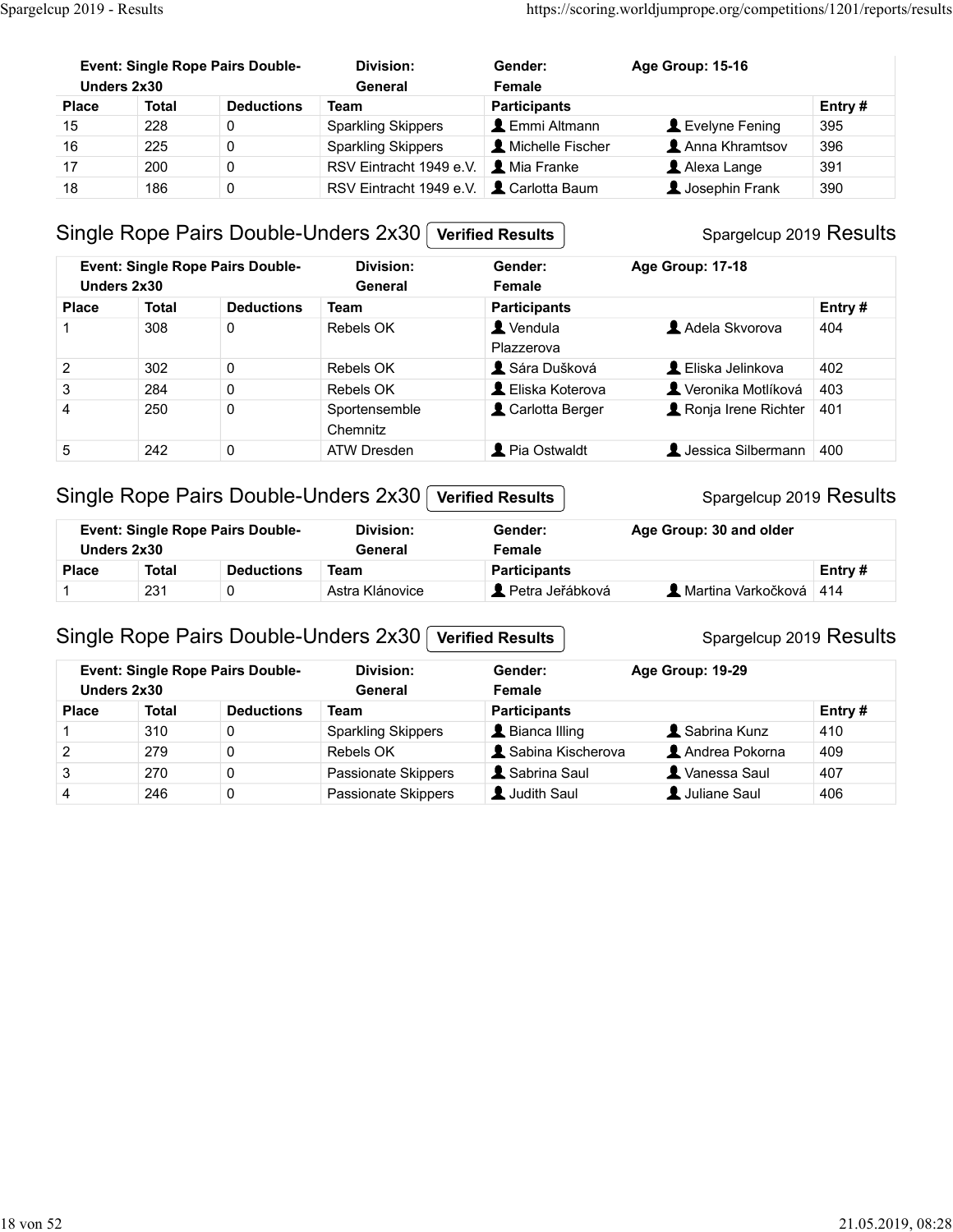#### Spargelcup 2019 Results

|                   | Spargelcup 2019 - Results           |                                     |                     |                         |                             |                     |                                     |                                                                     |          |
|-------------------|-------------------------------------|-------------------------------------|---------------------|-------------------------|-----------------------------|---------------------|-------------------------------------|---------------------------------------------------------------------|----------|
|                   |                                     |                                     |                     |                         |                             |                     |                                     |                                                                     |          |
|                   |                                     |                                     |                     |                         |                             |                     |                                     |                                                                     |          |
|                   |                                     |                                     |                     |                         |                             |                     |                                     |                                                                     |          |
|                   |                                     |                                     |                     |                         |                             |                     |                                     |                                                                     |          |
|                   |                                     |                                     |                     |                         |                             |                     |                                     |                                                                     |          |
|                   |                                     |                                     |                     |                         |                             |                     |                                     | https://scoring.worldjumprope.org/competitions/1201/reports/results |          |
|                   |                                     | Single Rope Freestyle               |                     | <b>Verified Results</b> |                             |                     |                                     | Spargelcup 2019 Results                                             |          |
|                   |                                     | <b>Event: Single Rope Freestyle</b> |                     |                         | <b>Division:</b><br>General |                     | <b>Gender: Male</b>                 | Age Group: 9-10                                                     |          |
|                   |                                     |                                     |                     |                         |                             |                     |                                     |                                                                     | Entry    |
| <b>Place</b><br>1 | <b>Total</b><br>1.6                 | Cont<br>0.33                        | <b>Pres</b><br>1.27 | Gen D<br>$\mathbf 0$    | Acc D<br>0.5                | EI D<br>0.4         | <b>Team</b><br>Brandenburger        | <b>Participants</b><br>$\mathbf 1$ Piet                             | #<br>603 |
|                   |                                     |                                     |                     |                         |                             |                     | Rope Team                           | Bendix                                                              |          |
| $\overline{2}$    | 0.95                                | 0.12                                | 0.83                | $\mathsf{O}\xspace$     | 0.2                         | 0.8                 | <b>Burning Ropes</b>                | Heinrich<br>1 Tamino                                                | 826      |
|                   |                                     |                                     |                     |                         |                             |                     |                                     | Liebich                                                             |          |
|                   |                                     | Single Rope Freestyle               |                     | <b>Verified Results</b> |                             |                     |                                     | Spargelcup 2019 Results                                             |          |
|                   |                                     | <b>Event: Single Rope Freestyle</b> |                     |                         | <b>Division:</b>            |                     | <b>Gender: Male</b>                 | Age Group: 11-12                                                    |          |
|                   |                                     |                                     |                     |                         | General                     |                     |                                     |                                                                     | Entry    |
| <b>Place</b><br>1 | <b>Total</b><br>1.44                | Cont<br>0.23                        | <b>Pres</b><br>1.21 | Gen D<br>$\mathbf 0$    | Acc D<br>0.3                | EI D<br>0.6         | <b>Team</b><br><b>RSV Eintracht</b> | <b>Participants</b><br>$\blacktriangle$ Felix                       | #<br>539 |
|                   |                                     |                                     |                     |                         |                             |                     | 1949 e.V.                           | Schrader                                                            |          |
|                   |                                     |                                     |                     |                         |                             |                     |                                     |                                                                     |          |
|                   |                                     | Single Rope Freestyle               |                     | <b>Verified Results</b> |                             |                     |                                     | Spargelcup 2019 Results                                             |          |
|                   |                                     |                                     |                     |                         | <b>Division:</b><br>General |                     | <b>Gender: Male</b>                 | Age Group: 13-14                                                    |          |
|                   | <b>Event: Single Rope Freestyle</b> |                                     |                     |                         |                             |                     |                                     |                                                                     | Entry    |
|                   |                                     |                                     |                     |                         |                             |                     |                                     | <b>Participants</b>                                                 | #        |
| <b>Place</b><br>1 | <b>Total</b><br>3.09                | Cont<br>1.8                         | <b>Pres</b><br>1.29 | Gen D<br>$\mathbf 0$    | Acc D<br>0.6                | EI D<br>$\mathbf 0$ | <b>Team</b><br>Sparkling Skippers   | 1 Maxim.                                                            | 581      |

#### Single Rope Freestyle Verified Results

|              |       | <b>Event: Single Rope Freestyle</b> |             |       | Division:<br>General |      | <b>Gender: Male</b>               | Age Group: 11-12                   |            |
|--------------|-------|-------------------------------------|-------------|-------|----------------------|------|-----------------------------------|------------------------------------|------------|
| <b>Place</b> | Total | Cont                                | <b>Pres</b> | Gen D | Acc D                | EI D | Team                              | <b>Participants</b>                | Entry<br># |
|              | 1.44  | 0.23                                | 1.21        |       | 0.3                  | 0.6  | <b>RSV Eintracht</b><br>1949 e.V. | $\blacktriangle$ Felix<br>Schrader | 539        |

## Single Rope Freestyle Verified Results

| $\mathbf{1}$   | 1.6          | 0.33                                                                | 1.27        | $\mathbf{0}$            | 0.5                                | 0.4  | Brandenburger<br>Rope Team        | $\mathbf 1$ Piet<br>Bendix<br>Heinrich | 603                     |
|----------------|--------------|---------------------------------------------------------------------|-------------|-------------------------|------------------------------------|------|-----------------------------------|----------------------------------------|-------------------------|
| $\overline{2}$ | 0.95         | 0.12                                                                | 0.83        | $\mathbf 0$             | 0.2                                | 0.8  | <b>Burning Ropes</b>              | 1 Tamino<br>Liebich                    | 826                     |
|                |              | <b>Single Rope Freestyle</b>                                        |             | <b>Verified Results</b> |                                    |      |                                   |                                        | Spargelcup 2019 Results |
|                |              | <b>Event: Single Rope Freestyle</b>                                 |             |                         | <b>Division:</b><br>General        |      | <b>Gender: Male</b>               | Age Group: 11-12                       |                         |
| <b>Place</b>   | <b>Total</b> | Cont                                                                | <b>Pres</b> | Gen D                   | Acc D                              | EI D | <b>Team</b>                       | <b>Participants</b>                    | Entry<br>#              |
| -1             | 1.44         | 0.23                                                                | 1.21        | 0                       | 0.3                                | 0.6  | <b>RSV Eintracht</b><br>1949 e.V. | <b>1</b> Felix<br>Schrader             | 539                     |
|                |              | <b>Single Rope Freestyle</b><br><b>Event: Single Rope Freestyle</b> |             | <b>Verified Results</b> | <b>Division:</b><br>General        |      | <b>Gender: Male</b>               | Age Group: 13-14                       | Spargelcup 2019 Results |
| <b>Place</b>   | <b>Total</b> | Cont                                                                | <b>Pres</b> | Gen D                   | Acc D                              | EI D | <b>Team</b>                       | <b>Participants</b>                    | Entry<br>#              |
| -1             | 3.09         | 1.8                                                                 | 1.29        | 0                       | 0.6                                | 0    | <b>Sparkling Skippers</b>         | 1 Maxim.<br>Sedelnikov                 | 581                     |
|                |              | <b>Single Rope Freestyle</b>                                        |             | <b>Verified Results</b> |                                    |      |                                   |                                        | Spargelcup 2019 Results |
|                |              | <b>Event: Single Rope Freestyle</b>                                 |             |                         | <b>Division:</b><br><b>General</b> |      | Gender:<br><b>Female</b>          | Age Group: 9-10                        |                         |
| <b>Place</b>   | <b>Total</b> | Cont                                                                | <b>Pres</b> | Gen D                   | Acc D                              | EI D | <b>Team</b>                       | <b>Participants</b>                    | <b>Entry</b><br>#       |
| -1             | 3.09         | 1.03                                                                | 2.06        | $\mathbf 0$             | 0.3                                | 0.2  | <b>Burning Ropes</b>              | & Sarah<br>$M$ oniguo                  | 606                     |

## Single Rope Freestyle Verified Results

#### Spargelcup 2019 Results

|                |                |                                     |             | General                 |                  |                     |                           |                              |                         |
|----------------|----------------|-------------------------------------|-------------|-------------------------|------------------|---------------------|---------------------------|------------------------------|-------------------------|
|                |                |                                     |             |                         |                  |                     |                           |                              | Entry                   |
| <b>Place</b>   | <b>Total</b>   | Cont                                | <b>Pres</b> | Gen D                   | Acc D            | EI D                | <b>Team</b>               | <b>Participants</b>          | #                       |
| -1             | 1.44           | 0.23                                | 1.21        | 0                       | 0.3              | 0.6                 | <b>RSV Eintracht</b>      | $\mathbf 1$ Felix            | 539                     |
|                |                |                                     |             |                         |                  |                     | 1949 e.V.                 | Schrader                     |                         |
|                |                | Single Rope Freestyle               |             | <b>Verified Results</b> |                  |                     |                           |                              | Spargelcup 2019 Results |
|                |                | <b>Event: Single Rope Freestyle</b> |             | General                 | <b>Division:</b> |                     | <b>Gender: Male</b>       | Age Group: 13-14             |                         |
|                |                |                                     |             |                         |                  |                     |                           |                              | <b>Entry</b>            |
| Place          | <b>Total</b>   | Cont                                | <b>Pres</b> | Gen D                   | Acc D            | EI D                | <b>Team</b>               | <b>Participants</b>          | #                       |
| $\mathbf 1$    | 3.09           | 1.8                                 | 1.29        | 0                       | 0.6              | $\mathsf{O}\xspace$ | <b>Sparkling Skippers</b> | $\blacktriangle$ Maxim.      | 581                     |
|                |                |                                     |             |                         |                  |                     |                           | Sedelnikov                   |                         |
|                |                |                                     |             |                         |                  |                     |                           |                              |                         |
|                |                | Single Rope Freestyle               |             | <b>Verified Results</b> |                  |                     |                           |                              | Spargelcup 2019 Results |
|                |                | <b>Event: Single Rope Freestyle</b> |             | General                 | <b>Division:</b> |                     | Gender:<br>Female         | Age Group: 9-10              |                         |
|                |                |                                     |             |                         |                  |                     |                           |                              | <b>Entry</b>            |
| Place          | <b>Total</b>   | Cont                                | <b>Pres</b> | Gen D                   | Acc D            | EI D                | <b>Team</b>               | <b>Participants</b>          | #                       |
| $\mathbf{1}$   | 3.09           | 1.03                                | 2.06        | $\mathbf 0$             | 0.3              | 0.2                 | <b>Burning Ropes</b>      | 1 Sarah                      | 606                     |
|                |                |                                     |             |                         |                  |                     |                           | Monique<br>Krauß             |                         |
| $\overline{2}$ | 2.63           | $1.1$                               | 1.53        | $\mathbf 0$             | 0.5              | $\mathbf 0$         | Sportensemble             | 1 Malea                      | 611                     |
|                |                |                                     |             |                         |                  |                     | Chemnitz                  | de Witt                      |                         |
| 3              | 2.2            | 0.47                                | 1.73        | $\mathbf 0$             | 0.2              | 0.4                 | Rebels OK                 | $\blacktriangle$ Tereza      | 619                     |
|                |                |                                     |             |                         |                  |                     |                           | Sklenarova                   |                         |
| $\overline{4}$ | $\overline{2}$ | 0.27                                | 1.73        | $\mathbf 0$             | 0.2              | 0.6                 | Rebels OK                 | <b>A</b> Kateřina<br>Pathy   | 616                     |
| 5              | 1.89           | 0.22                                | 1.67        | $\mathbf 0$             | 0.1              | 0.8                 | <b>Burning Ropes</b>      | 1 Neele                      | 608                     |
|                |                |                                     |             |                         |                  |                     |                           | Carlotta                     |                         |
|                |                |                                     |             |                         |                  |                     |                           | Hoffmeister                  |                         |
| 6              | 1.87           | 0.27                                | 1.6         | $\mathbf 0$             | 0.2              | 0.8                 | Brandenburger             | $\triangle$ Anna<br>Reinicke | 615                     |
| $\overline{7}$ | 1.78           | 0.21                                | 1.57        | $\pmb{0}$               | $\mathbf 0$      | $0.8\,$             | Rope Team<br>Rebels OK    | 1 Žofie                      | 620                     |
|                |                |                                     |             |                         |                  |                     |                           | Vlasáková                    |                         |
|                | 1.7            | 0.37                                | 1.33        | $\mathbf 0$             | 0.5              | 0.4                 | Rebels OK                 | <b>1</b> Sofie               | 618                     |
|                |                |                                     |             |                         |                  |                     |                           | Hošková                      |                         |
| 8              |                |                                     |             |                         |                  |                     |                           |                              |                         |

#### Spargelcup 2019 Results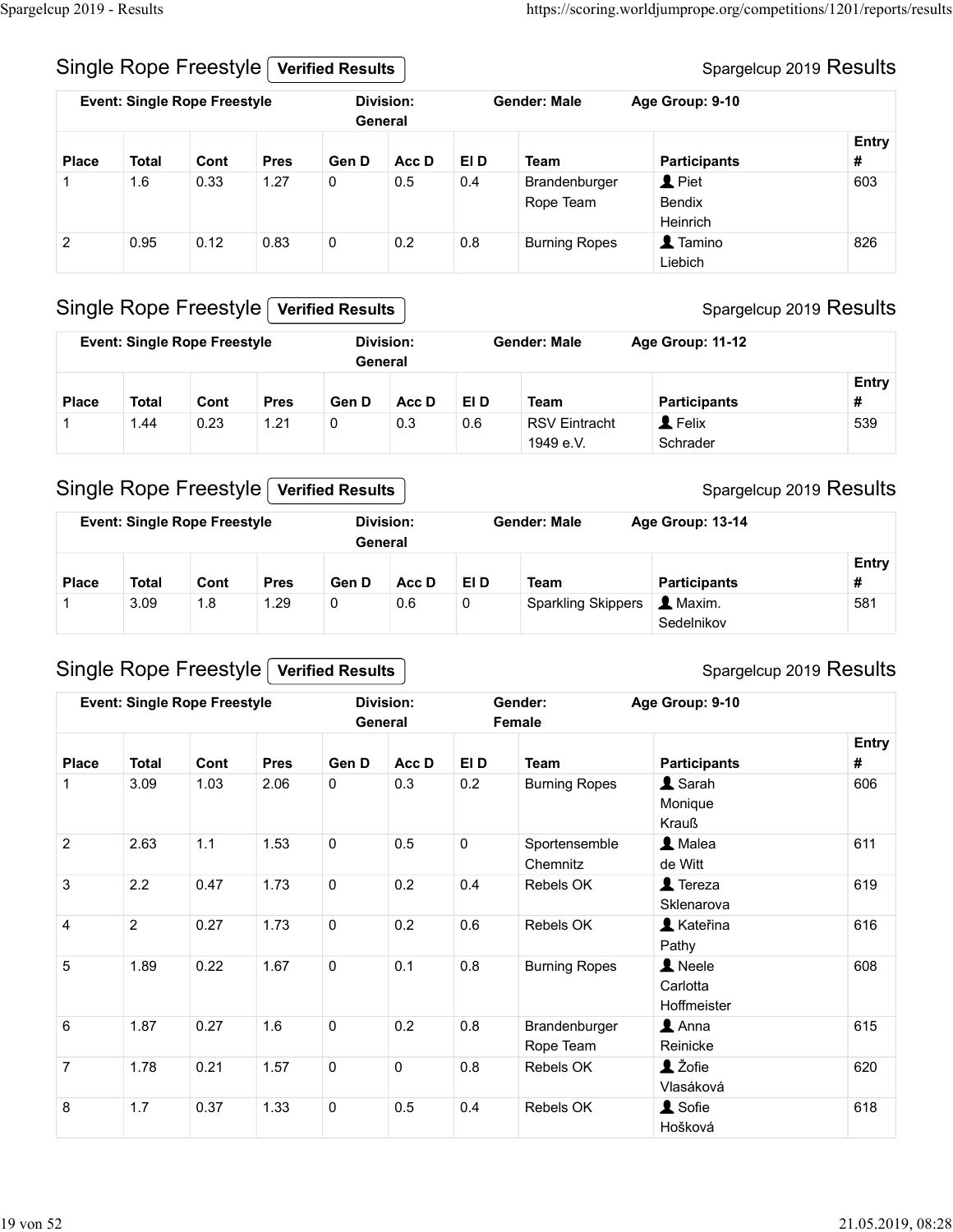| Spargelcup 2019 - Results<br><b>Event: Single Rope Freestyle</b><br><b>Division:</b><br>Age Group: 9-10<br>Gender:<br>General<br>Female<br>EI D<br>Acc D<br><b>Participants</b><br><b>Place</b><br><b>Total</b><br>Cont<br><b>Pres</b><br>Gen D<br><b>Team</b><br>L Felina<br>$0.8\,$<br>9<br>1.56<br>1.33<br>$\mathbf 0$<br>0.2<br><b>Burning Ropes</b><br>0.23<br>Mohr<br>10<br>$\mathsf 0$<br>0.3<br>0.8<br><b>A</b> Katerina<br>1.31<br>0.17<br>1.14<br>Rebels OK<br>Jedlickova<br>11<br>$\triangle$ Ella<br>1.1<br>$\mathbf 0$<br>0.4<br>1.3<br>0.2<br>0.4<br>Rebels OK<br>Ward<br>$\mathbf 0$<br>RSV Eintracht 1949<br>12<br>1.27<br>1.13<br>0.2<br>0.6<br>0.14<br>e.V.<br>Elisabeth<br>Petsch<br>1 Stella-<br>13<br>$\mathsf{O}\xspace$<br>1.2<br>0.2<br>$\mathbf{1}$<br>0.4<br>0.8<br><b>Burning Ropes</b><br>Viktoria<br>Lehmann<br>14<br>$\mathbf 0$<br>$\triangle$ Emma<br>1.12<br>0.22<br>0.9<br>0.8<br>$0.8\,$<br>Brandenburger<br>Wille<br>Rope Team<br>15<br>0.8<br>$\mathbf 0$<br>0.4<br>$\triangle$ Emma<br>1.02<br>0.8<br>0.22<br><b>Burning Ropes</b><br>Lou<br>Güldner<br>$\blacktriangle$ Jasmin<br>16<br>0.94<br>$\mathsf{O}\xspace$<br>0.2<br>$\mathbf{1}$<br><b>Burning Ropes</b><br>0.08<br>0.86<br>Erdmann<br>$\blacktriangle$ Lara<br>scratch<br><b>Burning Ropes</b><br>Ramhofer |              |      |      |      |             |     |             |                      |                       |     |
|--------------------------------------------------------------------------------------------------------------------------------------------------------------------------------------------------------------------------------------------------------------------------------------------------------------------------------------------------------------------------------------------------------------------------------------------------------------------------------------------------------------------------------------------------------------------------------------------------------------------------------------------------------------------------------------------------------------------------------------------------------------------------------------------------------------------------------------------------------------------------------------------------------------------------------------------------------------------------------------------------------------------------------------------------------------------------------------------------------------------------------------------------------------------------------------------------------------------------------------------------------------------------------------------------------------|--------------|------|------|------|-------------|-----|-------------|----------------------|-----------------------|-----|
| #                                                                                                                                                                                                                                                                                                                                                                                                                                                                                                                                                                                                                                                                                                                                                                                                                                                                                                                                                                                                                                                                                                                                                                                                                                                                                                            |              |      |      |      |             |     |             |                      |                       |     |
| 610<br>621<br>617<br>614<br>609                                                                                                                                                                                                                                                                                                                                                                                                                                                                                                                                                                                                                                                                                                                                                                                                                                                                                                                                                                                                                                                                                                                                                                                                                                                                              |              |      |      |      |             |     |             |                      |                       |     |
|                                                                                                                                                                                                                                                                                                                                                                                                                                                                                                                                                                                                                                                                                                                                                                                                                                                                                                                                                                                                                                                                                                                                                                                                                                                                                                              |              |      |      |      |             |     |             |                      |                       |     |
|                                                                                                                                                                                                                                                                                                                                                                                                                                                                                                                                                                                                                                                                                                                                                                                                                                                                                                                                                                                                                                                                                                                                                                                                                                                                                                              |              |      |      |      |             |     |             |                      |                       |     |
|                                                                                                                                                                                                                                                                                                                                                                                                                                                                                                                                                                                                                                                                                                                                                                                                                                                                                                                                                                                                                                                                                                                                                                                                                                                                                                              |              |      |      |      |             |     |             |                      |                       |     |
| 605<br>607<br>613<br>612                                                                                                                                                                                                                                                                                                                                                                                                                                                                                                                                                                                                                                                                                                                                                                                                                                                                                                                                                                                                                                                                                                                                                                                                                                                                                     |              |      |      |      |             |     |             |                      |                       |     |
| https://scoring.worldjumprope.org/competitions/1201/reports/results<br>Entry                                                                                                                                                                                                                                                                                                                                                                                                                                                                                                                                                                                                                                                                                                                                                                                                                                                                                                                                                                                                                                                                                                                                                                                                                                 |              |      |      |      |             |     |             |                      |                       |     |
|                                                                                                                                                                                                                                                                                                                                                                                                                                                                                                                                                                                                                                                                                                                                                                                                                                                                                                                                                                                                                                                                                                                                                                                                                                                                                                              |              |      |      |      |             |     |             |                      |                       |     |
|                                                                                                                                                                                                                                                                                                                                                                                                                                                                                                                                                                                                                                                                                                                                                                                                                                                                                                                                                                                                                                                                                                                                                                                                                                                                                                              |              |      |      |      |             |     |             |                      |                       |     |
|                                                                                                                                                                                                                                                                                                                                                                                                                                                                                                                                                                                                                                                                                                                                                                                                                                                                                                                                                                                                                                                                                                                                                                                                                                                                                                              |              |      |      |      |             |     |             |                      |                       |     |
|                                                                                                                                                                                                                                                                                                                                                                                                                                                                                                                                                                                                                                                                                                                                                                                                                                                                                                                                                                                                                                                                                                                                                                                                                                                                                                              |              |      |      |      |             |     |             |                      |                       |     |
|                                                                                                                                                                                                                                                                                                                                                                                                                                                                                                                                                                                                                                                                                                                                                                                                                                                                                                                                                                                                                                                                                                                                                                                                                                                                                                              |              |      |      |      |             |     |             |                      |                       |     |
|                                                                                                                                                                                                                                                                                                                                                                                                                                                                                                                                                                                                                                                                                                                                                                                                                                                                                                                                                                                                                                                                                                                                                                                                                                                                                                              |              |      |      |      |             |     |             |                      |                       |     |
|                                                                                                                                                                                                                                                                                                                                                                                                                                                                                                                                                                                                                                                                                                                                                                                                                                                                                                                                                                                                                                                                                                                                                                                                                                                                                                              |              |      |      |      |             |     |             |                      |                       |     |
|                                                                                                                                                                                                                                                                                                                                                                                                                                                                                                                                                                                                                                                                                                                                                                                                                                                                                                                                                                                                                                                                                                                                                                                                                                                                                                              |              |      |      |      |             |     |             |                      |                       |     |
|                                                                                                                                                                                                                                                                                                                                                                                                                                                                                                                                                                                                                                                                                                                                                                                                                                                                                                                                                                                                                                                                                                                                                                                                                                                                                                              |              |      |      |      |             |     |             |                      |                       |     |
|                                                                                                                                                                                                                                                                                                                                                                                                                                                                                                                                                                                                                                                                                                                                                                                                                                                                                                                                                                                                                                                                                                                                                                                                                                                                                                              |              |      |      |      |             |     |             |                      |                       |     |
|                                                                                                                                                                                                                                                                                                                                                                                                                                                                                                                                                                                                                                                                                                                                                                                                                                                                                                                                                                                                                                                                                                                                                                                                                                                                                                              |              |      |      |      |             |     |             |                      |                       |     |
|                                                                                                                                                                                                                                                                                                                                                                                                                                                                                                                                                                                                                                                                                                                                                                                                                                                                                                                                                                                                                                                                                                                                                                                                                                                                                                              |              |      |      |      |             |     |             |                      |                       |     |
|                                                                                                                                                                                                                                                                                                                                                                                                                                                                                                                                                                                                                                                                                                                                                                                                                                                                                                                                                                                                                                                                                                                                                                                                                                                                                                              |              |      |      |      |             |     |             |                      |                       |     |
|                                                                                                                                                                                                                                                                                                                                                                                                                                                                                                                                                                                                                                                                                                                                                                                                                                                                                                                                                                                                                                                                                                                                                                                                                                                                                                              |              |      |      |      |             |     |             |                      |                       |     |
|                                                                                                                                                                                                                                                                                                                                                                                                                                                                                                                                                                                                                                                                                                                                                                                                                                                                                                                                                                                                                                                                                                                                                                                                                                                                                                              |              |      |      |      |             |     |             |                      |                       |     |
|                                                                                                                                                                                                                                                                                                                                                                                                                                                                                                                                                                                                                                                                                                                                                                                                                                                                                                                                                                                                                                                                                                                                                                                                                                                                                                              |              |      |      |      |             |     |             |                      |                       |     |
|                                                                                                                                                                                                                                                                                                                                                                                                                                                                                                                                                                                                                                                                                                                                                                                                                                                                                                                                                                                                                                                                                                                                                                                                                                                                                                              |              |      |      |      |             |     |             |                      |                       |     |
|                                                                                                                                                                                                                                                                                                                                                                                                                                                                                                                                                                                                                                                                                                                                                                                                                                                                                                                                                                                                                                                                                                                                                                                                                                                                                                              |              |      |      |      |             |     |             |                      |                       |     |
|                                                                                                                                                                                                                                                                                                                                                                                                                                                                                                                                                                                                                                                                                                                                                                                                                                                                                                                                                                                                                                                                                                                                                                                                                                                                                                              |              |      |      |      |             |     |             |                      |                       |     |
|                                                                                                                                                                                                                                                                                                                                                                                                                                                                                                                                                                                                                                                                                                                                                                                                                                                                                                                                                                                                                                                                                                                                                                                                                                                                                                              |              |      |      |      |             |     |             |                      |                       |     |
|                                                                                                                                                                                                                                                                                                                                                                                                                                                                                                                                                                                                                                                                                                                                                                                                                                                                                                                                                                                                                                                                                                                                                                                                                                                                                                              |              |      |      |      |             |     |             |                      |                       |     |
| <b>Verified Results</b>                                                                                                                                                                                                                                                                                                                                                                                                                                                                                                                                                                                                                                                                                                                                                                                                                                                                                                                                                                                                                                                                                                                                                                                                                                                                                      |              |      |      |      |             |     |             |                      |                       |     |
| Single Rope Freestyle<br>Age Group: 11-12<br><b>Event: Single Rope Freestyle</b><br><b>Division:</b><br>Gender:                                                                                                                                                                                                                                                                                                                                                                                                                                                                                                                                                                                                                                                                                                                                                                                                                                                                                                                                                                                                                                                                                                                                                                                              |              |      |      |      |             |     |             |                      |                       |     |
| Spargelcup 2019 Results<br>Female<br>General                                                                                                                                                                                                                                                                                                                                                                                                                                                                                                                                                                                                                                                                                                                                                                                                                                                                                                                                                                                                                                                                                                                                                                                                                                                                 |              |      |      |      |             |     |             |                      |                       |     |
| Entry                                                                                                                                                                                                                                                                                                                                                                                                                                                                                                                                                                                                                                                                                                                                                                                                                                                                                                                                                                                                                                                                                                                                                                                                                                                                                                        | 1            | 5.47 | 2.77 | 2.7  | $\mathbf 0$ | 0.3 | 0.2         | Szombathely-         | L Halmosi             | 555 |
| <b>Total</b><br>Gen D<br>Acc D<br>EI D<br><b>Place</b><br>Cont<br><b>Pres</b><br><b>Team</b><br><b>Participants</b><br>#                                                                                                                                                                                                                                                                                                                                                                                                                                                                                                                                                                                                                                                                                                                                                                                                                                                                                                                                                                                                                                                                                                                                                                                     |              |      |      |      |             |     |             | Hungary              | Dézi                  |     |
|                                                                                                                                                                                                                                                                                                                                                                                                                                                                                                                                                                                                                                                                                                                                                                                                                                                                                                                                                                                                                                                                                                                                                                                                                                                                                                              |              | 4.72 | 2.47 | 2.45 | $0.2\,$     | 0.3 | $\mathbf 0$ | Szombathely-         | $\blacktriangle$ Luca | 554 |
| $\overline{2}$                                                                                                                                                                                                                                                                                                                                                                                                                                                                                                                                                                                                                                                                                                                                                                                                                                                                                                                                                                                                                                                                                                                                                                                                                                                                                               | $\mathbf{3}$ | 4.61 | 1.83 | 2.78 | $\mathbf 0$ | 0.1 | 0.2         | <b>Burning Ropes</b> | $\blacktriangle$ Mia  | 545 |
| Baumgartner<br>Hungary                                                                                                                                                                                                                                                                                                                                                                                                                                                                                                                                                                                                                                                                                                                                                                                                                                                                                                                                                                                                                                                                                                                                                                                                                                                                                       |              |      |      |      |             |     |             |                      |                       |     |

|                |              |                                     |              |                                    |                             |              |                            | Viktoria<br>Lehmann                         |                   |
|----------------|--------------|-------------------------------------|--------------|------------------------------------|-----------------------------|--------------|----------------------------|---------------------------------------------|-------------------|
| 14             | 1.12         | 0.22                                | 0.9          | $\mathbf 0$                        | 0.8                         | 0.8          | Brandenburger<br>Rope Team | $\triangle$ Emma<br>Wille                   | 605               |
| 15             | 1.02         | 0.22                                | 0.8          | $\mathbf 0$                        | 0.4                         | $0.8\,$      | <b>Burning Ropes</b>       | $\triangle$ Emma<br>Lou<br>Güldner          | 607               |
| 16             | 0.94         | 0.08                                | 0.86         | $\mathbf 0$                        | 0.2                         | $\mathbf{1}$ | <b>Burning Ropes</b>       | $\blacktriangle$ Jasmin<br>Erdmann          | 613               |
| scratch        |              |                                     |              |                                    |                             |              | <b>Burning Ropes</b>       | $\mathbf 1$ Lara<br>Ramhofer                | 612               |
|                |              | Single Rope Freestyle               |              | <b>Verified Results</b>            |                             |              |                            | Spargelcup 2019 Results                     |                   |
|                |              | <b>Event: Single Rope Freestyle</b> |              |                                    | <b>Division:</b><br>General |              | Gender:<br>Female          | Age Group: 11-12                            |                   |
| <b>Place</b>   | <b>Total</b> | Cont                                | <b>Pres</b>  | Gen D                              | Acc D                       | EI D         | <b>Team</b>                | <b>Participants</b>                         | <b>Entry</b><br># |
|                | 5.47         | 2.77                                | 2.7          | $\mathbf 0$                        | 0.3                         | 0.2          | Szombathely-<br>Hungary    | L Halmosi<br>Dézi                           | 555               |
| $\overline{2}$ | 4.72         | 2.47                                | 2.45         | 0.2                                | 0.3                         | $\mathbf 0$  | Szombathely-<br>Hungary    | $\mathbf 1$ Luca<br>Baumgartner             | 554               |
| 3              | 4.61         | 1.83                                | 2.78         | $\mathbf 0$                        | 0.1                         | 0.2          | <b>Burning Ropes</b>       | $\mathbf{\Omega}$ Mia<br>Emily<br>Koslowski | 545               |
| $\overline{4}$ | 4.53         | 1.57                                | 2.96         | $\mathbf 0$                        | $\mathbf 0$                 | 0.2          | <b>Burning Ropes</b>       | $\blacktriangle$<br>Fabienne<br>Wilk        | 549               |
| 5              | 4.47         | 1.5                                 | 2.97         | $\mathbf 0$                        | $\mathbf 0$                 | 0.2          | Rebels OK                  | 1 Nicol<br>Arnold                           | 569               |
| 6              | 4.02         | 2.3                                 | 1.92         | 0.2                                | 0.6                         | $\mathbf 0$  | Szombathely-<br>Hungary    | Virág<br>Papp                               | 556               |
| $\overline{7}$ | 3.9          | 1.63                                | 2.27         | $\mathsf{O}\xspace$                | 0.2                         | 0.2          | <b>Burning Ropes</b>       | L Fiona<br>Andrea<br>Hoffmann               | 550               |
|                | 3.61         | 1.27                                | 2.34         | $\mathsf{O}\xspace$                | 0.1                         | 0.4          | Brandenburger<br>Rope Team | Mia Lynn<br>Seidler                         | 542               |
| 8              |              |                                     |              |                                    |                             | 0.6          | <b>Burning Ropes</b>       | $\blacktriangle$ Lena                       | 562               |
| 9<br>10        | 3.28<br>3.26 | 0.97<br>1.13                        | 2.31<br>2.13 | $\mathbf 0$<br>$\mathsf{O}\xspace$ | 0.1<br>0.2                  | 0.2          | Brandenburger              | Gärtner<br>L Emily                          | 541               |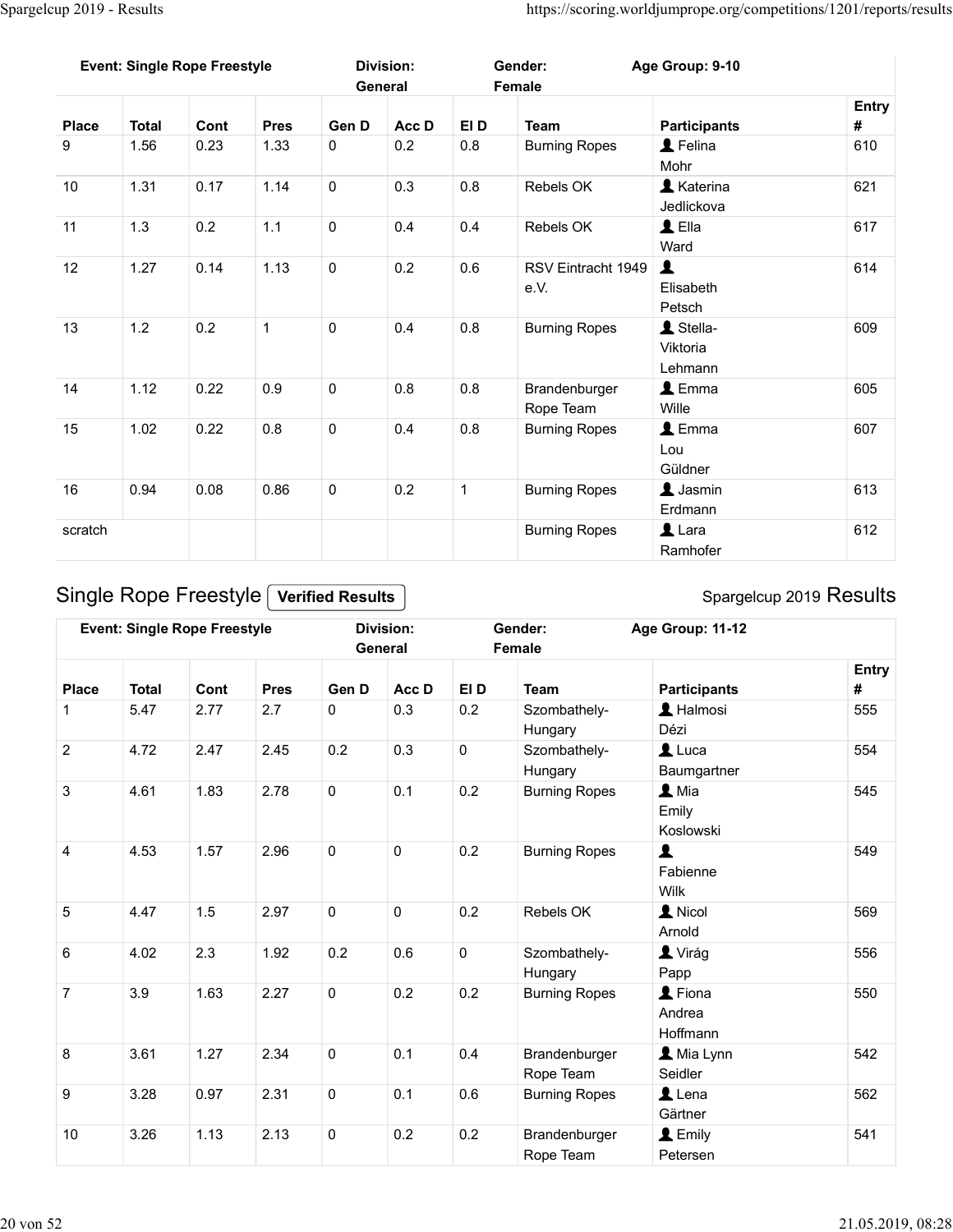|              | <b>Event: Single Rope Freestyle</b> |         |             |                     | <b>Division:</b><br>General |         | Gender:<br>Female                      | Age Group: 11-12                      |            |
|--------------|-------------------------------------|---------|-------------|---------------------|-----------------------------|---------|----------------------------------------|---------------------------------------|------------|
| <b>Place</b> | <b>Total</b>                        | Cont    | <b>Pres</b> | Gen D               | Acc D                       | EI D    | <b>Team</b>                            | <b>Participants</b>                   | Entry<br># |
| 11           | 3.1                                 | 1.37    | 1.73        | $\mathbf 0$         | 0.5                         | 0.2     | <b>Burning Ropes</b>                   | Leonie<br>Mathilda<br>Kramer          | 546        |
| 12           | 3.07                                | 1.6     | 1.67        | 0.2                 | 0.5                         | 0.4     | Funny Skippers                         | Leonie<br>Lübberstedt                 | 561        |
| 13           | 2.99                                | 0.73    | 2.26        | $\mathsf{O}\xspace$ | 0.1                         | 0.4     | Funny Skippers                         | L Elisa<br>Meyer                      | 559        |
| 14           | 2.87                                | 1.53    | 1.34        | $\mathbf 0$         | 0.5                         | 0.2     | <b>Sparkling Skippers</b>              | L Christina<br>Khramtsov              | 579        |
| 15           | 2.83                                | 0.67    | 2.16        | $\mathsf{O}\xspace$ | 0.2                         | 0.6     | Rebels OK                              | Veronika<br>Stříbrná                  | 576        |
| $16\,$       | 2.8                                 | 1.13    | 1.67        | $\mathbf 0$         | 0.4                         | 0.6     | ATW Dresden                            | $\blacktriangle$ Amy<br>Rösch         | 543        |
| 17           | 2.79                                | 0.93    | 1.86        | $\overline{0}$      | 0.3                         | 0.6     | <b>Burning Ropes</b>                   | <b>A</b> Maria<br>Aurelia<br>Mannheim | 548        |
| 18           | 2.64                                | $1.1$   | 1.54        | $\mathbf 0$         | $0.5\,$                     | 0.4     | Funny Skippers                         | $\triangle$ Sena<br>Tamer             | 560        |
| 19           | 2.41                                | 0.21    | $2.2\,$     | $\mathbf 0$         | $\mathbf 0$                 | 0.6     | Rebels OK                              | A Natálie<br>Markvartová              | 573        |
| 20           | 2.37                                | 0.63    | 1.74        | $\mathsf{O}\xspace$ | 0.3                         | 0.6     | Brandenburger<br>Rope Team             | $\triangle$ Gina<br>Kellermann        | 540        |
| 21           | 2.29                                | 0.57    | 1.72        | $\mathsf{O}$        | 0.1                         | 0.6     | Sportensemble<br>Chemnitz              | Victoria<br>Stetter                   | 552        |
| 22           | 2.26                                | 0.73    | 1.53        | $\overline{0}$      | 0.1                         | 0.6     | The Saxon<br>Kangaroos                 | $\mathbf 1$ Lene<br>Müller            | 558        |
| 23           | 2.23                                | 0.8     | 1.43        | $\mathbf 0$         | 0.2                         | 0.4     | Rebels OK                              | Amálie<br>Svobodová                   | 577        |
| 24           | 2.23                                | $0.5\,$ | 1.73        | $\mathbf 0$         | 0.2                         | 0.6     | Rebels OK                              | <b>A</b> Kateřina<br>Ševčíková        | 575        |
| 25           | $2.2\,$                             | 0.22    | 1.98        | $\mathbf 0$         | 0.1                         | 0.6     | Rebels OK                              | Adéla<br>Cajthamlová                  | 570        |
| 26           | 2.08                                | 0.29    | 1.79        | $\overline{0}$      | 0.4                         | 0.6     | The Saxon                              | <b>1</b> Shirin                       | 557        |
| 27           | 2.07                                | 0.6     | 1.47        | $\mathsf{O}$        | 0.3                         | $0.6\,$ | Kangaroos<br><b>Sparkling Skippers</b> | Ludwig<br><b>L</b> Vanessa            | 578        |
| 28           | 2.04                                | 0.57    | 1.47        | $\mathsf{O}$        | 0.3                         | 0.6     | Astra Klánovice                        | Ebert<br>L Barbora<br>Jeřábková       | 566        |
| 29           | 2.01                                | 0.77    | 1.24        | $\mathsf{O}$        | 0.2                         | $0.6\,$ | Funny Skippers                         | $\triangle$ Aenna<br>Lischewski       | 828        |
| 30           | 1.75                                | 0.29    | 1.46        | $\mathbf 0$         | 0.1                         | 0.6     | Astra Klánovice                        | A Michaela<br>Pohanková               | 567        |
| 31           | 1.74                                | 0.29    | 1.45        | $\mathsf{O}\xspace$ | 0.4                         | 0.6     | Passionate<br>Skippers                 | $\triangle$ Andrea<br>Scheicher       | 553        |
| 32           | 1.67                                | 0.33    | 1.34        | $\mathbf 0$         | 0.4                         | 0.6     | ATW Dresden                            | L Jette<br>Hoppe                      | 544        |
| 33           | 1.66                                | 0.26    | $1.4$       | $\mathbf 0$         | 0.1                         | 0.6     | Rebels OK                              | $\blacktriangle$ Tereza<br>Nováková   | 574        |
| $34\,$       | 1.66                                | 0.27    | 1.39        | $\mathbf 0$         | $0.2\,$                     | 0.6     | Rebels OK                              | L Daniela<br>Cajthamlová              | 571        |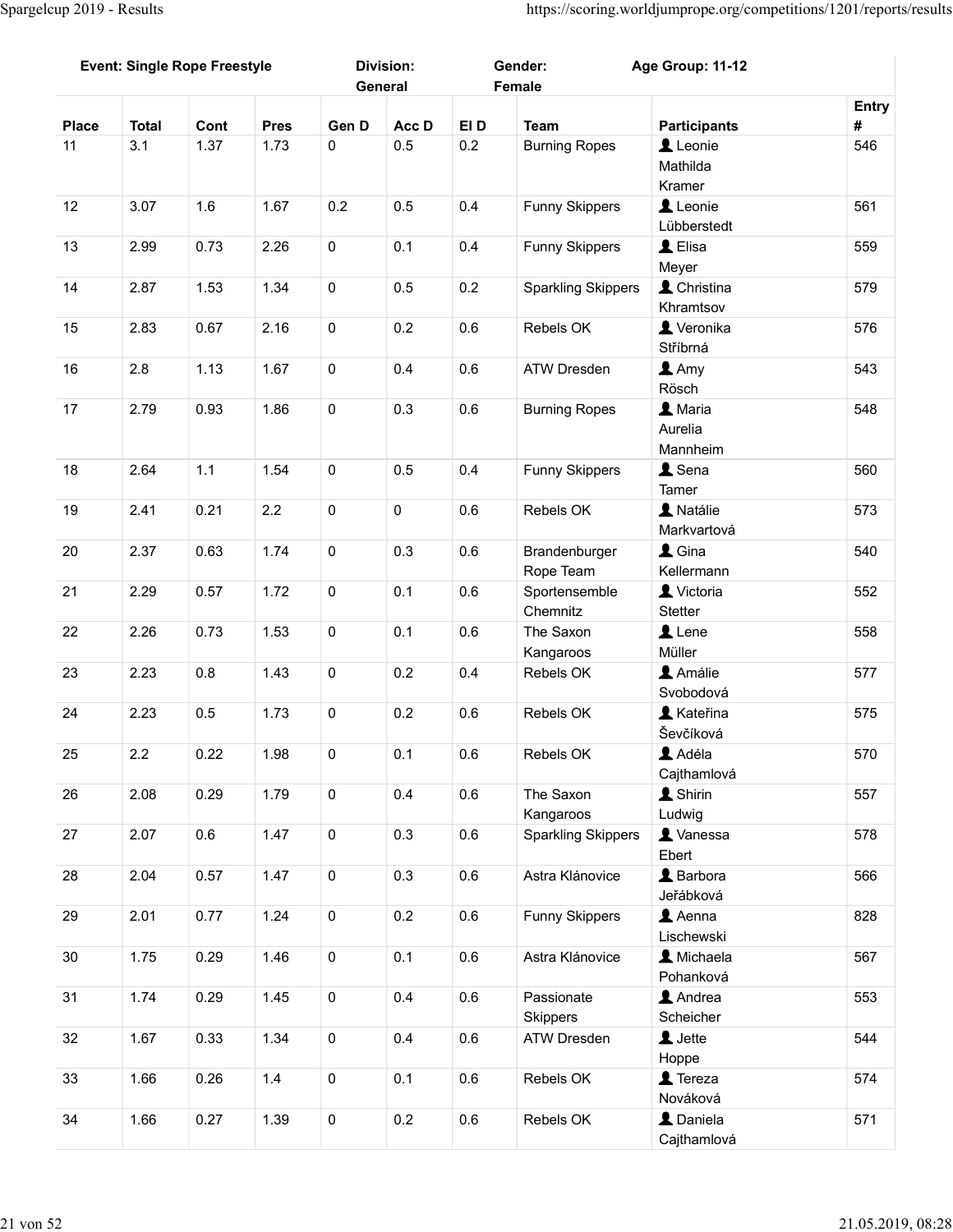| Spargelcup 2019 - Results |                                     |              |                     |                              |                             |                     |                                  | https://scoring.worldjumprope.org/competitions/1201/reports/results |          |
|---------------------------|-------------------------------------|--------------|---------------------|------------------------------|-----------------------------|---------------------|----------------------------------|---------------------------------------------------------------------|----------|
|                           |                                     |              |                     |                              |                             |                     |                                  |                                                                     |          |
|                           | <b>Event: Single Rope Freestyle</b> |              |                     |                              | <b>Division:</b>            |                     | Gender:                          | Age Group: 11-12                                                    |          |
|                           |                                     |              |                     |                              | General                     |                     | Female                           |                                                                     | Entry    |
| <b>Place</b>              | <b>Total</b>                        | Cont         | <b>Pres</b>         | Gen D                        | Acc D                       | EI D                | <b>Team</b>                      | <b>Participants</b>                                                 | #        |
| 35                        | 1.62                                | 0.24         | 1.38                | $\mathbf 0$                  | 0.2                         | $0.6\,$             | <b>Burning Ropes</b>             | $2$ Zara                                                            | 564      |
| 36                        | 1.56                                | 0.21         | 1.35                | $\mathbf 0$                  | 0.2                         | 0.6                 | RSV Eintracht 1949               | Armagan<br>L Noemi                                                  | 568      |
|                           |                                     |              |                     |                              |                             |                     | e.V.                             | Kunze                                                               |          |
| 37                        | 1.5                                 | 0.33         | 1.17                | $\mathsf{O}\xspace$          | 0.4                         | 0.6                 | Sportensemble                    | <b>L</b> Katja                                                      | 551      |
| 38                        | 1.39                                | 0.28         | 1.11                | $\mathbf 0$                  | 0.3                         | 0.8                 | Chemnitz<br><b>Burning Ropes</b> | Burghart<br>$\blacktriangle$ Fiona                                  | 563      |
|                           |                                     |              |                     |                              |                             |                     |                                  | Güntherodt                                                          |          |
| 39                        | 1.35                                | 0.57         | 0.78                | 0                            | 0.5                         | 0.6                 | <b>Burning Ropes</b>             | $\mathbf 1$ Lilly-                                                  | 547      |
|                           |                                     |              |                     |                              |                             |                     |                                  | Valentina<br>Lehmann                                                |          |
| $40\,$                    | 1.24                                | 0.29         | 0.95                | $\pmb{0}$                    | 0.4                         | $0.6\,$             | <b>Burning Ropes</b>             | $\mathbf 1$ Leni                                                    | 565      |
| 41                        |                                     |              |                     |                              |                             |                     |                                  | Woosmann                                                            |          |
|                           | 1.14                                | 0.23         | 0.91                | $\mathsf{O}\xspace$          | 0.5                         | 0.6                 | Rebels OK                        | <b>L</b> Barbora<br>Chalupská                                       | 572      |
| 42                        | 1.13                                | 0.22         | 0.91                | $\mathsf{O}\xspace$          | $0.6\,$                     | $0.8\,$             | <b>Sparkling Skippers</b>        | $\blacktriangle$ Emilia                                             | 580      |
|                           |                                     |              |                     |                              |                             |                     |                                  | Messerschmidt                                                       |          |
|                           | Single Rope Freestyle               |              |                     | <b>Verified Results</b>      |                             |                     |                                  | Spargelcup 2019 Results                                             |          |
|                           |                                     |              |                     |                              |                             |                     |                                  |                                                                     |          |
|                           | <b>Event: Single Rope Freestyle</b> |              |                     |                              | <b>Division:</b><br>General |                     | Gender:<br>Female                | Age Group: 13-14                                                    |          |
|                           |                                     |              |                     |                              |                             |                     |                                  |                                                                     | Entry    |
| <b>Place</b><br>1         | <b>Total</b><br>4.61                | Cont<br>2.43 | <b>Pres</b><br>2.18 | Gen D<br>$\mathsf{O}\xspace$ | Acc D<br>0.3                | EI D<br>$\mathbf 0$ | Team<br>Szombathely-             | <b>Participants</b><br>$\triangle$ Anna                             | #<br>590 |
|                           |                                     |              |                     |                              |                             |                     | Hungary                          | Fekete                                                              |          |
| $\overline{2}$            | 3.82                                | 1.5          | 2.32                | $\mathsf{O}\xspace$          | 0.1                         | 0.2                 | Rebels OK                        | $\blacktriangle$ Tereza                                             | 594      |
|                           | $3.8\,$                             | 2.03         | 1.77                | $\mathbf 0$                  | 0.4                         | $0.2\,$             | Brandenburger                    | Buchalová<br><b>2</b> Pauline                                       | 583      |
| $\mathbf{3}$              |                                     |              |                     |                              |                             |                     |                                  |                                                                     |          |

| 38              | 1.39         | 0.28                                | 1.11           | 0                                  | 0.3                         | 0.8            | <b>Burning Ropes</b>                    | $\blacktriangle$ Fiona<br>Güntherodt        | 563        |
|-----------------|--------------|-------------------------------------|----------------|------------------------------------|-----------------------------|----------------|-----------------------------------------|---------------------------------------------|------------|
| 39              | 1.35         | 0.57                                | 0.78           | $\mathbf 0$                        | 0.5                         | 0.6            | <b>Burning Ropes</b>                    | $L$ Lilly-<br>Valentina<br>Lehmann          | 547        |
| 40              | 1.24         | 0.29                                | 0.95           | $\mathsf{O}\xspace$                | 0.4                         | 0.6            | <b>Burning Ropes</b>                    | $\mathbf 1$ Leni<br>Woosmann                | 565        |
| 41              | 1.14         | 0.23                                | 0.91           | $\mathbf 0$                        | 0.5                         | 0.6            | Rebels OK                               | L Barbora<br>Chalupská                      | 572        |
| 42              | 1.13         | 0.22                                | 0.91           | $\mathbf 0$                        | 0.6                         | $0.8\,$        | <b>Sparkling Skippers</b>               | L Emilia<br>Messerschmidt                   | 580        |
|                 |              | Single Rope Freestyle               |                | <b>Verified Results</b>            |                             |                |                                         | Spargelcup 2019 Results                     |            |
|                 |              | <b>Event: Single Rope Freestyle</b> |                |                                    | <b>Division:</b><br>General |                | Gender:<br>Female                       | Age Group: 13-14                            |            |
| <b>Place</b>    | <b>Total</b> | Cont                                | <b>Pres</b>    | Gen D                              | Acc D                       | EI D           | <b>Team</b>                             | <b>Participants</b>                         | Entry<br># |
| -1              | 4.61         | 2.43                                | 2.18           | $\mathbf 0$                        | 0.3                         | $\mathbf 0$    | Szombathely-<br>Hungary                 | $\blacktriangle$ Anna<br>Fekete             | 590        |
| $\overline{2}$  | 3.82         | 1.5                                 | 2.32           | $\mathsf{O}\xspace$                | 0.1                         | 0.2            | Rebels OK                               | $\sqrt{2}$ Tereza<br>Buchalová              | 594        |
| $\mathbf{3}$    | 3.8          | 2.03                                | 1.77           | $\mathbf 0$                        | 0.4                         | 0.2            | Brandenburger<br>Rope Team              | Pauline<br>Haberlandt                       | 583        |
| 4               | 3.7          | 1.53                                | 2.17           | $\mathbf 0$                        | 0.2                         | 0.2            | Rebels OK                               | $\blacktriangle$ Laura<br>Galbava           | 598        |
| $5\phantom{.0}$ | 3.7          | 1.7                                 | $\overline{2}$ | $\mathbf 0$                        | 0.3                         | 0.2            | Brandenburger<br>Rope Team              | $\blacktriangle$ Ida<br>Heinrich            | 584        |
| 6               | 3.51         | 1.27                                | 2.24           | $\mathbf 0$                        | $\mathsf 0$                 | 0.2            | Rebels OK                               | Adela<br>Souckova                           | 600        |
| $\overline{7}$  | 3.43         | 1.67                                | 1.76           | $\mathbf 0$                        | $\mathsf 0$                 | 0.2            | <b>Burning Ropes</b>                    | <b>A</b> Karoline<br>Kathleen<br>Mehrheim   | 588        |
| 8               | 3.41         | 1.6                                 | 1.81           | $\mathbf 0$                        | 0.2                         | 0.4            | Brandenburger<br>Rope Team              | Sophia<br>Schütte                           | 586        |
| 9               | 3.27         | 1.43                                | 1.84           | $\mathbf 0$                        | 0.1                         | 0.4            | <b>Burning Ropes</b>                    | <b>1</b> Frieda<br>Schulze                  | 589        |
| 10              | 3.07         | 1.33                                | 1.74           | $\mathbf 0$                        | 0.2                         | 0.2            | Brandenburger<br>Rope Team              | $\blacktriangle$ Johanna<br>Schelske        | 585        |
| 11              | 2.93         | 1.07<br>$\mathbf{1}$                | 1.86<br>1.83   | $\mathsf{O}\xspace$<br>$\mathbf 0$ | 0.2<br>0.1                  | $0.6\,$<br>0.2 | Brandenburger<br>Rope Team<br>Rebels OK | $\mathbf 1$ Leni<br>Slotta<br><b>A</b> Sára | 587<br>595 |
|                 | 2.83         |                                     |                |                                    |                             |                |                                         | Dušková                                     | 596        |
| 12<br>13        | 2.81         | 0.97                                | 1.84           | $\mathsf{O}\xspace$                | 0.1                         | 0.4            | Rebels OK                               | Veronika                                    |            |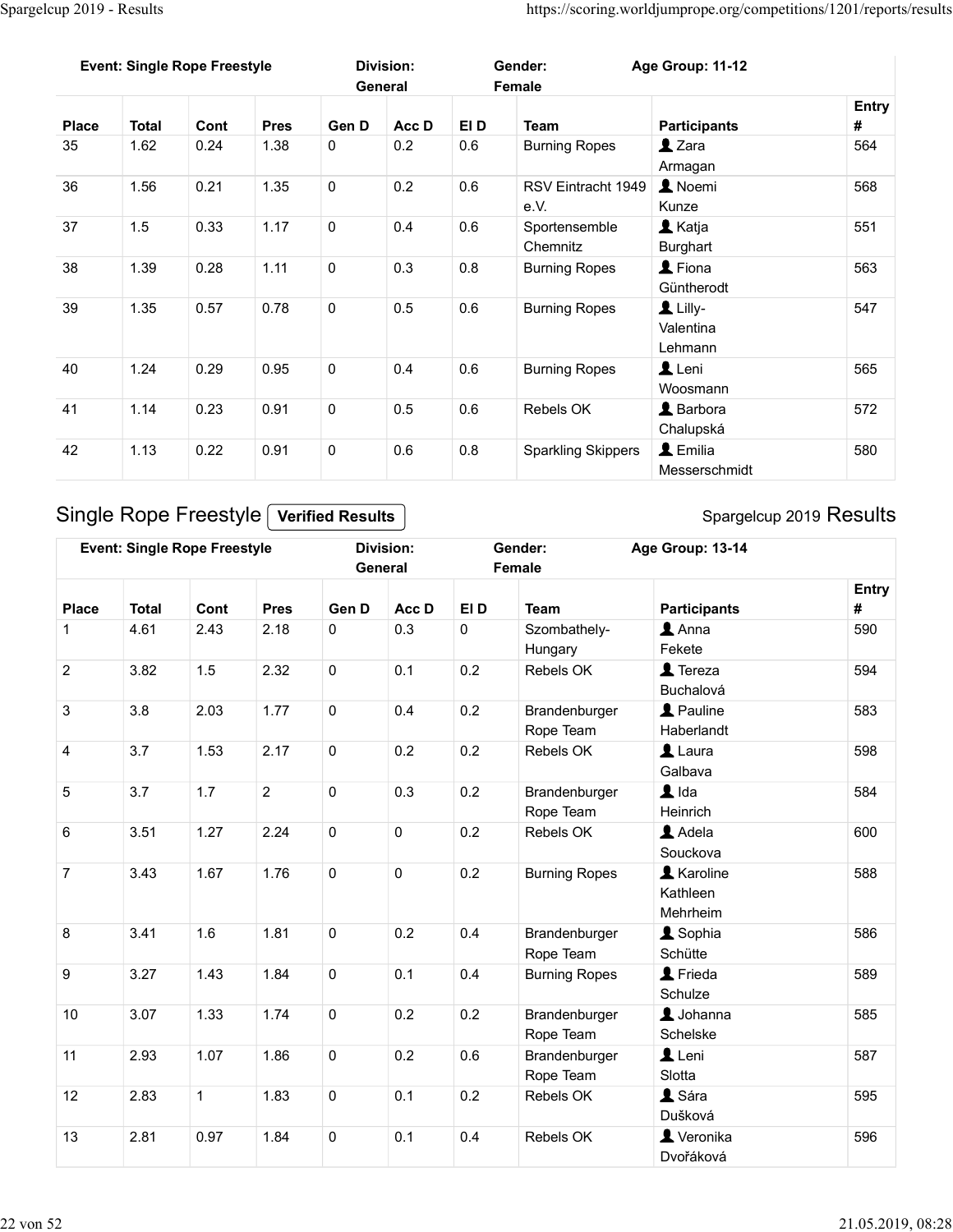| Spargelcup 2019 - Results |              |                                                              |             |                         |                             |             |                              |                                                                     |                         |
|---------------------------|--------------|--------------------------------------------------------------|-------------|-------------------------|-----------------------------|-------------|------------------------------|---------------------------------------------------------------------|-------------------------|
|                           |              |                                                              |             |                         |                             |             |                              |                                                                     |                         |
|                           |              |                                                              |             |                         |                             |             |                              |                                                                     |                         |
|                           |              |                                                              |             |                         |                             |             |                              |                                                                     |                         |
|                           |              |                                                              |             |                         |                             |             |                              |                                                                     |                         |
|                           |              |                                                              |             |                         |                             |             |                              | https://scoring.worldjumprope.org/competitions/1201/reports/results |                         |
|                           |              |                                                              |             |                         |                             |             |                              |                                                                     |                         |
|                           |              | <b>Event: Single Rope Freestyle</b>                          |             |                         | <b>Division:</b><br>General |             | Gender:<br>Female            | Age Group: 13-14                                                    |                         |
| <b>Place</b>              | <b>Total</b> | Cont                                                         | <b>Pres</b> | Gen D                   | Acc D                       | EI D        | <b>Team</b>                  | <b>Participants</b>                                                 | Entry<br>#              |
| 14                        | 2.77         | 0.9                                                          | 1.87        | $\pmb{0}$               | 0.1                         | $0.2\,$     | Rebels OK                    | Adela<br>Kepkova                                                    | 597                     |
| 15                        | 2.73         | 0.83                                                         | 1.9         | $\mathbf 0$             | 0.1                         | 0.6         | Brandenburger<br>Rope Team   | $\blacktriangle$<br>Annalena<br>Balke                               | 582                     |
| 16                        | 2.64         | 1.27                                                         | 1.57        | $0.2\,$                 | 0.2                         | 0.4         | <b>Sparkling Skippers</b>    | $\triangle$ Emmi<br>Altmann                                         | 601                     |
| 17                        | 2.55         | 0.97                                                         | 1.58        | $\mathbf 0$             | 0.2                         | 0.4         | The Saxon                    | $\triangle$ Eliza                                                   | 591                     |
| 18                        | 2.4          | $0.8\,$                                                      | 1.6         | $\pmb{0}$               | 0.4                         | 0.4         | Kangaroos<br>Astra Klánovice | Süß<br>L Barbora<br>Varkočková                                      | 593                     |
| 19                        | 1.32         | 0.37                                                         | 0.95        | $\mathbf 0$             | 0.5                         | $0.6\,$     | Rebels OK                    | L Eliška<br>Sklenářová                                              | 599                     |
|                           |              | Single Rope Freestyle                                        |             | <b>Verified Results</b> |                             |             |                              | Spargelcup 2019 Results                                             |                         |
|                           |              | <b>Event: Single Rope Freestyle</b>                          |             |                         | <b>Division:</b>            |             | <b>Gender: Male</b>          | Age Group: 15-16                                                    |                         |
|                           |              |                                                              |             |                         | General                     |             |                              |                                                                     |                         |
| <b>Place</b>              | <b>Total</b> | Cont                                                         | <b>Pres</b> | Gen D                   | Acc D                       | EI D        | <b>Team</b>                  | <b>Participants</b>                                                 | #                       |
|                           |              |                                                              |             |                         |                             |             |                              |                                                                     | Entry                   |
|                           |              | Single Rope Freestyle<br><b>Event: Single Rope Freestyle</b> |             | <b>Verified Results</b> | <b>Division:</b>            |             | <b>Gender: Male</b>          | Age Group: 17-18                                                    | Spargelcup 2019 Results |
|                           |              |                                                              |             |                         | General                     |             |                              |                                                                     |                         |
| <b>Place</b>              | <b>Total</b> | Cont                                                         | <b>Pres</b> | Gen D                   | Acc D                       | EI D        | Team                         | <b>Participants</b>                                                 | Entry<br>#              |
|                           | 3.07         | 1.47                                                         | 1.6         | $\mathbf 0$             | $0.5\,$                     | $\mathsf 0$ | Universe Skippers            | Leon<br>Unbehaun                                                    | 659                     |

| General                                                                                                             | <b>Event: Single Rope Freestyle</b> |  | Division: |  | Gender: Male | Age Group: 15-16 |       |
|---------------------------------------------------------------------------------------------------------------------|-------------------------------------|--|-----------|--|--------------|------------------|-------|
|                                                                                                                     |                                     |  |           |  |              |                  |       |
|                                                                                                                     |                                     |  |           |  |              |                  | Entry |
| <b>Team</b><br><b>Total</b><br>EI D<br>Gen D<br><b>Place</b><br><b>Participants</b><br>Acc D<br>Cont<br><b>Pres</b> |                                     |  |           |  |              |                  |       |

## Single Rope Freestyle Verified Results

| 17           | 2.55                                | 0.97 | 1.58        | $\mathbf 0$             | 0.2                         | 0.4         | The Saxon                 | $\mathbf 1$ Eliza            | 591                     |
|--------------|-------------------------------------|------|-------------|-------------------------|-----------------------------|-------------|---------------------------|------------------------------|-------------------------|
|              |                                     |      |             |                         |                             |             | Kangaroos                 | Süß                          |                         |
| 18           | 2.4                                 | 0.8  | 1.6         | 0                       | 0.4                         | 0.4         | Astra Klánovice           | L Barbora<br>Varkočková      | 593                     |
| 19           | 1.32                                | 0.37 | 0.95        | $\mathbf 0$             | 0.5                         | 0.6         | Rebels OK                 | L Eliška<br>Sklenářová       | 599                     |
|              | <b>Single Rope Freestyle</b>        |      |             | <b>Verified Results</b> |                             |             |                           |                              | Spargelcup 2019 Results |
|              | <b>Event: Single Rope Freestyle</b> |      |             |                         | <b>Division:</b><br>General |             | <b>Gender: Male</b>       | Age Group: 15-16             |                         |
|              |                                     |      |             |                         |                             |             |                           |                              | Entry                   |
| <b>Place</b> | <b>Total</b>                        | Cont | <b>Pres</b> | Gen D                   | Acc D                       | EI D        | <b>Team</b>               | <b>Participants</b>          | #                       |
|              | <b>Event: Single Rope Freestyle</b> |      |             |                         | <b>Division:</b><br>General |             | <b>Gender: Male</b>       | Age Group: 17-18             |                         |
| <b>Place</b> | <b>Total</b>                        | Cont | <b>Pres</b> | Gen D                   | Acc D                       | EI D        | <b>Team</b>               | <b>Participants</b>          | Entry<br>#              |
| 1            | 3.07                                | 1.47 | 1.6         | 0                       | 0.5                         | 0           | Universe Skippers         | $\triangle$ Leon<br>Unbehaun | 659                     |
|              | <b>Single Rope Freestyle</b>        |      |             | <b>Verified Results</b> |                             |             |                           |                              | Spargelcup 2019 Results |
|              | <b>Event: Single Rope Freestyle</b> |      |             |                         | <b>Division:</b><br>General |             | <b>Gender: Male</b>       | Age Group: 19-29             |                         |
| Place        | <b>Total</b>                        | Cont | <b>Pres</b> | Gen D                   | Acc D                       | EI D        | <b>Team</b>               | <b>Participants</b>          | Entry<br>#              |
|              | 4.3                                 | 2.53 | 1.97        | 0.2                     | 0.5                         | $\mathbf 0$ | <b>Sparkling Skippers</b> | 1 Mark                       | 665                     |
|              |                                     |      |             |                         |                             |             |                           | $M$ ouror                    |                         |

## Single Rope Freestyle Verified Results

|                | $\cdots$ $\cdots$ $\cdots$          |      |             |                         |                  |             |                           |                                        | $S1$ and $S2$ and $S3$ and $S4$ and $S5$ and $S6$ and $S7$ and $S8$ and $S1$ and $S1$ and $S1$ and $S1$ and $S2$ and $S1$ and $S2$ |
|----------------|-------------------------------------|------|-------------|-------------------------|------------------|-------------|---------------------------|----------------------------------------|------------------------------------------------------------------------------------------------------------------------------------|
|                | <b>Event: Single Rope Freestyle</b> |      |             | General                 | <b>Division:</b> |             | <b>Gender: Male</b>       | Age Group: 15-16                       |                                                                                                                                    |
| <b>Place</b>   | <b>Total</b>                        | Cont | <b>Pres</b> | Gen D                   | Acc D            | EI D        | <b>Team</b>               | <b>Participants</b>                    | Entry<br>#                                                                                                                         |
|                | <b>Single Rope Freestyle</b>        |      |             | <b>Verified Results</b> |                  |             |                           |                                        | Spargelcup 2019 Results                                                                                                            |
|                | <b>Event: Single Rope Freestyle</b> |      |             | General                 | Division:        |             | <b>Gender: Male</b>       | Age Group: 17-18                       |                                                                                                                                    |
| <b>Place</b>   | <b>Total</b>                        | Cont | <b>Pres</b> | Gen D                   | Acc D            | EI D        | <b>Team</b>               | <b>Participants</b>                    | Entry<br>#                                                                                                                         |
| $\mathbf{1}$   | 3.07                                | 1.47 | 1.6         | $\mathbf 0$             | 0.5              | $\pmb{0}$   | Universe Skippers         | $\triangle$ Leon<br>Unbehaun           | 659                                                                                                                                |
|                | <b>Single Rope Freestyle</b>        |      |             | <b>Verified Results</b> |                  |             |                           |                                        | Spargelcup 2019 Results                                                                                                            |
|                | <b>Event: Single Rope Freestyle</b> |      |             | General                 | <b>Division:</b> |             | <b>Gender: Male</b>       | Age Group: 19-29                       |                                                                                                                                    |
| <b>Place</b>   | <b>Total</b>                        | Cont | <b>Pres</b> | Gen D                   | Acc D            | EI D        | <b>Team</b>               | <b>Participants</b>                    | Entry<br>#                                                                                                                         |
| $\mathbf{1}$   | 4.3                                 | 2.53 | 1.97        | 0.2                     | 0.5              | $\mathbf 0$ | <b>Sparkling Skippers</b> | 1 Mark<br>Maurer                       | 665                                                                                                                                |
| $\overline{2}$ | 4.09                                | 1.83 | 2.26        | $\mathbf 0$             | 0.3              | $\pmb{0}$   | <b>Sparkling Skippers</b> | L Dominik<br>Walter                    | 666                                                                                                                                |
| 3              | 3.7                                 | 1.93 | 1.77        | $\pmb{0}$               | 0.5              | $\mathbf 0$ | Universe Skippers         | L Michael<br>Gedeon                    | 664                                                                                                                                |
|                | <b>Single Rope Freestyle</b>        |      |             | <b>Verified Results</b> |                  |             |                           |                                        | Spargelcup 2019 Results                                                                                                            |
|                | <b>Event: Single Rope Freestyle</b> |      |             | General                 | <b>Division:</b> |             | Gender:<br>Female         | Age Group: 15-16                       |                                                                                                                                    |
| <b>Place</b>   | <b>Total</b>                        | Cont | <b>Pres</b> | Gen D                   | Acc D            | EI D        | <b>Team</b>               | <b>Participants</b>                    | Entry<br>#                                                                                                                         |
| -1             | 4.27                                | 1.97 | 2.3         | $\mathbf 0$             | 0.3              | $0.2\,$     | <b>Funny Skippers</b>     | $\blacktriangle$ Johanna<br>Marie Feil | 636                                                                                                                                |

## Single Rope Freestyle Verified Results

|              |              | <b>Event: Single Rope Freestyle</b> |             |       | Division:<br>General |      | Gender:<br>Female     | <b>Age Group: 15-16</b>                     |                   |
|--------------|--------------|-------------------------------------|-------------|-------|----------------------|------|-----------------------|---------------------------------------------|-------------------|
| <b>Place</b> | <b>Total</b> | Cont                                | <b>Pres</b> | Gen D | Acc D                | EI D | <b>Team</b>           | <b>Participants</b>                         | <b>Entry</b><br># |
|              | 4.27         | 1.97                                | 2.3         |       | 0.3                  | 0.2  | <b>Funny Skippers</b> | $\blacksquare$ Johanna<br><b>Marie Feil</b> | 636               |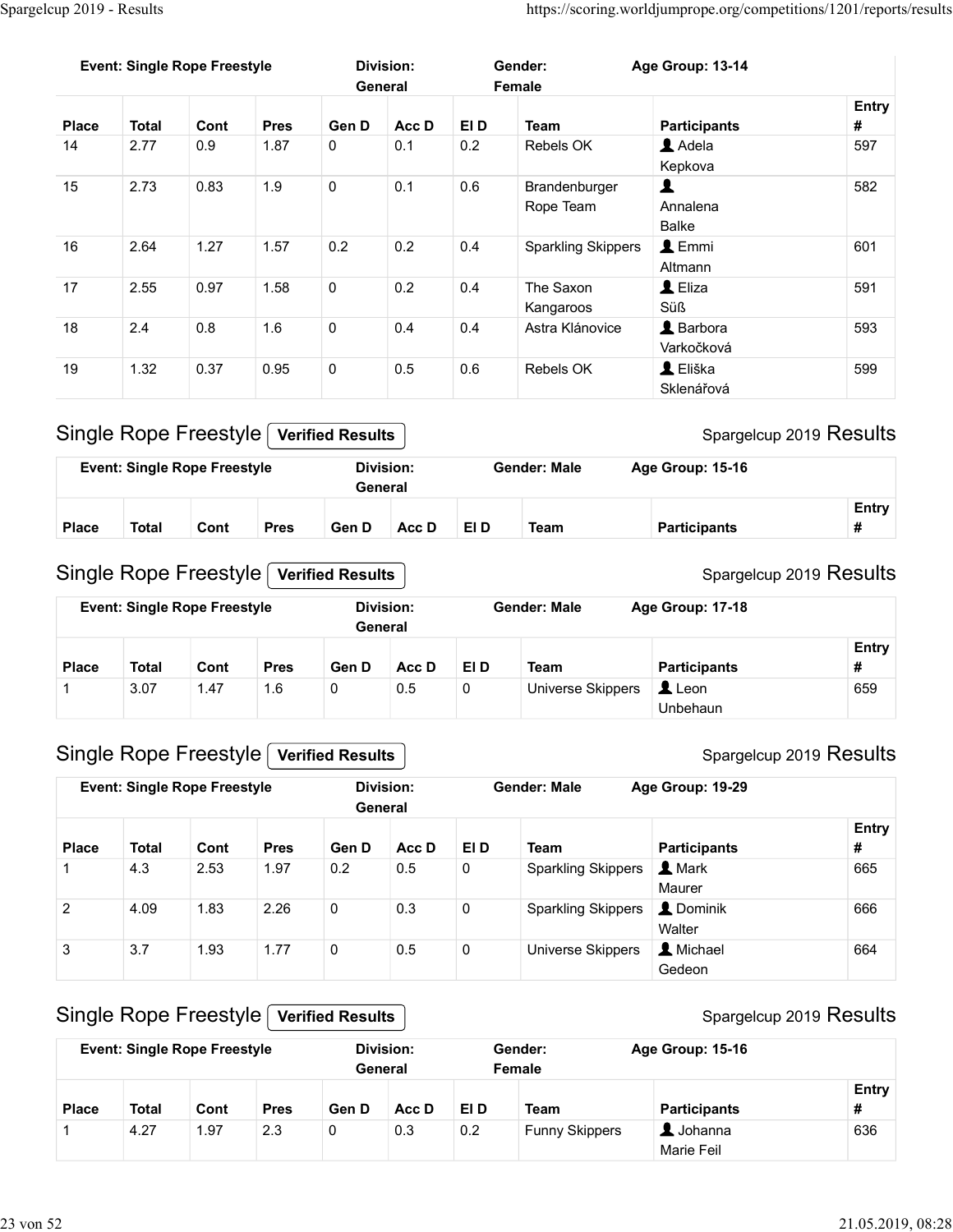|                 | <b>Event: Single Rope Freestyle</b> |         |                |                     | <b>Division:</b> |             | Gender:                                | Age Group: 15-16                                 |       |
|-----------------|-------------------------------------|---------|----------------|---------------------|------------------|-------------|----------------------------------------|--------------------------------------------------|-------|
|                 |                                     |         |                |                     | General          |             | Female                                 |                                                  | Entry |
| <b>Place</b>    | <b>Total</b>                        | Cont    | <b>Pres</b>    | Gen D               | Acc D            | EI D        | <b>Team</b>                            | <b>Participants</b>                              | #     |
| $\overline{2}$  | 3.97                                | 2.27    | 1.7            | $\mathbf 0$         | 0.5              | $\mathsf 0$ | TSG 07 Burg<br>Gretesch                | $\blacktriangle$ Finja<br>Szypulski              | 651   |
| $\mathbf{3}$    | 3.77                                | 1.5     | 2.27           | $\mathsf 0$         | 0.2              | $\mathbf 0$ | Rebels OK                              | L Vendula                                        | 645   |
| $\overline{4}$  | 3.6                                 | 1.73    | 1.87           | $\mathbf 0$         | 0.3              | $\mathbf 0$ | <b>Burning Ropes</b>                   | Plazzerova<br>L Delaynie<br>Alamea               | 627   |
| $5\phantom{.0}$ | 3.56                                | 1.63    | 2.13           | 0.2                 | 0.3              | 0.2         | Szombathely-<br>Hungary                | Stang<br><b>L</b> Kitti<br>Kovács                | 637   |
| $6\phantom{.}6$ | 3.53                                | 1.93    | 1.8            | 0.2                 | 0.4              | 0.2         | <b>Funny Skippers</b>                  | $\mathbf 1$ Jill<br>Basting-<br>Neumann          | 657   |
| $\overline{7}$  | 3.5                                 | 1.7     | 1.8            | $\mathbf 0$         | $0.5\,$          | $\mathbf 0$ | <b>Sparkling Skippers</b>              | L Julia                                          | 655   |
| 8               | 3.4                                 | 1.4     | $\overline{2}$ | $\mathbf 0$         | 0.1              | $\mathbf 0$ | Sportensemble                          | Sedelnikov<br>L Carlotta                         | 629   |
|                 |                                     |         |                |                     |                  |             | Chemnitz                               | Berger                                           |       |
| $9\,$           | 3.4                                 | 1.63    | 1.77           | $\mathbf 0$         | $0.5\,$          | $\mathbf 0$ | TSG 07 Burg<br>Gretesch                | Alina<br>Höcker                                  | 649   |
| 10              | 3.23                                | 1.5     | 1.73           | $\mathsf{O}$        | 0.4              | $0.2\,$     | The Saxon<br>Kangaroos                 | $\blacktriangle$ Jasmin<br>Grüner                | 632   |
| 11              | 3.23                                | 1.83    | 1.4            | $\mathbf 0$         | 0.6              | $0.2\,$     | <b>Funny Skippers</b>                  | <b>1</b> Ronja<br>Jürgens                        | 658   |
| 12              | 3.14                                | 0.87    | 2.27           | $\mathsf{O}$        | 0.1              | 0.4         | Rebels OK                              | & Sabina<br>Kischerova                           | 644   |
| 13              | 3.14                                | 1.47    | 1.67           | $\mathsf{O}$        | 0.3              | $0.2\,$     | The Saxon<br>Kangaroos                 | Leonie<br>Kreher                                 | 633   |
| 14              | 3.09                                | 1.13    | 1.96           | $\mathsf{O}$        | 0.2              | $\mathbf 0$ | Rebels OK                              | $\blacktriangle$<br>Leontýna<br>Fořtová          | 643   |
| 15              | 3.03                                | 0.7     | 2.33           | $\mathbf 0$         | 0.1              | 0.4         | <b>Sparkling Skippers</b>              | <b>1</b> Sophie                                  | 656   |
| 16              | 2.97                                | 1.2     | 1.77           | $\mathsf{O}$        | 0.3              | $0.2\,$     | TSG 07 Burg                            | Selewski<br>$\blacktriangle$ Rebekka             | 648   |
| 17              | 2.93                                | 1.6     | 1.33           | $\mathsf{O}\xspace$ | 0.5              | $0.2\,$     | Gretesch<br>Brandenburger              | Hafkemeyer<br>$\mathbf 1$ Lea                    | 623   |
| 18              | 2.9                                 | 0.97    | 1.93           | $\mathsf{O}$        | 0.4              | 0.4         | Rope Team<br><b>Sparkling Skippers</b> | Grabowski<br>Levelyne                            | 652   |
| 19              | 2.77                                | 1.37    | 1.4            | $\mathsf{O}$        | 0.3              | $0.2\,$     | TSG 07 Burg                            | Fening<br><b>L</b> Judith                        | 650   |
| 20              | 2.73                                | 1.03    | 1.9            | 0.2                 | 0.1              | 0.4         | Gretesch<br><b>Funny Skippers</b>      | Menkhaus<br>$L$ Emily                            | 634   |
|                 |                                     |         |                |                     |                  |             |                                        | Warisch                                          |       |
| 21              | 2.59                                | 1.63    | 1.16           | $0.2\,$             | $0.8\,$          | $\mathbf 0$ | ATW Dresden                            | <b>A</b> Sophie<br>Wirth                         | 624   |
| 22              | 2.44                                | 1.07    | 1.37           | $\mathbf 0$         | $0.5\,$          | 0.4         | <b>Burning Ropes</b>                   | $\blacktriangle$ Emely<br>Friedrich              | 628   |
| 23              | 2.37                                | $0.8\,$ | 1.57           | $\mathbf 0$         | 0.7              | 0.2         | RSV Eintracht 1949<br>e.V.             | Alexa<br>Lange                                   | 640   |
| 24              | 2.34                                | 1.47    | 0.87           | $\mathsf{O}$        | $0.9\,$          | 0.2         | <b>Burning Ropes</b>                   | $\blacktriangle$ Jasmin<br>Christel<br>Oelschner | 626   |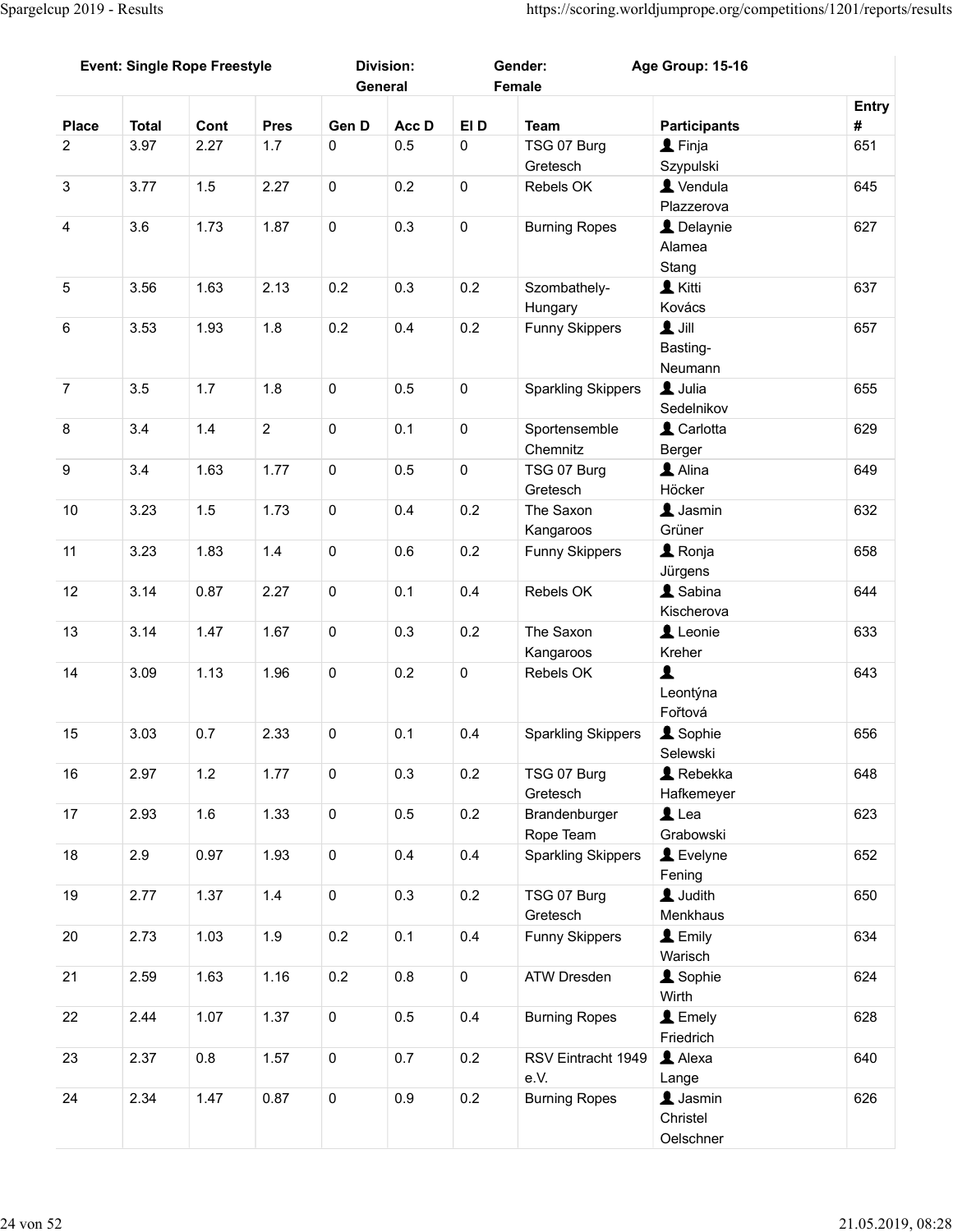|                   | Spargelcup 2019 - Results           |              |                     |                         |                             |                     |                                    | https://scoring.worldjumprope.org/competitions/1201/reports/results |            |
|-------------------|-------------------------------------|--------------|---------------------|-------------------------|-----------------------------|---------------------|------------------------------------|---------------------------------------------------------------------|------------|
|                   |                                     |              |                     |                         |                             |                     |                                    |                                                                     |            |
|                   | <b>Event: Single Rope Freestyle</b> |              |                     |                         | <b>Division:</b>            |                     | Gender:                            | Age Group: 15-16                                                    |            |
|                   |                                     |              |                     |                         | General                     |                     | Female                             |                                                                     |            |
| <b>Place</b>      | <b>Total</b>                        | Cont         | <b>Pres</b>         | Gen D                   | Acc D                       | EI D                | <b>Team</b>                        | <b>Participants</b>                                                 | Entry<br># |
| 25                | 2.33                                | $\mathbf{1}$ | 1.33                | $\mathbf 0$             | 0.4                         | $0.2\,$             | <b>Sparkling Skippers</b>          | A Michelle<br>Fischer                                               | 653        |
| 26                | 2.26                                | 1.3          | 1.16                | 0.2                     | 0.7                         | $0.2\,$             | <b>Funny Skippers</b>              | L Emelie<br>Melzwig                                                 | 635        |
| 27                | 2.07                                | 1.4          | 0.87                | 0.2                     | 0.8                         | $\mathbf 0$         | TSG 07 Burg                        | $\blacktriangle$ Sina                                               | 647        |
| 28                | 1.97                                | 0.9          | 1.07                | $\mathbf 0$             | 0.6                         | $\mathbf 0$         | Gretesch<br>Sportensemble          | Gehrs<br>L Natlin El                                                | 630        |
|                   |                                     |              |                     |                         |                             |                     | Chemnitz                           | Aina                                                                |            |
| 29                | 1.77                                | 1.1          | 0.87                | $0.2\,$                 | 0.8                         | 0.4                 | TSG 07 Burg<br>Gretesch            | <b>A</b> Maxime<br>Borgmann                                         | 646        |
| 30                | 1.68                                | 0.31         | 1.57                | 0.2                     | $0.5\,$                     | $0.8\,$             | <b>Sparkling Skippers</b>          | $\triangle$ Anna<br>Khramtsov                                       | 654        |
| 31                | 1.47                                | 0.24         | 1.23                | $\mathbf 0$             | $0.4\,$                     | $0.8\,$             | RSV Eintracht 1949   Diana<br>e.V. | Sprang                                                              | 642        |
| $32\,$            | 1.47                                | 0.37         | $1.1$               | $\mathbf 0$             | 0.5                         | 0.4                 | Passionate                         | $\triangle$ Eva                                                     | 631        |
| 33                | 1.08                                | 0.24         | 0.84                | $\mathbf 0$             | $0.5\,$                     | 0.8                 | Skippers<br>RSV Eintracht 1949     | Ranzinger<br>$\vert$ 1                                              | 638        |
|                   |                                     |              |                     |                         |                             |                     | e.V.                               | Josephin<br>Frank                                                   |            |
| 34                | 1.06                                | 0.19         | 0.87                | $\mathsf 0$             | 0.5                         | 0.8                 | RSV Eintracht 1949<br>e.V.         | $\blacktriangle$ Mia<br>Franke                                      | 639        |
| scratch           |                                     |              |                     |                         |                             |                     | <b>Burning Ropes</b>               | 1 Milena                                                            | 625        |
|                   |                                     |              |                     |                         |                             |                     |                                    | Methfessel                                                          |            |
|                   | Single Rope Freestyle               |              |                     | <b>Verified Results</b> |                             |                     |                                    | Spargelcup 2019 Results                                             |            |
|                   | <b>Event: Single Rope Freestyle</b> |              |                     |                         | <b>Division:</b><br>General |                     | Gender:<br>Female                  | Age Group: 17-18                                                    |            |
|                   |                                     |              |                     |                         |                             |                     |                                    |                                                                     | Entry      |
| <b>Place</b><br>1 | <b>Total</b><br>3.71                | Cont<br>1.43 | <b>Pres</b><br>2.28 | Gen D<br>$\mathbf 0$    | Acc D<br>0.1                | EI D<br>$\mathbf 0$ | Team<br>Rebels OK                  | <b>Participants</b><br>Adela                                        | #<br>663   |
|                   |                                     |              |                     |                         |                             |                     |                                    | Skvorova                                                            |            |
| $\overline{2}$    | 3.01                                | 1.2          | 1.81                | $\mathsf{O}\xspace$     | 0.2                         | 0.4                 | Sportensemble<br>Chemnitz          | <b>1</b> Ronja<br>Irene<br>Richter                                  | 660        |
|                   | 20                                  | 4.42         | 177                 | $\sim$                  | $\bigcap$ 1                 |                     |                                    | $\bullet$ Elioko                                                    |            |

| 31             | 1.47         | 0.24                                                         | 1.23        | 0                       | 0.4                         | 0.8         | RSV Eintracht 1949<br>e.V. | L Diana<br>Sprang                  | 642                     |
|----------------|--------------|--------------------------------------------------------------|-------------|-------------------------|-----------------------------|-------------|----------------------------|------------------------------------|-------------------------|
| 32             | 1.47         | 0.37                                                         | 1.1         | $\mathbf 0$             | 0.5                         | 0.4         | Passionate<br>Skippers     | $L$ Eva<br>Ranzinger               | 631                     |
| 33             | 1.08         | 0.24                                                         | 0.84        | $\mathbf 0$             | 0.5                         | 0.8         | RSV Eintracht 1949<br>e.V. | Josephin<br>Frank                  | 638                     |
| 34             | 1.06         | 0.19                                                         | 0.87        | $\mathbf 0$             | 0.5                         | 0.8         | RSV Eintracht 1949<br>e.V. | L Mia<br>Franke                    | 639                     |
| scratch        |              |                                                              |             |                         |                             |             | <b>Burning Ropes</b>       | 1 Milena<br>Methfessel             | 625                     |
|                |              | Single Rope Freestyle                                        |             | <b>Verified Results</b> |                             |             |                            |                                    | Spargelcup 2019 Results |
|                |              | <b>Event: Single Rope Freestyle</b>                          |             |                         | <b>Division:</b><br>General |             | Gender:<br>Female          | Age Group: 17-18                   |                         |
|                |              |                                                              |             |                         |                             |             |                            |                                    | <b>Entry</b>            |
| <b>Place</b>   | <b>Total</b> | Cont                                                         | <b>Pres</b> | Gen D                   | Acc D                       | EI D        | <b>Team</b>                | <b>Participants</b>                | #                       |
| $\mathbf{1}$   | 3.71         | 1.43                                                         | 2.28        | $\mathbf 0$             | 0.1                         | $\mathbf 0$ | Rebels OK                  | Adela<br>Skvorova                  | 663                     |
| $\overline{2}$ | 3.01         | 1.2                                                          | 1.81        | $\mathbf 0$             | 0.2                         | 0.4         | Sportensemble<br>Chemnitz  | <b>A</b> Ronja<br>Irene<br>Richter | 660                     |
| $\mathbf{3}$   | 2.9          | 1.13                                                         | 1.77        | $\mathbf 0$             | 0.1                         | 0.2         | Rebels OK                  | L Eliska<br>Jelinkova              | 662                     |
| 4              | 2.15         | 0.57                                                         | 1.58        | $\mathbf 0$             | 0.4                         | 0.2         | MTV Müden                  | $\blacktriangle$ Janna<br>Schöbel  | 661                     |
|                |              | Single Rope Freestyle<br><b>Event: Single Rope Freestyle</b> |             | <b>Verified Results</b> | <b>Division:</b>            |             | Gender:                    | Age Group: 30 and older            | Spargelcup 2019 Results |
|                |              |                                                              |             |                         | General                     |             | Female                     |                                    |                         |
| <b>Place</b>   | <b>Total</b> | Cont                                                         | <b>Pres</b> | Gen D                   | Acc D                       | EI D        | <b>Team</b>                | <b>Participants</b>                | Entry<br>#              |
| $\overline{1}$ | 2.23         | 0.4                                                          | 1.83        | 0                       | 0.3                         | 0.6         | Astra Klánovice            | <b>1</b> Martina<br>Varkočková     | 680                     |

#### Single Rope Freestyle Verified Results

#### Entry  $\#$   $\qquad$ **General** Gender: Age Group: 30 and older Female **A** Martina 680 Varkočková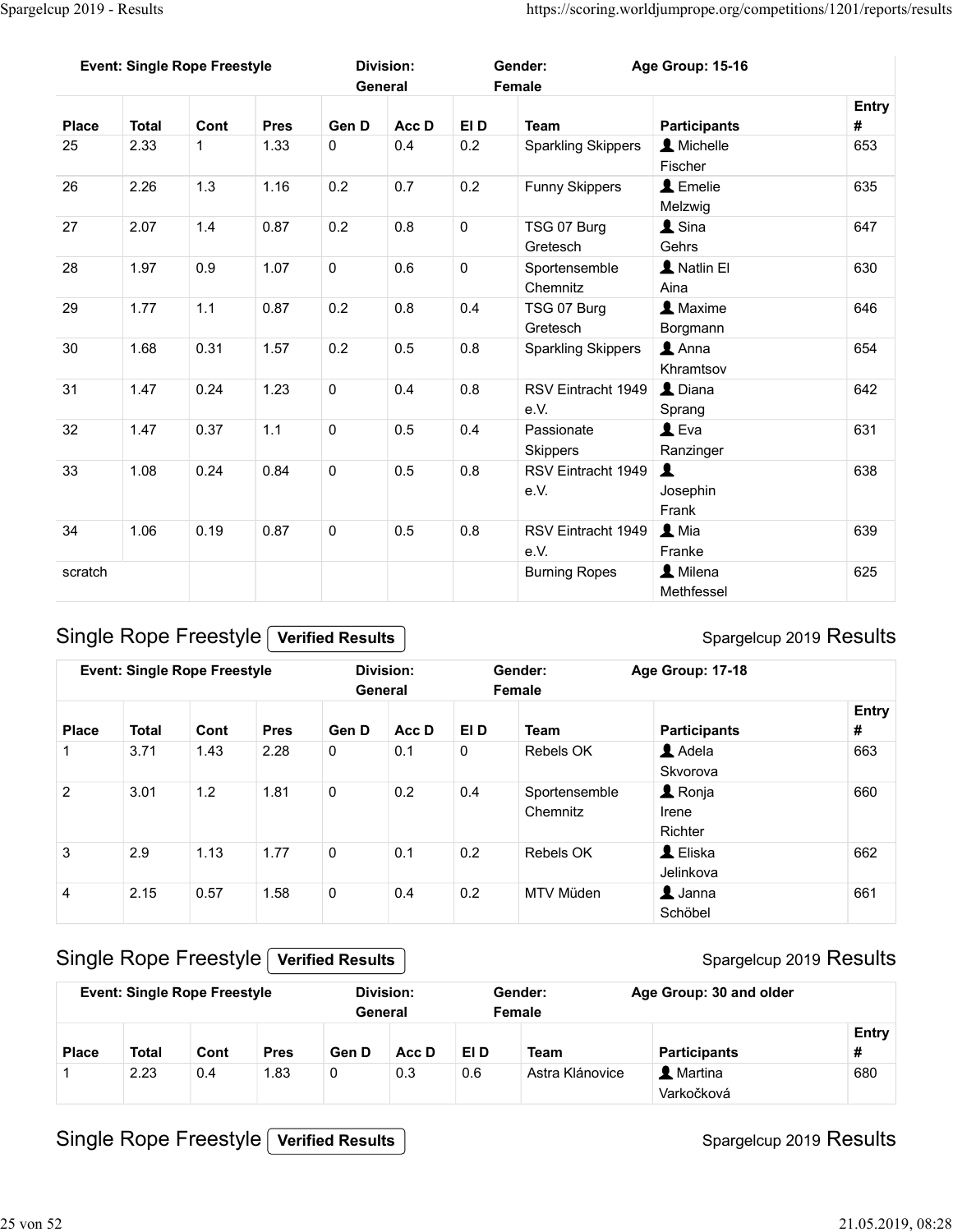|                | Spargelcup 2019 - Results |                                     |             |                     |                             |             |                               |                                                                     |            |
|----------------|---------------------------|-------------------------------------|-------------|---------------------|-----------------------------|-------------|-------------------------------|---------------------------------------------------------------------|------------|
|                |                           |                                     |             |                     |                             |             |                               | https://scoring.worldjumprope.org/competitions/1201/reports/results |            |
|                |                           | <b>Event: Single Rope Freestyle</b> |             |                     | <b>Division:</b><br>General |             | Gender:<br>Female             | Age Group: 19-29                                                    |            |
| <b>Place</b>   | <b>Total</b>              | Cont                                | <b>Pres</b> | Gen D               | Acc D                       | EI D        | <b>Team</b>                   | <b>Participants</b>                                                 | Entry<br># |
| 1              | 3.94                      | 1.77                                | 2.17        | $\overline{0}$      | 0.3                         | 0.2         | <b>Sparkling Skippers</b>     | <b>A</b> Sabrina<br>Kunz                                            | 677        |
| $\overline{2}$ | 3.93                      | 2.1                                 | 2.03        | 0.2                 | 0.3                         | $\mathbf 0$ | <b>Sparkling Skippers</b>     | $\triangle$ Bianca<br>Illing                                        | 676        |
| $\mathbf{3}$   | 3.9                       | 1.77                                | 2.13        | $\mathsf{O}\xspace$ | 0.2                         | 0.2         | Rope-NCU<br>Belgium           | $\triangle$ Luna De<br>Vlam                                         | 670        |
| $\overline{4}$ | 3.57                      | 1.67                                | 1.9         | $\mathsf 0$         | 0.3                         | $\mathbf 0$ | <b>Sparkling Skippers</b>     | L Sarah<br>Höfers                                                   | 674        |
| $\overline{5}$ | 3.23                      | $1.57$                              | 1.66        | $\overline{0}$      | 0.4                         | 0.2         | <b>Sparkling Skippers</b>     | $\mathbf{L}$<br>Fabienne<br>Metzger                                 | 678        |
| $\,6\,$        | 3.07                      | 1.17                                | 1.9         | $\overline{0}$      | $0.2\,$                     | 0.2         | Rebels OK                     | <b>1</b> Andrea<br>Pokorna                                          | 673        |
| $\overline{7}$ | 3.06                      | 1.33                                | 1.93        | 0.2                 | 0.3                         | 0.2         | <b>Sparkling Skippers</b>     | <b>1</b> Simone<br>Illing                                           | 675        |
| 8              | 2.43                      | 0.7                                 | 1.73        | $\mathbf 0$         | 0.3                         | 0.4         | Astra Klánovice               | $\blacktriangle$ Anna<br>Nývltová                                   | 671        |
| $9\,$          | 1.8                       | 0.43                                | 1.37        | $\overline{0}$      | 0.4                         | 0.4         | <b>Sparkling Skippers</b>     | Luisa<br>Münzer                                                     | 679        |
| 10             | 1.57                      | 0.87                                | $0.9\,$     | 0.2                 | 0.9                         | 0.2         | Passionate                    | <b>1</b> Judith                                                     | 667        |
|                | 1.33                      | 0.53                                | $\vert$ 1   | 0.2                 | $0.8\,$                     | 0.6         | Skippers<br>Universe Skippers | Saul<br><b>A</b> Mareike<br>Petersen                                | 672        |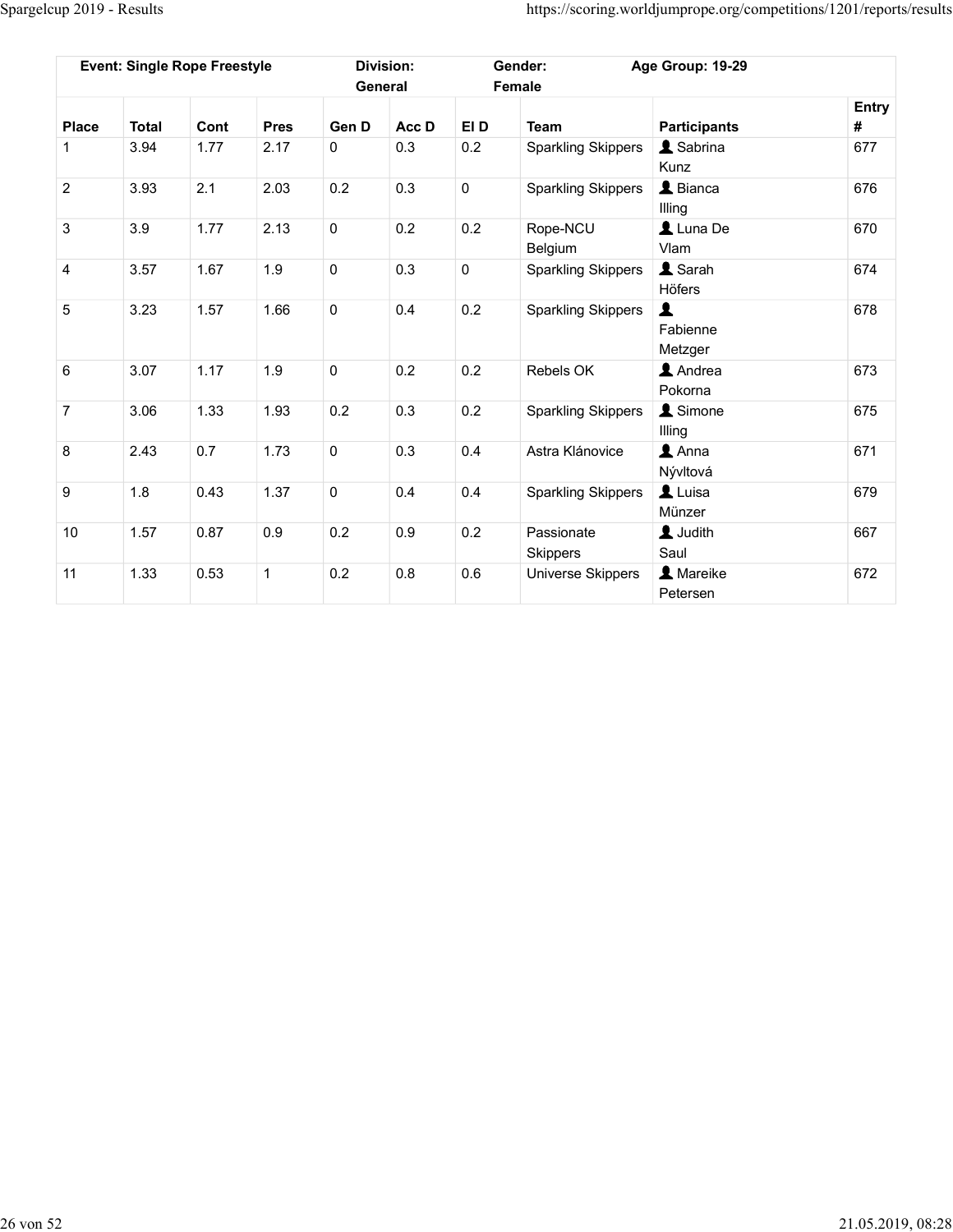#### Spargelcup 2019 Results

| Spargelcup 2019 - Results                                                                                                                                                                               |  |  |  |  |  |                |                     |  |
|---------------------------------------------------------------------------------------------------------------------------------------------------------------------------------------------------------|--|--|--|--|--|----------------|---------------------|--|
| Single Rope Wheel Freestyle<br><b>Verified Results</b>                                                                                                                                                  |  |  |  |  |  |                |                     |  |
| https://scoring.worldjumprope.org/competitions/1201/reports/results<br>Spargelcup 2019 Results<br><b>Event: Single Rope Wheel Freestyle</b><br><b>Division:</b><br>Gender:<br>Age Group: 9-10           |  |  |  |  |  |                |                     |  |
| General<br>Female<br>Entry                                                                                                                                                                              |  |  |  |  |  |                |                     |  |
| #<br><b>Place</b><br><b>Total</b><br>Gen D<br>Acc D<br>EI D<br><b>Participants</b><br>Cont<br><b>Pres</b><br><b>Team</b>                                                                                |  |  |  |  |  | Lou<br>Güldner | Viktoria<br>Lehmann |  |
| $\triangle$ Emma<br>L Stella-<br>1.77<br>0.13<br>$\mathbf 0$<br>$\mathbf 0$<br>0.8<br>759<br>1.64<br><b>Burning Ropes</b><br>1                                                                          |  |  |  |  |  |                |                     |  |
| 1.59<br>0.12<br>$\mathsf{O}\xspace$<br>0.1<br>0.8<br>A Neele<br>L Felina<br>$\overline{2}$<br>1.47<br><b>Burning Ropes</b><br>758<br>Carlotta<br>Mohr<br>Hoffmeister                                    |  |  |  |  |  |                |                     |  |
| Single Rope Wheel Freestyle<br><b>Verified Results</b>                                                                                                                                                  |  |  |  |  |  |                |                     |  |
| <b>Event: Single Rope Wheel Freestyle</b><br>Division:<br>Gender:<br>Age Group: 11-12<br>General<br>Female                                                                                              |  |  |  |  |  |                |                     |  |
| Acc D<br>EI D<br><b>Participants</b><br>#<br><b>Place</b><br><b>Total</b><br>Cont<br><b>Pres</b><br>Gen D<br><b>Team</b>                                                                                |  |  |  |  |  |                |                     |  |
| $\blacktriangle$<br>Leonie<br>2.41<br>0.2<br>0.67<br>0<br>0.6<br>749<br>1.94<br><b>Burning Ropes</b><br>1<br>Mathilda<br>Fabienne<br>Wilk<br>Kramer                                                     |  |  |  |  |  |                |                     |  |
| Spargelcup 2019 Results<br>Entry<br>$\overline{2}$<br>1.6<br>$\mathsf{O}\xspace$<br>$0.2\,$<br>$0.6\,$<br>L Halmosi<br><b>L</b> Virág<br>1.84<br>0.24<br>Szombathely-<br>751<br>Dézi<br>Hungary<br>Papp |  |  |  |  |  |                |                     |  |

#### Single Rope Wheel Freestyle Verified Results

#### Spargelcup 2019 Results

| Entry<br>Gen D<br>Acc D<br>EI D<br><b>Team</b><br><b>Participants</b><br>#<br>Place<br><b>Total</b><br>Cont<br><b>Pres</b><br>L Stella-<br>1.77<br>0<br>$0.8\,$<br>$\triangle$ Emma<br>0.13<br>1.64<br>$\mathbf 0$<br><b>Burning Ropes</b><br>759<br>Lou<br>Viktoria<br>Güldner<br>Lehmann<br><b>A</b> Neele<br>L Felina<br>0.12<br>1.47<br>0<br>0.1<br>0.8<br>758<br>$\overline{2}$<br>1.59<br><b>Burning Ropes</b><br>Carlotta<br>Mohr<br>Hoffmeister<br><b>Verified Results</b><br><b>Event: Single Rope Wheel Freestyle</b><br><b>Division:</b><br>Gender:<br>Age Group: 11-12<br>General<br>Female<br>Entry<br>Cont<br><b>Pres</b><br>Gen D<br>Acc D<br>EI D<br><b>Team</b><br><b>Place</b><br><b>Total</b><br><b>Participants</b><br>#<br>1<br>0.2<br>0<br>0.6<br>749<br>2.41<br>0.67<br>1.94<br><b>Burning Ropes</b><br>Leonie<br>Mathilda<br>Fabienne<br>Wilk<br>Kramer<br>1.6<br>0.2<br>0.6<br>L Halmosi<br><b>A</b> Virág<br>$\overline{2}$<br>1.84<br>0.24<br>0<br>Szombathely-<br>751<br>Hungary<br>Dézi<br>Papp<br>$\overline{1}$ |                |      |      | <b>Event: Single Rope Wheel Freestyle</b> |                | <b>Division:</b><br>General |         | Gender:<br>Female          | Age Group: 9-10                       |                            |     |
|------------------------------------------------------------------------------------------------------------------------------------------------------------------------------------------------------------------------------------------------------------------------------------------------------------------------------------------------------------------------------------------------------------------------------------------------------------------------------------------------------------------------------------------------------------------------------------------------------------------------------------------------------------------------------------------------------------------------------------------------------------------------------------------------------------------------------------------------------------------------------------------------------------------------------------------------------------------------------------------------------------------------------------------------|----------------|------|------|-------------------------------------------|----------------|-----------------------------|---------|----------------------------|---------------------------------------|----------------------------|-----|
|                                                                                                                                                                                                                                                                                                                                                                                                                                                                                                                                                                                                                                                                                                                                                                                                                                                                                                                                                                                                                                                |                |      |      |                                           |                |                             |         |                            |                                       |                            |     |
| Single Rope Wheel Freestyle<br>Spargelcup 2019 Results                                                                                                                                                                                                                                                                                                                                                                                                                                                                                                                                                                                                                                                                                                                                                                                                                                                                                                                                                                                         |                |      |      |                                           |                |                             |         |                            |                                       |                            |     |
|                                                                                                                                                                                                                                                                                                                                                                                                                                                                                                                                                                                                                                                                                                                                                                                                                                                                                                                                                                                                                                                |                |      |      |                                           |                |                             |         |                            |                                       |                            |     |
|                                                                                                                                                                                                                                                                                                                                                                                                                                                                                                                                                                                                                                                                                                                                                                                                                                                                                                                                                                                                                                                |                |      |      |                                           |                |                             |         |                            |                                       |                            |     |
|                                                                                                                                                                                                                                                                                                                                                                                                                                                                                                                                                                                                                                                                                                                                                                                                                                                                                                                                                                                                                                                |                |      |      |                                           |                |                             |         |                            |                                       |                            |     |
|                                                                                                                                                                                                                                                                                                                                                                                                                                                                                                                                                                                                                                                                                                                                                                                                                                                                                                                                                                                                                                                |                |      |      |                                           |                |                             |         |                            |                                       |                            |     |
|                                                                                                                                                                                                                                                                                                                                                                                                                                                                                                                                                                                                                                                                                                                                                                                                                                                                                                                                                                                                                                                |                |      |      |                                           |                |                             |         |                            |                                       |                            |     |
|                                                                                                                                                                                                                                                                                                                                                                                                                                                                                                                                                                                                                                                                                                                                                                                                                                                                                                                                                                                                                                                |                |      |      |                                           |                |                             |         |                            |                                       |                            |     |
|                                                                                                                                                                                                                                                                                                                                                                                                                                                                                                                                                                                                                                                                                                                                                                                                                                                                                                                                                                                                                                                |                |      |      |                                           |                |                             |         |                            |                                       |                            |     |
|                                                                                                                                                                                                                                                                                                                                                                                                                                                                                                                                                                                                                                                                                                                                                                                                                                                                                                                                                                                                                                                |                |      |      |                                           |                |                             |         |                            |                                       |                            |     |
| Emily<br>Andrea<br>Hoffmann<br>Koslowski                                                                                                                                                                                                                                                                                                                                                                                                                                                                                                                                                                                                                                                                                                                                                                                                                                                                                                                                                                                                       | 3              | 1.74 | 0.28 | 1.46                                      | 0              | 0.2                         |         | <b>Burning Ropes</b>       | L Fiona                               | 1 Mia                      | 750 |
| 0.13<br>1.3<br>$\mathbf 0$<br>0.8<br>Amelie<br>$\triangle$ Aenna<br>752<br>1.43<br>0.1<br><b>Funny Skippers</b><br>4<br>Lischewski<br>Jüttner                                                                                                                                                                                                                                                                                                                                                                                                                                                                                                                                                                                                                                                                                                                                                                                                                                                                                                  |                |      |      |                                           |                |                             |         |                            |                                       |                            |     |
| 1.2<br><b>1</b> Sarah<br>0.23<br>0<br>0.3<br>0.8<br>L Maria<br>748<br>5<br>1.43<br><b>Burning Ropes</b><br>Aurelia<br>Monique<br>Krauß<br>Mannheim                                                                                                                                                                                                                                                                                                                                                                                                                                                                                                                                                                                                                                                                                                                                                                                                                                                                                             |                |      |      |                                           |                |                             |         |                            |                                       |                            |     |
|                                                                                                                                                                                                                                                                                                                                                                                                                                                                                                                                                                                                                                                                                                                                                                                                                                                                                                                                                                                                                                                |                |      |      |                                           |                |                             |         |                            | Age Group: 13-14                      |                            |     |
| <b>Event: Single Rope Wheel Freestyle</b><br><b>Division:</b><br>Gender:<br>General<br>Female                                                                                                                                                                                                                                                                                                                                                                                                                                                                                                                                                                                                                                                                                                                                                                                                                                                                                                                                                  |                |      |      |                                           |                |                             |         |                            |                                       |                            |     |
| Entry                                                                                                                                                                                                                                                                                                                                                                                                                                                                                                                                                                                                                                                                                                                                                                                                                                                                                                                                                                                                                                          |                | 2.43 | 0.26 | 2.17                                      | $\overline{0}$ | 0.1                         | 0.6     | Brandenburger<br>Rope Team | $\blacktriangle$<br>Annalena<br>Balke | $\triangle$ Gina           | 755 |
| Acc D<br>EI D<br>#<br>Cont<br><b>Pres</b><br>Gen D<br><b>Team</b><br><b>Participants</b><br><b>Place</b><br><b>Total</b><br>Kellermann                                                                                                                                                                                                                                                                                                                                                                                                                                                                                                                                                                                                                                                                                                                                                                                                                                                                                                         | $\overline{2}$ | 2.22 | 0.29 | 1.93                                      | $\mathbf 0$    | 0.2                         | 0.6     | Rope Team                  | $\blacktriangle$ Ida<br>Heinrich      | <b>1</b> Sophia<br>Schütte | 754 |
| Brandenburger                                                                                                                                                                                                                                                                                                                                                                                                                                                                                                                                                                                                                                                                                                                                                                                                                                                                                                                                                                                                                                  |                | 1.7C | 0.10 | 1.57                                      | $\sqrt{2}$     | $\circ$                     | $\circ$ | <b>Drandonhurgor</b>       | $\bullet$ lobonno                     | $\bullet$ Mio              | 752 |

## Single Rope Wheel Freestyle Verified Results

#### Spargelcup 2019 Results

| $\overline{2}$ | 1.84         | 0.24 | 1.6                                       | 0           | 0.2                         | 0.6          | Szombathely-<br>Hungary    | L Halmosi<br>Dézi                     | $\blacksquare$ Virág<br>Papp            | 751        |
|----------------|--------------|------|-------------------------------------------|-------------|-----------------------------|--------------|----------------------------|---------------------------------------|-----------------------------------------|------------|
| $\mathbf{3}$   | 1.74         | 0.28 | 1.46                                      | $\mathbf 0$ | 0.2                         | $\mathbf{1}$ | <b>Burning Ropes</b>       | L Fiona<br>Andrea<br>Hoffmann         | 1 Mia<br>Emily<br>Koslowski             | 750        |
| 4              | 1.43         | 0.13 | 1.3                                       | 0           | 0.1                         | 0.8          | <b>Funny Skippers</b>      | Amelie<br>Jüttner                     | $\triangle$ Aenna<br>Lischewski         | 752        |
| 5              | 1.43         | 0.23 | 1.2                                       | $\pmb{0}$   | 0.3                         | 0.8          | <b>Burning Ropes</b>       | 1 Sarah<br>Monique<br>Krauß           | 1 Maria<br>Aurelia<br>Mannheim          | 748        |
|                |              |      | Single Rope Wheel Freestyle               |             | <b>Verified Results</b>     |              |                            |                                       | Spargelcup 2019 Results                 |            |
|                |              |      | <b>Event: Single Rope Wheel Freestyle</b> |             | <b>Division:</b><br>General |              | Gender:<br>Female          | Age Group: 13-14                      |                                         |            |
| <b>Place</b>   | <b>Total</b> | Cont | <b>Pres</b>                               | Gen D       | Acc D                       | EI D         | <b>Team</b>                | <b>Participants</b>                   |                                         | Entry<br># |
| $\mathbf{1}$   | 2.43         | 0.26 | 2.17                                      | $\mathsf 0$ | 0.1                         | 0.6          | Brandenburger<br>Rope Team | $\blacktriangle$<br>Annalena<br>Balke | $\triangle$ Gina<br>Kellermann          | 755        |
| $\overline{2}$ | 2.22         | 0.29 | 1.93                                      | $\pmb{0}$   | 0.2                         | 0.6          | Brandenburger<br>Rope Team | $\blacksquare$ Ida<br>Heinrich        | L Sophia<br>Schütte                     | 754        |
| 3              | 1.76         | 0.19 | 1.57                                      | $\pmb{0}$   | 0.3                         | 0.8          | Brandenburger<br>Rope Team | $\triangle$ Johanna<br>Schelske       | $\blacktriangle$ Mia<br>Lynn<br>Seidler | 753        |
|                |              |      | Single Rope Wheel Freestyle               |             | <b>Verified Results</b>     |              |                            |                                       | Spargelcup 2019 Results                 |            |
|                |              |      | <b>Event: Single Rope Wheel Freestyle</b> |             | <b>Division:</b><br>General |              | <b>Gender: Mixed</b>       | Age Group: 19-29                      |                                         |            |
|                |              | Cont | <b>Pres</b>                               | Gen D       | Acc D                       | EI D         | <b>Team</b>                | <b>Participants</b>                   |                                         | Entry<br># |

#### Single Rope Wheel Freestyle Verified Results

|              |       |      | <b>Event: Single Rope Wheel Freestyle</b> | Division:<br>General |       |      | <b>Gender: Mixed</b> | Age Group: 19-29    |       |
|--------------|-------|------|-------------------------------------------|----------------------|-------|------|----------------------|---------------------|-------|
| <b>Place</b> | Total | Cont | <b>Pres</b>                               | Gen D                | Acc D | EI D | Team                 | <b>Participants</b> | Entry |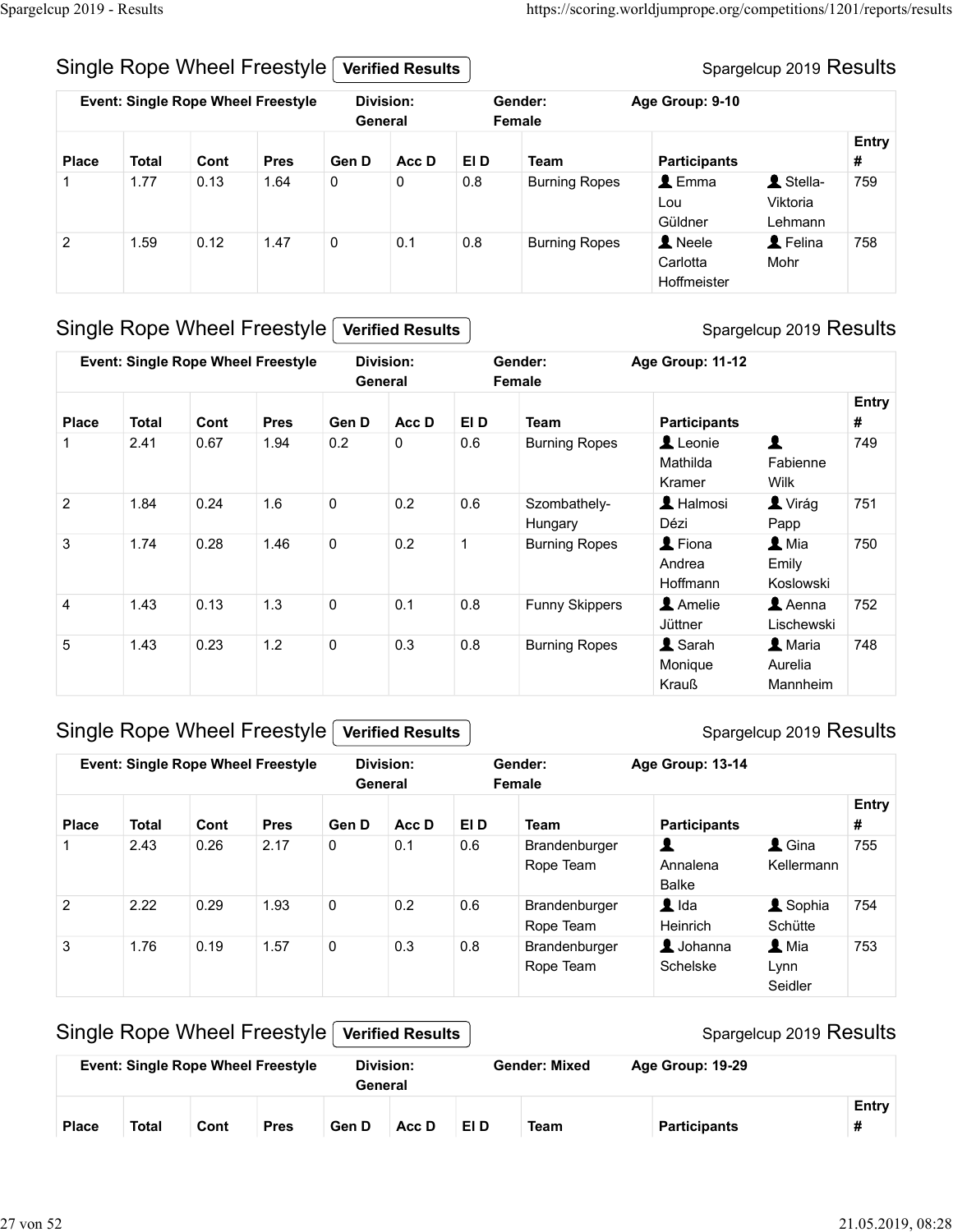|                       | Spargelcup 2019 - Results                 |              |                     |                                              |                             |             | https://scoring.worldjumprope.org/competitions/1201/reports/results |                                         |                              |            |
|-----------------------|-------------------------------------------|--------------|---------------------|----------------------------------------------|-----------------------------|-------------|---------------------------------------------------------------------|-----------------------------------------|------------------------------|------------|
|                       |                                           |              |                     |                                              |                             |             |                                                                     |                                         |                              |            |
|                       | <b>Event: Single Rope Wheel Freestyle</b> |              |                     |                                              | <b>Division:</b><br>General |             | <b>Gender: Mixed</b>                                                | Age Group: 19-29                        |                              |            |
| <b>Place</b>          | <b>Total</b>                              | Cont         | <b>Pres</b>         | Gen D                                        | Acc D                       | EI D        | <b>Team</b>                                                         | <b>Participants</b>                     |                              | Entry<br># |
| 1                     | 2.07                                      | 0.7          | 1.57                | 0.2                                          | 0.4                         | 0.4         | <b>Sparkling Skippers</b>                                           | $\blacktriangle$<br>Fabienne<br>Metzger | <b>L</b> Dominik<br>Walter   | 773        |
|                       |                                           |              | 1.27                | 0.2                                          | $0.6\,$                     | 0.6         | <b>Sparkling Skippers</b>                                           | <b>1</b> Pascal<br>Bär                  | <b>1</b> Sabrina<br>Kunz     | 774        |
| $\overline{2}$        | 1.5                                       | 0.43         |                     |                                              |                             |             |                                                                     |                                         |                              |            |
|                       |                                           |              |                     |                                              | <b>Verified Results</b>     |             |                                                                     |                                         |                              |            |
|                       | Single Rope Wheel Freestyle [             |              |                     | Event: Single Rope Wheel Freestyle Division: |                             |             | Gender:                                                             | Age Group: 15-16                        | Spargelcup 2019 Results      |            |
|                       |                                           |              |                     |                                              | General                     |             | Female                                                              |                                         |                              | Entry      |
| Place<br>$\mathbf{1}$ | <b>Total</b><br>3.75                      | Cont<br>1.07 | <b>Pres</b><br>2.68 | Gen D<br>$\mathsf{O}$                        | Acc D<br>$\mathsf 0$        | EI D<br>0.4 | <b>Team</b><br>Funny Skippers                                       | <b>Participants</b><br>$\mathbf 1$ lill | $\triangle$ Ronja            | #<br>769   |
| $\overline{2}$        | 3.53                                      | 1.33         | 2.2                 | $\mathbf 0$                                  | 0.2                         | $0.2\,$     | Funny Skippers                                                      | Basting-<br>Neumann<br>Emelie           | Jürgens<br>$\triangle$ Emily | 763        |

#### Spargelcup 2019 Results

|                |                      |              | <b>Event: Single Rope Wheel Freestyle</b> | General      | <b>Division:</b>        |              | <b>Gender: Mixed</b>                              | Age Group: 19-29                          |                                   |                   |
|----------------|----------------------|--------------|-------------------------------------------|--------------|-------------------------|--------------|---------------------------------------------------|-------------------------------------------|-----------------------------------|-------------------|
|                |                      |              |                                           |              |                         |              |                                                   |                                           |                                   | Entry             |
| <b>Place</b>   | <b>Total</b><br>2.07 | Cont<br>0.7  | <b>Pres</b><br>1.57                       | Gen D<br>0.2 | Acc D<br>0.4            | EI D<br>0.4  | <b>Team</b>                                       | <b>Participants</b>                       | <b>2</b> Dominik                  | #<br>773          |
| 1              |                      |              |                                           |              |                         |              | <b>Sparkling Skippers</b>                         | $\mathbf{r}$<br>Fabienne<br>Metzger       | Walter                            |                   |
| $\overline{c}$ | 1.5                  | 0.43         | 1.27                                      | 0.2          | 0.6                     | 0.6          | <b>Sparkling Skippers</b>                         | <b>1</b> Pascal<br>Bär                    | <b>1</b> Sabrina<br>Kunz          | 774               |
|                |                      |              | Single Rope Wheel Freestyle               |              | <b>Verified Results</b> |              |                                                   |                                           | Spargelcup 2019 Results           |                   |
|                |                      |              | <b>Event: Single Rope Wheel Freestyle</b> | General      | <b>Division:</b>        |              | Gender:<br>Female                                 | Age Group: 15-16                          |                                   |                   |
|                |                      |              |                                           |              |                         |              |                                                   |                                           |                                   | <b>Entry</b>      |
| <b>Place</b>   | <b>Total</b>         | Cont         | <b>Pres</b>                               | Gen D        | Acc D                   | EI D         | <b>Team</b>                                       | <b>Participants</b>                       |                                   | #                 |
| $\mathbf{1}$   | 3.75                 | 1.07         | 2.68                                      | 0            | $\pmb{0}$               | 0.4          | <b>Funny Skippers</b>                             | $\mathbf{1}$ Jill<br>Basting-<br>Neumann  | $\triangle$ Ronja<br>Jürgens      | 769               |
| $\overline{c}$ | 3.53                 | 1.33         | 2.2                                       | $\pmb{0}$    | 0.2                     | 0.2          | Funny Skippers                                    | L Emelie<br>Melzwig                       | L Emily<br>Warisch                | 763               |
| 3              | 3.52                 | $\mathbf{1}$ | 2.52                                      | 0            | 0.1                     | 0.2          | Brandenburger<br>Rope Team                        | $L$ Lea<br>Grabowski                      | <b>1</b> Pauline<br>Haberlandt    | 760               |
| 4              | 2.95                 | 0.73         | 2.22                                      | $\mathbf 0$  | $\mathbf 0$             | 0.6          | <b>Burning Ropes</b>                              | <b>1</b> Karoline<br>Kathleen<br>Mehrheim | L Delaynie<br>Alamea<br>Stang     | 761               |
| 5              | 2.17                 | 0.3          | 1.87                                      | $\mathbf 0$  | $\pmb{0}$               | 0.6          | TSG 07 Burg<br>Gretesch                           | $\blacktriangle$ Sina<br>Gehrs            | 1 Judith<br>Menkhaus              | 767               |
| 6              | 1.76                 | 0.22         | 1.54                                      | 0            | 0.3                     | $\mathbf{1}$ | Szombathely-<br>Hungary                           | $\blacktriangle$ Anna<br>Fekete           | <b>L</b> Kitti<br>Kovács          | 765               |
| $\overline{7}$ | 1.55                 | 0.24         | 1.31                                      | $\mathbf 0$  | 0.4                     | 0.8          | TSG 07 Burg<br>Gretesch                           | Rebekka<br>Hafkemeyer                     | Alina<br>Höcker                   | 766               |
| 8              | 0.98                 | 0.18         | $0.8\,$                                   | $\mathbf 0$  | 0.5                     | 0.8          | Passionate<br><b>Skippers</b>                     | $L$ Eva<br>Ranzinger                      | A Nadine<br>Scheicher             | 764               |
| 9<br>scratch   | 0.68                 | 0.11         | 0.57                                      | $\mathbf 0$  | 0.6                     | $\mathbf{1}$ | <b>Sparkling Skippers</b><br><b>Burning Ropes</b> | L Evelyne<br>Fening<br>L Emely            | A Michelle<br>Fischer<br>L Milena | 768<br>762        |
|                |                      |              |                                           |              |                         |              |                                                   | Friedrich                                 | Methfessel                        |                   |
|                |                      |              | Single Rope Wheel Freestyle               |              | <b>Verified Results</b> |              |                                                   |                                           | Spargelcup 2019 Results           |                   |
|                |                      |              | <b>Event: Single Rope Wheel Freestyle</b> | General      | <b>Division:</b>        |              | Gender:<br>Female                                 | Age Group: 19-29                          |                                   |                   |
| <b>Place</b>   | <b>Total</b>         | Cont         | <b>Pres</b>                               | Gen D        | Acc D                   | EI D         | <b>Team</b>                                       | <b>Participants</b>                       |                                   | <b>Entry</b><br># |
| 1              | 3.04                 | $\mathbf{1}$ | 2.04                                      | 0            | 0.3                     | $0.2\,$      | <b>Sparkling Skippers</b>                         | L Bianca<br>Illing                        | <b>1</b> Simone<br>Illing         | 772               |
| $\sqrt{2}$     | 1.9                  | 0.3          | 1.6                                       | $\mathsf{O}$ | 0.6                     | 0.8          | Passionate<br>Skippers                            | L Judith<br>Saul                          | L Juliane<br>Saul                 | 770               |
| 3              | 1.64                 | 0.77         | 1.07                                      | $0.2\,$      | $0.8\,$                 | 0.2          | Passionate<br>Skippers                            | & Sabrina<br>Saul                         | <b>A</b> Vanessa<br>Saul          | 771               |

## Single Rope Wheel Freestyle Verified Results

|                                |              |      |                                                                          |                      |                                             |      | Hungary                   | Fekete                   | Kovács                    |            |
|--------------------------------|--------------|------|--------------------------------------------------------------------------|----------------------|---------------------------------------------|------|---------------------------|--------------------------|---------------------------|------------|
| $\overline{7}$                 | 1.55         | 0.24 | 1.31                                                                     | $\mathbf 0$          | 0.4                                         | 0.8  | TSG 07 Burg               | Rebekka                  | Alina                     | 766        |
|                                |              |      |                                                                          |                      |                                             |      | Gretesch                  | Hafkemeyer               | Höcker                    |            |
| 8                              | 0.98         | 0.18 | 0.8                                                                      | $\mathbf 0$          | 0.5                                         | 0.8  | Passionate                | $\mathbf 1$ Eva          | A Nadine                  | 764        |
|                                |              |      |                                                                          |                      |                                             |      | <b>Skippers</b>           | Ranzinger                | Scheicher                 |            |
| 9                              | 0.68         | 0.11 | 0.57                                                                     | $\mathbf 0$          | 0.6                                         |      | <b>Sparkling Skippers</b> | $\blacktriangle$ Evelyne | Michelle                  | 768        |
|                                |              |      |                                                                          |                      |                                             |      |                           | Fening                   | Fischer                   |            |
| scratch                        |              |      |                                                                          |                      |                                             |      | <b>Burning Ropes</b>      | $\blacktriangle$ Emely   | <b>1</b> Milena           | 762        |
|                                |              |      |                                                                          |                      |                                             |      |                           | Friedrich                | Methfessel                |            |
|                                |              |      | Single Rope Wheel Freestyle<br><b>Event: Single Rope Wheel Freestyle</b> |                      | <b>Verified Results</b><br><b>Division:</b> |      | Gender:                   | Age Group: 19-29         | Spargelcup 2019 Results   |            |
|                                |              |      |                                                                          |                      | General                                     |      | Female                    |                          |                           |            |
|                                | <b>Total</b> |      | <b>Pres</b>                                                              |                      |                                             |      |                           |                          |                           | Entry<br># |
|                                |              | Cont |                                                                          | Gen D<br>$\mathbf 0$ | Acc D<br>0.3                                | EI D | <b>Team</b>               | <b>Participants</b>      |                           |            |
| $\mathbf 1$                    | 3.04         |      | 2.04                                                                     |                      |                                             | 0.2  | <b>Sparkling Skippers</b> | L Bianca<br>Illing       | <b>1</b> Simone<br>Illing | 772        |
|                                | 1.9          | 0.3  | 1.6                                                                      | $\mathsf 0$          | 0.6                                         | 0.8  | Passionate                | <b>1</b> Judith          | L Juliane                 | 770        |
| <b>Place</b><br>$\overline{2}$ |              |      |                                                                          |                      |                                             |      | <b>Skippers</b>           | Saul                     | Saul                      |            |
| 3                              | 1.64         | 0.77 | 1.07                                                                     | 0.2                  | 0.8                                         | 0.2  | Passionate                | & Sabrina                | <b>A</b> Vanessa          | 771        |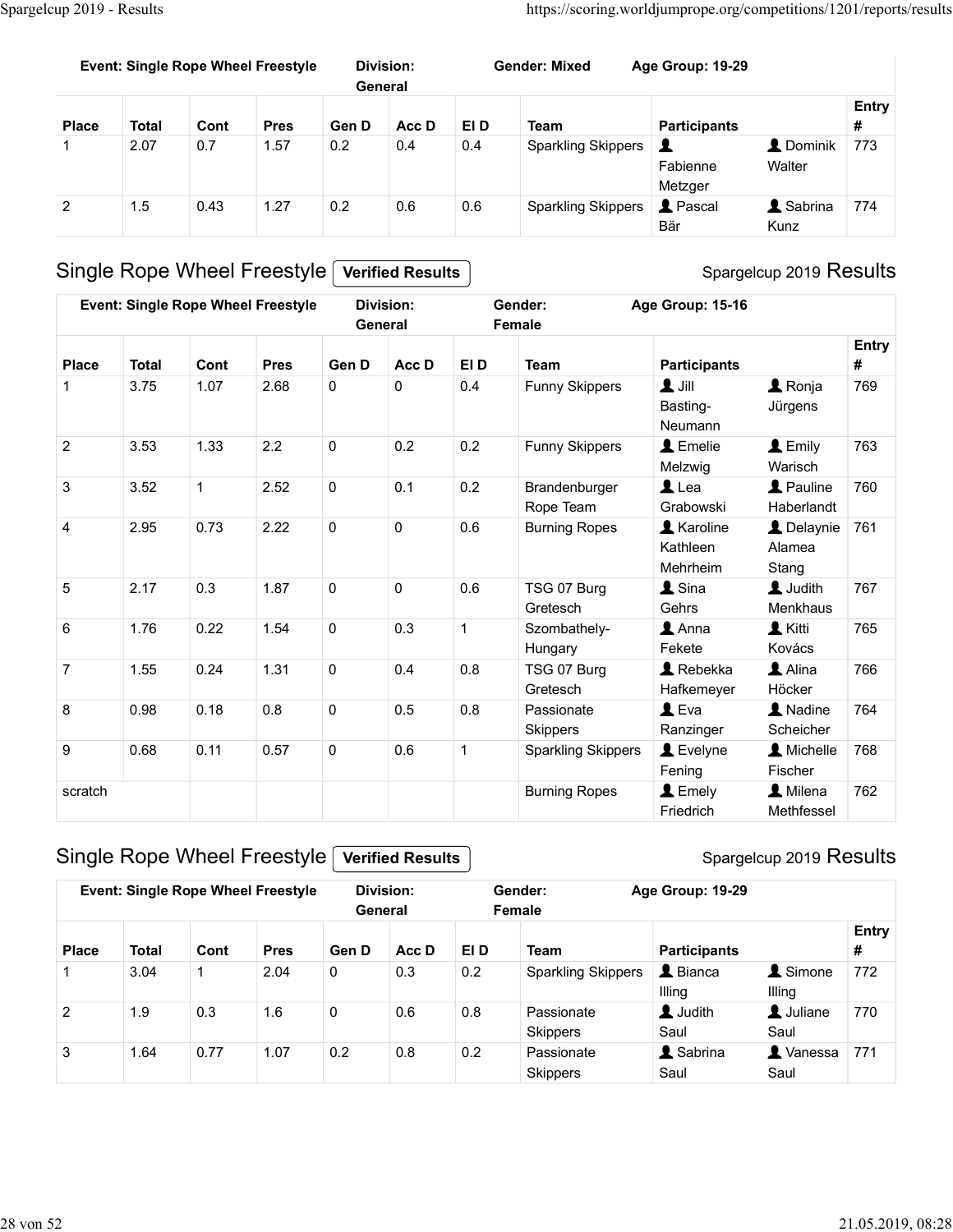#### Spargelcup 2019 Results

| Spargelcup 2019 - Results                                                                                                                                 |  |  |  |  |
|-----------------------------------------------------------------------------------------------------------------------------------------------------------|--|--|--|--|
| https://scoring.worldjumprope.org/competitions/1201/reports/results<br>Single Rope Speed Relay 4x30<br>Spargelcup 2019 Results<br><b>Verified Results</b> |  |  |  |  |
| <b>Event: Single Rope Speed Relay</b><br><b>Division:</b><br>Age Group: 9-10<br><b>Gender: Mixed</b><br>4x30<br>General                                   |  |  |  |  |
| <b>Deductions</b><br><b>Participants</b><br>Entry#<br><b>Total</b><br><b>Team</b><br><b>Place</b>                                                         |  |  |  |  |
| Tamino Liebich<br>391<br><b>1</b> Mira Valentina<br>$\mathbf 0$<br><b>Burning Ropes</b><br>434<br>1<br>Mannheim                                           |  |  |  |  |
| Lara Ramhofer<br>Svea Lotta<br>Schumann                                                                                                                   |  |  |  |  |
| <b>Verified Results</b>                                                                                                                                   |  |  |  |  |
| Single Rope Speed Relay 4x30<br><b>Event: Single Rope Speed Relay</b><br><b>Division:</b><br>Age Group: 11-12<br><b>Gender: Mixed</b>                     |  |  |  |  |
| Spargelcup 2019 Results<br>4x30<br>General<br><b>Total</b><br><b>Deductions</b><br><b>Participants</b><br>Entry#<br><b>Place</b><br>Team                  |  |  |  |  |

## Single Rope Speed Relay 4x30 Verified Results

|                | up 2019 - Results | Single Rope Speed Relay 4x30          | <b>Verified Results</b>           |                                       | https://scoring.worldjumprope.org/competitions/1201/reports/results<br>Spargelcup 2019 Results |        |
|----------------|-------------------|---------------------------------------|-----------------------------------|---------------------------------------|------------------------------------------------------------------------------------------------|--------|
| 4x30           |                   | <b>Event: Single Rope Speed Relay</b> | <b>Division:</b><br>General       | <b>Gender: Mixed</b>                  | Age Group: 9-10                                                                                |        |
| <b>Place</b>   | <b>Total</b>      | <b>Deductions</b>                     | <b>Team</b>                       | <b>Participants</b>                   |                                                                                                | Entry# |
| -1             | 391               | 0                                     | <b>Burning Ropes</b>              | Tamino Liebich<br>Lara Ramhofer       | Mira Valentina<br>Mannheim<br>Svea Lotta                                                       | 434    |
|                |                   |                                       |                                   |                                       | Schumann                                                                                       |        |
| 4x30           |                   | <b>Event: Single Rope Speed Relay</b> | <b>Division:</b><br>General       | <b>Gender: Mixed</b>                  | Age Group: 11-12                                                                               |        |
| <b>Place</b>   | <b>Total</b>      | <b>Deductions</b>                     | <b>Team</b>                       | <b>Participants</b>                   |                                                                                                | Entry# |
| -1             | 467               | 0                                     | <b>Brandenburger Rope</b><br>Team | Piet Bendix<br>Heinrich<br>Emma Wille | Lemily Petersen<br>Anna Reinicke                                                               | 424    |
| $\overline{2}$ | 448               | 0                                     | RSV Eintracht 1949 e.V.           | <b>A</b> Noemi Kunze<br>Kiklas Raab   | A Melina Molkenthin<br>Ann-Katrin<br>Verhülsdonk                                               | 425    |
| 3              | 411               | 0                                     | RSV Eintracht 1949 e.V.           | Hannah Anscheit<br>Hailey Handreck    | Johanna Drews<br>Felix Schrader                                                                | 426    |
|                |                   | Single Rope Speed Relay 4x30          | <b>Verified Results</b>           |                                       | Spargelcup 2019 Results                                                                        |        |
| 4x30           |                   | <b>Event: Single Rope Speed Relay</b> | <b>Division:</b><br>General       | Gender:<br>Female                     | Age Group: 9-10                                                                                |        |
|                | <b>Total</b>      | <b>Deductions</b>                     | Team                              | <b>Participants</b>                   |                                                                                                | Entry# |
| <b>Place</b>   | 511               | $\pmb{0}$                             | Rebels OK                         | Sofie Hošková<br>Tereza Sklenarova    | Katerina Jedlickova   433<br>L Žofie Vlasáková                                                 |        |
| $\mathbf{1}$   |                   |                                       | <b>Burning Ropes</b>              | L Emma Lou Güldner                    | Neele Carlotta                                                                                 | 432    |
| $\overline{c}$ | 486               | $\pmb{0}$                             |                                   | Stella-Viktoria                       | Hoffmeister<br>Felina Mohr                                                                     |        |

## Single Rope Speed Relay 4x30 Verified Results

#### Spargelcup 2019 Results

|                |              |                                       |                         |                       | Verhülsdonk                  |        |
|----------------|--------------|---------------------------------------|-------------------------|-----------------------|------------------------------|--------|
| 3              | 411          | 0                                     | RSV Eintracht 1949 e.V. | Hannah Anscheit       | Johanna Drews                | 426    |
|                |              |                                       |                         | Hailey Handreck       | Felix Schrader               |        |
|                |              |                                       |                         |                       |                              |        |
|                |              | Single Rope Speed Relay 4x30          | <b>Verified Results</b> |                       | Spargelcup 2019 Results      |        |
|                |              | <b>Event: Single Rope Speed Relay</b> | <b>Division:</b>        | Gender:               | Age Group: 9-10              |        |
| 4x30           |              |                                       | General                 | Female                |                              |        |
| <b>Place</b>   | <b>Total</b> | <b>Deductions</b>                     | Team                    | <b>Participants</b>   |                              | Entry# |
|                | 511          | 0                                     | Rebels OK               | Sofie Hošková         | <b>A</b> Katerina Jedlickova | 433    |
|                |              |                                       |                         | Tereza Sklenarova     | L Žofie Vlasáková            |        |
| $\overline{2}$ | 486          | $\mathbf 0$                           | <b>Burning Ropes</b>    | Emma Lou Güldner      | Neele Carlotta               | 432    |
|                |              |                                       |                         |                       | Hoffmeister                  |        |
|                |              |                                       |                         | Stella-Viktoria       | Felina Mohr                  |        |
|                |              |                                       |                         | Lehmann               |                              |        |
|                |              |                                       |                         |                       |                              |        |
|                |              | Single Rope Speed Relay 4x30          | <b>Verified Results</b> |                       | Spargelcup 2019 Results      |        |
|                |              | <b>Event: Single Rope Speed Relay</b> | <b>Division:</b>        | Gender:               | Age Group: 11-12             |        |
| 4x30           |              |                                       | General                 | Female                |                              |        |
| <b>Place</b>   | <b>Total</b> | <b>Deductions</b>                     | <b>Team</b>             | <b>Participants</b>   |                              | Entry# |
|                | 602          | $\mathbf 0$                           | <b>Burning Ropes</b>    | <b>A</b> Mia Emily    | Leonie Mathilda              | 420    |
|                |              |                                       |                         | Koslowski             | Kramer                       |        |
|                |              |                                       |                         | Sarah Monique         | Fabienne Wilk                |        |
|                |              |                                       |                         | <b>Krauß</b>          |                              |        |
| 2              | 569          | $\pmb{0}$                             | Funny Skippers          | Aenna Lischewski      | Leonie Lübberstedt           | 417    |
|                |              |                                       |                         | $\bullet$ Elico Mover | Sang Tamer                   |        |

#### Single Rope Speed Relay 4x30 Verified Results

| 4x30           |              | <b>Event: Single Rope Speed Relay</b> | <b>Division:</b><br>General | Gender:<br>Female                                         | Age Group: 9-10                              |        |
|----------------|--------------|---------------------------------------|-----------------------------|-----------------------------------------------------------|----------------------------------------------|--------|
| <b>Place</b>   | <b>Total</b> | <b>Deductions</b>                     | <b>Team</b>                 | <b>Participants</b>                                       |                                              | Entry# |
|                | 511          | 0                                     | Rebels OK                   | Sofie Hošková<br>Tereza Sklenarova                        | Katerina Jedlickova<br>L Žofie Vlasáková     | 433    |
| 2              | 486          | 0                                     | <b>Burning Ropes</b>        | Emma Lou Güldner<br>Stella-Viktoria<br>Lehmann            | Neele Carlotta<br>Hoffmeister<br>Felina Mohr | 432    |
|                |              | Single Rope Speed Relay 4x30          | <b>Verified Results</b>     |                                                           | Spargelcup 2019 Results                      |        |
| 4x30           |              | <b>Event: Single Rope Speed Relay</b> | <b>Division:</b><br>General | Gender:<br>Female                                         | Age Group: 11-12                             |        |
| <b>Place</b>   | <b>Total</b> | <b>Deductions</b>                     | <b>Team</b>                 | <b>Participants</b>                                       |                                              | Entry# |
|                | 602          | $\mathbf 0$                           | <b>Burning Ropes</b>        | L Mia Emily<br>Koslowski<br>Sarah Monique<br><b>Krauß</b> | Leonie Mathilda<br>Kramer<br>Fabienne Wilk   | 420    |
| 2              | 569          | $\mathbf 0$                           | Funny Skippers              | Aenna Lischewski<br>LElisa Meyer                          | Leonie Lübberstedt<br>Sena Tamer             | 417    |
|                | 559          | $\mathbf 0$                           | Rebels OK                   | Kateřina Pathy<br>Amálie Svobodová                        | Veronika Stříbrná<br>L Ella Ward             | 421    |
| $\mathbf{3}$   |              |                                       |                             | Sára Andělová                                             | <b>A</b> Barbora Chalupská                   | 423    |
| $\overline{a}$ | 541          | $\mathbf 0$                           | Rebels OK                   | <b>A</b> Tereza Nováková                                  | Kateřina Ševčíková                           |        |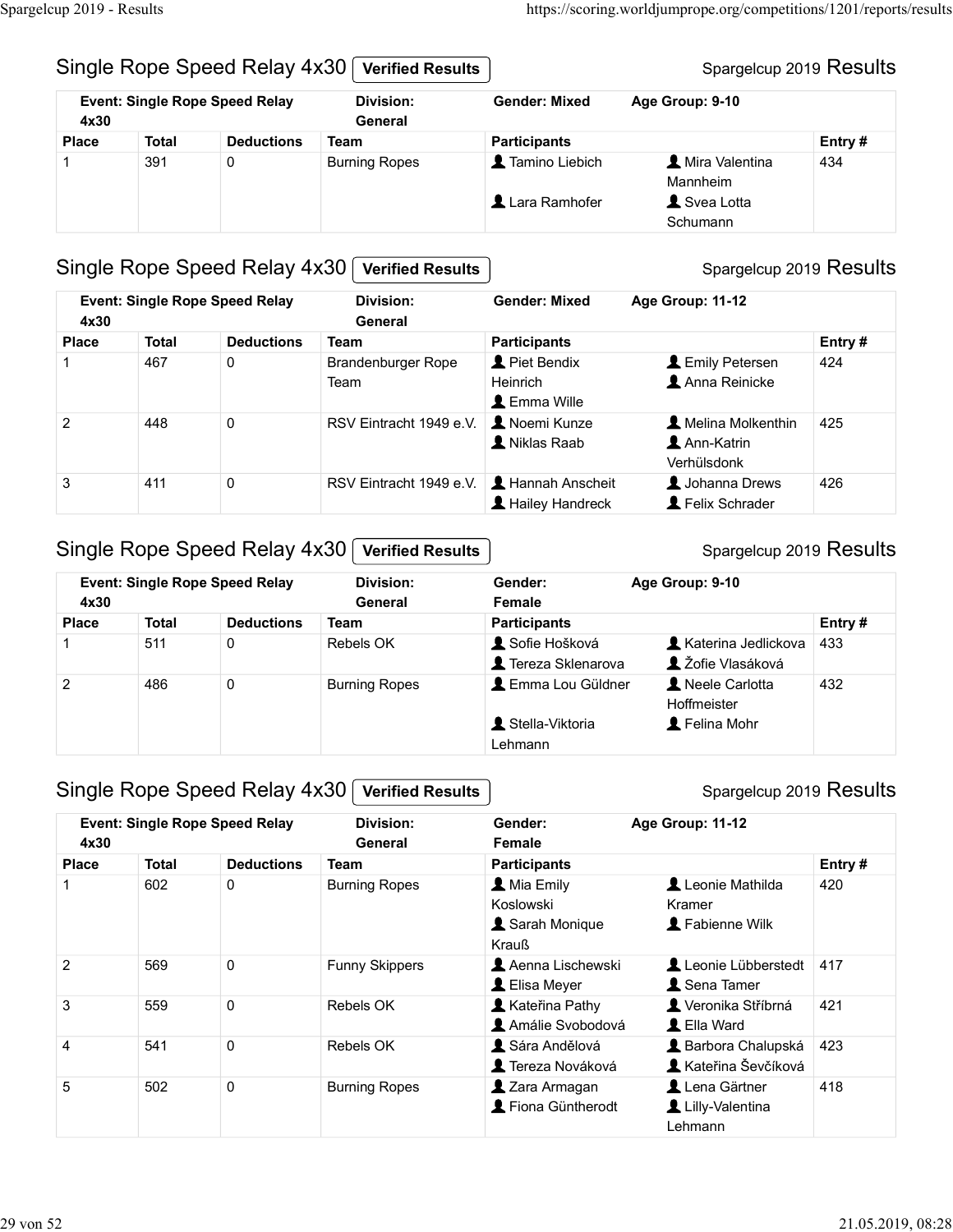| Spargelcup 2019 - Results |              |                                       |                            |                                       | https://scoring.worldjumprope.org/competitions/1201/reports/results |        |
|---------------------------|--------------|---------------------------------------|----------------------------|---------------------------------------|---------------------------------------------------------------------|--------|
|                           |              |                                       |                            |                                       |                                                                     |        |
|                           |              |                                       |                            |                                       |                                                                     |        |
|                           |              | <b>Event: Single Rope Speed Relay</b> | <b>Division:</b>           | Gender:                               | Age Group: 11-12                                                    |        |
| 4x30                      | <b>Total</b> | <b>Deductions</b>                     | General                    | Female                                |                                                                     |        |
|                           |              |                                       | <b>Team</b>                | <b>Participants</b><br>Lina Bornkampf | Shirin Ludwig                                                       | Entry# |
| <b>Place</b>              |              |                                       |                            |                                       |                                                                     | 416    |
| 6                         | 494          | $\mathbf 0$                           | The Saxon Kangaroos        |                                       |                                                                     |        |
|                           |              |                                       |                            | Lene Müller                           | Katharina Rissom                                                    |        |
| $\overline{7}$            | 490          | $\mathbf 0$                           | Rebels OK                  | Adéla Cajthamlová                     | L Daniela                                                           | 422    |
|                           |              |                                       |                            |                                       | Cajthamlová                                                         |        |
|                           |              |                                       |                            | <b>L</b> Emma Faitová                 | A Natálie                                                           |        |
|                           |              |                                       |                            |                                       | Markvartová                                                         |        |
| 8                         | 470          | $\pmb{0}$                             | Sportensemble              | Line Beier                            | Katja Burghart                                                      | 415    |
|                           |              |                                       | Chemnitz                   | Malea de Witt                         | L Debora Grötzschel                                                 |        |
| 9                         | 455          | 0                                     | <b>Burning Ropes</b>       | Bega Kandler                          | A Maja Jolie Penkert                                                | 419    |
|                           |              |                                       |                            | Celine Westphal                       | Leni Woosmann                                                       |        |
|                           |              |                                       |                            |                                       |                                                                     |        |
|                           |              | Single Rope Speed Relay 4x30          | <b>Verified Results</b>    |                                       | Spargelcup 2019 Results                                             |        |
|                           |              |                                       |                            |                                       |                                                                     |        |
|                           |              | <b>Event: Single Rope Speed Relay</b> | <b>Division:</b>           | Gender:                               | Age Group: 13-14                                                    |        |
| 4x30                      |              |                                       | General                    | Female                                |                                                                     |        |
| <b>Place</b>              | <b>Total</b> | <b>Deductions</b>                     | <b>Team</b>                | <b>Participants</b>                   |                                                                     | Entry# |
|                           | 614          | $\mathbf 0$                           | Rebels OK                  | Nicol Arnold                          | Tereza Buchalová                                                    | 431    |
|                           |              |                                       |                            | Veronika                              | Adela Kepkova                                                       |        |
| $\overline{c}$            |              |                                       |                            | Dvořáková                             |                                                                     |        |
|                           | 527          | $\pmb{0}$                             | Brandenburger Rope<br>Team | Ida Heinrich<br>Johanna Schelske      | & Gina Kellermann<br>Mia Lynn Seidler                               | 427    |

# Frace Total Deductions Team<br>
3 6 494 0 The Saxon Kangaroos Liuna Bonkhamp f<br>
2 Liene Müller Listahanna Risson<br>
42 Adela Cajthamlová Liene Muller<br>
3 470 0 Sportansemble Line Beier Listahanna Risson<br>
42 Emma Faltová Listahan Team **A** Johanna Schelske 427 7 490 0 Rebels OK **1** Lene Muller **1** Katharina Risson<br>
422 **1** Astra Californiová **2** Astra Klánovice 422<br>
436 0 Soottensemble<br>
45 0 Soottensemble<br>
45 0 Soottensemble<br>
45 0 Soottensemble<br>
45 0 Soottensemble<br>
420 Astra Kl 4 4 525 0 ATW Dresden<br>
4 525 0 ATW Dresden<br>
4 526 0 ATW Dresden<br>
4 526 0 Burning Ropes<br>
4 526 Denne Westphal 1 Leni Woosmann<br>
3 Angle Rope Speed Relay 4x30 <u>Verified Results</u><br>
4 429 Mais Jolie Penkert 419<br>
3 Atward 1 Ded s 470 0 Spartenting Repes Liter Beier<br>
Single Rope Speed Relay 4x30 [verified Results |<br>
Single Rope Speed Relay 4x30 [verified Results |<br>
scribe and the strategy and the strategy and the strategy and the strategy and th Place Total Deductions Team Participants For Branch<br>
1 614 0 Rebels OK **Δ** Norol And **Δ** Teneza Buchavia<br>
2 527 0 Brandenburger Rope **Δ** Madelen Acela Kepkova<br>
3 526 0 Astra Kalanovice **Δ** Later Hoppe<br>
525 0 ATW Dresden Place Total Deductions Teams (Contained Technique Representation of the Maximum Contained Technique Representation of the Maximum Contained Technique Contained Technique Science of the Maximum Contained Technique Science 4<br>
2 SCS 0 ATW Dresden **1** 2012ama Varkočková 1 Sche Vévodová<br>
2 Elistin Sche Vévodová 1 Debutes International<br>
2 Elistin Schem Mixed Associations 1 Amg Rosen<br>
3 Single Rope Speed Relay 4x30 [Verified Results | Spargelcu Event: Single Rope Speed Relay Division: Gender: 4x30 Division: General Female Gender: Age Group: 13-14 1 Nicol Arnold **1. 19. Nicol Arnold** Tereza Buchalová Veronika Adela Kepkova Dvořáková 1427 Ida Heinrich **Carl Adama Contains 1427 A** Mia Lynn Seidler 1 Šárka Hrubantová 129 Barbora (429 Varkočková **2** Zuzana Varkočková **CE** Sofie Vévodová 1 Jette Hoppe **Lemmi Lochschmidt** 428 **A** Flora Rietzschel **A** Amy Rösch 1 Laura Galbava 1 Natalie 1430 Kvasnickova **A** Eliška Sklenářová **Adela Souckova** Gender: Age Group: 13-14<br>
Female<br>
Participants<br> **A** Nicol Arnold<br> **A** Veronika<br> **A** Veronika<br> **A** Cheral Adela Kepkova<br> **A** Adela Kepkova<br> **A** Adela Kepkova<br> **A** Adela Kepkova<br> **A** Chia Kellermann<br>
A Sofic Vévodová<br> **A** Ch Usiana Schelske Unia Lynn Seidler<br>
1 Šárka Hrubantová Usarbočková Varkočková Usarbočková<br>
1 Luzra Varkočková Usarbočková<br>
1 Luzra Galbava Usarbočková Usarbočková<br>
1 Luzra Galbava Usarbočková Spargelcup 2019 Results<br>
1 Eliš

## Single Rope Speed Relay 4x30 Verified Results

#### Spargelcup 2019 Results

| 4x30         |              | <b>Event: Single Rope Speed Relay</b> | Division:<br>General      | <b>Gender: Mixed</b>                           | <b>Age Group: 15-16</b>                            |         |
|--------------|--------------|---------------------------------------|---------------------------|------------------------------------------------|----------------------------------------------------|---------|
| <b>Place</b> | <b>Total</b> | <b>Deductions</b>                     | Team                      | <b>Participants</b>                            |                                                    | Entry # |
|              | 529          |                                       | <b>Sparkling Skippers</b> | L Emmi Altmann<br>$\mathsf L$ Michelle Fischer | $\blacksquare$ Evelyne Fening<br>Maxim. Sedelnikov | 443     |

#### Single Rope Speed Relay 4x30 | Verified Results

|                    |                     |                                       |                             | ▲ Zuzana Varkočková                    | Sofie Vévodová                         |               |
|--------------------|---------------------|---------------------------------------|-----------------------------|----------------------------------------|----------------------------------------|---------------|
| 4                  | 525                 | 0                                     | ATW Dresden                 | Jette Hoppe                            | <b>L</b> Emmi Lochschmidt              | 428           |
|                    |                     |                                       |                             | Flora Rietzschel                       | Amy Rösch                              |               |
| scratch            |                     |                                       | Rebels OK                   | Laura Galbava                          | A Natalie<br>Kvasnickova               | 430           |
|                    |                     |                                       |                             | L Eliška Sklenářová                    | Adela Souckova                         |               |
|                    |                     | Single Rope Speed Relay 4x30          | <b>Verified Results</b>     |                                        | Spargelcup 2019 Results                |               |
| 4x30               |                     | <b>Event: Single Rope Speed Relay</b> | <b>Division:</b><br>General | <b>Gender: Mixed</b>                   | Age Group: 15-16                       |               |
| <b>Place</b>       | <b>Total</b>        | <b>Deductions</b>                     | <b>Team</b>                 | <b>Participants</b>                    |                                        | Entry#        |
| $\mathbf 1$        | 529                 | 0                                     | <b>Sparkling Skippers</b>   | L Emmi Altmann<br>Michelle Fischer     | Levelyne Fening<br>A Maxim. Sedelnikov | 443           |
|                    |                     | Single Rope Speed Relay 4x30          | <b>Verified Results</b>     |                                        | Spargelcup 2019 Results                |               |
|                    |                     | <b>Event: Single Rope Speed Relay</b> | <b>Division:</b>            | <b>Gender: Mixed</b>                   | Age Group: 30 and older                |               |
| 4x30               |                     |                                       | General                     |                                        |                                        |               |
| <b>Place</b><br>-1 | <b>Total</b><br>385 | <b>Deductions</b><br>0                | <b>Team</b>                 | <b>Participants</b><br>Nicol Koslowski | Hanno Kramer                           | Entry#<br>452 |
|                    |                     |                                       | <b>Burning Ropes</b>        | A Maria Charlotte<br>Kramer            | Andrea Mannheim                        |               |
|                    |                     | Single Rope Speed Relay 4x30          | <b>Verified Results</b>     |                                        | Spargelcup 2019 Results                |               |
| 4x30               |                     | <b>Event: Single Rope Speed Relay</b> | <b>Division:</b><br>General | <b>Gender: Mixed</b>                   | Age Group: 19-29                       |               |

#### Single Rope Speed Relay 4x30 Verified Results

| 4x30         | <b>Event: Single Rope Speed Relay</b> |                   | Division:<br>General | <b>Gender: Mixed</b> | Age Group: 19-29 |         |
|--------------|---------------------------------------|-------------------|----------------------|----------------------|------------------|---------|
| <b>Place</b> | Total                                 | <b>Deductions</b> | Team                 | <b>Participants</b>  |                  | Entry # |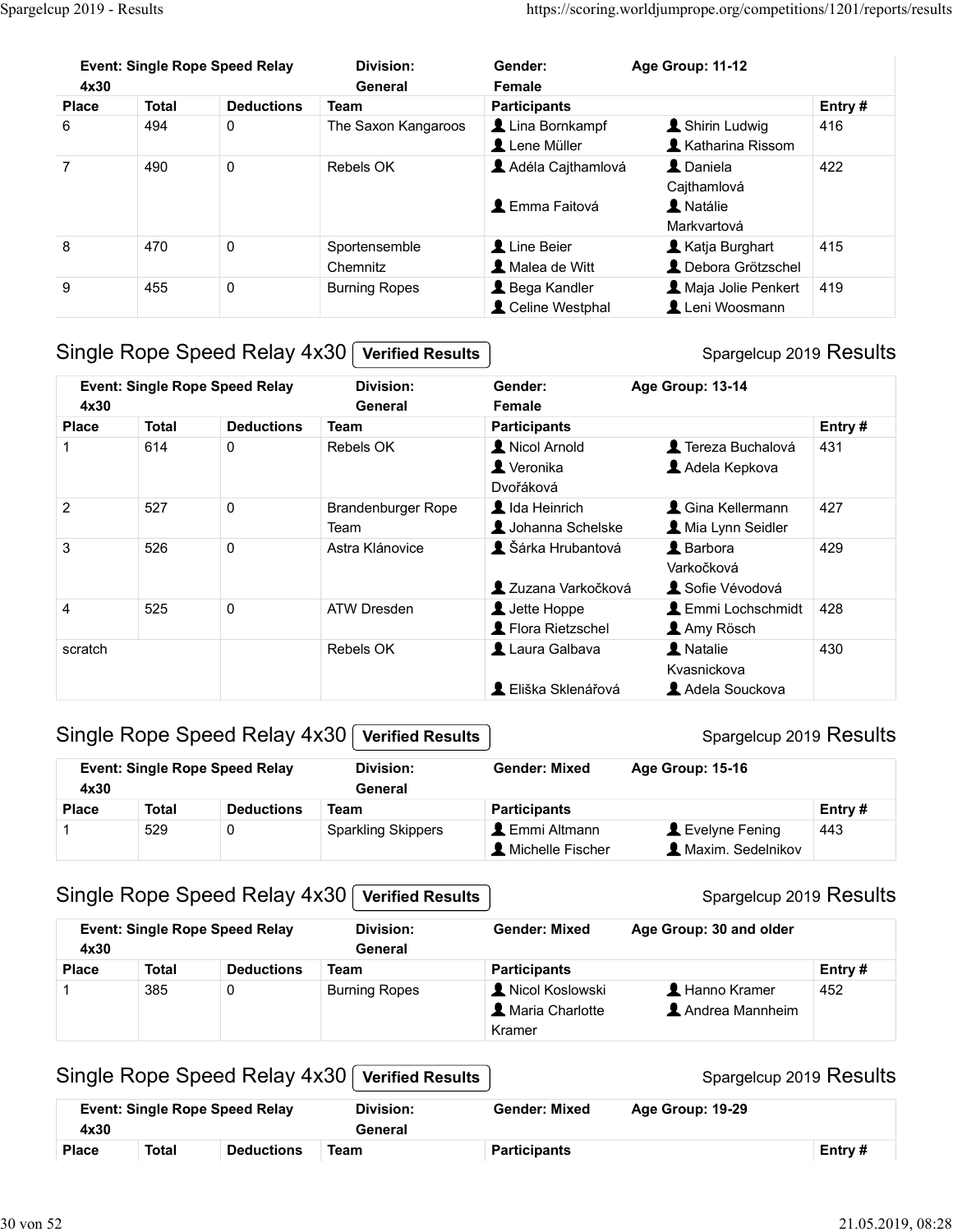| Spargelcup 2019 - Results                     |                     |                                       |                                    |                                                         | https://scoring.worldjumprope.org/competitions/1201/reports/results |               |
|-----------------------------------------------|---------------------|---------------------------------------|------------------------------------|---------------------------------------------------------|---------------------------------------------------------------------|---------------|
|                                               |                     |                                       |                                    |                                                         |                                                                     |               |
| 4x30                                          |                     | <b>Event: Single Rope Speed Relay</b> | <b>Division:</b><br>General        | <b>Gender: Mixed</b>                                    | Age Group: 19-29                                                    |               |
| <b>Place</b>                                  | <b>Total</b>        | <b>Deductions</b>                     | <b>Team</b>                        | <b>Participants</b>                                     |                                                                     | Entry#        |
|                                               | 658                 | $\mathbf 0$                           | <b>Sparkling Skippers</b>          | Pascal Bär<br>Fabienne Metzger                          | Sabrina Kunz<br>L Dominik Walter                                    | 451           |
|                                               | 651                 | $\mathbf 0$                           | <b>Sparkling Skippers</b>          | Sarah Höfers                                            | Bianca Illing                                                       | 450           |
|                                               |                     |                                       |                                    | Simone Illing                                           | <b>A</b> Mark Maurer                                                |               |
| $\boldsymbol{2}$<br>$\ensuremath{\mathsf{3}}$ | 491                 | $\mathbf 0$                           | Universe Skippers                  | Mario Escobar<br><b>A</b> Mareike Petersen              | Michael Gedeon<br>Leon Unbehaun                                     | 449           |
|                                               |                     | Single Rope Speed Relay 4x30          | <b>Verified Results</b>            |                                                         | Spargelcup 2019 Results                                             |               |
|                                               |                     | <b>Event: Single Rope Speed Relay</b> | <b>Division:</b>                   | Gender:                                                 | Age Group: 15-16                                                    |               |
| 4x30                                          |                     |                                       | General                            | Female                                                  |                                                                     |               |
| <b>Place</b><br>1                             | <b>Total</b><br>667 | <b>Deductions</b><br>$\mathbf 0$      | <b>Team</b><br>Szombathely-Hungary | <b>Participants</b><br>Luca Baumgartner<br>Kitti Kovács | Anna Fekete<br>Virág Papp                                           | Entry#<br>437 |
| $\overline{c}$                                | 615                 | $\mathbf 0$                           | <b>Burning Ropes</b>               | <b>L</b> Emely Friedrich<br>Jasmin Christel             | Karoline Kathleen<br>Mehrheim<br>L Delaynie Alamea                  | 436           |

#### Spargelcup 2019 Results

| 4x30           |              | <b>Event: Single Rope Speed Relay</b> | Division:<br>General        | <b>Gender: Mixed</b>                      | Age Group: 19-29                                           |        |
|----------------|--------------|---------------------------------------|-----------------------------|-------------------------------------------|------------------------------------------------------------|--------|
| <b>Place</b>   | <b>Total</b> | <b>Deductions</b>                     | <b>Team</b>                 | <b>Participants</b>                       |                                                            | Entry# |
|                | 658          | 0                                     | <b>Sparkling Skippers</b>   | Pascal Bär<br>Fabienne Metzger            | Sabrina Kunz<br>L Dominik Walter                           | 451    |
| $\overline{2}$ | 651          | 0                                     | <b>Sparkling Skippers</b>   | Sarah Höfers<br>Simone Illing             | Bianca Illing<br><b>A</b> Mark Maurer                      | 450    |
| 3              | 491          | 0                                     | Universe Skippers           | A Mario Escobar<br>Mareike Petersen       | Michael Gedeon<br>Leon Unbehaun                            | 449    |
|                |              | Single Rope Speed Relay 4x30          | <b>Verified Results</b>     |                                           | Spargelcup 2019 Results                                    |        |
| 4x30           |              | <b>Event: Single Rope Speed Relay</b> | <b>Division:</b><br>General | Gender:<br>Female                         | Age Group: 15-16                                           |        |
| <b>Place</b>   | <b>Total</b> | <b>Deductions</b>                     | <b>Team</b>                 | <b>Participants</b>                       |                                                            | Entry# |
|                | 667          | 0                                     | Szombathely-Hungary         | Luca Baumgartner<br>Kitti Kovács          | Anna Fekete<br>Virág Papp                                  | 437    |
| $\overline{2}$ | 615          | 0                                     | <b>Burning Ropes</b>        | <b>L</b> Emely Friedrich                  | Karoline Kathleen<br>Mehrheim                              | 436    |
|                |              |                                       |                             | Jasmin Christel<br>Oelschner              | L Delaynie Alamea<br>Stang                                 |        |
| 3              | 609          | 0                                     | Funny Skippers              | Johanna Marie Feil<br>Emelie Melzwig      | Ronja Jürgens<br>Emily Warisch                             | 447    |
| $\overline{4}$ | 563          | $\mathbf 0$                           | TSG 07 Burg Gretesch        | Sina Gehrs                                | <b>A</b> Rebekka<br>Hafkemeyer                             | 440    |
|                |              |                                       |                             | Alina Höcker                              | Finja Szypulski<br>Leonie Geißel                           |        |
| $\overline{5}$ | 518          | 0                                     | RSV Eintracht 1949 e.V.     | Angelina Drews<br>Laila Gomolla           | L Diana Sprang                                             | 438    |
| 6              | 517          | 0                                     | Brandenburger Rope<br>Team  | Lea Grabowski<br>Sophia Schütte           | Pauline Haberlandt<br>Leni Slotta                          | 435    |
| $\overline{7}$ | 479          | 0                                     | <b>Sparkling Skippers</b>   | Vanessa Ebert<br>L Christina<br>Khramtsov | Anna Khramtsov<br>$\blacktriangle$ Emilia<br>Messerschmidt | 441    |
| 8              | 423          | 0                                     | RSV Eintracht 1949 e.V.     | Carlotta Baum<br>Mia Franke               | <b>1</b> Josephin Frank<br>Alexa Lange                     | 439    |
|                |              | Single Rope Speed Relay 4x30          | <b>Verified Results</b>     |                                           | Spargelcup 2019 Results                                    |        |
| 4x30           |              | <b>Event: Single Rope Speed Relay</b> | <b>Division:</b><br>General | Gender:<br>Female                         | Age Group: 17-18                                           |        |
| <b>Place</b>   | <b>Total</b> | <b>Deductions</b>                     | <b>Team</b>                 | <b>Participants</b>                       |                                                            | Entry# |
|                | 558          | 0                                     | Sportensemble<br>Chemnitz   | Carlotta Berger<br>Ronja Irene Richter    | A Natlin El Aina<br>Victoria Stetter                       | 445    |
| $\overline{2}$ | 537          | 0                                     | Rebels OK                   | Sára Dušková<br>L Eliska Koterova         | L Eliska Jelinkova<br>Veronika Motlíková                   | 446    |
| 3              | 475          | 0                                     | <b>ATW Dresden</b>          | Jasmin Boynukara<br>Jessica Silbermann    | Pia Ostwaldt<br>Sophie Wirth                               | 444    |

## Single Rope Speed Relay 4x30 Verified Results

#### Spargelcup 2019 Results

|                |              |                                                                       |                                                        | Khramtsov                                | Messerschmidt                               |        |
|----------------|--------------|-----------------------------------------------------------------------|--------------------------------------------------------|------------------------------------------|---------------------------------------------|--------|
| 8              | 423          | 0                                                                     | RSV Eintracht 1949 e.V.                                | Carlotta Baum                            | Josephin Frank                              | 439    |
|                |              |                                                                       |                                                        | Mia Franke                               | Alexa Lange                                 |        |
|                |              |                                                                       |                                                        |                                          |                                             |        |
|                |              | Single Rope Speed Relay 4x30                                          | <b>Verified Results</b>                                |                                          | Spargelcup 2019 Results                     |        |
| 4x30           |              | <b>Event: Single Rope Speed Relay</b>                                 | <b>Division:</b><br>General                            | Gender:<br>Female                        | Age Group: 17-18                            |        |
| <b>Place</b>   | <b>Total</b> | <b>Deductions</b>                                                     | <b>Team</b>                                            | <b>Participants</b>                      |                                             | Entry# |
|                | 558          | 0                                                                     | Sportensemble<br>Chemnitz                              | Carlotta Berger<br>Ronja Irene Richter   | Natlin El Aina<br>Victoria Stetter          | 445    |
| $\overline{2}$ | 537          | $\pmb{0}$                                                             | Rebels OK                                              | Sára Dušková<br>L Eliska Koterova        | L Eliska Jelinkova<br>Veronika Motlíková    | 446    |
| $\mathbf{3}$   | 475          | $\pmb{0}$                                                             | <b>ATW Dresden</b>                                     | Jasmin Boynukara<br>L Jessica Silbermann | Pia Ostwaldt<br>Sophie Wirth                | 444    |
|                |              | Single Rope Speed Relay 4x30<br><b>Event: Single Rope Speed Relay</b> | <b>Verified Results</b><br><b>Division:</b><br>General | Gender:<br>Female                        | Spargelcup 2019 Results<br>Age Group: 19-29 |        |
| 4x30           |              |                                                                       |                                                        | <b>Participants</b>                      |                                             | Entry# |

## Single Rope Speed Relay 4x30 Verified Results

|              | Event: Single Rope Speed Relay |                   | <b>Division:</b><br>Gender: |                     | Age Group: 19-29 |           |  |
|--------------|--------------------------------|-------------------|-----------------------------|---------------------|------------------|-----------|--|
| 4x30         |                                |                   | General                     | Female              |                  |           |  |
| <b>Place</b> | Total                          | <b>Deductions</b> | Team                        | <b>Participants</b> |                  | Entry $#$ |  |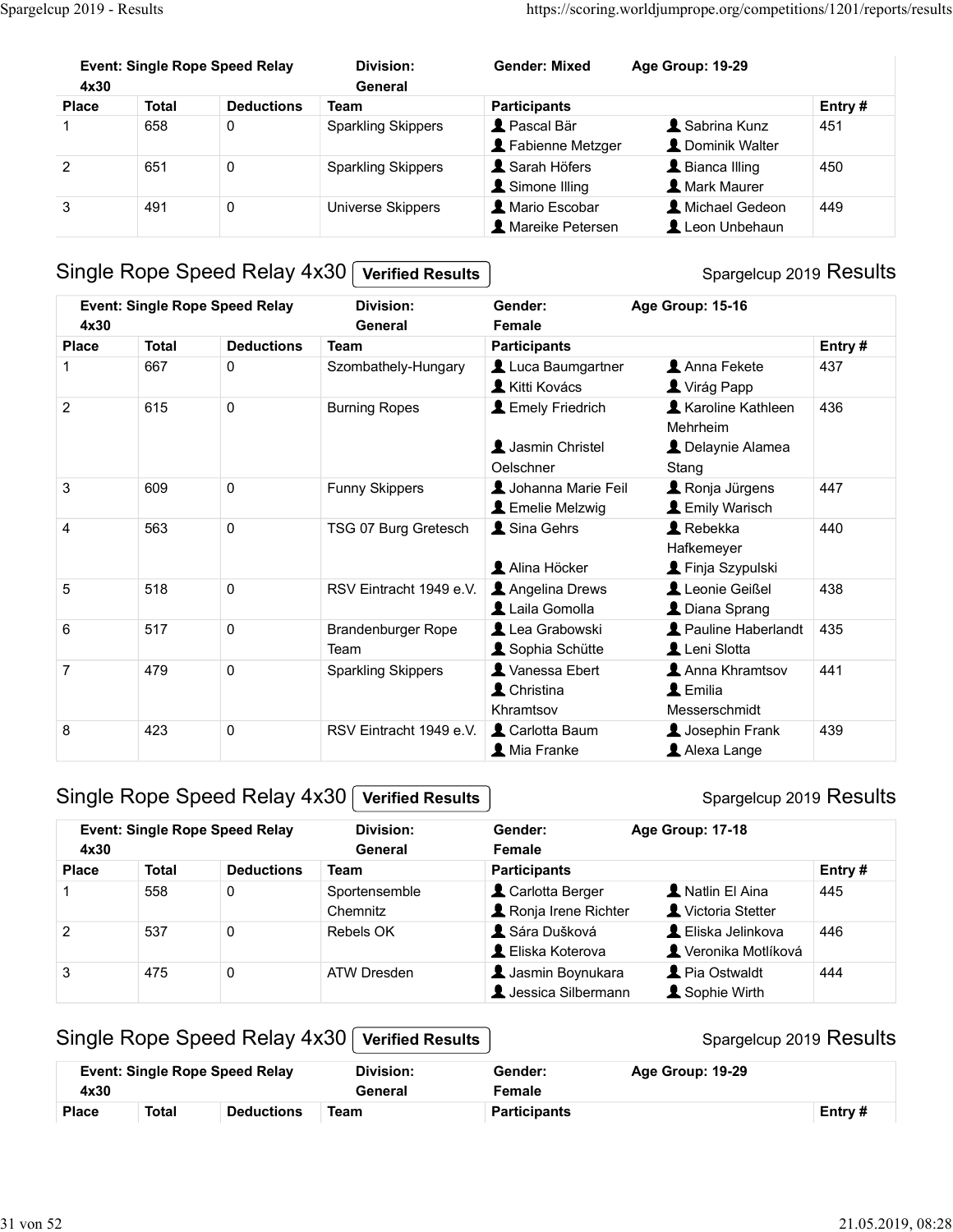|                                |                     |                                       |                          |                     | https://scoring.worldjumprope.org/competitions/1201/reports/results |               |  |
|--------------------------------|---------------------|---------------------------------------|--------------------------|---------------------|---------------------------------------------------------------------|---------------|--|
|                                |                     |                                       |                          |                     |                                                                     |               |  |
| Spargelcup 2019 - Results      |                     |                                       |                          |                     |                                                                     |               |  |
|                                |                     |                                       |                          |                     |                                                                     |               |  |
|                                |                     | <b>Event: Single Rope Speed Relay</b> | <b>Division:</b>         | Gender:             | Age Group: 19-29                                                    |               |  |
| 4x30                           |                     |                                       | General                  | Female              |                                                                     |               |  |
| <b>Place</b><br>$\overline{1}$ | <b>Total</b><br>600 | <b>Deductions</b><br>$\mathbf 0$      | <b>Team</b><br>Rebels OK | <b>Participants</b> | Vendula                                                             | Entry#<br>448 |  |
|                                |                     |                                       |                          | Sabina Kischerova   | Plazzerova                                                          |               |  |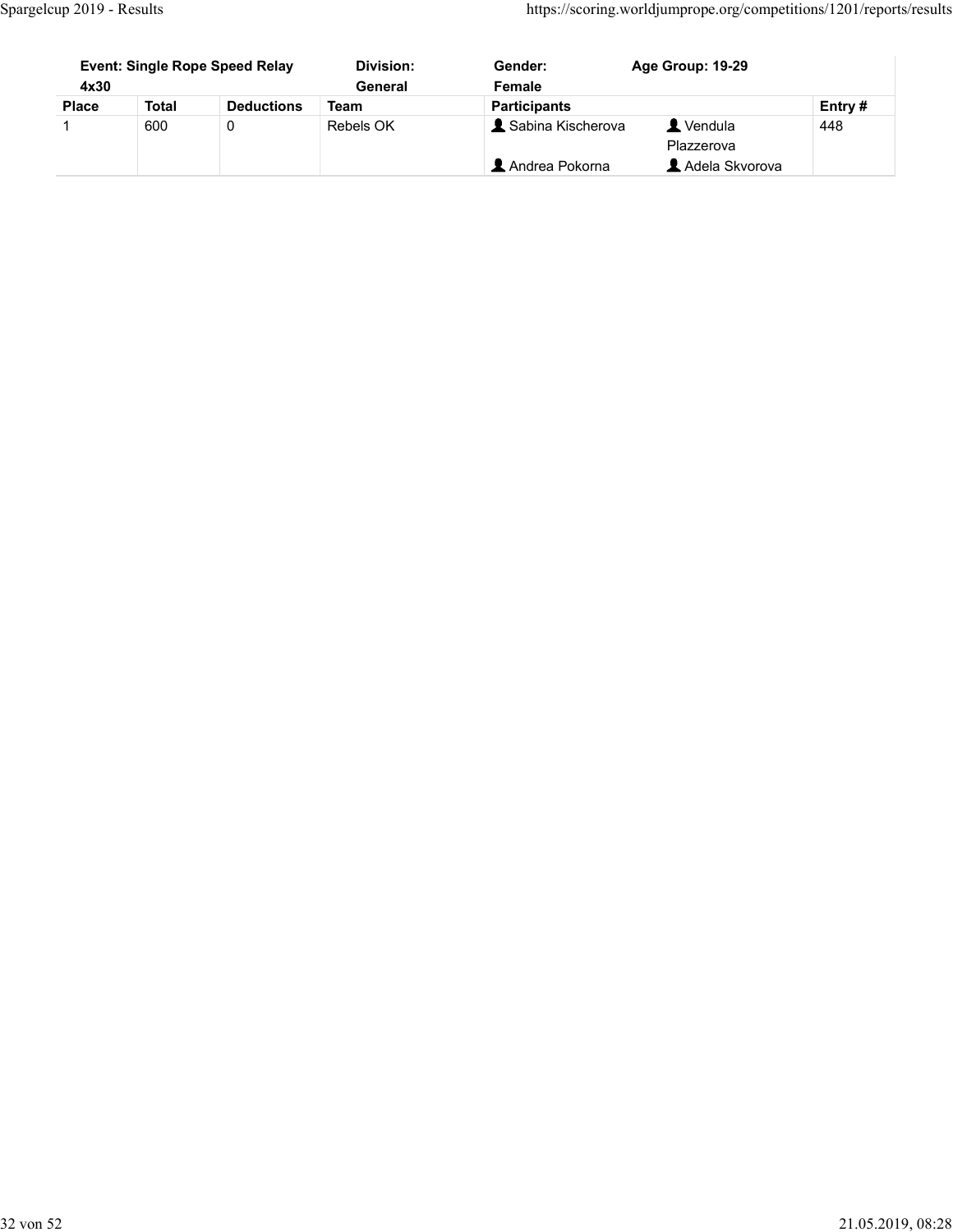#### Double Dutch Speed Relay 3x40 Verified Results

#### Spargelcup 2019 Results

| Spargelcup 2019 - Results |              |                                        |                             |                        | https://scoring.worldjumprope.org/competitions/1201/reports/results |        |  |
|---------------------------|--------------|----------------------------------------|-----------------------------|------------------------|---------------------------------------------------------------------|--------|--|
|                           |              |                                        |                             |                        |                                                                     |        |  |
|                           |              | Double Dutch Speed Relay 3x40          | <b>Verified Results</b>     |                        | Spargelcup 2019 Results                                             |        |  |
| 3x40                      |              | <b>Event: Double Dutch Speed Relay</b> | <b>Division:</b><br>General | Gender:<br>Female      | Age Group: 8 and younger                                            |        |  |
| <b>Place</b>              | <b>Total</b> | <b>Deductions</b>                      | <b>Team</b>                 | <b>Participants</b>    |                                                                     | Entry# |  |
|                           | 160          | $\mathbf 0$                            | <b>Burning Ropes</b>        | Mira Valentina         | Miley Candra Rose 498                                               |        |  |
|                           |              |                                        |                             | Mannheim<br>Svea Lotta | Michler                                                             |        |  |

#### Double Dutch Speed Relay 3x40 Verified Results

# Provide Dutch Speed Relay 3x40 <del>Verified Results</del><br>
Place Total Deductions Team Division: Gender: Age Group: 9 and younger<br>
These Total Deductions Team Participants<br>
Place Total Deductions Team Participants Michler<br>
Develo 1 350 0<br>
2019 Results<br>
1 350 0 Burning Ropes<br>
21 2014 Butch Speed Relay 3x40 <u>[verified Results</u><br>
1 350 8 Burning Ropes<br>
21 2016 Butch Speed Relay 3x40 [verified Results<br>
21 2 3 2 3 2 3 2 3 2 3 2 3 3 3 2 3 3 3 2 3 3 3 2 3 2 344 0 Rebels OK 500 Couble Dutch Speed Relay 3x40 | Verified Results<br>
3 256 0 Burning Ropes **Ential**<br>
3 256 0 Burning Ropes 2019 Results<br>
3 256 0 Burning Ropes 2019<br>
2 256 Dutch Speed Relay 3x40 | Verified Results<br>
2 256 Dutch Speed Relay 3x Place Total Deviced Relay 3x40 [verified Results<br>
Schumann Spargeloup 2019 Results<br>
Scheme Total Deductions Team Participants<br>
1 350 0 Europe Team Participants Team Participants<br>
256 0 Europes Liel Word Liel Word<br>
256 0 E 36humann<br>
1 Schumann<br>
1 Solution Speed Relay 3x40 | Verified Results<br>
1 3x40<br>
1 3x40<br>
1 3x40<br>
1 3x40<br>
1 3x40<br>
1 3x40<br>
1 3x40<br>
1 3x40<br>
1 3x40<br>
1 3x40<br>
1 3x40<br>
2 344<br>
2 3x40<br>
2 3x40<br>
2 3x40<br>
2 3x40<br>
2 3x40<br>
2 3x40<br>
2 3x40<br> Event: Double Dutch Speed Relay Division: Gender: 3x40 General Division: General Female Gender: Age Group: 9-10 **A** Kateřina Pathy **A** Tereza Sklenarova 501 **L** Ella Ward **1** Sofie Hošková **K**aterina Jedlickova 500  $\triangle$  Žofie Vlasáková **1** Emma Lou Güldner **1** Neele Carlotta | 499 Hoffmeister **L** Felina Mohr

#### Double Dutch Speed Relay  $3x40$  Verified Results

| 3x40           |              | <b>Event: Double Dutch Speed Relay</b> | <b>Division:</b><br>General                      | Gender:<br>Female                                                     | Age Group: 9-10               |        |  |
|----------------|--------------|----------------------------------------|--------------------------------------------------|-----------------------------------------------------------------------|-------------------------------|--------|--|
| <b>Place</b>   | <b>Total</b> | <b>Deductions</b>                      | <b>Team</b>                                      | <b>Participants</b>                                                   |                               | Entry# |  |
|                | 350          | $\mathbf 0$                            | Rebels OK                                        | Kateřina Pathy<br>LElla Ward                                          | Tereza Sklenarova             | 501    |  |
| $\overline{2}$ | 344          | 0                                      | Rebels OK                                        | Sofie Hošková<br>L Žofie Vlasáková                                    | <b>A</b> Katerina Jedlickova  | 500    |  |
| 3              | 256          | $\pmb{0}$                              | <b>Burning Ropes</b>                             | L Emma Lou Güldner<br>L Felina Mohr                                   | Neele Carlotta<br>Hoffmeister | 499    |  |
|                |              |                                        | Double Dutch Speed Relay 3x40   Verified Results |                                                                       | Spargelcup 2019 Results       |        |  |
| 3x40           |              | <b>Event: Double Dutch Speed Relay</b> | <b>Division:</b><br>General                      | Age Group: 11-12<br>Gender:<br>Female                                 |                               |        |  |
| <b>Place</b>   | <b>Total</b> | <b>Deductions</b>                      | <b>Team</b>                                      | <b>Participants</b>                                                   |                               | Entry# |  |
|                | 550          | 0                                      | Szombathely-Hungary                              | Luca Baumgartner<br>Virág Papp                                        | Halmosi Dézi                  | 484    |  |
| $\overline{2}$ | 503          | $\mathbf 0$                            | Rebels OK                                        | Nicol Arnold<br>Amálie Svobodová                                      | Veronika Stříbrná             | 490    |  |
| 3              | 372          | $\pmb{0}$                              | <b>Burning Ropes</b>                             | 2 Zara Armagan<br>Fiona Güntherodt                                    | Lena Gärtner                  | 487    |  |
| 4              | 361          | $\mathbf 0$                            | <b>Burning Ropes</b>                             | Fiona Andrea<br>Hoffmann<br>Fabienne Wilk                             | Sarah Monique<br><b>Krauß</b> | 481    |  |
| $\sqrt{5}$     | 355          | $\mathbf 0$                            | Astra Klánovice                                  | Barbora Jeřábková<br>Zuzana Varkočková                                | L Michaela<br>Pohanková       | 486    |  |
| 6              | 350          | $\mathbf 0$                            | <b>Burning Ropes</b>                             | <b>A</b> Mia Emily<br>Koslowski<br><b>1</b> Maria Aurelia<br>Mannheim | Leonie Mathilda<br>Kramer     | 482    |  |
| $\overline{7}$ | 326          | 0                                      | <b>Funny Skippers</b>                            | Amelie Jüttner<br>Sena Tamer                                          | Aenna Lischewski              | 485    |  |
| 8              | 306          | $\mathbf 0$                            | Rebels OK                                        | Adéla Cajthamlová<br>A Natálie<br>Markvartová                         | L Daniela<br>Cajthamlová      | 489    |  |
| $9\,$          | 293          | $\pmb{0}$                              | Rebels OK                                        | Barbora Chalupská<br><b>A</b> Kateřina Ševčíková                      | <b>L</b> Emma Faitová         | 491    |  |
| 10             | 290          | $\pmb{0}$                              | RSV Eintracht 1949 e.V.                          | A Melina Gaffri<br>Ann-Katrin<br>Verhülsdonk                          | A Melina Molkenthin           | 488    |  |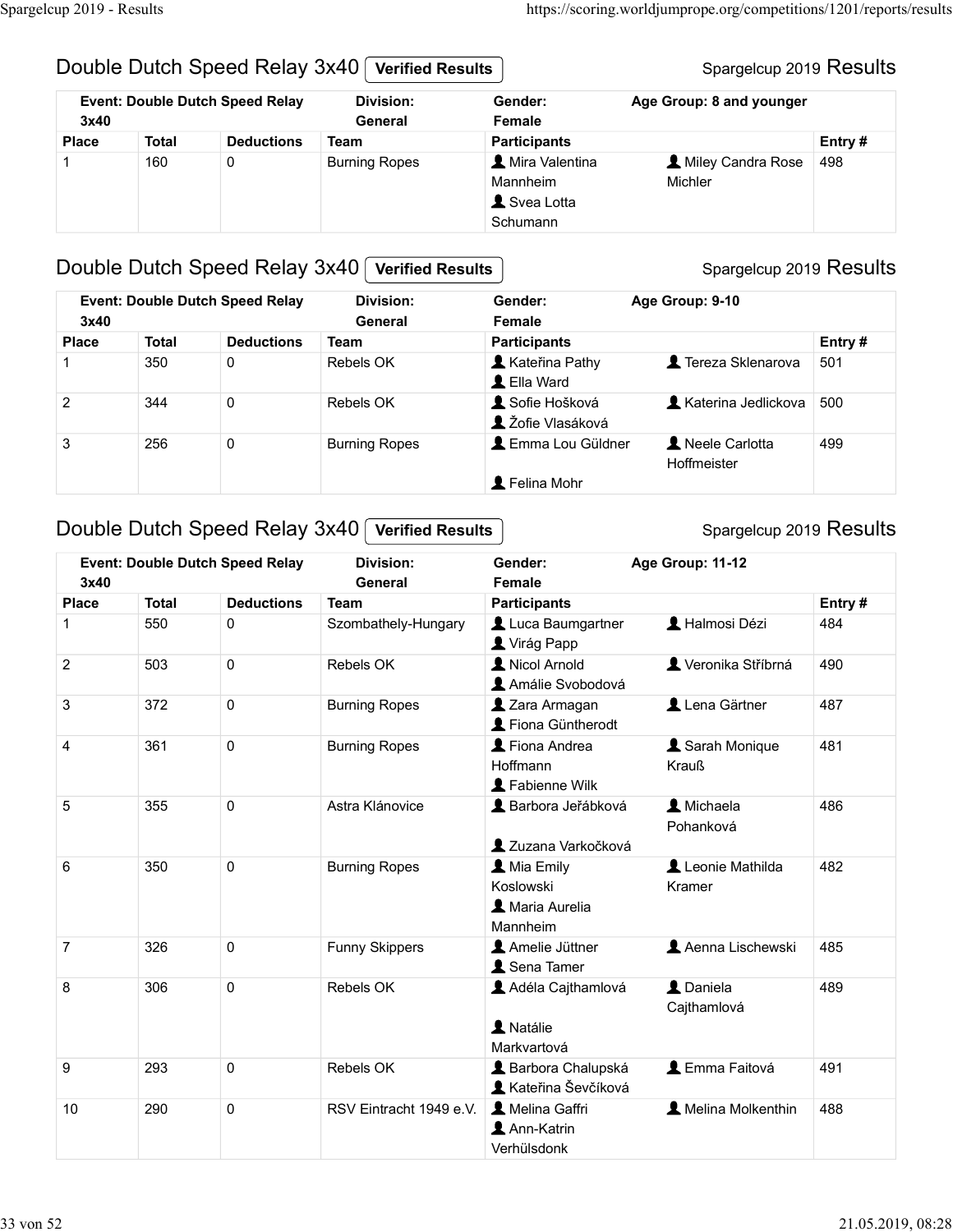| Spargelcup 2019 - Results |              |                                        |                             |                                                             | https://scoring.worldjumprope.org/competitions/1201/reports/results |        |
|---------------------------|--------------|----------------------------------------|-----------------------------|-------------------------------------------------------------|---------------------------------------------------------------------|--------|
| 3x40                      |              | <b>Event: Double Dutch Speed Relay</b> | <b>Division:</b><br>General | Gender:<br>Female                                           | Age Group: 11-12                                                    |        |
| Place                     | <b>Total</b> | <b>Deductions</b>                      | <b>Team</b>                 | <b>Participants</b>                                         |                                                                     | Entry# |
| 11                        | 270          | $\mathbf 0$                            | ATW Dresden                 | L Jette Hoppe<br>Amy Rösch                                  | <b>L</b> Emmi Lochschmidt                                           | 480    |
| 12                        | 226          | $\mathbf 0$                            | <b>Sparkling Skippers</b>   | X Vanessa Ebert<br>$\blacktriangle$ Emilia<br>Messerschmidt | L Christina<br>Khramtsov                                            | 492    |
| 13                        | 218          | $\pmb{0}$                              | Sportensemble<br>Chemnitz   | Line Beier<br>L Debora Grötzschel                           | Katja Burghart                                                      | 483    |
|                           |              |                                        |                             |                                                             |                                                                     |        |
|                           |              | Double Dutch Speed Relay 3x40          | <b>Verified Results</b>     |                                                             | Spargelcup 2019 Results                                             |        |
| 3x40                      |              | <b>Event: Double Dutch Speed Relay</b> | <b>Division:</b><br>General | Gender:<br>Female                                           | Age Group: 13-14                                                    |        |
| <b>Place</b>              | <b>Total</b> | <b>Deductions</b>                      | <b>Team</b>                 | <b>Participants</b>                                         |                                                                     | Entry# |
|                           | 598          | $\mathbf 0$                            | Rebels OK                   | Tereza Buchalová                                            | Veronika<br>Dvořáková                                               | 497    |
|                           | 348          | $\mathbf 0$                            | RSV Eintracht 1949 e.V.     | Adela Kepkova<br>Angelina Drews<br>Laila Gomolla            | Leonie Geißel                                                       | 494    |
| $\overline{c}$            |              | $\mathbf 0$                            | Astra Klánovice             | & Šárka Hrubantová                                          | <b>A</b> Barbora<br>Varkočková                                      | 493    |
| $\ensuremath{\mathsf{3}}$ | 308          |                                        |                             | Sofie Vévodová                                              |                                                                     |        |

## Double Dutch Speed Relay 3x40 Verified Results

## Event: Double Dutch Speed Relay Gender: Age Group: 13-14 Female 1 Tereza Buchalová 1 Veronika (1971)

| <b>Place</b>   | <b>Total</b> | <b>Deductions</b>                      | <b>Team</b>                 | <b>Participants</b>                                  |                           | Entry# |  |
|----------------|--------------|----------------------------------------|-----------------------------|------------------------------------------------------|---------------------------|--------|--|
| 11             | 270          | $\pmb{0}$                              | <b>ATW Dresden</b>          | Jette Hoppe<br>Amy Rösch                             | <b>L</b> Emmi Lochschmidt | 480    |  |
| 12             | 226          | $\pmb{0}$                              | <b>Sparkling Skippers</b>   | Vanessa Ebert<br>$\triangle$ Emilia<br>Messerschmidt | L Christina<br>Khramtsov  | 492    |  |
| 13             | 218          | $\pmb{0}$                              | Sportensemble<br>Chemnitz   | Line Beier<br>L Debora Grötzschel                    | Katja Burghart            | 483    |  |
|                |              | Double Dutch Speed Relay 3x40          | <b>Verified Results</b>     |                                                      | Spargelcup 2019 Results   |        |  |
| 3x40           |              | <b>Event: Double Dutch Speed Relay</b> | <b>Division:</b><br>General | Gender:<br>Female                                    | Age Group: 13-14          |        |  |
| <b>Place</b>   | <b>Total</b> | <b>Deductions</b>                      | <b>Team</b>                 | <b>Participants</b>                                  |                           | Entry# |  |
|                | 598          | $\mathbf 0$                            | Rebels OK                   | Tereza Buchalová<br>Adela Kepkova                    | Veronika<br>Dvořáková     | 497    |  |
| $\overline{2}$ | 348          | $\pmb{0}$                              | RSV Eintracht 1949 e.V.     | Angelina Drews<br>Laila Gomolla                      | Leonie Geißel             | 494    |  |
| 3              | 308          | $\pmb{0}$                              | Astra Klánovice             | & Šárka Hrubantová<br>Sofie Vévodová                 | L Barbora<br>Varkočková   | 493    |  |
| 4              | 239          | $\pmb{0}$                              | Rebels OK                   | Sára Andělová<br>L Eliška Sklenářová                 | Tereza Nováková           | 495    |  |
| scratch        |              |                                        | Rebels OK                   | Laura Galbava<br>Adela Souckova                      | A Natalie<br>Kvasnickova  | 496    |  |
|                |              | Double Dutch Speed Relay 3x40          | <b>Verified Results</b>     |                                                      | Spargelcup 2019 Results   |        |  |
| 3x40           |              | <b>Event: Double Dutch Speed Relay</b> | <b>Division:</b><br>General | <b>Gender: Mixed</b>                                 | Age Group: 19-29          |        |  |
| <b>Place</b>   | <b>Total</b> | <b>Deductions</b>                      | <b>Team</b>                 | <b>Participants</b>                                  |                           | Entry# |  |
| $\mathbf 1$    | 558          | 0                                      | <b>Sparkling Skippers</b>   | Bianca Illing<br><b>A</b> Mark Maurer                | Simone Illing             | 512    |  |
| $\overline{2}$ | 447          | $\pmb{0}$                              | <b>Sparkling Skippers</b>   | Pascal Bär<br>L Dominik Walter                       | Fabienne Metzger          | 513    |  |
|                |              | Double Dutch Speed Relay 3x40          | <b>Verified Results</b>     |                                                      | Spargelcup 2019 Results   |        |  |
|                |              | <b>Event: Double Dutch Speed Relay</b> | Division:                   | Gender:                                              | $Ans$ Group: 15-16        |        |  |

#### Double Dutch Speed Relay 3x40 Verified Results

#### Spargelcup 2019 Results

| 3x40         | <b>Event: Double Dutch Speed Relay</b> |                   | Division:<br>General      | <b>Gender: Mixed</b>                    | Age Group: 19-29 |           |  |
|--------------|----------------------------------------|-------------------|---------------------------|-----------------------------------------|------------------|-----------|--|
| <b>Place</b> | <b>Total</b>                           | <b>Deductions</b> | Team                      | <b>Participants</b>                     |                  | Entry $#$ |  |
|              | 558                                    | 0                 | <b>Sparkling Skippers</b> | Bianca Illing<br>Mark Maurer            | Simone Illing    | 512       |  |
| 2            | 447                                    |                   | <b>Sparkling Skippers</b> | <b>L</b> Pascal Bär<br>L Dominik Walter | Fabienne Metzger | 513       |  |

## Double Dutch Speed Relay 3x40 Verified Results

| 4              | 239          | $\mathbf 0$                                | Rebels OK                                            | Sára Andělová<br>L Eliška Sklenářová            | <b>1</b> Tereza Nováková                 | 495    |
|----------------|--------------|--------------------------------------------|------------------------------------------------------|-------------------------------------------------|------------------------------------------|--------|
| scratch        |              |                                            | Rebels OK                                            | Laura Galbava                                   | A Natalie<br>Kvasnickova                 | 496    |
|                |              | Double Dutch Speed Relay 3x40              | <b>Verified Results</b>                              | Adela Souckova                                  | Spargelcup 2019 Results                  |        |
| 3x40           |              | <b>Event: Double Dutch Speed Relay</b>     | <b>Division:</b><br><b>General</b>                   | <b>Gender: Mixed</b>                            | Age Group: 19-29                         |        |
| <b>Place</b>   | <b>Total</b> | <b>Deductions</b>                          | <b>Team</b>                                          | <b>Participants</b>                             |                                          | Entry# |
|                | 558          | 0                                          | <b>Sparkling Skippers</b>                            | L Bianca Illing<br><b>2</b> Mark Maurer         | Simone Illing                            | 512    |
|                |              |                                            |                                                      |                                                 | Fabienne Metzger                         | 513    |
| $\overline{c}$ | 447          | $\pmb{0}$<br>Double Dutch Speed Relay 3x40 | <b>Sparkling Skippers</b><br><b>Verified Results</b> | Pascal Bär<br>L Dominik Walter                  | Spargelcup 2019 Results                  |        |
| 3x40           |              | <b>Event: Double Dutch Speed Relay</b>     | <b>Division:</b><br>General                          | Gender:<br>Female                               | Age Group: 15-16                         |        |
| <b>Place</b>   | <b>Total</b> | <b>Deductions</b>                          | <b>Team</b>                                          | <b>Participants</b>                             |                                          | Entry# |
|                | 462          | $\mathbf 0$                                | <b>Funny Skippers</b>                                | Jill Basting-<br>Neumann                        | Ronja Jürgens<br><b>L</b> Emelie Melzwig | 506    |
| $\overline{2}$ | 452          | $\mathbf 0$                                | <b>Burning Ropes</b>                                 | L Emely Friedrich<br>L Delaynie Alamea<br>Stang | Frieda Schulze                           | 503    |
| $\mathbf{3}$   | 374          | $\mathbf 0$                                | <b>Sparkling Skippers</b>                            | L Emmi Altmann<br>Michelle Fischer              | Levelyne Fening                          | 505    |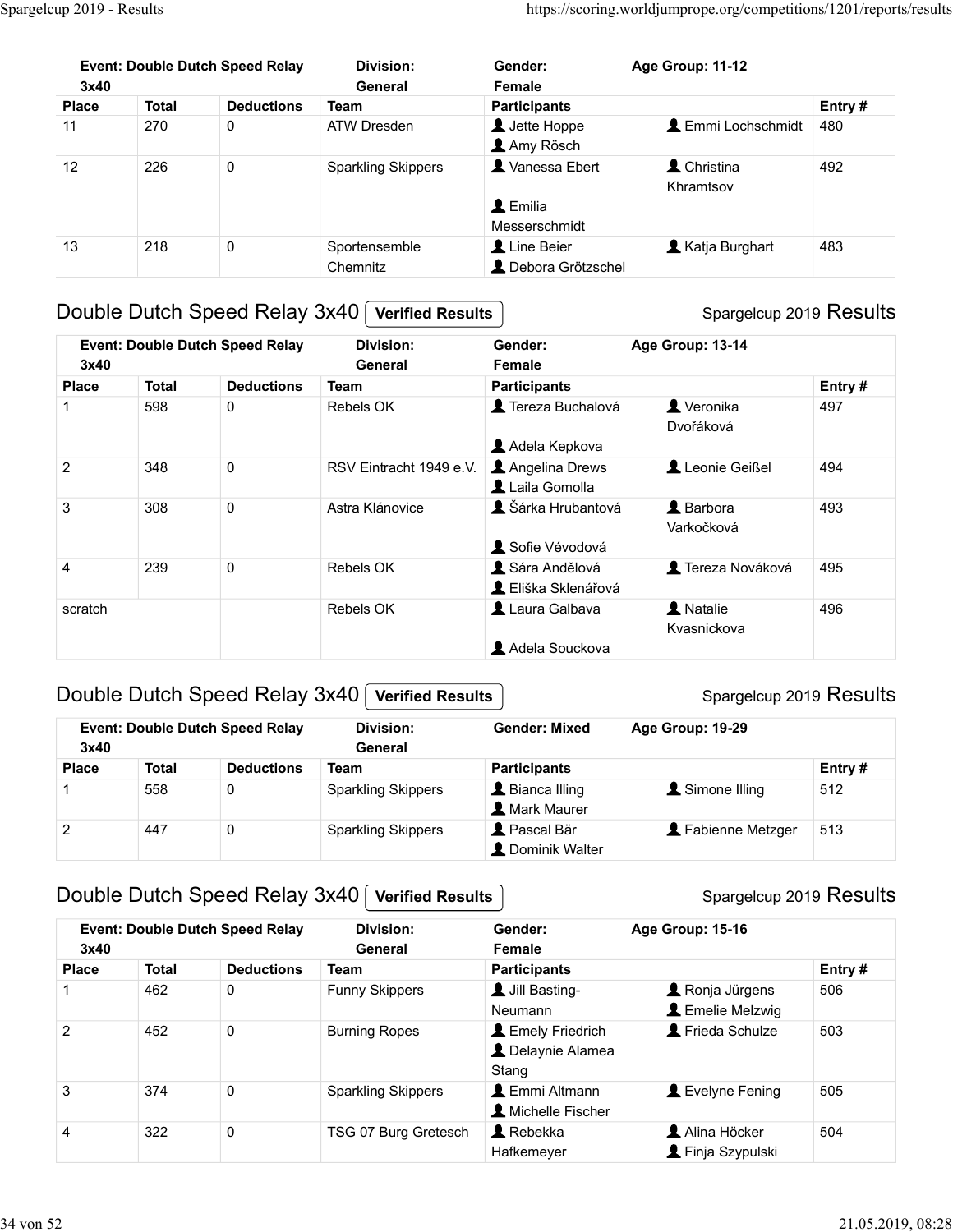| Spargelcup 2019 - Results |              |                                        |                      |                     | https://scoring.worldjumprope.org/competitions/1201/reports/results |               |  |
|---------------------------|--------------|----------------------------------------|----------------------|---------------------|---------------------------------------------------------------------|---------------|--|
|                           |              |                                        |                      |                     |                                                                     |               |  |
|                           |              |                                        |                      |                     |                                                                     |               |  |
| 3x40                      |              | <b>Event: Double Dutch Speed Relay</b> | Division:<br>General | Gender:<br>Female   | Age Group: 15-16                                                    |               |  |
| <b>Place</b>              | <b>Total</b> | <b>Deductions</b>                      | <b>Team</b>          | <b>Participants</b> |                                                                     |               |  |
| scratch                   |              |                                        | <b>Burning Ropes</b> | Karoline Kathleen   | L Milena Methfessel                                                 | Entry#<br>502 |  |

## Double Dutch Speed Relay 3x40 Verified Results

## Spargelcup 2019 Results

|                | up 2019 - Results |                                        |                             |                                                   | https://scoring.worldjumprope.org/competitions/1201/reports/results |        |
|----------------|-------------------|----------------------------------------|-----------------------------|---------------------------------------------------|---------------------------------------------------------------------|--------|
| 3x40           |                   | <b>Event: Double Dutch Speed Relay</b> | <b>Division:</b><br>General | Gender:<br>Female                                 | Age Group: 15-16                                                    |        |
| <b>Place</b>   | <b>Total</b>      | <b>Deductions</b>                      | <b>Team</b>                 | <b>Participants</b>                               |                                                                     | Entry# |
| scratch        |                   |                                        | <b>Burning Ropes</b>        | Karoline Kathleen<br>Mehrheim                     | Milena Methfessel<br>Jasmin Christel<br>Oelschner                   | 502    |
|                |                   | Double Dutch Speed Relay 3x40          | <b>Verified Results</b>     |                                                   | Spargelcup 2019 Results                                             |        |
| 3x40           |                   | <b>Event: Double Dutch Speed Relay</b> | Division:<br>General        | Gender:<br>Female                                 | Age Group: 17-18                                                    |        |
| <b>Place</b>   | <b>Total</b>      | <b>Deductions</b>                      | <b>Team</b>                 | <b>Participants</b>                               |                                                                     | Entry# |
| $\mathbf 1$    | 496               | $\mathbf 0$                            | Rebels OK                   | L Eliska Jelinkova<br>Adela Skvorova              | Veronika Motlíková                                                  | 510    |
| 2              | 307               | $\mathsf{O}$                           | Rebels OK                   | Sára Dušková<br>L Eliska Koterova                 | Leontýna Fořtová                                                    | 509    |
| 3              | 306               | $\mathbf 0$                            | Sportensemble<br>Chemnitz   | Carlotta Berger<br>Ronja Irene Richter            | A Natlin El Aina                                                    | 508    |
| $\overline{4}$ | 295               | 0                                      | <b>ATW Dresden</b>          | <b>1</b> Jasmin Boynukara<br>L Jessica Silbermann | Pia Ostwaldt                                                        | 507    |
|                |                   | Double Dutch Speed Relay 3x40          | <b>Verified Results</b>     |                                                   | Spargelcup 2019 Results                                             |        |
| 3x40           |                   | <b>Event: Double Dutch Speed Relay</b> | Division:<br>General        | Gender:<br>Female                                 | Age Group: 19-29                                                    |        |
|                | <b>Total</b>      | <b>Deductions</b>                      | <b>Team</b>                 | <b>Participants</b>                               |                                                                     | Entry# |
| <b>Place</b>   |                   |                                        | Rebels OK                   | Sabina Kischerova                                 | Vendula                                                             | 511    |

## Double Dutch Speed Relay 3x40 Verified Results

| 3x40         |              | <b>Event: Double Dutch Speed Relay</b> | Division:<br>General | Age Group: 19-29<br>Gender:<br>Female |                               |
|--------------|--------------|----------------------------------------|----------------------|---------------------------------------|-------------------------------|
| <b>Place</b> | <b>Total</b> | <b>Deductions</b>                      | Team                 | <b>Participants</b>                   | Entry $#$                     |
|              | 635          |                                        | Rebels OK            | Sabina Kischerova                     | $\blacksquare$ Vendula<br>511 |
|              |              |                                        |                      |                                       | Plazzerova                    |
|              |              |                                        |                      | Andrea Pokorna                        |                               |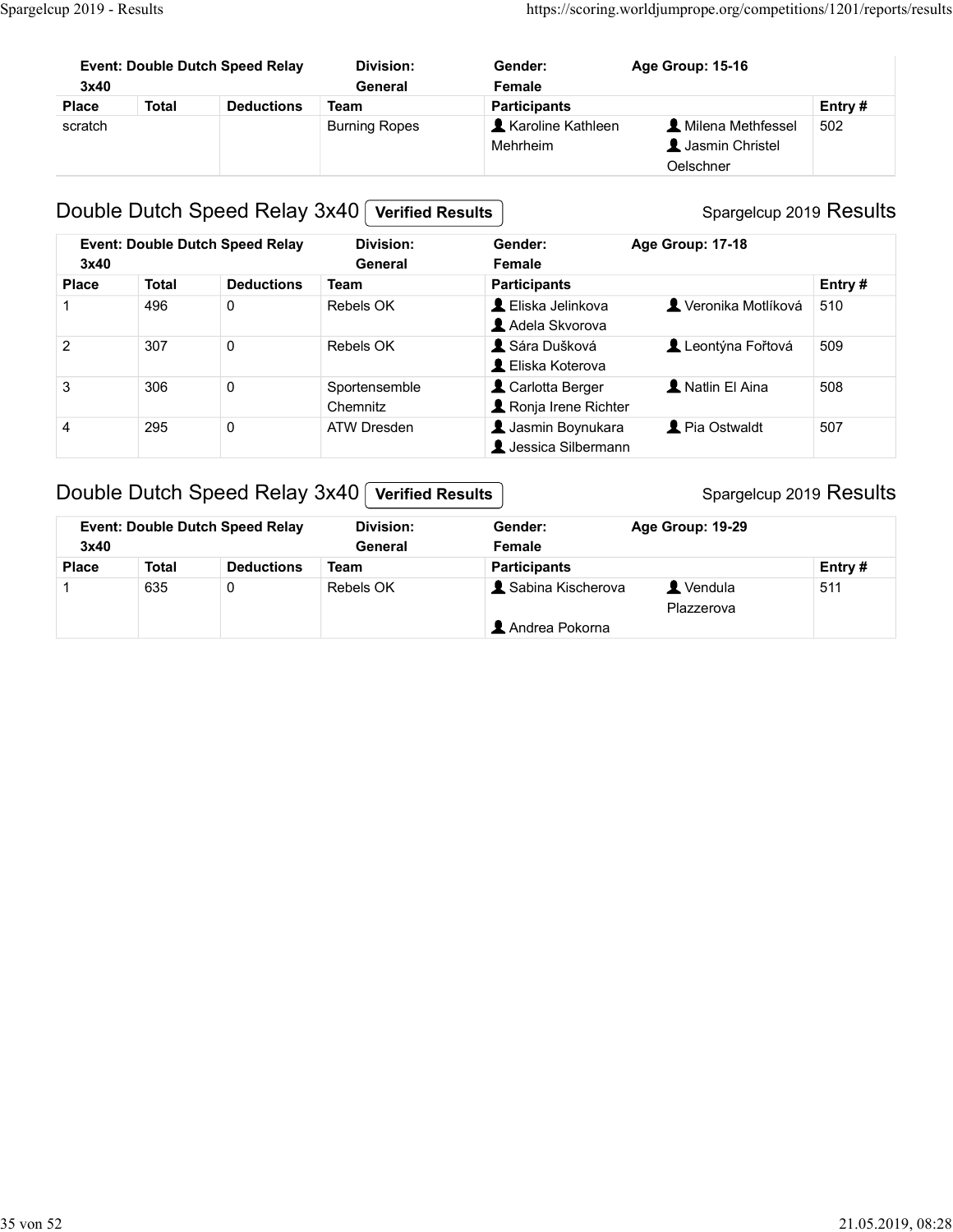# Spargelcup 2019 Results Spargelcup 2019 Results Double Dutch Pairs Speed 2x60 Verified Results Provided Dutch Pairs Speed 2x60 [Verified Results | Microsofted Device Total | Deductions Team Participants | Participants | Event: Double Dutch Pairs Speed 2x60 [Verified Results | Gender: Mixed Age Group: 9-10<br>Place Tota Double Dutch Pairs Speed 2x60 Verified Results P2019 - Results<br>
Pouble Dutch Pairs Speed 2x60 **Verified Results**<br>
Event: Double Dutch Pairs Speed 2x60 **Verified Results**<br>
Place Total Deductions Team Participants Age Group: 9-10<br>
Place Total Deductions Team Participants 1 298 Double Dutch Pairs Speed 2x60 <u>Verified Results</u><br>
1 298 Double Dutch Pairs Speed 2x60 <u>Verified Results</u><br>
2019 - Results<br>
2019 Double Dutch Pairs Speed 2x60 Verified Results<br>
2019 Fernt: Double Dutch Pairs Speed 2x6 Team Heinrich Anna Reinicke 520 Double Dutch Pairs Speed 2x60 **(Verified Results and The Couple Participants** Spargeloup 2019 Results<br>
Place Total Deductions Team Participants Age Group: 9-10<br>
Place Total Deductions Team Center Mixed Age Group: 11-12<br>
E Couple Dutch Pairs Speed 2x60 [Verified Results<br>
Event: Double Dutch Pairs Speed<br>
2x60 Dutvision: General Participants Age Group: 9-10<br>
Piace Total Deductions Team<br>
Double Dutch Pairs Speed 2x60 [Verified Results<br>
Event: Event: Double Dutch Pairs Speed 2x60 [Verified Results<br>
Place Total Deductions Team<br>
2 2 312 0 Burning Ropes 11-10 Pairs Speed 2x60 [Verified Results<br>
2 2 312 0 Burning Ropes 1<br>
2 3 314 0 Burning Ropes 1<br>
2 3 3 14 0 2 3 2 Event: Double Dutch Pairs Speed 2x60 **Gender: Mixed** General https://scoring.worldjumprope.org/competitions/1201/reports/results<br>
Gender: Mixed Age Group: 9-10<br>
Participants Entry #<br>
Spargelcup 2019 Results Event: Double Dutch Pairs Speed 2x60 General **Gender: Mixed** https://scoring.worldjumprope.org/competitions/1201/reports/results<br>
Gender: Mixed Age Group: 9-10<br>
Participants Entry #<br>
Spargelcup 2019 Results<br>
Gender: Mixed Age Group: 11-12<br>
Participants Entry #<br>
Piet Bendix Lemily Pe Piet Bendix **Emily Petersen** 520 Spargelcup 2019 - Results<br>
Double Dutch Pairs Speed 2x60 *Verified Results*<br>
Event: Double Dutch Pairs Speed 2x60 *Verified Results*<br>
Event: Double Dutch Pairs Speed Division: Gender: Mixed Age Group: 9-10

## Double Dutch Pairs Speed 2x60 Verified Results

#### Spargelcup 2019 Results

| $\overline{1}$ | 298          | $\Omega$                                                                | <b>Brandenburger Rope</b><br>Team           | Piet Bendix<br>Heinrich<br><b>L</b> Emma Wille        | Emily Petersen<br>Anna Reinicke                 | 520    |
|----------------|--------------|-------------------------------------------------------------------------|---------------------------------------------|-------------------------------------------------------|-------------------------------------------------|--------|
|                |              | Double Dutch Pairs Speed 2x60                                           | <b>Verified Results</b>                     |                                                       | Spargelcup 2019 Results                         |        |
| 2x60           |              | <b>Event: Double Dutch Pairs Speed</b>                                  | <b>Division:</b><br>General                 | Gender:<br>Female                                     | Age Group: 9-10                                 |        |
| <b>Place</b>   | <b>Total</b> | <b>Deductions</b>                                                       | <b>Team</b>                                 | <b>Participants</b>                                   |                                                 | Entry# |
|                | 450          | $\mathbf 0$                                                             | <b>Rebels OK</b>                            | Sofie Hošková<br>Tereza Sklenarova                    | <b>Katerina Jedlickova</b><br>L Žofie Vlasáková | 527    |
| $\overline{2}$ | 312          | $\pmb{0}$                                                               | <b>Burning Ropes</b>                        | Lemma Lou Güldner<br>Stella-Viktoria<br>Lehmann       | Neele Carlotta<br>Hoffmeister<br>Felina Mohr    | 526    |
|                |              | Double Dutch Pairs Speed 2x60<br><b>Event: Double Dutch Pairs Speed</b> | <b>Verified Results</b><br><b>Division:</b> | Gender:                                               | Spargelcup 2019 Results<br>Age Group: 11-12     |        |
| 2x60           |              |                                                                         | General                                     | Female                                                |                                                 |        |
| <b>Place</b>   | <b>Total</b> | <b>Deductions</b>                                                       | <b>Team</b>                                 | <b>Participants</b>                                   |                                                 | Entry# |
|                | 531          | $\mathbf 0$                                                             | Rebels OK                                   | Kateřina Pathy<br>Amálie Svobodová                    | Veronika Stříbrná<br>L Ella Ward                | 517    |
| $\overline{2}$ | 477          | $\pmb{0}$                                                               | <b>Burning Ropes</b>                        | L Mia Emily<br>Koslowski<br>Maria Aurelia<br>Monnhoim | Leonie Mathilda<br>Kramer<br>Fabienne Wilk      | 514    |

## Double Dutch Pairs Speed 2x60 Verified Results

## Chapter Charles Space of Total Charles Space of Total Charles Space of Total Charles Team of Team of Charles Charles Space of Total Deductions Team Participants<br>
2 312 0 Burning Ropes 1 Charles Charles Charles Charles Ch 2 2 312 0 General Participants<br>
1 2 2 312 0 Burning Ropes **1** Fendal Coldistoval S27<br>
2 312 0 Burning Ropes **1** Energa Stenarova **1** Zofie Vlasáková<br>
1 Rebels Oct 1013<br>
2 3 0 Burning Ropes **1** Emma Lou Guldner **1** Neele 2 312 0 Burning Ropes **1** Emma Lou Güldner Hotelariota 526<br> **1** Scelar-Viktoria **1** Hoffmeister<br> **2** 2010 Dutch Pairs Speed 2x60 **Verified Results**<br>
2x60 **Content Conder:** Age Group: 11-12<br>
2x60 **Conder:** Age Group: 11-12 Lehmann<br>
Space Dutch Pairs Speed 2x60 Verified Results<br>
2x60<br>
2x60<br>
2x60<br>
2x60<br>
2x60<br>
2x60<br>
2x60<br>
2x60<br>
2x60<br>
2x60<br>
2x60<br>
2x60<br>
2x60<br>
2x60<br>
2x60<br>
2x60<br>
2x60<br>
2x60<br>
2x60<br>
2x60<br>
2x60<br>
2x60<br>
2x60<br>
2x60<br>
2x60<br>
2x60<br>
2x60<br>
2x6 Couple Dutch Pairs Speed 2x60 (Verified Results<br>
Exect Double Dutch Pairs Speed<br>
2x60 Detections Team<br>
2x60 Detections Team<br>
2x60 Detections Team<br>
2x60 Detections Team<br>
2x60 Detections Team<br>
2x60 Detections Team<br>
2x60 Det 2 477 0 Burning Ropes<br> **Excluding Hotel Monder:**<br>
Monder Mandaudia Kramer<br>
Mandaudia Architects<br>
2 Daniels 518<br>
2 Daniels 518<br>
2 Daniels State Columbus<br>
2 Daniels State Columbus<br>
2 Daniels Columbus<br>
2 Daniels Columbus<br>
2 Event: Double Dutch Pairs Speed 2x60 Division: General Female Gender: Age Group: 11-12 **A** Kateřina Pathy **A** Veronika Stříbrná 517 **Amálie Svobodová AL Ella Ward** Mia Emily **Leonie Mathilda** 514 Koslowski Kramer Maria Aurelia Fabienne Wilk Mannheim Adéla Cajthamlová Daniela (518 **Cajthamlová A** Emma Faitová **A** Natálie Markvartová **L** Zara Armagan Lena Gärtner | 515 **1** Fiona Güntherodt **L** Lilly-Valentina Lehmann **A** Sára Andělová **Barbora Chalupská** 519 **1** Tereza Nováková **Kateřina Ševčíková L** Laura Bellmann **B** Bega Kandler 516 A Maja Jolie Penkert **A** Celine Westphal

#### Double Dutch Pairs Speed 2x60 | Verified Results

|              |              | <b>Event: Double Dutch Pairs Speed</b> | Division: | Gender:             | Age Group: 13-14 |        |
|--------------|--------------|----------------------------------------|-----------|---------------------|------------------|--------|
| 2x60         |              |                                        | General   | Female              |                  |        |
| <b>Place</b> | <b>Total</b> | <b>Deductions</b>                      | Team      | <b>Participants</b> |                  | Entry# |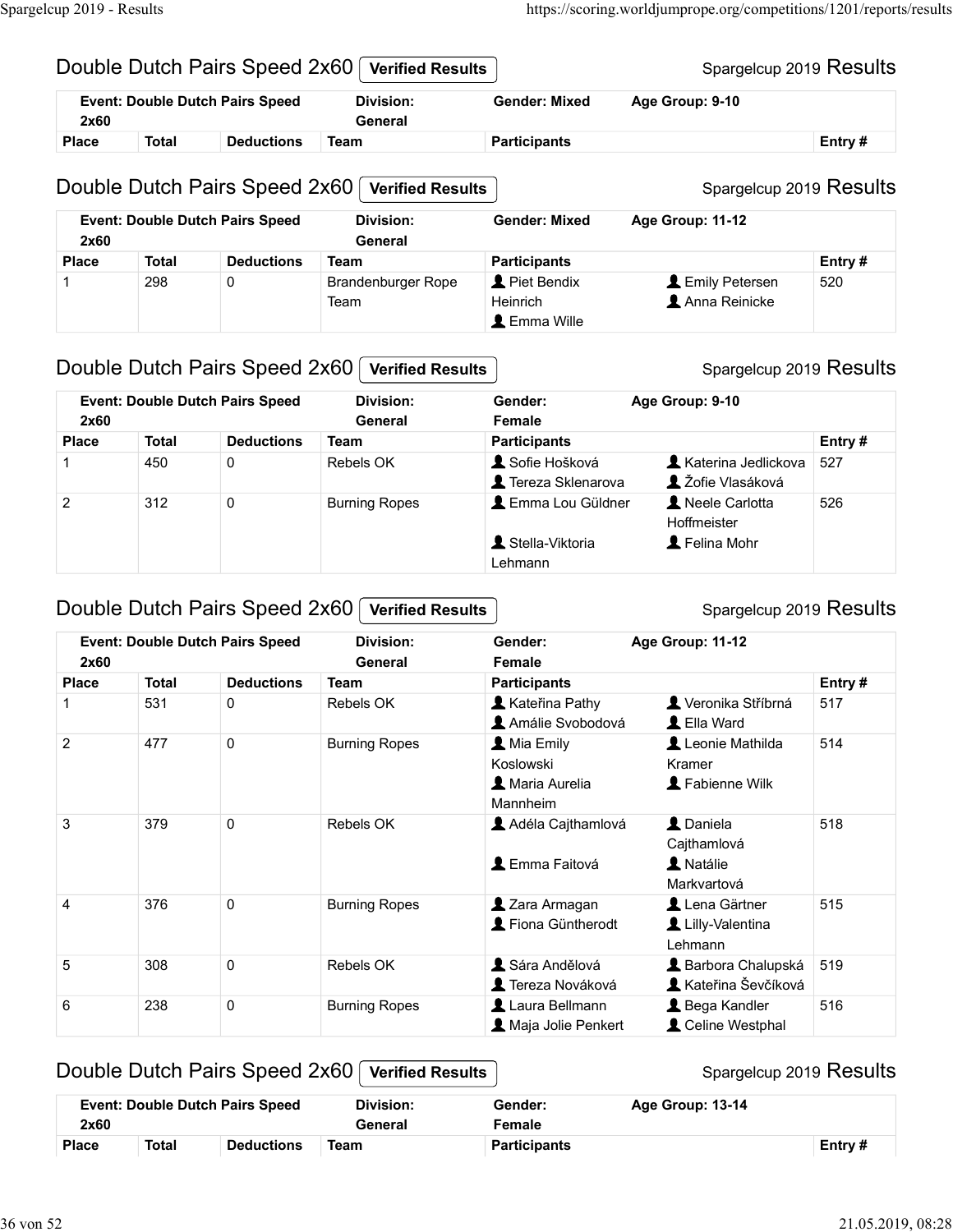| Spargelcup 2019 - Results |              |                                        |                           |                                 |                                                                     |        |
|---------------------------|--------------|----------------------------------------|---------------------------|---------------------------------|---------------------------------------------------------------------|--------|
|                           |              |                                        |                           |                                 |                                                                     |        |
|                           |              |                                        |                           |                                 |                                                                     |        |
|                           |              |                                        |                           |                                 |                                                                     |        |
|                           |              |                                        |                           |                                 |                                                                     |        |
|                           |              |                                        |                           |                                 |                                                                     |        |
|                           |              |                                        |                           |                                 |                                                                     |        |
|                           |              |                                        |                           |                                 |                                                                     |        |
|                           |              |                                        |                           |                                 |                                                                     |        |
|                           |              |                                        |                           |                                 |                                                                     |        |
|                           |              |                                        |                           |                                 |                                                                     |        |
|                           |              |                                        |                           |                                 | https://scoring.worldjumprope.org/competitions/1201/reports/results |        |
|                           |              |                                        |                           |                                 |                                                                     |        |
|                           |              | <b>Event: Double Dutch Pairs Speed</b> | <b>Division:</b>          | Gender:                         | Age Group: 13-14                                                    |        |
| 2x60                      |              |                                        | General                   | Female                          |                                                                     |        |
| <b>Place</b>              | <b>Total</b> | <b>Deductions</b>                      | <b>Team</b>               | <b>Participants</b>             |                                                                     | Entry# |
|                           | 542          | $\mathbf 0$                            | Rebels OK                 | Kicol Arnold                    | Tereza Buchalová                                                    | 525    |
|                           |              |                                        |                           | Veronika<br>Dvořáková           | Adela Kepkova                                                       |        |
| $\boldsymbol{2}$          | 380          | $\mathbf 0$                            | Astra Klánovice           | Sárka Hrubantová                | L Michaela                                                          | 523    |
|                           |              |                                        |                           |                                 | Pohanková                                                           |        |
|                           |              |                                        |                           | L Barbora                       | 2 Zuzana Varkočková                                                 |        |
|                           |              |                                        |                           | Varkočková                      |                                                                     |        |
| 3                         | 339          | 0                                      | Brandenburger Rope        | Cina Kellermann                 | Johanna Schelske                                                    | 521    |
|                           |              |                                        | Team                      | Mia Lynn Seidler                | Leni Slotta<br>Emmi Lochschmidt 522                                 |        |
| 4                         | 207          | $\mathbf{0}$                           | ATW Dresden               | Jette Hoppe<br>Flora Rietzschel | Amy Rösch                                                           |        |
| scratch                   |              |                                        | Rebels OK                 | Laura Galbava                   | <i>L</i> Natalie                                                    | 524    |
|                           |              |                                        |                           |                                 | Kvasnickova                                                         |        |
|                           |              |                                        |                           | L Eliška Sklenářová             | Adela Souckova                                                      |        |
|                           |              |                                        |                           |                                 |                                                                     |        |
|                           |              |                                        |                           |                                 | Spargelcup 2019 Results                                             |        |
|                           |              | Double Dutch Pairs Speed 2x60          | <b>Verified Results</b>   |                                 |                                                                     |        |
|                           |              |                                        | <b>Division:</b>          | <b>Gender: Mixed</b>            | Age Group: 19-29                                                    |        |
| 2x60                      |              | <b>Event: Double Dutch Pairs Speed</b> | General                   |                                 |                                                                     |        |
| <b>Place</b>              | <b>Total</b> | <b>Deductions</b>                      | <b>Team</b>               | <b>Participants</b>             |                                                                     | Entry# |
|                           | 706          | 0                                      | <b>Sparkling Skippers</b> | Pascal Bär                      | L Bianca Illing                                                     | 537    |
| $\overline{c}$            | 447          | $\mathbf 0$                            | <b>Sparkling Skippers</b> | Simone Illing<br>Sarah Höfers   | <b>A</b> Mark Maurer<br>Sabrina Kunz                                | 538    |

#### Double Dutch Pairs Speed 2x60 Verified Results

| 2x60         |              | <b>Event: Double Dutch Pairs Speed</b> | Division:<br>General      | <b>Gender: Mixed</b>                 | Age Group: 19-29                                |           |
|--------------|--------------|----------------------------------------|---------------------------|--------------------------------------|-------------------------------------------------|-----------|
| <b>Place</b> | <b>Total</b> | <b>Deductions</b>                      | Team                      | <b>Participants</b>                  |                                                 | Entry $#$ |
|              | 706          |                                        | <b>Sparkling Skippers</b> | <b>A</b> Pascal Bär<br>Simone Illing | $\blacktriangle$ Bianca Illing<br>Mark Maurer   | 537       |
| 2            | 447          |                                        | <b>Sparkling Skippers</b> | Sarah Höfers<br>Fabienne Metzger     | $\blacksquare$ Sabrina Kunz<br>L Dominik Walter | 538       |

#### Double Dutch Pairs Speed 2x60 Verified Results

# 207 0<br>
Scratch Rebels OK **E** Liska Sklenařová **E** Marticlar Scratch<br>
Rebels OK **E** Liska Sklenařová **E** Laura Galbava **E** Martial<br>
2 Cliska Sklenařová **E** Liska Sklenařová **E** Liska Sklenačkova<br>
2 200<br>
Place Total Deducti Scratch<br>
2 Elista Skienářová **1** Andale Scratch Indian S24<br>
2 Functional Mada Souckova<br>
2 Function Pairs Speed 2x60 (Verified Results)<br>
2 Georgeticup 2019 Results<br>
2 Georgeticup 2019 Results<br>
2 Georgeticup Skippers and Ded 2 434 0 TSG 07 Burg Greence 1<br>
2 434 0 TSG 07 Burg Greence 1<br>
2 434 0 Total Demonstration Centers (Mate Southern Strengton 1938)<br>
2 434 0 Total Demonstration Centers (Mate Southern Strengton 2019 Results<br>
2 434 0 Total Pu Event: Double Dutch Pairs Speed<br>
1 Deductions Team<br>
1 706 0 Sparkling Skippers Participants<br>
2 447 0 Sparkling Skippers Participants<br>
2 447 0 Sparkling Skippers Participants<br>
3 Sparkling Skippers Speed<br>
3 Sparkling Skipper Team Ida Heinrich Sophia Schütte 529 **Place**<br> **Process Total Deductions Team Participants**<br> **Process Total Deductions Team Participants**<br> **2** 2 447 0 Spartking Skippers **1.** Simone Bling **1.** Mark Maurer<br> **2** Subtracht 1949 e.<br> **2** Rations Music Conder: Age Double Dutch Pairs Speed 2x60 (Verified Results<br>
Face Total Deductions Team Participants<br>
Place Total Deductions Team Participants<br>
Place Total Deductions Team Participants<br>
Place Total Deductions Team Participants<br>
Place Event: Double Dutch Pairs Speed<br>
2 as the Content of Texas of the Content of the Content of the Content of the Content of the Content of the Content of the Content of the Content of the Content of the Content of the Cont 2 2 356 0 ATW Dresden 2 2 356 0 ATW Dresden 2 2 356 0 ATW Dresden 2 2 356 0 ATW Dresden 2 2 356 0 ATW Dresden 2 2 356 0 ATW Dresden 2 2 3 2 3 2 3 2 3 2 2 3 356 0 ATW Dresden 2 2 3 356 0 ATW Dresden 2 2 3 2 3 2 3 2 3 2 3 1 646 0 Funny Skippers<br>
Neumann<br>
1 Emily Warisch<br>
1 Emily Warisch<br>
1 Emily Warisch<br>
1 Emily Warisch<br>
1 Emily Warisch<br>
1 Emily Warisch<br>
1 Emily Skippers<br>
1 Rebekka<br>
1 Sportersemble<br>
2 0 Brandenburger Rope 1 Lea Grabowski<br> Event: Double Dutch Pairs Speed 2x60 Division: **General** Gender: Age Group: 15-16 Female **L** Jill Basting-Neumann Emelie Melzwig Ronja Jürgens | 532 **L** Emily Warisch **1** Sina Gehrs **Rebekka** 531 Hafkemeyer **1** Judith Menkhaus **A** Finja Szypulski Lea Grabowski Learne Haberlandt | 529 **1** Carlotta Baum **1** Josephin Frank 530 **A** Mia Franke **Diana Sprang**

## Double Dutch Pairs Speed 2x60 Verified Results

#### Spargelcup 2019 Results

|               |              | <b>Event: Double Dutch Pairs Speed</b> | Division:                 | Gender:                                          | Age Group: 17-18                         |         |
|---------------|--------------|----------------------------------------|---------------------------|--------------------------------------------------|------------------------------------------|---------|
| 2x60          |              |                                        | General                   | Female                                           |                                          |         |
| <b>Place</b>  | <b>Total</b> | <b>Deductions</b>                      | Team                      | <b>Participants</b>                              |                                          | Entry # |
|               | 456          | 0                                      | Rebels OK                 | Sára Dušková<br>L Eliska Koterova                | L Eliska Jelinkova<br>Veronika Motlíková | 535     |
| $\mathcal{P}$ | 356          | 0                                      | ATW Dresden               | <b>1</b> Jasmin Boynukara<br>Luessica Silbermann | Pia Ostwaldt<br>Sophie Wirth             | 533     |
| 3             | 267          | 0                                      | Sportensemble<br>Chemnitz | Carlotta Berger<br>Natlin El Aina                | Malea de Witt<br>Ronja Irene Richter     | 534     |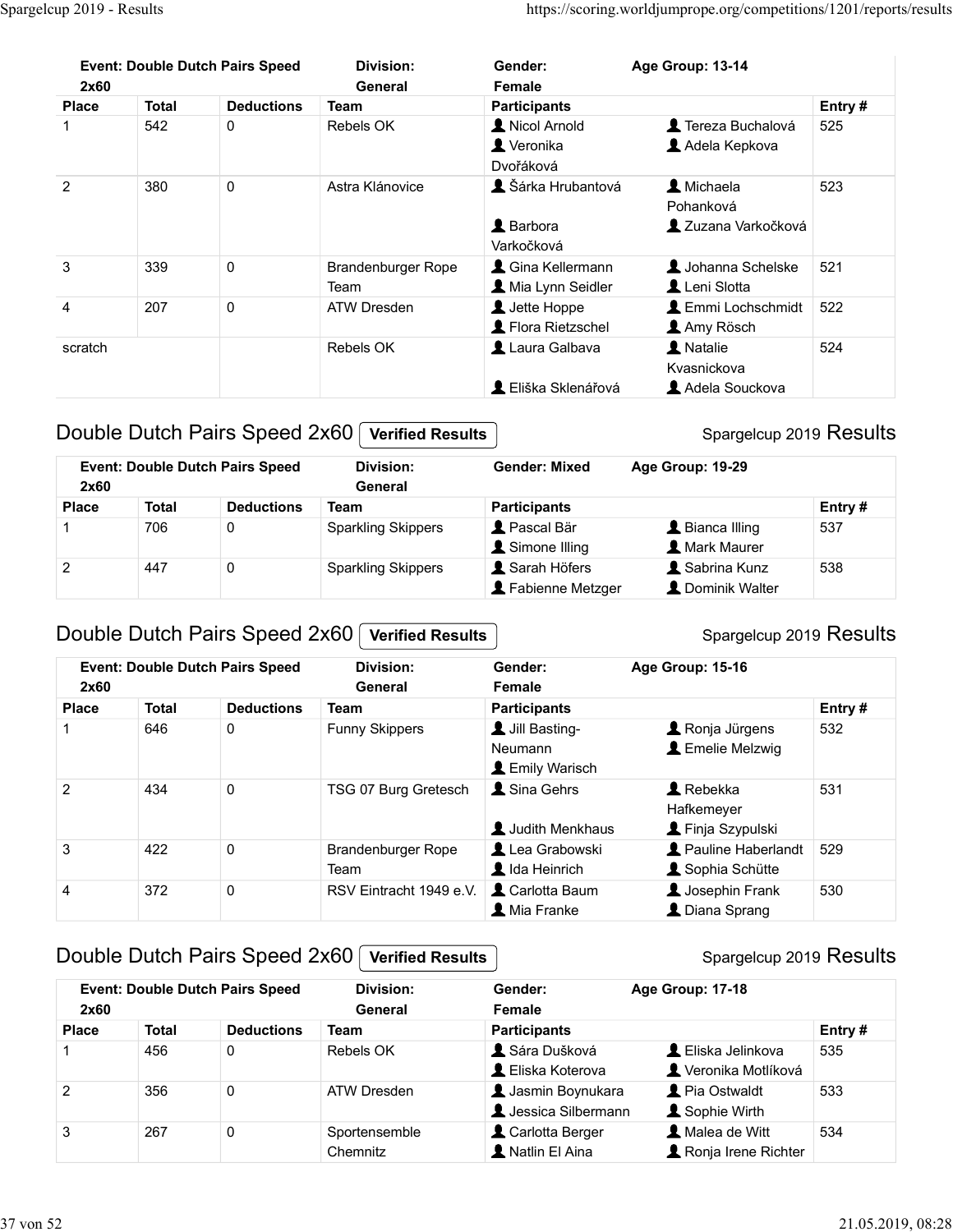## Double Dutch Pairs Speed 2x60 | Verified Results | Spargelcup 2019 Results Spargelcup 2019 Results

| Spargelcup 2019 - Results |              |                                        |                             |                     |                         | https://scoring.worldjumprope.org/competitions/1201/reports/results |  |
|---------------------------|--------------|----------------------------------------|-----------------------------|---------------------|-------------------------|---------------------------------------------------------------------|--|
|                           |              |                                        |                             |                     |                         |                                                                     |  |
|                           |              | Double Dutch Pairs Speed 2x60          | <b>Verified Results</b>     |                     |                         | Spargelcup 2019 Results                                             |  |
| 2x60                      |              | <b>Event: Double Dutch Pairs Speed</b> | <b>Division:</b><br>General | Gender:<br>Female   | Age Group: 19-29        |                                                                     |  |
| <b>Place</b>              | <b>Total</b> | <b>Deductions</b>                      | <b>Team</b>                 | <b>Participants</b> |                         | Entry #                                                             |  |
|                           | 665          | $\mathbf 0$                            | Rebels OK                   | & Sabina Kischerova | L Vendula<br>Plazzerova | 536                                                                 |  |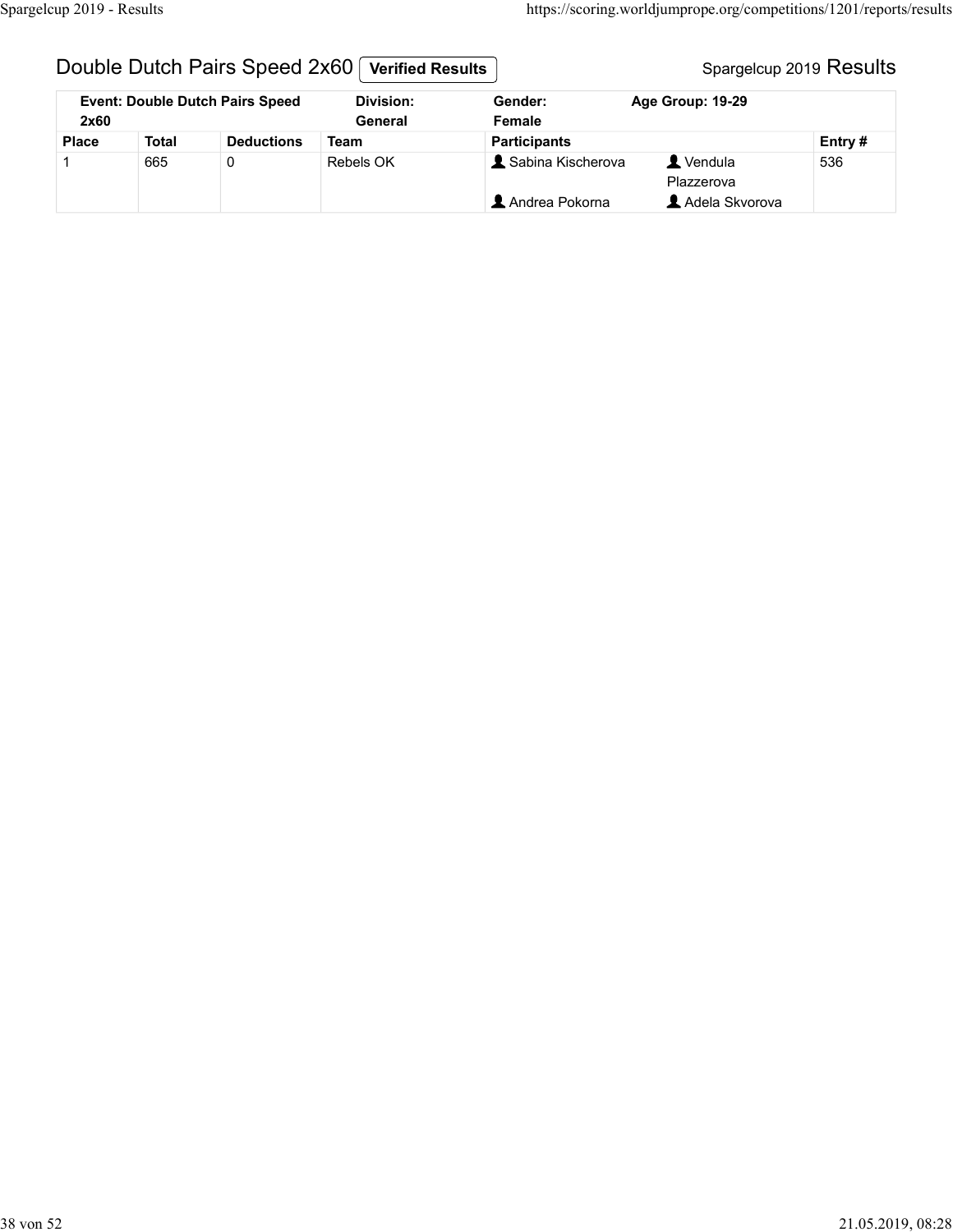## Single Rope Pairs Freestyle Verified Results

|                           |              |      |                                           |                             |                         |      |                      | https://scoring.worldjumprope.org/competitions/1201/reports/results |                         |  |
|---------------------------|--------------|------|-------------------------------------------|-----------------------------|-------------------------|------|----------------------|---------------------------------------------------------------------|-------------------------|--|
| Spargelcup 2019 - Results |              |      |                                           |                             |                         |      |                      |                                                                     |                         |  |
|                           |              |      | Single Rope Pairs Freestyle               |                             | <b>Verified Results</b> |      |                      |                                                                     | Spargelcup 2019 Results |  |
|                           |              |      | <b>Event: Single Rope Pairs Freestyle</b> | <b>Division:</b><br>General |                         |      | <b>Gender: Mixed</b> | Age Group: 9-10                                                     |                         |  |
| <b>Place</b>              | <b>Total</b> | Cont | <b>Pres</b>                               | Gen D                       | Acc D                   | EI D | <b>Team</b>          |                                                                     | Entry<br>#              |  |
|                           |              |      | Single Rope Pairs Freestyle               |                             | <b>Verified Results</b> |      |                      | <b>Participants</b>                                                 | Spargelcup 2019 Results |  |

## Single Rope Pairs Freestyle Verified Results

|                |                |                                           | Single Rope Pairs Freestyle |                             | <b>Verified Results</b> |         |                        |                                   | Spargelcup 2019 Results              |                   |
|----------------|----------------|-------------------------------------------|-----------------------------|-----------------------------|-------------------------|---------|------------------------|-----------------------------------|--------------------------------------|-------------------|
|                |                | <b>Event: Single Rope Pairs Freestyle</b> |                             | <b>Division:</b>            |                         |         | <b>Gender: Mixed</b>   | Age Group: 9-10                   |                                      |                   |
|                |                |                                           |                             | General                     |                         |         |                        |                                   |                                      |                   |
| <b>Place</b>   | <b>Total</b>   | Cont                                      | <b>Pres</b>                 | Gen D                       | Acc D                   | EI D    | <b>Team</b>            | <b>Participants</b>               |                                      | Entry<br>#        |
|                |                |                                           | Single Rope Pairs Freestyle |                             | <b>Verified Results</b> |         |                        |                                   | Spargelcup 2019 Results              |                   |
|                |                | <b>Event: Single Rope Pairs Freestyle</b> |                             | <b>Division:</b><br>General |                         |         | Gender:<br>Female      | Age Group: 8 and younger          |                                      |                   |
| <b>Place</b>   | <b>Total</b>   | Cont                                      | <b>Pres</b>                 | Gen D                       | Acc D                   | EI D    | <b>Team</b>            | <b>Participants</b>               |                                      | <b>Entry</b><br># |
| $\mathbf{1}$   | 0.7            | 0.07                                      | 0.63                        | 0                           | 0.7                     | 0.8     | <b>Burning Ropes</b>   | 1 Mira<br>Valentina<br>Mannheim   | 1 Miley<br>Candra<br>Rose<br>Michler | 712               |
|                |                |                                           | Single Rope Pairs Freestyle |                             | <b>Verified Results</b> |         |                        |                                   | Spargelcup 2019 Results              |                   |
|                |                | <b>Event: Single Rope Pairs Freestyle</b> |                             | <b>Division:</b><br>General |                         |         | Gender:<br>Female      | Age Group: 9-10                   |                                      |                   |
| <b>Place</b>   | Total          | Cont                                      | <b>Pres</b>                 | Gen D                       | Acc D                   | EI D    | Team                   | <b>Participants</b>               |                                      | Entry<br>#        |
| -1             | 1.63           | 0.19                                      | 1.44                        | 0                           | 0.4                     | $0.8\,$ | Rebels OK              | <b>1</b> Katerina<br>Jedlickova   | L Žofie<br>Vlasáková                 | 718               |
| $\overline{2}$ | 1.59           | 0.22                                      | 1.37                        | $\mathsf{O}$                | 0.4                     | 0.8     | Rebels OK              | <b>1</b> Sofie<br>Hošková         | $\triangle$ Tereza<br>Sklenarova     | 717               |
| $\sim$         | $\overline{A}$ | 0.22                                      | $\overline{A}$              | $\sim$                      | $\cap$ $\Gamma$         | $\sim$  | $D = k = 1 - \sqrt{N}$ | $\blacksquare$ $1/2 + 2$ $\ldots$ | $\bullet$ $\sim$                     | 74C               |

#### Single Rope Pairs Freestyle Verified Results

| Place          | <b>Total</b> | Cont           | <b>Pres</b>                               | Gen D       | Acc D                   | EI D          | <b>Team</b>                       | <b>Participants</b>                       |                                       | <b>Entry</b><br># |
|----------------|--------------|----------------|-------------------------------------------|-------------|-------------------------|---------------|-----------------------------------|-------------------------------------------|---------------------------------------|-------------------|
|                |              |                | Single Rope Pairs Freestyle               |             | <b>Verified Results</b> |               |                                   |                                           | Spargelcup 2019 Results               |                   |
|                |              |                | <b>Event: Single Rope Pairs Freestyle</b> | General     | <b>Division:</b>        |               | Gender:<br>Female                 | Age Group: 8 and younger                  |                                       |                   |
| <b>Place</b>   | <b>Total</b> | Cont           | <b>Pres</b>                               | Gen D       | Acc D                   | EI D          | <b>Team</b>                       | <b>Participants</b>                       |                                       | <b>Entry</b><br># |
|                | 0.7          | 0.07           | 0.63                                      | 0           | 0.7                     | $0.8\,$       | <b>Burning Ropes</b>              | 1 Mira<br>Valentina<br>Mannheim           | 1 Miley<br>Candra<br>Rose<br>Michler  | 712               |
|                |              |                | Single Rope Pairs Freestyle               |             | <b>Verified Results</b> |               |                                   |                                           | Spargelcup 2019 Results               |                   |
|                |              |                | <b>Event: Single Rope Pairs Freestyle</b> | General     | <b>Division:</b>        |               | Gender:<br>Female                 | Age Group: 9-10                           |                                       |                   |
| <b>Place</b>   | <b>Total</b> | Cont           | <b>Pres</b>                               | Gen D       | Acc D                   | EI D          | <b>Team</b>                       | <b>Participants</b>                       |                                       | <b>Entry</b><br># |
| $\mathbf{1}$   | 1.63         | 0.19           | 1.44                                      | 0           | 0.4                     | 0.8           | Rebels OK                         | <b>A</b> Katerina<br>Jedlickova           | 1 Žofie<br>Vlasáková                  | 718               |
| $\overline{2}$ | 1.59         | 0.22           | 1.37                                      | $\mathbf 0$ | 0.4                     | 0.8           | Rebels OK                         | L Sofie<br>Hošková                        | $\blacktriangle$ Tereza<br>Sklenarova | 717               |
| $\mathbf{3}$   | 1.32         | 0.22           | 1.1                                       | 0           | 0.5                     | 0.6           | Rebels OK                         | <b>A</b> Kateřina<br>Pathy                | $\triangle$ Ella<br>Ward              | 716               |
| $\overline{4}$ | 1.18         | 0.18           | $\mathbf{1}$                              | $\mathbf 0$ | 0.5                     | 0.8           | <b>RSV Eintracht</b><br>1949 e.V. | L Johanna<br><b>Drews</b>                 | $\blacktriangle$ Hailey<br>Handreck   | 715               |
| 5              | 1.06         | 0.16           | 0.9                                       | 0           | 0.6                     | $0.8\,$       | <b>Burning Ropes</b>              | $\mathbf 1$ Emma<br>Lou<br>Güldner        | L Felina<br>Mohr                      | 713               |
| 6              | 1.03         | 0.1            | 0.93                                      | 0           | 0.8                     | 0.8           | <b>Burning Ropes</b>              | <b>A</b> Neele<br>Carlotta<br>Hoffmeister | 1 Stella-<br>Viktoria<br>Lehmann      | 714               |
|                |              |                | Single Rope Pairs Freestyle               |             | <b>Verified Results</b> |               |                                   |                                           | Spargelcup 2019 Results               |                   |
|                |              |                | <b>Event: Single Rope Pairs Freestyle</b> | General     | Division:               |               | Gender:<br>Female                 | Age Group: 11-12                          |                                       |                   |
| <b>Place</b>   | <b>Total</b> | Cont           | <b>Pres</b>                               | Gen D       | Acc D                   | EI D          | <b>Team</b>                       | <b>Participants</b>                       |                                       | <b>Entry</b><br># |
| -1             | 3.1          | 1.43           | 1.67                                      | $\mathbf 0$ | 0.4                     | $\mathbf 0$   | <b>Burning Ropes</b>              | L Fiona<br>Andrea<br>Hoffmann             | $\blacktriangle$<br>Fabienne<br>Wilk  | 684               |
| $\overline{2}$ | 2.97         | $\overline{2}$ | 0.97                                      | $\mathbf 0$ | 0.9                     | $\mathbf 0$   | Szombathely-<br>Hungary           | L Halmosi<br>Dézi                         | <b>L</b> Virág<br>Papp                | 687               |
|                | 267          | 1.27           | 12                                        |             | $\cap$ $\mathsf{E}$     | $\cap$ $\cap$ | <b>Durning Donoo</b>              | $\bullet$ Mio                             | $\bullet$ Loopia                      | 000               |

## Single Rope Pairs Freestyle Verified Results

| 3                | 1.32         | 0.22           | 1.1                                       | 0           | 0.5                         | 0.6                 | Rebels OK                         | <b>X</b> Kateřina<br>Pathy                | $\blacktriangle$ Ella<br>Ward    | 716               |
|------------------|--------------|----------------|-------------------------------------------|-------------|-----------------------------|---------------------|-----------------------------------|-------------------------------------------|----------------------------------|-------------------|
| $\boldsymbol{4}$ | 1.18         | 0.18           | $\mathbf{1}$                              | $\mathbf 0$ | $0.5\,$                     | $0.8\,$             | <b>RSV Eintracht</b><br>1949 e.V. | $\triangle$ Johanna<br><b>Drews</b>       | L Hailey<br>Handreck             | 715               |
| $\sqrt{5}$       | 1.06         | 0.16           | 0.9                                       | $\pmb{0}$   | 0.6                         | $0.8\,$             | <b>Burning Ropes</b>              | $\triangle$ Emma<br>Lou<br>Güldner        | <b>1</b> Felina<br>Mohr          | 713               |
| 6                | 1.03         | 0.1            | 0.93                                      | 0           | $0.8\,$                     | $0.8\,$             | <b>Burning Ropes</b>              | <b>A</b> Neele<br>Carlotta<br>Hoffmeister | L Stella-<br>Viktoria<br>Lehmann | 714               |
|                  |              |                | Single Rope Pairs Freestyle               |             | <b>Verified Results</b>     |                     |                                   |                                           | Spargelcup 2019 Results          |                   |
|                  |              |                | <b>Event: Single Rope Pairs Freestyle</b> |             | <b>Division:</b><br>General |                     | Gender:<br>Female                 | Age Group: 11-12                          |                                  |                   |
| <b>Place</b>     | <b>Total</b> | Cont           | <b>Pres</b>                               | Gen D       | Acc D                       | EI D                | <b>Team</b>                       | <b>Participants</b>                       |                                  | <b>Entry</b><br># |
|                  | 3.1          | 1.43           | 1.67                                      | $\mathbf 0$ | 0.4                         | 0                   | <b>Burning Ropes</b>              | L Fiona<br>Andrea<br>Hoffmann             | 2<br>Fabienne<br>Wilk            | 684               |
|                  |              | $\overline{2}$ | 0.97                                      | $\mathbf 0$ | 0.9                         | $\mathsf{O}\xspace$ | Szombathely-<br>Hungary           | L Halmosi<br>Dézi                         | <b>L</b> Virág<br>Papp           | 687               |
| 2                | 2.97         |                |                                           |             |                             |                     |                                   |                                           |                                  |                   |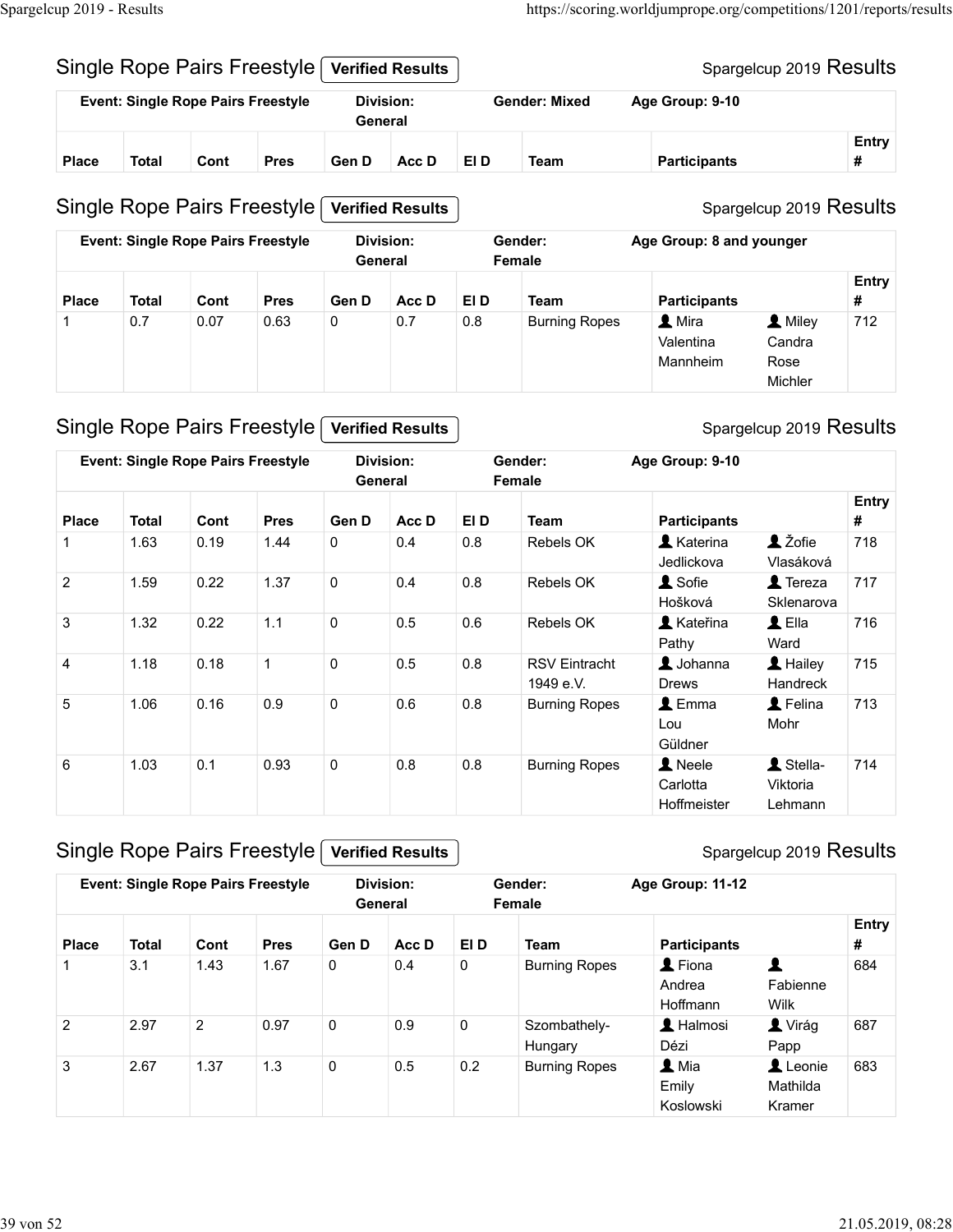| Spargelcup 2019 - Results |                      |              |                                           |                      |                         |                     |                                                                     |                                       |                               |            |
|---------------------------|----------------------|--------------|-------------------------------------------|----------------------|-------------------------|---------------------|---------------------------------------------------------------------|---------------------------------------|-------------------------------|------------|
|                           |                      |              |                                           |                      |                         |                     |                                                                     |                                       |                               |            |
|                           |                      |              |                                           |                      |                         |                     |                                                                     |                                       |                               |            |
|                           |                      |              |                                           |                      |                         |                     |                                                                     |                                       |                               |            |
|                           |                      |              |                                           |                      |                         |                     |                                                                     |                                       |                               |            |
|                           |                      |              |                                           |                      |                         |                     |                                                                     |                                       |                               |            |
|                           |                      |              |                                           |                      |                         |                     | https://scoring.worldjumprope.org/competitions/1201/reports/results |                                       |                               |            |
|                           |                      |              | <b>Event: Single Rope Pairs Freestyle</b> |                      | <b>Division:</b>        |                     | Gender:                                                             | Age Group: 11-12                      |                               |            |
|                           |                      |              |                                           |                      | General                 |                     | Female                                                              |                                       |                               |            |
| <b>Place</b>              | <b>Total</b>         | Cont         | <b>Pres</b>                               | Gen D                | Acc D                   | EI D                | <b>Team</b>                                                         | <b>Participants</b>                   |                               | Entry<br># |
| 4                         | 2.63                 | $\mathbf 1$  | 1.63                                      | $\mathbf 0$          | 0.3                     | 0.4                 | <b>Burning Ropes</b>                                                | L Sarah                               | L Maria                       | 682        |
|                           |                      |              |                                           |                      |                         |                     |                                                                     | Monique<br>Krauß                      | Aurelia<br>Mannheim           |            |
| $5\phantom{.0}$           | 2.2                  | 0.6          | 1.6                                       | $\mathbf 0$          | 0.3                     | 0.6                 | Rebels OK                                                           | L Barbora                             | <b>A</b> Kateřina             | 696        |
| $6\phantom{1}6$           | $\overline{2}$       | 0.3          | 1.7                                       | $\mathbf 0$          | 0.3                     | 0.6                 | Rebels OK                                                           | Chalupská<br>Veronika                 | Ševčíková<br>Amálie           | 697        |
|                           |                      |              |                                           |                      |                         |                     |                                                                     | Stříbrná                              | Svobodová                     |            |
| $\overline{7}$            | 1.99                 | 0.26         | 1.73                                      | $\mathbf 0$          | 0.1                     | 0.6                 | Sportensemble<br>Chemnitz                                           | L Malea<br>de Witt                    | Victoria<br>Stetter           | 686        |
| 8                         | 1.92                 | 0.19         | 1.73                                      | $\mathsf{O}\xspace$  | $\mathsf 0$             | 0.6                 | Rebels OK                                                           | $\overline{\mathbf{1}}$ Daniela       | A Natálie                     | 695        |
| $\boldsymbol{9}$          | 1.9                  | 0.73         | 1.17                                      | $\mathbf 0$          | $0.5\,$                 | $0.8\,$             | <b>Funny Skippers</b>                                               | Cajthamlová<br>$\blacktriangle$ Aenna | Markvartová<br>L Sena         | 689        |
|                           |                      |              |                                           |                      |                         |                     |                                                                     | Lischewski                            | Tamer                         |            |
| 10                        | 1.87                 | 0.21         | 1.66                                      | $\mathsf{O}\xspace$  | 0.1                     | $0.8\,$             | The Saxon<br>Kangaroos                                              | $\mathbf 1$ Lina<br>Bornkampf         | $\blacktriangle$<br>Katharina | 688        |
|                           |                      |              |                                           |                      |                         |                     |                                                                     |                                       | Rissom                        |            |
| 11                        | 1.7                  | 0.57         | 1.13                                      | $\mathsf{O}\xspace$  | 0.5                     | $0.6\,$             | <b>Sparkling Skippers</b>                                           | Vanessa<br>Ebert                      | Christina 700<br>Khramtsov    |            |
| 12                        | 1.63                 | 0.33         | 1.3                                       | $\mathsf{O}\xspace$  | 0.4                     | $0.6\,$             | Brandenburger                                                       | $\triangle$ Gina                      | L Emily                       | 681        |
| 13                        | 1.55                 | 0.21         | 1.34                                      | $\mathsf{O}\xspace$  | 0.2                     | $\mathbf{1}$        | Rope Team<br><b>Burning Ropes</b>                                   | Kellermann<br>$\mathbf 1$ Laura       | Petersen<br>$\triangle$ Bega  | 690        |
|                           |                      |              |                                           |                      |                         |                     |                                                                     | Bellmann                              | Kandler                       |            |
| 14                        | 1.21                 | 0.18         | 1.03                                      | $\mathsf{O}\xspace$  | 0.3                     | $0.8\,$             | <b>Burning Ropes</b>                                                | $2$ Zara                              | L Fiona<br>Güntherodt         | 692        |
| 15                        | 1.21                 | 0.17         | 1.04                                      | $\mathsf{O}\xspace$  | 0.4                     | $0.6\,$             | Rebels OK                                                           | Armagan<br>Adéla                      | $\triangle$ Emma              | 699        |
|                           |                      |              |                                           |                      |                         |                     |                                                                     | Cajthamlová                           | Faitová                       |            |
| 16                        | 1.2                  | 0.33         | 0.87                                      | $\mathbf 0$          | 0.5                     | $0.6\,$             | <b>Burning Ropes</b>                                                | $\mathbf 1$ Lena<br>Gärtner           | $L$ Lilly-<br>Valentina       | 693        |
| 17                        | 1.08                 | 0.18         | 0.9                                       | $\pmb{0}$            | 0.4                     | $0.8\,$             | Rebels OK                                                           | L Sára                                | Lehmann<br><b>1</b> Tereza    | 698        |
|                           |                      |              |                                           |                      |                         |                     |                                                                     | Andělová                              | Nováková                      |            |
| 18                        | 1.04                 | 0.27         | 0.77                                      | $\mathsf{O}\xspace$  | $0.6\,$                 | 0.8                 | Sportensemble<br>Chemnitz                                           | $\mathbf 1$ Line<br>Beier             | L Debora<br>Grötzschel        | 685        |
| 19                        | 0.93                 | 0.13         | 0.8                                       | $\mathsf 0$          | 0.4                     | $0.6\,$             | <b>Burning Ropes</b>                                                | L Celine                              | Leni                          | 691        |
| 20                        | 0.7                  | 0.1          | 0.6                                       | $\mathsf{O}\xspace$  | 0.9                     | $1.2$               |                                                                     | Westphal<br>$\blacktriangle$ Maja     | Woosmann<br>$\mathbf 1$ Lara  | 694        |
|                           |                      |              |                                           |                      |                         |                     | <b>Burning Ropes</b>                                                | Jolie                                 | Ramhofer                      |            |
|                           |                      |              |                                           |                      |                         |                     |                                                                     | Penkert                               |                               |            |
|                           |                      |              | Single Rope Pairs Freestyle               |                      | <b>Verified Results</b> |                     |                                                                     |                                       | Spargelcup 2019 Results       |            |
|                           |                      |              |                                           |                      | <b>Division:</b>        |                     | Gender:                                                             |                                       |                               |            |
|                           |                      |              | <b>Event: Single Rope Pairs Freestyle</b> | General              |                         |                     | Female                                                              | Age Group: 13-14                      |                               |            |
|                           |                      |              |                                           |                      |                         |                     |                                                                     |                                       |                               | Entry      |
| <b>Place</b>              | <b>Total</b><br>3.77 | Cont<br>1.37 | <b>Pres</b><br>2.4                        | Gen D<br>$\mathbf 0$ | Acc D<br>$\mathbf 0$    | EI D<br>$\mathbf 0$ | <b>Team</b><br>Rebels OK                                            | <b>Participants</b><br><b>A</b> Nicol | Adela                         | #<br>711   |
|                           |                      |              |                                           |                      |                         |                     |                                                                     | Arnold                                | Kepkova                       |            |
| $\overline{2}$            | 3.37                 | 0.87         | 2.5                                       | $\mathbf 0$          | 0.1                     | $\mathbf 0$         | Brandenburger<br>Rope Team                                          | $\blacktriangle$ Johanna<br>Schelske  | $\blacktriangle$ Mia<br>Lynn  | 702        |

|              |              |      | <b>Event: Single Rope Pairs Freestyle</b> |       | Division:<br>General |      | Gender:<br>Female          | Age Group: 13-14                |                                                   |            |
|--------------|--------------|------|-------------------------------------------|-------|----------------------|------|----------------------------|---------------------------------|---------------------------------------------------|------------|
| <b>Place</b> | <b>Total</b> | Cont | <b>Pres</b>                               | Gen D | Acc D                | EI D | <b>Team</b>                | <b>Participants</b>             |                                                   | Entry<br># |
|              | 3.77         | 1.37 | 2.4                                       | 0     | 0                    | 0    | Rebels OK                  | <b>A</b> Nicol<br>Arnold        | $\blacktriangle$ Adela<br>Kepkova                 | 711        |
| 2            | 3.37         | 0.87 | 2.5                                       | 0     | 0.1                  | 0    | Brandenburger<br>Rope Team | $\triangle$ Johanna<br>Schelske | $\mathbf{\mathbf{\Omega}}$ Mia<br>Lynn<br>Seidler | 702        |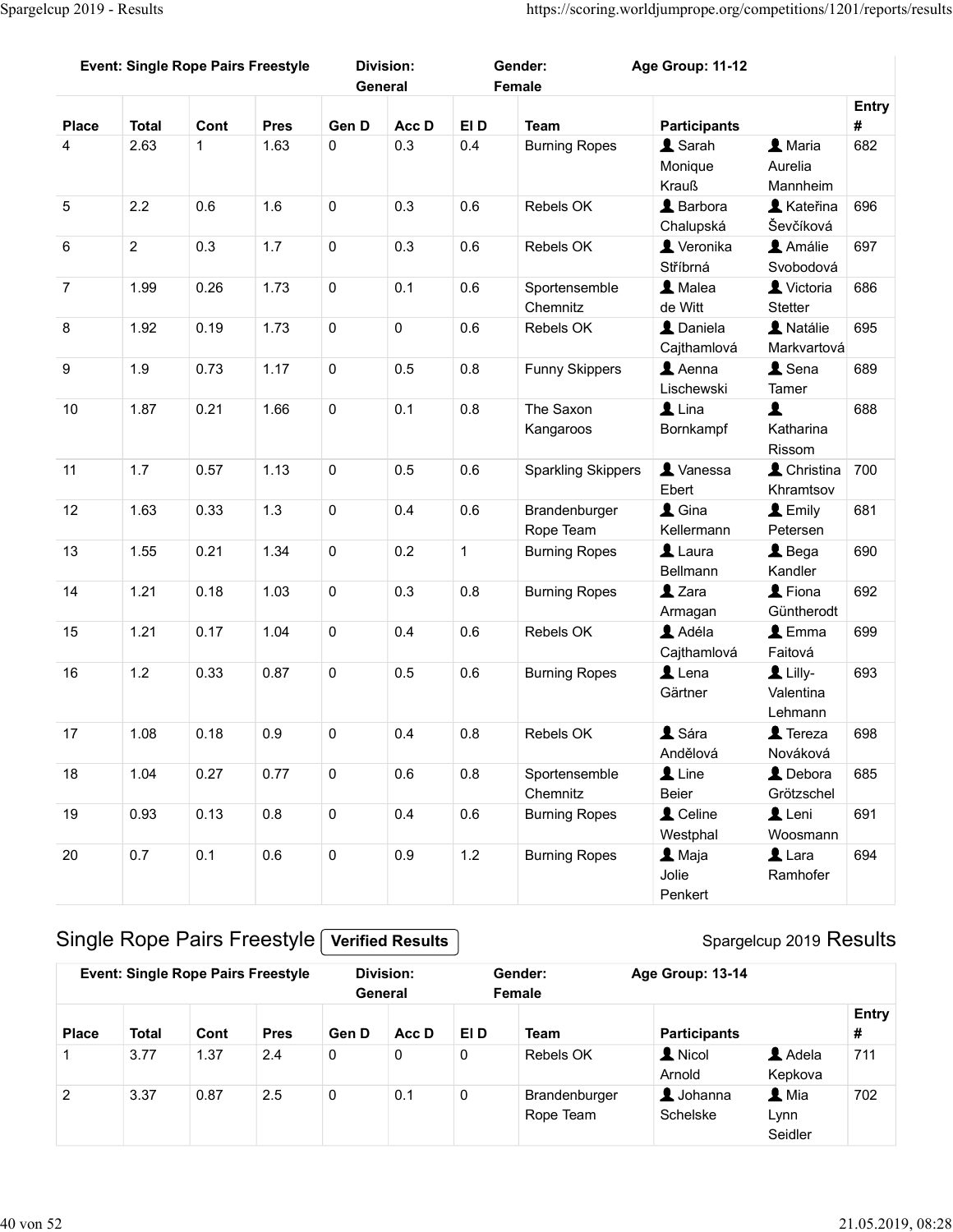| Spargelcup 2019 - Results    |                         |              |                                           |                     |                             |             | https://scoring.worldjumprope.org/competitions/1201/reports/results |                                                             |                                       |                   |
|------------------------------|-------------------------|--------------|-------------------------------------------|---------------------|-----------------------------|-------------|---------------------------------------------------------------------|-------------------------------------------------------------|---------------------------------------|-------------------|
|                              |                         |              |                                           |                     |                             |             |                                                                     |                                                             |                                       |                   |
|                              |                         |              | <b>Event: Single Rope Pairs Freestyle</b> |                     | <b>Division:</b><br>General |             | Gender:<br>Female                                                   | Age Group: 13-14                                            |                                       |                   |
|                              | <b>Total</b>            | Cont         |                                           | Gen D               | Acc D                       | EI D        |                                                                     |                                                             |                                       | <b>Entry</b><br># |
| <b>Place</b><br>$\mathbf{3}$ | 3.06                    | 1.23         | <b>Pres</b><br>1.83                       | $\mathbf 0$         | 0.4                         | 0.2         | <b>Team</b><br>Rebels OK                                            | <b>Participants</b><br>$\blacktriangle$ Tereza<br>Buchalová | Veronika 710<br>Dvořáková             |                   |
| $\overline{4}$               | 2.47                    | $\mathbf{1}$ | 1.47                                      | $\mathbf 0$         | 0.7                         | $\mathbf 0$ | Rebels OK                                                           | $\mathbf 1$ Laura                                           | A Natalie                             | 709               |
| $5\phantom{.0}$              | 2.04                    | 0.27         | 1.77                                      | $\mathbf 0$         | 0.2                         | 0.6         | RSV Eintracht 1949<br>e.V.                                          | Galbava<br>Leonie                                           | Kvasnickova<br>$\blacktriangle$ Laila | 707               |
| 6                            | 1.8                     | 0.77         | 1.03                                      | $\mathbf 0$         | 0.5                         | 0.4         | Brandenburger                                                       | Geißel<br>$\blacktriangle$ Ida                              | Gomolla<br><b>1</b> Sophia            | 701               |
| 7                            | 1.74                    | 0.24         | 1.5                                       | 0                   | 0.3                         | 0.6         | Rope Team<br>The Saxon                                              | Heinrich<br>Lene                                            | Schütte<br>L Eliza                    | 704               |
| 8                            | 1.71                    | 0.18         | 1.53                                      | $\mathsf{O}\xspace$ | 0.3                         | 0.8         | Kangaroos<br>Astra Klánovice                                        | Müller<br>$2$ Zuzana                                        | Süß<br><b>1</b> Sofie                 | 705               |
| 9                            | 0.64                    | 0.11         | 0.53                                      | $\mathsf{O}\xspace$ | $\overline{1}$              | 0.6         | ATW Dresden                                                         | Varkočková<br>$\blacktriangle$ Emmi                         | Vévodová<br>$\blacktriangle$ Flora    | 703               |
| scratch                      |                         |              |                                           |                     |                             |             | Rebels OK                                                           | Lochschmidt<br>L Eliška                                     | Rietzschel<br>Adela                   | 708               |
|                              |                         |              |                                           |                     |                             |             |                                                                     | Sklenářová                                                  | Souckova                              |                   |
|                              |                         |              | Single Rope Pairs Freestyle               |                     | <b>Verified Results</b>     |             |                                                                     |                                                             | Spargelcup 2019 Results               |                   |
|                              |                         |              | <b>Event: Single Rope Pairs Freestyle</b> |                     | <b>Division:</b><br>General |             | <b>Gender: Mixed</b>                                                | Age Group: 15-16                                            |                                       |                   |
|                              |                         |              |                                           |                     |                             |             |                                                                     |                                                             |                                       | Entry             |
| <b>Place</b>                 | <b>Total</b>            | Cont         | <b>Pres</b>                               | Gen D               | Acc D                       | EI D        | <b>Team</b>                                                         | <b>Participants</b>                                         |                                       | #                 |
|                              |                         |              | Single Rope Pairs Freestyle               |                     | <b>Verified Results</b>     |             |                                                                     |                                                             | Spargelcup 2019 Results               |                   |
|                              |                         |              | <b>Event: Single Rope Pairs Freestyle</b> |                     | <b>Division:</b>            |             | <b>Gender: Mixed</b>                                                | Age Group: 19-29                                            |                                       |                   |
|                              |                         |              |                                           |                     | General                     |             |                                                                     |                                                             |                                       | Entry             |
| <b>Place</b>                 | <b>Total</b><br>$3.8\,$ | Cont         | <b>Pres</b>                               | Gen D               | Acc D                       | EI D        | <b>Team</b><br><b>Sparkling Skippers</b>                            | <b>Participants</b><br><b>1</b> Pascal                      | $\blacktriangle$                      | #<br>746          |
| 1                            |                         | 2.63         | 1.17                                      | $\mathbf 0$         | $0.8\,$                     | $\mathbf 0$ |                                                                     |                                                             |                                       |                   |

| ar: Mivad | $Ans$ Group: $15-16$    |
|-----------|-------------------------|
|           | Spargelcup 2019 Results |

|              |       | <b>Event: Single Rope Pairs Freestyle</b> |             | Division:<br>General |       |      | Gender: Mixed | Age Group: 15-16    |       |
|--------------|-------|-------------------------------------------|-------------|----------------------|-------|------|---------------|---------------------|-------|
|              |       |                                           |             |                      |       |      |               |                     | Entry |
| <b>Place</b> | Total | Cont                                      | <b>Pres</b> | Gen D                | Acc D | EI D | Team          | <b>Participants</b> |       |

#### Single Rope Pairs Freestyle Verified Results

8 1.71 0.18 1.53 0 0.3 0.8 Asta Kangaroovic Muller Successor<br>
9 0.64 0.11 0.53 0 1 0.6 ATW Dreader Machineshovic Vévorová Vévorová Vévorová vévorová vévorová vévorová vévorová vévorová vévorová vévorová vévorová vévorová v **Entry**  $\#$   $\qquad$ 1.71 0.18 1.53 0 0.3 0.8 Astra Kianovice **Σ** 2.7 1.7 1 0.18 1.53 0 0.3 0.8 Astra Kianovice **Σ** 2.63 1.17 0 0.8 0.2 Sparkling Skippers **Σ** Sharing Skippers **Σ** Chemina **Ending** Skippers **Example 1.1** 2.63 1.17 1 0 0.8 0.2 Scratch<br>
Single Rope Pairs Freestyle **Ventied Results**<br>
Eliska Shenafova<br>
Shenafova Souckova<br>
21 2019 Results<br>
Event: Single Rope Pairs Freestyle Division:<br>
22 2.7 1.7 1 0 0.8 0.2 Sparkling Skippers Tension<br>
22 2.7 1.7 1 0 Place Total Cont Pres Gen D Acc D El D Team Participants Firsty<br>
Event: Single Rope Pairs Freestyle Werlford Results<br>
Place Total Cont Pres Gen D Acc D El D Team Participants and Entry<br>
Place Total Cont Pres Gen D Acc D El **General Q** Pascal **Q** Bär Fabienne Metzger Sabrina **L**Dominik 747 Kunz Walter Event: Single Rope Pairs Freestyle **Control Containers**<br>
Event: Single Rope Pairs Freestyle **Contributions**<br>
Event: Single Rope Pairs Freestyle **Contributions**<br>
Sparecup 2019 Res<br>
Event: Single Rope Pairs Freestyle **Divisi** 

#### Single Rope Pairs Freestyle Verified Results

#### Spargelcup 2019 Results

| <b>Place</b>   | <b>Total</b>        | Cont        | <b>Pres</b>                               | Gen D        | Acc D                       | EI D                | <b>Team</b>                     | <b>Participants</b>                       |                            | #                 |
|----------------|---------------------|-------------|-------------------------------------------|--------------|-----------------------------|---------------------|---------------------------------|-------------------------------------------|----------------------------|-------------------|
|                |                     |             | Single Rope Pairs Freestyle               |              | <b>Verified Results</b>     |                     |                                 |                                           | Spargelcup 2019 Results    |                   |
|                |                     |             | <b>Event: Single Rope Pairs Freestyle</b> |              | <b>Division:</b><br>General |                     | <b>Gender: Mixed</b>            | Age Group: 19-29                          |                            |                   |
| <b>Place</b>   | <b>Total</b>        | Cont        | <b>Pres</b>                               | Gen D        | Acc D                       | EI D                | <b>Team</b>                     | <b>Participants</b>                       |                            | <b>Entry</b><br># |
|                | 3.8                 | 2.63        | 1.17                                      | 0            | 0.8                         | $\mathbf 0$         | <b>Sparkling Skippers</b>       | <b>1</b> Pascal<br>Bär                    | 2<br>Fabienne<br>Metzger   | 746               |
| 2              | 2.7                 | 1.7         | $\mathbf{1}$                              | 0            | $0.8\,$                     | 0.2                 | <b>Sparkling Skippers</b>       | & Sabrina<br>Kunz                         | <b>L</b> Dominik<br>Walter | 747               |
|                |                     |             | Single Rope Pairs Freestyle               |              | <b>Verified Results</b>     |                     |                                 | Spargelcup 2019 Results                   |                            |                   |
|                |                     |             | <b>Event: Single Rope Pairs Freestyle</b> |              | <b>Division:</b><br>General |                     | Gender:<br>Female               | Age Group: 15-16                          |                            |                   |
|                |                     |             |                                           |              |                             |                     |                                 |                                           |                            | <b>Entry</b>      |
| Place<br>-1    | <b>Total</b><br>4.1 | Cont<br>2.2 | <b>Pres</b><br>2.1                        | Gen D<br>0.2 | Acc D<br>0.4                | EI D<br>$\mathbf 0$ | Team<br>Szombathely-<br>Hungary | <b>Participants</b><br>$2$ Anna<br>Fekete | <b>A</b> Kitti<br>Kovács   | #<br>728          |
| $\overline{2}$ | 3.56                | 1.8         | 1.96                                      | 0.2          | 0.1                         | $\mathsf 0$         | <b>Funny Skippers</b>           | $\mathbf 1$ Jill<br>Basting-<br>Neumann   | <b>A</b> Ronja<br>Jürgens  | 735               |
| 3              | 3.37                | 1.33        | 2.04                                      | $\mathbf 0$  | 0.2                         | $\mathsf 0$         | <b>ATW Dresden</b>              | L Jasmin<br>Boynukara                     | <b>1</b> Sophie<br>Wirth   | 721               |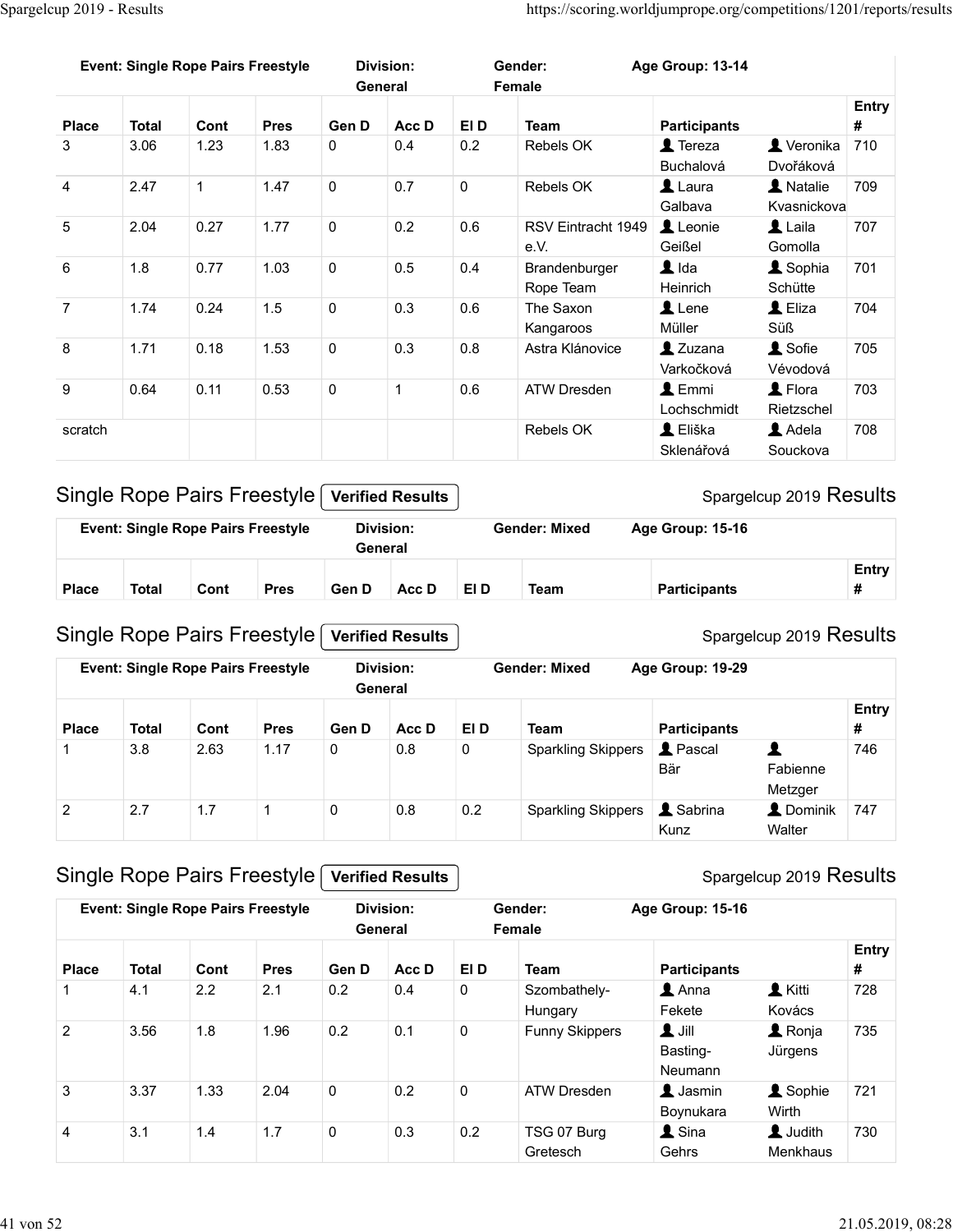|                   | Spargelcup 2019 - Results |              |                                           |                      |                             |             | https://scoring.worldjumprope.org/competitions/1201/reports/results |                                                |                                     |                   |
|-------------------|---------------------------|--------------|-------------------------------------------|----------------------|-----------------------------|-------------|---------------------------------------------------------------------|------------------------------------------------|-------------------------------------|-------------------|
|                   |                           |              |                                           |                      |                             |             |                                                                     |                                                |                                     |                   |
|                   |                           |              | <b>Event: Single Rope Pairs Freestyle</b> |                      | <b>Division:</b><br>General |             | Gender:<br>Female                                                   | Age Group: 15-16                               |                                     |                   |
|                   |                           |              |                                           |                      |                             |             |                                                                     |                                                |                                     | <b>Entry</b>      |
| <b>Place</b><br>5 | <b>Total</b><br>2.9       | Cont<br>1.17 | <b>Pres</b><br>1.73                       | Gen D<br>$\mathbf 0$ | Acc D<br>0.4                | EI D<br>0.2 | <b>Team</b><br>The Saxon                                            | <b>Participants</b><br>$\blacktriangle$ Jasmin | Leonie                              | #<br>726          |
|                   |                           |              |                                           |                      |                             |             | Kangaroos                                                           | Grüner                                         | Kreher                              |                   |
| $6\phantom{1}6$   | 2.9                       | 0.93         | 1.97                                      | $\mathbf 0$          | 0.4                         | 0.2         | <b>Sparkling Skippers</b>                                           | L Julia<br>Sedelnikov                          | <b>A</b> Sophie<br>Selewski         | 734               |
| $\overline{7}$    | 2.8                       | 1.63         | 1.37                                      | 0.2                  | 0.8                         | 0.2         | TSG 07 Burg<br>Gretesch                                             | $\triangle$ Rebekka<br>Hafkemeyer              | $\blacktriangle$ Finja<br>Szypulski | 732               |
| 8                 | 2.2                       | 1.47         | 0.93                                      | 0.2                  | 0.9                         | $\mathbf 0$ | <b>Burning Ropes</b>                                                | $\blacktriangle$ Jasmin                        | Delaynie 722                        |                   |
|                   |                           |              |                                           |                      |                             |             |                                                                     | Christel<br>Oelschner                          | Alamea<br>Stang                     |                   |
| 9                 | 2.03                      | 0.93         | $1.3$                                     | 0.2                  | 0.5                         | $0.2\,$     | <b>Sparkling Skippers</b>                                           | L Evelyne                                      | <b>A</b> Michelle                   | 733               |
| 10                | 1.83                      | 0.83         | $\mathbf{1}$                              | $\mathsf{O}\xspace$  | $0.6\,$                     | $\mathbf 0$ | Rebels OK                                                           | Fening<br>L Sára                               | Fischer<br>1                        | 729               |
|                   |                           |              |                                           |                      |                             |             |                                                                     | Dušková                                        | Leontýna                            |                   |
| 11                | 1.73                      | 0.63         | $1.1$                                     | $\mathsf{O}\xspace$  | 0.6                         | 0.4         | Brandenburger                                                       | $\mathbf 1$ Lea                                | Fořtová<br>Leni                     | 720               |
|                   |                           |              |                                           |                      |                             |             | Rope Team                                                           | Grabowski                                      | Slotta                              |                   |
| 12                | 1.64                      | 0.67         | 0.97                                      | $\mathbf 0$          | $\overline{1}$              | 0.2         | TSG 07 Burg<br>Gretesch                                             | 1 Maxime<br>Borgmann                           | Alina<br>Höcker                     | 731               |
| 13                | 1.2                       | 0.27         | 0.93                                      | $\mathsf{O}\xspace$  | $\overline{1}$              | 0.6         | Sportensemble<br>Chemnitz                                           | L Carlotta<br>Berger                           | A Natlin El<br>Aina                 | 724               |
| 14                | 0.9                       | 0.17         | 0.73                                      | $\mathsf 0$          | 0.9                         | 0.6         | Passionate                                                          | $\mathbf 1$ Eva                                | A Nadine                            | 725               |
| 15                | 0.7                       | 0.27         | 0.63                                      | $0.2\,$              | 0.9                         | 0.4         | Skippers<br><b>Funny Skippers</b>                                   | Ranzinger<br>$L$ Emelie                        | Scheicher<br>L Emily                | 727               |
|                   |                           |              |                                           |                      |                             |             |                                                                     | Melzwig                                        | Warisch                             |                   |
| scratch           |                           |              |                                           |                      |                             |             | <b>Burning Ropes</b>                                                | <b>A</b> Karoline<br>Kathleen                  | <b>A</b> Milena<br>Methfessel       | 723               |
|                   |                           |              |                                           |                      |                             |             |                                                                     | Mehrheim                                       |                                     |                   |
|                   |                           |              | Single Rope Pairs Freestyle               |                      | <b>Verified Results</b>     |             |                                                                     |                                                | Spargelcup 2019 Results             |                   |
|                   |                           |              |                                           |                      | <b>Division:</b>            |             | Gender:                                                             |                                                |                                     |                   |
|                   |                           |              | <b>Event: Single Rope Pairs Freestyle</b> |                      | General                     |             | Female                                                              | Age Group: 17-18                               |                                     |                   |
| <b>Place</b>      | <b>Total</b>              | Cont         | <b>Pres</b>                               | Gen D                | Acc D                       | EI D        | <b>Team</b>                                                         | <b>Participants</b>                            |                                     | <b>Entry</b><br># |
| 1                 | 3.3                       | 1.23         | 2.07                                      | $\mathbf 0$          | 0.4                         | 0           | Rebels OK                                                           | Vendula                                        | Adela                               | 740               |
| $\overline{2}$    | 2.53                      | 0.26         | 2.27                                      | $\mathbf 0$          | 0.1                         | $0.6\,$     | Rebels OK                                                           | Plazzerova<br>$\triangle$ Eliska               | Skvorova<br>Veronika 739            |                   |
|                   |                           |              |                                           |                      |                             |             |                                                                     | Koterova                                       | Motlíková                           |                   |
| $\mathbf{3}$      | 1.57                      | 0.33         | 1.24                                      | $\mathbf 0$          | 0.5                         | 0.6         | Sportensemble                                                       | L Katja                                        | <b>1</b> Ronja                      | 738               |

#### Spargelcup 2019 Results

| 12             | 1.64         | 0.67 | 0.97                                      | $\mathbf 0$         | -1                          | 0.2                 | TSG 07 Burg<br>Gretesch   | <b>A</b> Maxime<br>Borgmann               | Alina<br>Höcker                    | 731        |
|----------------|--------------|------|-------------------------------------------|---------------------|-----------------------------|---------------------|---------------------------|-------------------------------------------|------------------------------------|------------|
| 13             | 1.2          | 0.27 | 0.93                                      | $\mathsf{O}\xspace$ | $\mathbf{1}$                | 0.6                 | Sportensemble<br>Chemnitz | L Carlotta<br>Berger                      | L Natlin El<br>Aina                | 724        |
| 14             | 0.9          | 0.17 | 0.73                                      | $\mathbf 0$         | 0.9                         | 0.6                 | Passionate<br>Skippers    | $L$ Eva<br>Ranzinger                      | A Nadine<br>Scheicher              | 725        |
| 15             | 0.7          | 0.27 | 0.63                                      | 0.2                 | $0.9\,$                     | 0.4                 | <b>Funny Skippers</b>     | L Emelie<br>Melzwig                       | L Emily<br>Warisch                 | 727        |
| scratch        |              |      |                                           |                     |                             |                     | <b>Burning Ropes</b>      | <b>A</b> Karoline<br>Kathleen<br>Mehrheim | <b>1</b> Milena<br>Methfessel      | 723        |
|                |              |      | Single Rope Pairs Freestyle               |                     | <b>Verified Results</b>     |                     |                           |                                           | Spargelcup 2019 Results            |            |
|                |              |      | <b>Event: Single Rope Pairs Freestyle</b> |                     | <b>Division:</b><br>General |                     | Gender:<br>Female         | Age Group: 17-18                          |                                    |            |
| <b>Place</b>   | <b>Total</b> | Cont | <b>Pres</b>                               | Gen D               | Acc D                       | EI D                | <b>Team</b>               | <b>Participants</b>                       |                                    | Entry<br># |
| $\mathbf{1}$   | 3.3          | 1.23 | 2.07                                      | $\mathsf{O}\xspace$ | 0.4                         | $\mathsf{O}\xspace$ | Rebels OK                 | L Vendula<br>Plazzerova                   | Adela<br>Skvorova                  | 740        |
| $\overline{2}$ | 2.53         | 0.26 | 2.27                                      | $\mathbf 0$         | 0.1                         | 0.6                 | Rebels OK                 | L Eliska<br>Koterova                      | <b>L</b> Veronika<br>Motlíková     | 739        |
| $\mathbf{3}$   | 1.57         | 0.33 | 1.24                                      | $\mathsf{O}\xspace$ | 0.5                         | 0.6                 | Sportensemble<br>Chemnitz | <b>1</b> Katja<br><b>Burghart</b>         | <b>1</b> Ronja<br>Irene<br>Richter | 738        |
| $\overline{4}$ | 1.44         | 0.57 | 0.87                                      | $\mathsf{O}\xspace$ | 0.9                         | 0.2                 | <b>ATW Dresden</b>        | $2$ Pia<br>Ostwaldt                       | <b>L</b> Jessica<br>Silbermann     | 737        |
|                |              |      | Single Rope Pairs Freestyle               |                     | <b>Verified Results</b>     |                     |                           |                                           | Spargelcup 2019 Results            |            |
|                |              |      | <b>Event: Single Rope Pairs Freestyle</b> |                     | <b>Division:</b><br>General |                     | Gender:<br>Female         | Age Group: 19-29                          |                                    |            |
|                | <b>Total</b> | Cont | <b>Pres</b>                               | Gen D               | Acc D                       | EI D                | <b>Team</b>               | <b>Participants</b>                       |                                    | Entry<br># |

## Single Rope Pairs Freestyle [Verified Results]

|              |              |      | <b>Event: Single Rope Pairs Freestyle</b> | Division:<br>General |       |      | Gender:<br>Female | Age Group: 19-29    |       |
|--------------|--------------|------|-------------------------------------------|----------------------|-------|------|-------------------|---------------------|-------|
| <b>Place</b> | <b>Total</b> | Cont | <b>Pres</b>                               | Gen D                | Acc D | EI D | Team              | <b>Participants</b> | Entry |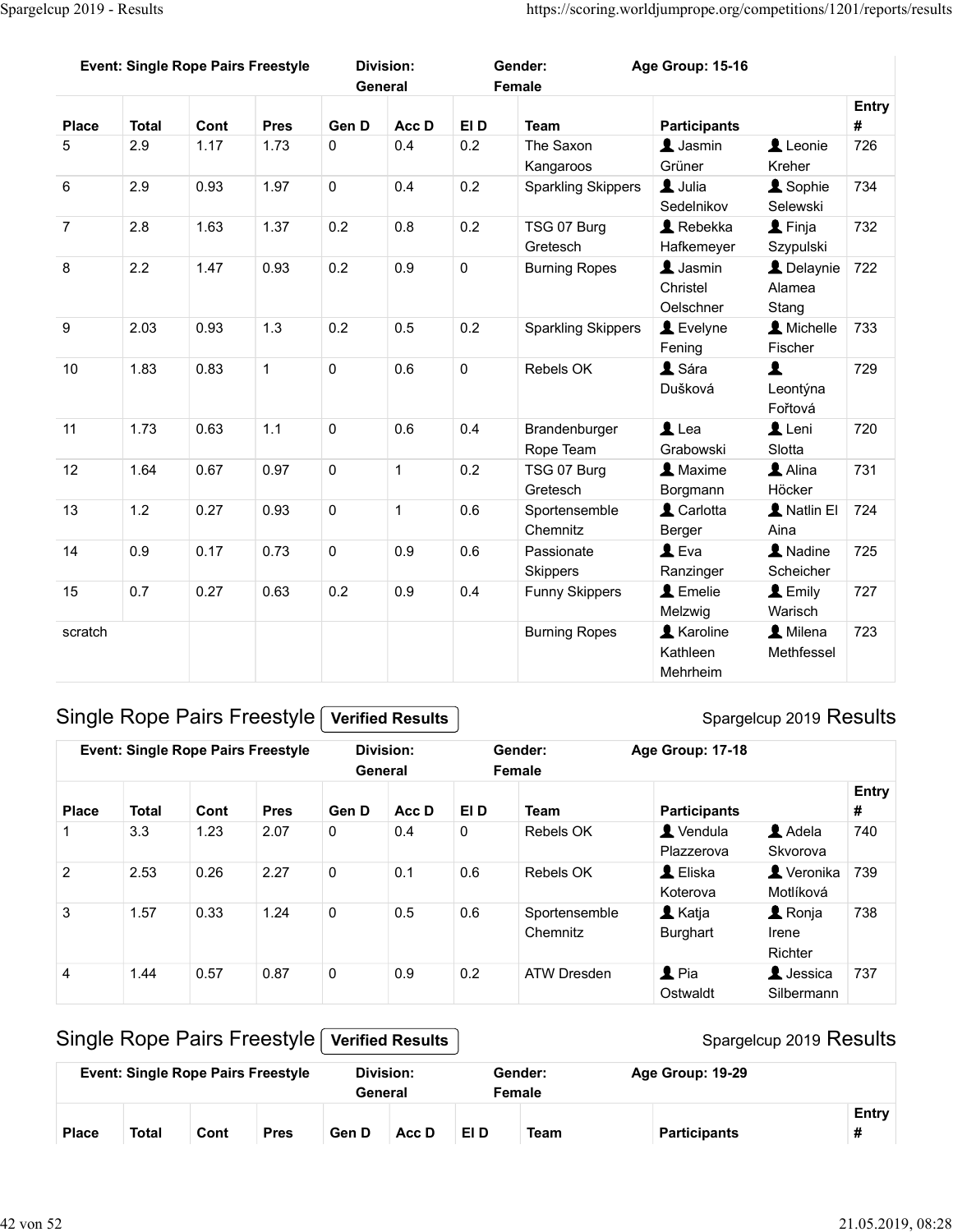|                | Spargelcup 2019 - Results                 |      |             |                     |                  |                     | https://scoring.worldjumprope.org/competitions/1201/reports/results |                              |                                   |       |
|----------------|-------------------------------------------|------|-------------|---------------------|------------------|---------------------|---------------------------------------------------------------------|------------------------------|-----------------------------------|-------|
|                |                                           |      |             |                     |                  |                     |                                                                     |                              |                                   |       |
|                |                                           |      |             |                     |                  |                     |                                                                     |                              |                                   |       |
|                |                                           |      |             |                     |                  |                     |                                                                     |                              |                                   |       |
|                | <b>Event: Single Rope Pairs Freestyle</b> |      |             |                     | <b>Division:</b> |                     | Gender:                                                             | Age Group: 19-29             |                                   |       |
|                |                                           |      |             |                     | General          |                     | Female                                                              |                              |                                   | Entry |
| <b>Place</b>   | <b>Total</b>                              | Cont | <b>Pres</b> | Gen D               | Acc D            | EI D                | <b>Team</b>                                                         | <b>Participants</b>          |                                   | $\#$  |
| $\mathbf{1}$   | 4.17                                      | 2.47 | 1.7         | $\mathbf 0$         | 0.4              | $\mathsf{O}\xspace$ | <b>Sparkling Skippers</b>                                           | Sarah<br>Höfers              | $\blacktriangle$ Bianca<br>Illing | 745   |
| $\overline{2}$ | 2.77                                      | 1.1  | 1.67        | $\overline{0}$      | 0.1              | 0.4                 | <b>Sparkling Skippers</b>                                           | L Emmi                       | Simone                            | 744   |
| $\mathbf{3}$   | 2.63                                      | 1.43 | 1.2         | $\mathsf{O}\xspace$ | 0.7              | 0.2                 | Rebels OK                                                           | Altmann<br><b>1</b> Sabina   | Illing<br>Andrea                  | 743   |
|                |                                           |      |             |                     |                  |                     |                                                                     | Kischerova                   | Pokorna                           |       |
| $\overline{4}$ | 2.24                                      | 1.37 | 0.87        | $\mathsf 0$         | $\mathbf{1}$     | $\mathbf 0$         | Passionate<br>Skippers                                              | <b>1</b> Sabrina<br>Saul     | X Vanessa 741<br>Saul             |       |
| $\overline{5}$ | 0.97                                      | 0.3  | 0.67        | $\mathsf 0$         | 0.7              | 0.8                 | Astra Klánovice                                                     | $\triangle$ Anna<br>Nývltová | Barbora 742<br>Varkočková         |       |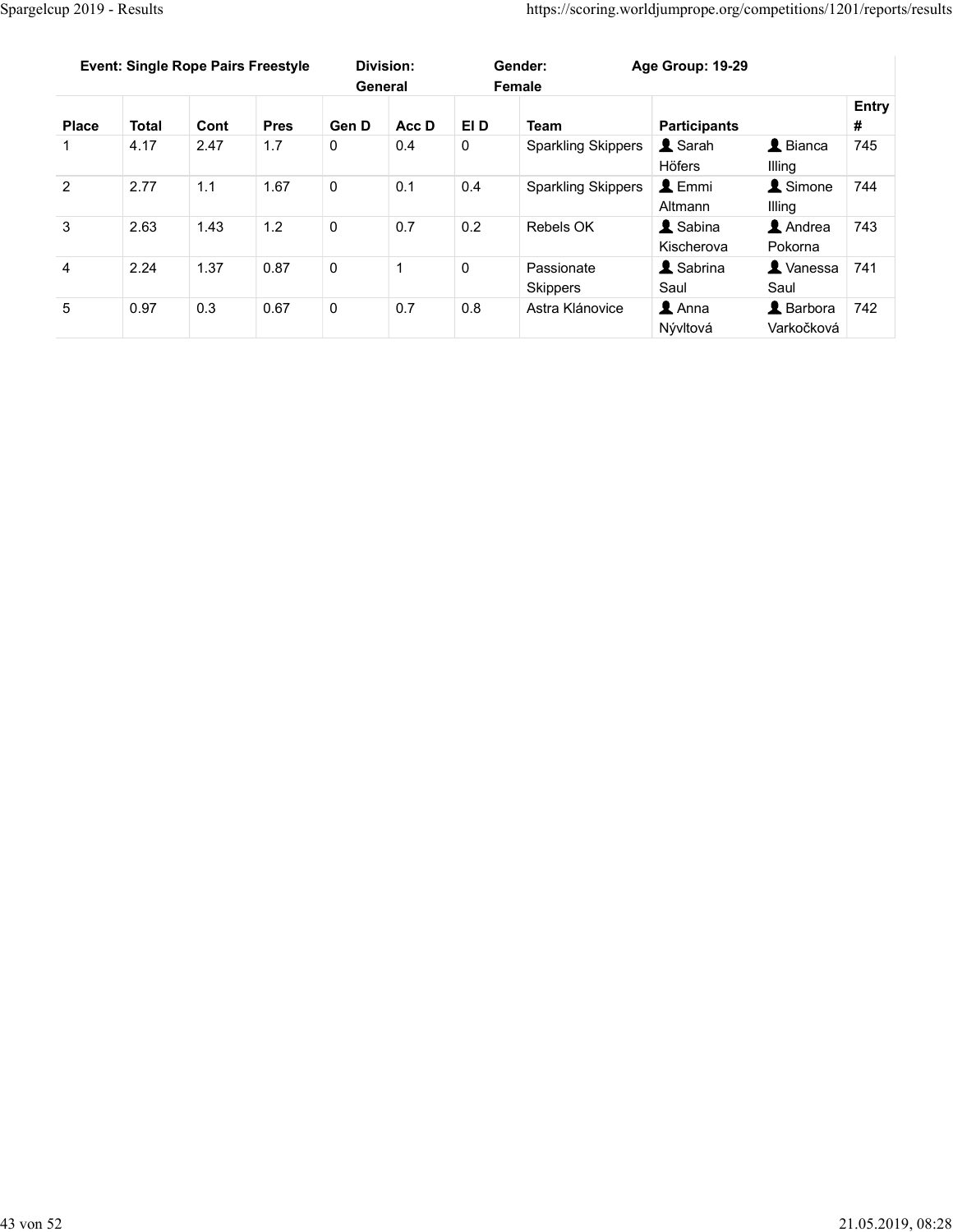#### Double Dutch Single Freestyle Verified Results

#### Spargelcup 2019 Results

|                              | Spargelcup 2019 - Results         |              |                               |                      |                             |                      |                              | https://scoring.worldjumprope.org/competitions/1201/reports/results |                         |              |
|------------------------------|-----------------------------------|--------------|-------------------------------|----------------------|-----------------------------|----------------------|------------------------------|---------------------------------------------------------------------|-------------------------|--------------|
|                              |                                   |              |                               |                      |                             |                      |                              |                                                                     |                         |              |
|                              |                                   |              | Double Dutch Single Freestyle |                      | <b>Verified Results</b>     |                      |                              |                                                                     | Spargelcup 2019 Results |              |
| Freestyle                    | <b>Event: Double Dutch Single</b> |              |                               |                      | <b>Division:</b><br>General |                      | <b>Gender: Mixed</b>         | Age Group: 9-10                                                     |                         |              |
|                              |                                   |              |                               |                      |                             |                      |                              |                                                                     |                         | <b>Entry</b> |
| <b>Place</b><br>$\mathbf{1}$ | <b>Total</b><br>1.19              | Cont<br>0.12 | <b>Pres</b><br>1.07           | Gen D<br>$\mathbf 0$ | Acc D<br>0.1                | EI D<br>$\mathbf{1}$ | <b>Team</b><br>Brandenburger | <b>Participants</b><br>$\blacktriangle$ Piet                        | $\blacktriangle$ Anna   | #<br>803     |

## Double Dutch Single Freestyle Verified Results

| $\exp 2\overline{019}$ - Results |              |                                   |                               |              |                             |              |                            | https://scoring.worldjumprope.org/competitions/1201/reports/results            |                                                           |                   |
|----------------------------------|--------------|-----------------------------------|-------------------------------|--------------|-----------------------------|--------------|----------------------------|--------------------------------------------------------------------------------|-----------------------------------------------------------|-------------------|
|                                  |              |                                   | Double Dutch Single Freestyle |              | <b>Verified Results</b>     |              |                            |                                                                                | Spargelcup 2019 Results                                   |                   |
| Freestyle                        |              | <b>Event: Double Dutch Single</b> |                               |              | <b>Division:</b><br>General |              | <b>Gender: Mixed</b>       | Age Group: 9-10                                                                |                                                           |                   |
| <b>Place</b>                     | <b>Total</b> | Cont                              | <b>Pres</b>                   | Gen D        | Acc D                       | EI D         | <b>Team</b>                | <b>Participants</b>                                                            |                                                           | <b>Entry</b><br># |
|                                  | 1.19         | 0.12                              | 1.07                          | $\mathbf{0}$ | 0.1                         | $\mathbf{1}$ | Brandenburger<br>Rope Team | <b>1</b> Piet<br><b>Bendix</b><br>Heinrich                                     | $\triangle$ Anna<br>Reinicke<br>$\triangle$ Emma<br>Wille | 803               |
|                                  |              |                                   | Double Dutch Single Freestyle |              | <b>Verified Results</b>     |              |                            |                                                                                | Spargelcup 2019 Results                                   |                   |
| Freestyle                        |              | <b>Event: Double Dutch Single</b> |                               |              | <b>Division:</b><br>General |              | Gender:<br>Female          | Age Group: 9-10                                                                |                                                           |                   |
| <b>Place</b>                     | <b>Total</b> | Cont                              | <b>Pres</b>                   | Gen D        | Acc D                       | EI D         | <b>Team</b>                | <b>Participants</b>                                                            |                                                           | Entry<br>#        |
| -1                               | 1.2          | 0.14                              | 1.06                          | $\Omega$     | 0.3                         | 0.8          | <b>Burning Ropes</b>       | $\triangle$ Emma<br>Lou<br>Güldner<br>L Felina<br>Mohr                         | 1 Neele<br>Carlotta<br>Hoffmeister                        | 802               |
|                                  |              |                                   | Double Dutch Single Freestyle |              | <b>Verified Results</b>     |              |                            |                                                                                | Spargelcup 2019 Results                                   |                   |
| Freestyle                        |              | <b>Event: Double Dutch Single</b> |                               |              | <b>Division:</b><br>General |              | Gender:<br>Female          | Age Group: 11-12                                                               |                                                           |                   |
| <b>Place</b>                     | <b>Total</b> | Cont                              | <b>Pres</b>                   | Gen D        | Acc D                       | EI D         | <b>Team</b>                | <b>Participants</b>                                                            |                                                           | <b>Entry</b><br># |
|                                  | 4            | 1.83                              | 2.37                          | 0.2          | 0.3                         | $\mathbf 0$  | <b>Burning Ropes</b>       | $\mathbf{\mathbf{\underline{I}}}$ Mia<br>Emily<br>Koslowski<br><b>Echionno</b> | Leonie<br>Mathilda<br>Kramer                              | 791               |

#### Double Dutch Single Freestyle Verified Results

**Entry**  $\#$   $\qquad$ Ville<br>
1 2 1.83 2.37 0.2 0.3 0 Burning Ropes 1<br>
Freestyle Central Contributed Results<br>
Freestyle Central Contribution: Age Group: 9-10<br>
1 1.2 0.14 1.06 0 3.3 0.8 Burning Ropes 1<br>
2 Felina Hoffmeister<br>
2 Duble Dutch Single Piace Total Cont Pres Gen D Acc D EID Team Participants at the second of the second of the second of the second of the second of the second of the second of the second of the second of the second of the second of the seco Hungary Baumgartner 793 3 2.5 0.7 1.8 0 0.4 0.4 Burning Ropes **Σ** Andrea Monique<br>
3 2.5 0.7 1.8 0 0.4 0.4 Burning Ropes **Andre Monique 792.19 Results**<br>
3 2.5 0.7 1.8 0 0.4 0.4 Burning Ropes **A**ndre Monique Hoffmania<br>
3 2.5 0.7 1.8 0 0.4 0.4 Bur Event Double Dutch Single District Counter Counter 1.83 0.43 1.4 0 0.4 0.4 Funny Skippers **1.4** Ministrate Machine<br>
1.83 0.43 1.4 0 0.4 0.4 Funny Skippers **1.4** Ministrate Machine<br>
1.83 0.43 1.4 0 0.4 0.4 Euming Ropes **2.** 1 4 1.83 2.37 0.2 0.3 0 Burning Repes **E**mily Mathilda Koslovski Kramer<br>
5 1.79 0.22 1.57 0 0.5 1.2 Sparkling Skippers **1.**<br>
1.79 0.22 1.57 0 0.5 1.2 Sparkling Skippers **1.**<br>
1.79 0.22 1.57 0 0.5 1.2 Sparkling Skippers **1.** Event: Double Dutch Single **Example 20** Division: **Canadiation** Gender: Freestyle Division: **General** Gender: Age Group: 11-12 Female Mia **Leonie** 791 Emily Mathilda Koslowski Kramer Fabienne Wilk Luca **L** Halmosi 1793 Dézi **1** Virág Papp Fiona Sarah Andrea Monique Hoffmann Krauß **A** Maria Aurelia Mannheim Amelie **Leonie** 794 Jüttner Lübberstedt **1** Sena **Tamer** Vanessa **L** Christina 797 Ebert Khramtsov **1** Emilia Messerschmidt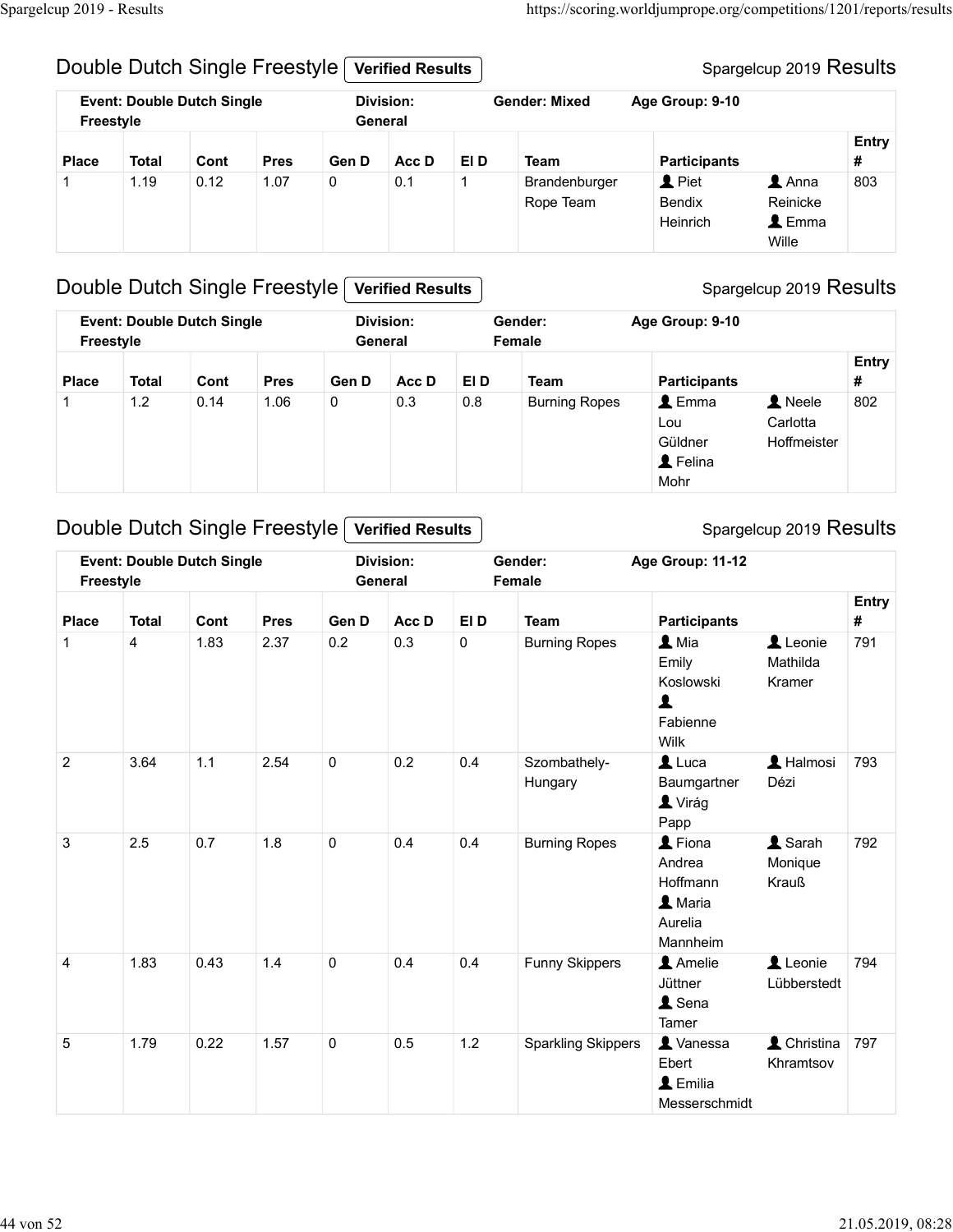| Spargelcup 2019 - Results |                                                |              |                     |                                                |                             |             |                            |                                                                                         |                                                        |                   |
|---------------------------|------------------------------------------------|--------------|---------------------|------------------------------------------------|-----------------------------|-------------|----------------------------|-----------------------------------------------------------------------------------------|--------------------------------------------------------|-------------------|
|                           | <b>Event: Double Dutch Single</b><br>Freestyle |              |                     |                                                | <b>Division:</b><br>General |             | Gender:<br>Female          | https://scoring.worldjumprope.org/competitions/1201/reports/results<br>Age Group: 11-12 |                                                        | Entry             |
| <b>Place</b><br>6         | <b>Total</b><br>1.78                           | Cont<br>0.11 | <b>Pres</b><br>1.67 | Gen D<br>$\mathsf{O}\xspace$                   | Acc D<br>0.1                | EI D<br>0.6 | <b>Team</b><br>Rebels OK   | <b>Participants</b><br><b>A</b> Kateřina<br>Pathy<br>$\triangle$ Ella<br>Ward           | Amálie<br>Svobodová                                    | $\pmb{\#}$<br>796 |
| $\overline{7}$            | 1.39                                           | 0.22         | 1.17                | $\mathbf 0$                                    | 0.4                         | $0.8\,$     | <b>Burning Ropes</b>       | $2$ Zara<br>Armagan<br>L Fiona<br>Güntherodt                                            | $\mathbf 1$ Lena<br>Gärtner                            | 795               |
|                           |                                                |              |                     | Double Dutch Single Freestyle Verified Results |                             |             |                            |                                                                                         | Spargelcup 2019 Results                                |                   |
|                           | <b>Event: Double Dutch Single</b><br>Freestyle |              |                     |                                                | <b>Division:</b><br>General |             | Gender:<br>Female          | Age Group: 13-14                                                                        |                                                        |                   |
|                           |                                                |              | <b>Pres</b>         | Gen D                                          | Acc D                       | EI D        | Team                       | <b>Participants</b>                                                                     |                                                        | Entry<br>#        |
| <b>Place</b>              | <b>Total</b>                                   | Cont         |                     | $\mathbf 0$                                    | 0.3                         | 0.4         | Brandenburger<br>Rope Team | $\blacktriangle$<br>Annalena<br>Balke                                                   | $\triangle$ Gina<br>Kellermann<br>$\blacktriangle$ Mia | 799               |
|                           | 2.73                                           | 1.07         | 1.66                |                                                |                             |             |                            |                                                                                         | Lynn<br>Seidler                                        |                   |

## Double Dutch Single Freestyle Verified Results

| $\,6\,$        | 1.78         | 0.11                              | 1.67        | 0                                              | 0.1                         | 0.6         | Rebels OK                  | <b>A</b> Kateřina<br>Pathy<br>$\triangle$ Ella<br>Ward | Amálie<br>Svobodová                                                        | 796        |
|----------------|--------------|-----------------------------------|-------------|------------------------------------------------|-----------------------------|-------------|----------------------------|--------------------------------------------------------|----------------------------------------------------------------------------|------------|
| $\overline{7}$ | 1.39         | 0.22                              | 1.17        | $\mathsf{O}$                                   | 0.4                         | $0.8\,$     | <b>Burning Ropes</b>       | $2$ Zara<br>Armagan<br>L Fiona<br>Güntherodt           | $\blacktriangle$ Lena<br>Gärtner                                           | 795        |
|                |              | Double Dutch Single Freestyle [   |             |                                                | <b>Verified Results</b>     |             |                            |                                                        | Spargelcup 2019 Results                                                    |            |
| Freestyle      |              | <b>Event: Double Dutch Single</b> |             |                                                | <b>Division:</b><br>General |             | Gender:<br>Female          | Age Group: 13-14                                       |                                                                            |            |
| <b>Place</b>   | <b>Total</b> | Cont                              | <b>Pres</b> | Gen D                                          | Acc D                       | EI D        | Team                       | <b>Participants</b>                                    |                                                                            | Entry<br># |
| -1             | 2.73         | 1.07                              | 1.66        | 0                                              | 0.3                         | 0.4         | Brandenburger<br>Rope Team | $\blacktriangle$<br>Annalena<br><b>Balke</b>           | $\triangle$ Gina<br>Kellermann<br>$\mathbf{\Omega}$ Mia<br>Lynn<br>Seidler | 799        |
| $\overline{2}$ | 2.34         | 0.87                              | 1.47        | 0                                              | 0.3                         | 0.4         | Brandenburger<br>Rope Team | $L$ Emily<br>Petersen<br>Leni<br>Slotta                | $\triangle$ Johanna<br>Schelske                                            | 798        |
| $\mathbf{3}$   | 1.95         | 0.32                              | 1.63        | $\mathbf 0$                                    | 0.2                         | $0.8\,$     | Rebels OK                  | 1 Nicol<br>Arnold<br>Adela<br>Kepkova                  | Veronika 801<br>Dvořáková                                                  |            |
| scratch        |              |                                   |             |                                                |                             |             | Rebels OK                  | $\triangle$ Laura<br>Galbava<br>Adela<br>Souckova      | <b>A</b> Natalie<br>Kvasnickova                                            | 800        |
|                |              |                                   |             | Double Dutch Single Freestyle Verified Results |                             |             |                            |                                                        | Spargelcup 2019 Results                                                    |            |
| Freestyle      |              | <b>Event: Double Dutch Single</b> |             |                                                | <b>Division:</b><br>General |             | <b>Gender: Mixed</b>       | Age Group: 19-29                                       |                                                                            |            |
| <b>Place</b>   | <b>Total</b> | Cont                              | <b>Pres</b> | Gen D                                          | Acc D                       | EI D        | <b>Team</b>                | <b>Participants</b>                                    |                                                                            | Entry<br># |
| $\mathbf{1}$   | 5.37         | 2.73                              | 2.64        | 0                                              | 0.3                         | $\mathbf 0$ | <b>Sparkling Skippers</b>  | L Bianca<br>Illing<br>1 Mark<br>Maurer                 | <b>1</b> Simone<br>Illing                                                  | 814        |
| $\overline{2}$ | 4.73         | 1.83                              | 2.9         | $\pmb{0}$                                      | 0.2                         | $\mathbf 0$ | <b>Sparkling Skippers</b>  | <b>1</b> Pascal<br>Där                                 | $\blacktriangle$<br>Eobioppo                                               | 815        |

## Double Dutch Single Freestyle Verified Results

|                    |              |                                   |                     |             |                         |                   |                                          | Slotta                                                                                 |                                        |          |
|--------------------|--------------|-----------------------------------|---------------------|-------------|-------------------------|-------------------|------------------------------------------|----------------------------------------------------------------------------------------|----------------------------------------|----------|
| 3                  | 1.95         | 0.32                              | 1.63                | $\mathbf 0$ | 0.2                     | 0.8               | Rebels OK                                | 1 Nicol<br>Arnold<br>Adela<br>Kepkova                                                  | $\blacktriangle$ Veronika<br>Dvořáková | 801      |
| scratch            |              |                                   |                     |             |                         |                   | Rebels OK                                | $\blacktriangle$ Laura<br>Galbava<br>Adela<br>Souckova                                 | <b>A</b> Natalie<br>Kvasnickova        | 800      |
|                    |              | Double Dutch Single Freestyle     |                     |             | <b>Verified Results</b> |                   |                                          |                                                                                        | Spargelcup 2019 Results                |          |
|                    |              | <b>Event: Double Dutch Single</b> |                     |             | <b>Division:</b>        |                   | <b>Gender: Mixed</b>                     | Age Group: 19-29                                                                       |                                        |          |
| Freestyle          |              |                                   |                     |             | General                 |                   |                                          |                                                                                        |                                        |          |
|                    | <b>Total</b> |                                   |                     |             |                         |                   |                                          |                                                                                        |                                        | Entry    |
| <b>Place</b><br>-1 | 5.37         | Cont<br>2.73                      | <b>Pres</b><br>2.64 | Gen D<br>0  | Acc D<br>0.3            | EI D<br>$\pmb{0}$ | <b>Team</b><br><b>Sparkling Skippers</b> | <b>Participants</b><br>$\triangle$ Bianca<br>Illing<br>$\blacktriangle$ Mark<br>Maurer | <b>1</b> Simone<br>Illing              | #<br>814 |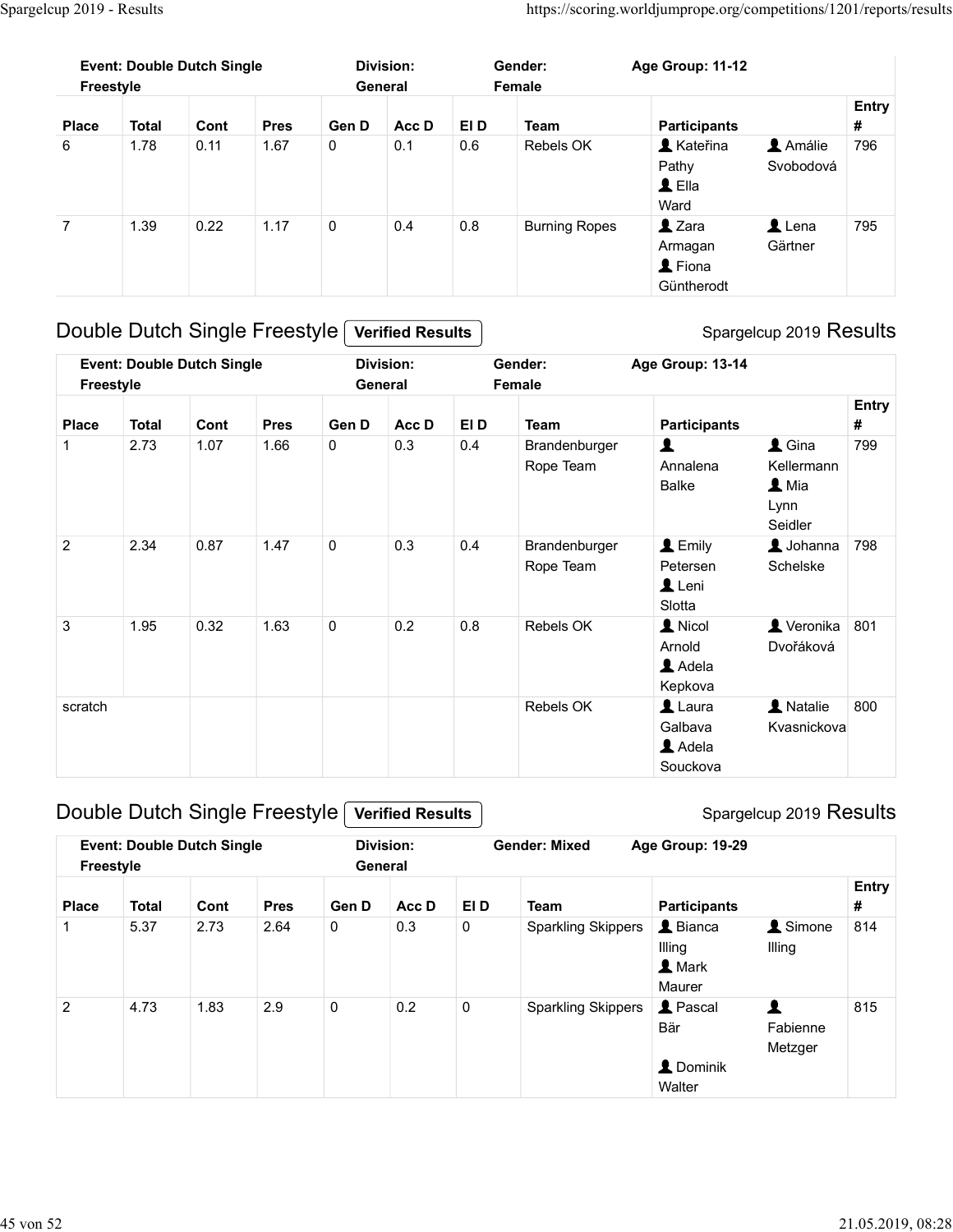|                                    | https://scoring.worldjumprope.org/competitions/1201/reports/results |            |  |
|------------------------------------|---------------------------------------------------------------------|------------|--|
| <b>Gender: Mixed</b>               | Age Group: 19-29                                                    |            |  |
| Acc D<br><b>EID</b><br><b>Team</b> | <b>Participants</b>                                                 | Entry<br># |  |
|                                    |                                                                     |            |  |

## Double Dutch Single Freestyle Verified Results

## Spargelcup 2019 Results

|                | <b>Event: Double Dutch Single</b><br>Freestyle |      |             |             | <b>Division:</b><br>General |                     | <b>Gender: Mixed</b>          | Age Group: 19-29                                                  |                                                                    |                   |
|----------------|------------------------------------------------|------|-------------|-------------|-----------------------------|---------------------|-------------------------------|-------------------------------------------------------------------|--------------------------------------------------------------------|-------------------|
| <b>Place</b>   | <b>Total</b>                                   | Cont | <b>Pres</b> | Gen D       | Acc D                       | EI D                | <b>Team</b>                   | <b>Participants</b>                                               |                                                                    | <b>Entry</b><br># |
| 3              | 4.27                                           | 1.77 | 2.7         | 0.2         | 0.3                         | $\mathsf{O}\xspace$ | Universe Skippers             | 1 Mario<br>Escobar<br>$\triangle$ Laura<br>Sperl                  | L Michael<br>Gedeon                                                | 813               |
|                | Double Dutch Single Freestyle                  |      |             |             | <b>Verified Results</b>     |                     |                               |                                                                   | Spargelcup 2019 Results                                            |                   |
|                | <b>Event: Double Dutch Single</b><br>Freestyle |      |             |             | <b>Division:</b><br>General |                     | Gender:<br>Female             | Age Group: 15-16                                                  |                                                                    |                   |
| <b>Place</b>   | <b>Total</b>                                   | Cont | <b>Pres</b> | Gen D       | Acc D                       | EI D                | <b>Team</b>                   | <b>Participants</b>                                               |                                                                    | <b>Entry</b><br># |
| $\mathbf{1}$   | 2.94                                           | 1.37 | 1.57        | $\mathbf 0$ | 0.3                         | 0.4                 | TSG 07 Burg<br>Gretesch       | $\triangle$ Sina<br>Gehrs<br><b>1</b> Finja<br>Szypulski          | Alina<br>Höcker                                                    | 806               |
| $\overline{2}$ | 2.9                                            | 1.6  | 1.3         | $\mathbf 0$ | 0.5                         | 0.2                 | Funny Skippers                | $\triangle$ Johanna<br>Marie Feil<br>$\triangle$ Emily<br>Warisch | L Emelie<br>Melzwig                                                | 805               |
| 3              | 2.77                                           | 1.03 | 1.74        | $\mathbf 0$ | 0.1                         | 0.6                 | <b>Sparkling Skippers</b>     | $\triangle$ Emmi<br>Altmann<br>A Michelle<br>Fischer              | Levelyne<br>Fening                                                 | 807               |
| 4              | 1.22                                           | 0.29 | 0.93        | $\mathbf 0$ | 0.4                         | 0.8                 | Passionate<br><b>Skippers</b> | $L$ Eva<br>Ranzinger<br>A Nadine<br>Scheicher                     | Andrea<br>Scheicher                                                | 804               |
| scratch        |                                                |      |             |             |                             |                     | <b>Burning Ropes</b>          | <b>A</b> Karoline<br>Kathleen<br>Mehrheim                         | A Milena<br>Methfessel<br><b>1</b> Jasmin<br>Christel<br>Oelschner | 808               |
|                | Double Dutch Single Freestyle                  |      |             |             | <b>Verified Results</b>     |                     |                               |                                                                   | Spargelcup 2019 Results                                            |                   |
|                | <b>Event: Double Dutch Single</b><br>Freestyle |      |             |             | <b>Division:</b><br>General |                     | Gender:<br>Female             | Age Group: 17-18                                                  |                                                                    |                   |
| <b>Place</b>   | <b>Total</b>                                   | Cont | <b>Pres</b> | Gen D       | Acc D                       | EI D                | <b>Team</b>                   | <b>Participants</b>                                               |                                                                    | Entry<br>#        |
| -1             | 2.13                                           | 0.7  | 1.43        | $\mathbf 0$ | 0.3                         | 0.4                 | Sportensemble<br>Chemnitz     | L Carlotta<br>Berger<br><b>1</b> Ronja<br>Irene<br>Richter        | A Natlin El<br>Aina                                                | 809               |

#### Double Dutch Single Freestyle Verified Results

#### Spargelcup 2019 Results

|                  |              |                                   |             |         |                         |      |                           |                                                            | Christel<br>Oelschner   |                   |
|------------------|--------------|-----------------------------------|-------------|---------|-------------------------|------|---------------------------|------------------------------------------------------------|-------------------------|-------------------|
|                  |              | Double Dutch Single Freestyle     |             |         | <b>Verified Results</b> |      |                           |                                                            | Spargelcup 2019 Results |                   |
| <b>Freestyle</b> |              | <b>Event: Double Dutch Single</b> |             | General | <b>Division:</b>        |      | Gender:<br>Female         | Age Group: 17-18                                           |                         |                   |
| <b>Place</b>     | <b>Total</b> | Cont                              | <b>Pres</b> | Gen D   | Acc D                   | EI D | <b>Team</b>               | <b>Participants</b>                                        |                         | Entry<br>#        |
| 1                | 2.13         | 0.7                               | 1.43        | 0       | 0.3                     | 0.4  | Sportensemble<br>Chemnitz | L Carlotta<br>Berger<br><b>1</b> Ronja<br>Irene<br>Richter | A Natlin El<br>Aina     | 809               |
|                  |              | Double Dutch Single Freestyle     |             |         | <b>Verified Results</b> |      |                           |                                                            | Spargelcup 2019 Results |                   |
| <b>Freestyle</b> |              | <b>Event: Double Dutch Single</b> |             | General | <b>Division:</b>        |      | Gender:<br>Female         | Age Group: 19-29                                           |                         |                   |
| <b>Place</b>     | <b>Total</b> | Cont                              | <b>Pres</b> | Gen D   | Acc D                   | EI D | <b>Team</b>               | <b>Participants</b>                                        |                         | <b>Entry</b><br># |

## Double Dutch Single Freestyle Verified Results

| Freestyle    | <b>Event: Double Dutch Single</b> |      |             | Division:<br>General |       | Female | Gender:     | Age Group: 19-29    |            |
|--------------|-----------------------------------|------|-------------|----------------------|-------|--------|-------------|---------------------|------------|
| <b>Place</b> | <b>Total</b>                      | Cont | <b>Pres</b> | Gen D                | Acc D | EI D   | <b>Team</b> | <b>Participants</b> | Entry<br>π |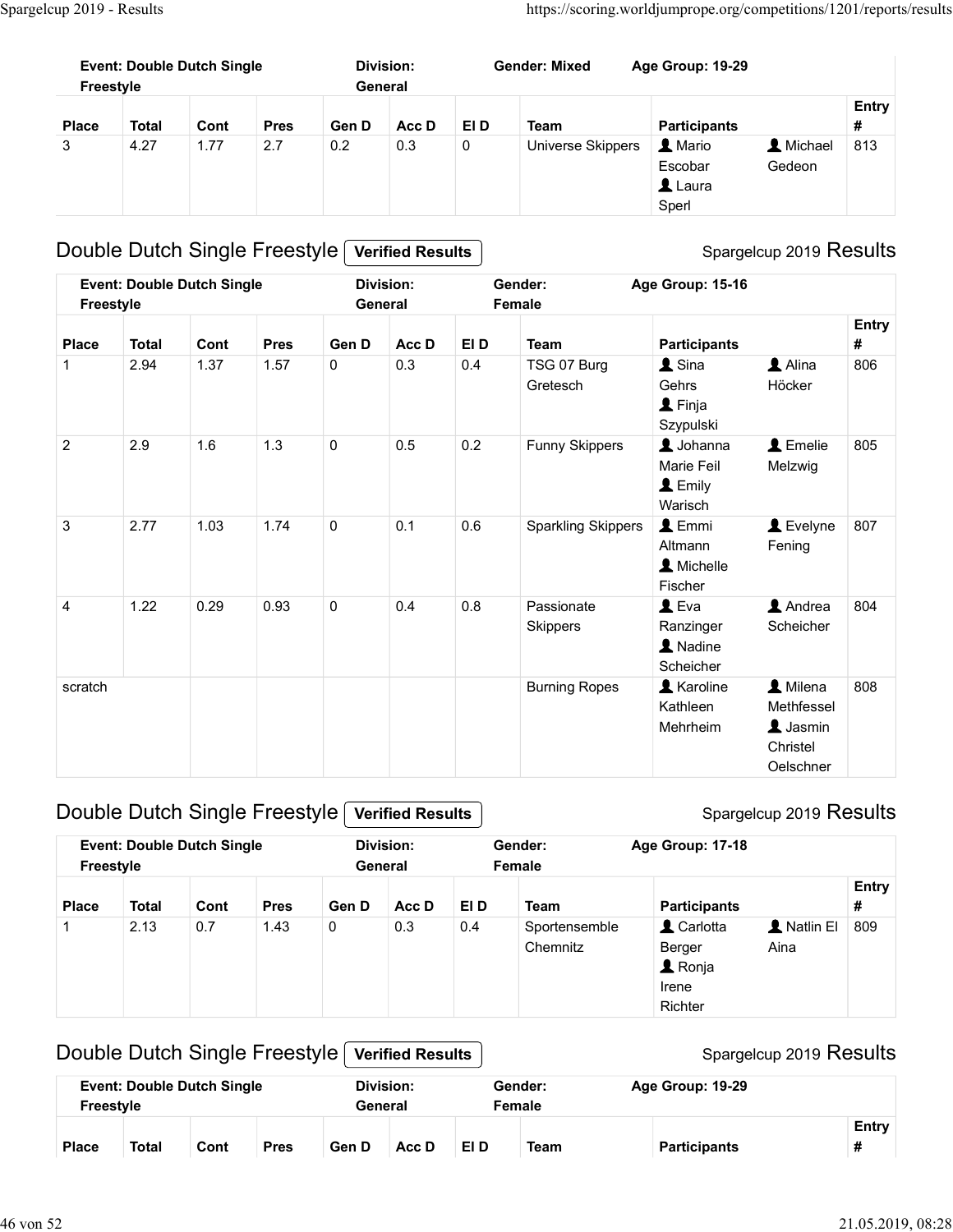|                |      |      |      |  |  |             |      |                                   | Spargelcup 2019 - Results |  |
|----------------|------|------|------|--|--|-------------|------|-----------------------------------|---------------------------|--|
|                |      |      |      |  |  |             |      | <b>Event: Double Dutch Single</b> | Freestyle                 |  |
|                |      |      |      |  |  | <b>Pres</b> | Cont |                                   | <b>Total</b>              |  |
| <b>Place</b>   |      |      |      |  |  |             |      |                                   |                           |  |
| $\mathbf{1}$   | 3.36 | 0.8  | 2.56 |  |  |             |      |                                   |                           |  |
| $\overline{2}$ | 2.69 | 1.03 | 1.66 |  |  |             |      |                                   |                           |  |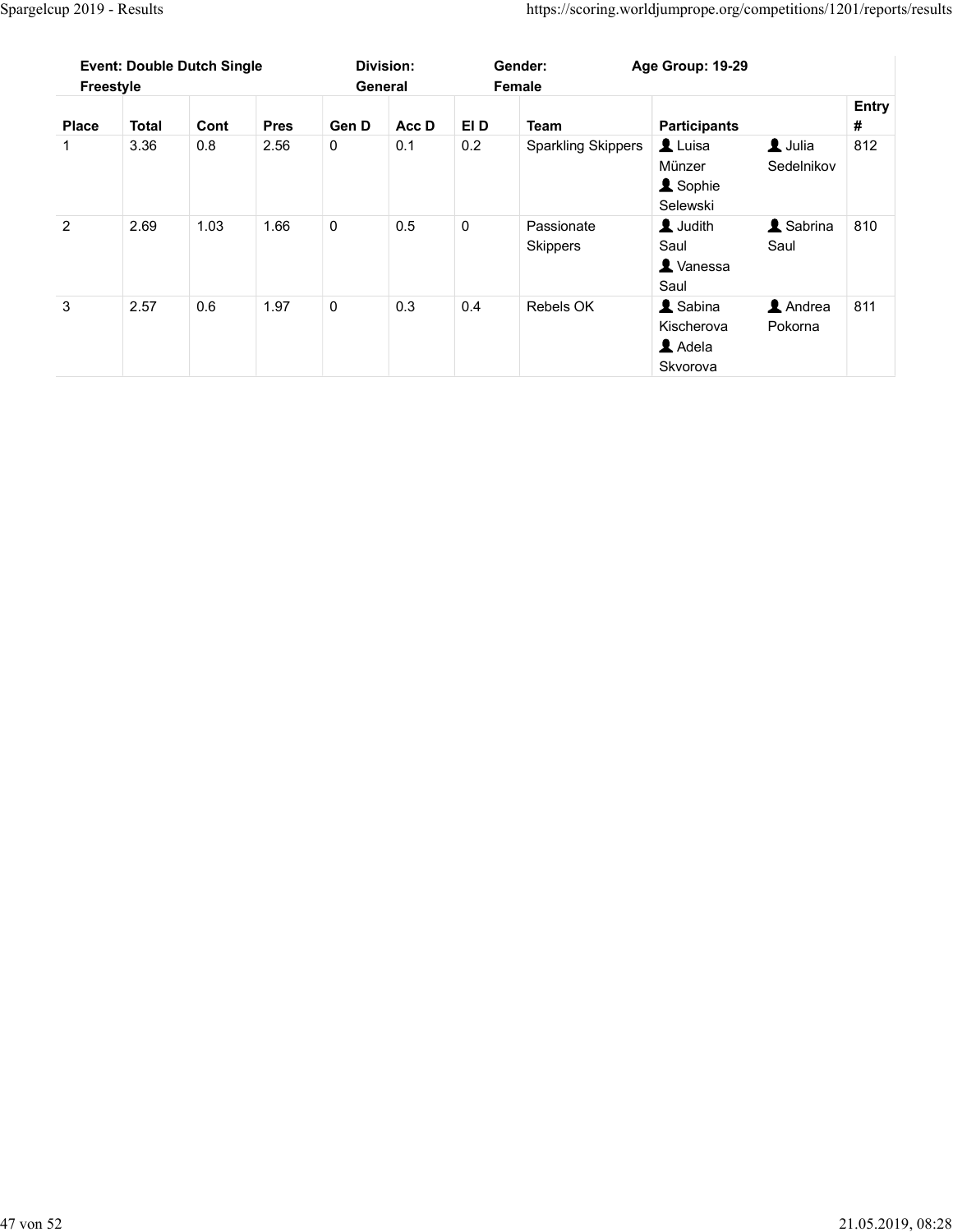#### Double Dutch Pairs Freestyle Verified Results

#### Spargelcup 2019 Results

|                   | Spargelcup 2019 - Results | Double Dutch Pairs Freestyle<br><b>Event: Double Dutch Pairs Freestyle</b> |                                            | General                                       | <b>Verified Results</b><br><b>Division:</b> |             | Gender:<br>Female            | https://scoring.worldjumprope.org/competitions/1201/reports/results<br>Age Group: 9-10        | Spargelcup 2019 Results                                |          |
|-------------------|---------------------------|----------------------------------------------------------------------------|--------------------------------------------|-----------------------------------------------|---------------------------------------------|-------------|------------------------------|-----------------------------------------------------------------------------------------------|--------------------------------------------------------|----------|
|                   |                           |                                                                            |                                            |                                               |                                             |             |                              |                                                                                               |                                                        | Entry    |
| <b>Place</b><br>1 | <b>Total</b><br>1.14      | Cont<br>0.17                                                               | <b>Pres</b><br>0.97                        | Gen D<br>$\overline{0}$                       | Acc D<br>$0.5\,$                            | EI D<br>1.2 | Team<br><b>Burning Ropes</b> | <b>Participants</b><br>$\triangle$ Emma<br>Lou<br>Güldner<br>L Stella-<br>Viktoria<br>Lehmann | 1 Neele<br>Carlotta<br>Hoffmeister<br>L Felina<br>Mohr | #<br>817 |
|                   |                           |                                                                            |                                            | Double Dutch Pairs Freestyle Verified Results |                                             |             |                              |                                                                                               | Spargelcup 2019 Results                                |          |
|                   |                           |                                                                            | <b>Event: Double Dutch Pairs Freestyle</b> | General                                       | <b>Division:</b>                            |             | Gender:<br>Female            | Age Group: 11-12                                                                              |                                                        |          |
|                   |                           |                                                                            |                                            |                                               |                                             |             |                              |                                                                                               |                                                        | Entry    |
| <b>Place</b>      | <b>Total</b>              | Cont                                                                       | <b>Pres</b>                                | Gen D                                         | Acc D                                       | EI D        | <b>Team</b>                  | <b>Participants</b>                                                                           |                                                        | #        |

#### Double Dutch Pairs Freestyle Verified Results

#### Spargelcup 2019 Results

|              |              |      |                                            |              |                             |      |                           | Güldner<br>1 Stella-<br>Viktoria<br>Lehmann                                  | Hoffmeister<br>L Felina<br>Mohr                         |            |
|--------------|--------------|------|--------------------------------------------|--------------|-----------------------------|------|---------------------------|------------------------------------------------------------------------------|---------------------------------------------------------|------------|
|              |              |      | Double Dutch Pairs Freestyle               |              | <b>Verified Results</b>     |      |                           |                                                                              | Spargelcup 2019 Results                                 |            |
|              |              |      | <b>Event: Double Dutch Pairs Freestyle</b> |              | <b>Division:</b><br>General |      | Gender:<br>Female         | Age Group: 11-12                                                             |                                                         |            |
| Place        | <b>Total</b> | Cont | <b>Pres</b>                                | Gen D        | Acc D                       | EI D | <b>Team</b>               | <b>Participants</b>                                                          |                                                         | Entry<br># |
|              | 2.41         | 0.57 | 1.84                                       | 0            | 0.4                         | 0.2  | <b>Burning Ropes</b>      | $\blacktriangle$ Mia<br>Emily<br>Koslowski<br>1 Maria<br>Aurelia<br>Mannheim | Leonie<br>Mathilda<br>Kramer<br>1<br>Fabienne<br>Wilk   | 816        |
|              |              |      | Double Dutch Pairs Freestyle               |              | <b>Verified Results</b>     |      |                           |                                                                              | Spargelcup 2019 Results                                 |            |
|              |              |      | <b>Event: Double Dutch Pairs Freestyle</b> |              | <b>Division:</b><br>General |      | <b>Gender: Mixed</b>      | Age Group: 19-29                                                             |                                                         |            |
| <b>Place</b> | <b>Total</b> | Cont | <b>Pres</b>                                | Gen D        | Acc D                       | EI D | <b>Team</b>               | <b>Participants</b>                                                          |                                                         | Entry<br># |
| 1            | 4.56         | 2.3  | 2.26                                       | $\mathsf{O}$ | 0.2                         | 0.2  | <b>Sparkling Skippers</b> | Sarah<br>Höfers<br>1 Simone<br>Illing                                        | $\triangle$ Bianca<br>Illing<br><b>L</b> Mark<br>Maurer | 824        |
| 2            | 3.13         | 1.33 | 1.8                                        | $\mathbf 0$  | 0.3                         | 0.4  | <b>Sparkling Skippers</b> | <b>L</b> Pascal<br>Där                                                       | & Sabrina<br>$\mathbf{v}$                               | 825        |

#### Double Dutch Pairs Freestyle Verified Results

#### Spargelcup 2019 Results

| Entry<br>Cont<br><b>Pres</b><br>Gen D<br>Acc D<br>EI D<br>Team<br><b>Participants</b><br>#<br><b>Total</b><br><b>Place</b><br>Leonie<br>0.2<br>$\blacktriangle$ Mia<br>816<br>2.41<br>0.57<br>1.84<br>0<br>0.4<br><b>Burning Ropes</b><br>-1<br>Emily<br>Mathilda<br>Koslowski<br>Kramer<br>L Maria<br>1<br>Aurelia<br>Fabienne<br>Wilk<br>Mannheim<br>Double Dutch Pairs Freestyle<br>Spargelcup 2019 Results<br><b>Verified Results</b><br><b>Division:</b><br><b>Event: Double Dutch Pairs Freestyle</b><br><b>Gender: Mixed</b><br>Age Group: 19-29<br>General<br>Entry<br>EI D<br>Cont<br><b>Pres</b><br>Gen D<br>Acc D<br><b>Team</b><br><b>Participants</b><br>#<br>Place<br><b>Total</b><br>$\triangle$ Bianca<br>2.26<br>0.2<br>0.2<br><b>1</b> Sarah<br>824<br>4.56<br>2.3<br>0<br><b>Sparkling Skippers</b><br>Höfers<br>Illing<br>& Simone<br><b>L</b> Mark<br>Maurer<br>Illing<br><b>1</b> Pascal<br>1.8<br><b>Sparkling Skippers</b><br>& Sabrina<br>825<br>$\overline{2}$<br>3.13<br>1.33<br>$\mathbf 0$<br>0.3<br>0.4<br>Bär<br>Kunz<br>1<br>L Dominik<br>Fabienne<br>Walter<br>Metzger<br>$\blacktriangle$ Julia<br>823<br>2.4<br>0.63<br>1.77<br>0.6<br><b>Sparkling Skippers</b><br>Luisa<br>3<br>0<br>0.4<br>Münzer<br>Sedelnikov<br>1 Maxim.<br><b>1</b> Sophie<br>Sedelnikov<br>Selewski |              |              |      |             | General     |       |      | Female                     |                                                                                        |                                                       |     |
|----------------------------------------------------------------------------------------------------------------------------------------------------------------------------------------------------------------------------------------------------------------------------------------------------------------------------------------------------------------------------------------------------------------------------------------------------------------------------------------------------------------------------------------------------------------------------------------------------------------------------------------------------------------------------------------------------------------------------------------------------------------------------------------------------------------------------------------------------------------------------------------------------------------------------------------------------------------------------------------------------------------------------------------------------------------------------------------------------------------------------------------------------------------------------------------------------------------------------------------------------------------------------------------------------------------|--------------|--------------|------|-------------|-------------|-------|------|----------------------------|----------------------------------------------------------------------------------------|-------------------------------------------------------|-----|
|                                                                                                                                                                                                                                                                                                                                                                                                                                                                                                                                                                                                                                                                                                                                                                                                                                                                                                                                                                                                                                                                                                                                                                                                                                                                                                                |              |              |      |             |             |       |      |                            |                                                                                        |                                                       |     |
|                                                                                                                                                                                                                                                                                                                                                                                                                                                                                                                                                                                                                                                                                                                                                                                                                                                                                                                                                                                                                                                                                                                                                                                                                                                                                                                |              |              |      |             |             |       |      |                            |                                                                                        |                                                       |     |
|                                                                                                                                                                                                                                                                                                                                                                                                                                                                                                                                                                                                                                                                                                                                                                                                                                                                                                                                                                                                                                                                                                                                                                                                                                                                                                                |              |              |      |             |             |       |      |                            |                                                                                        |                                                       |     |
|                                                                                                                                                                                                                                                                                                                                                                                                                                                                                                                                                                                                                                                                                                                                                                                                                                                                                                                                                                                                                                                                                                                                                                                                                                                                                                                |              |              |      |             |             |       |      |                            |                                                                                        |                                                       |     |
|                                                                                                                                                                                                                                                                                                                                                                                                                                                                                                                                                                                                                                                                                                                                                                                                                                                                                                                                                                                                                                                                                                                                                                                                                                                                                                                |              |              |      |             |             |       |      |                            |                                                                                        |                                                       |     |
|                                                                                                                                                                                                                                                                                                                                                                                                                                                                                                                                                                                                                                                                                                                                                                                                                                                                                                                                                                                                                                                                                                                                                                                                                                                                                                                |              |              |      |             |             |       |      |                            |                                                                                        |                                                       |     |
|                                                                                                                                                                                                                                                                                                                                                                                                                                                                                                                                                                                                                                                                                                                                                                                                                                                                                                                                                                                                                                                                                                                                                                                                                                                                                                                |              |              |      |             |             |       |      |                            |                                                                                        |                                                       |     |
|                                                                                                                                                                                                                                                                                                                                                                                                                                                                                                                                                                                                                                                                                                                                                                                                                                                                                                                                                                                                                                                                                                                                                                                                                                                                                                                |              |              |      |             |             |       |      |                            |                                                                                        |                                                       |     |
|                                                                                                                                                                                                                                                                                                                                                                                                                                                                                                                                                                                                                                                                                                                                                                                                                                                                                                                                                                                                                                                                                                                                                                                                                                                                                                                |              |              |      |             |             |       |      |                            |                                                                                        |                                                       |     |
| Female<br>General                                                                                                                                                                                                                                                                                                                                                                                                                                                                                                                                                                                                                                                                                                                                                                                                                                                                                                                                                                                                                                                                                                                                                                                                                                                                                              | <b>Place</b> | <b>Total</b> | Cont | <b>Pres</b> | Gen D       | Acc D | EI D | <b>Team</b>                | <b>Participants</b>                                                                    |                                                       | #   |
| <b>Entry</b>                                                                                                                                                                                                                                                                                                                                                                                                                                                                                                                                                                                                                                                                                                                                                                                                                                                                                                                                                                                                                                                                                                                                                                                                                                                                                                   | -1           | 2.81         | 0.67 | 2.14        | $\mathbf 0$ | 0.2   | 0.2  | Brandenburger<br>Rope Team | $\mathbf{\mathbf{\underline{I}}}$ Lea<br>Grabowski<br>$\blacktriangle$ Ida<br>Heinrich | <b>1</b> Pauline<br>Haberlandt<br>& Sophia<br>Schütte | 818 |

## Double Dutch Pairs Freestyle Verified Results

|              |              |      | <b>Event: Double Dutch Pairs Freestyle</b> |       | Division:<br>General |      | Gender:<br>Female          | Age Group: 15-16                                                                  |                                                                      |                   |
|--------------|--------------|------|--------------------------------------------|-------|----------------------|------|----------------------------|-----------------------------------------------------------------------------------|----------------------------------------------------------------------|-------------------|
| <b>Place</b> | <b>Total</b> | Cont | <b>Pres</b>                                | Gen D | Acc D                | EI D | <b>Team</b>                | <b>Participants</b>                                                               |                                                                      | <b>Entry</b><br># |
|              | 2.81         | 0.67 | 2.14                                       | 0     | 0.2                  | 0.2  | Brandenburger<br>Rope Team | $\mathbf{\mathbb{L}}$ Lea<br>Grabowski<br>$\blacktriangle$ Ida<br><b>Heinrich</b> | <b>A</b> Pauline<br>Haberlandt<br>$\blacktriangle$ Sophia<br>Schütte | 818               |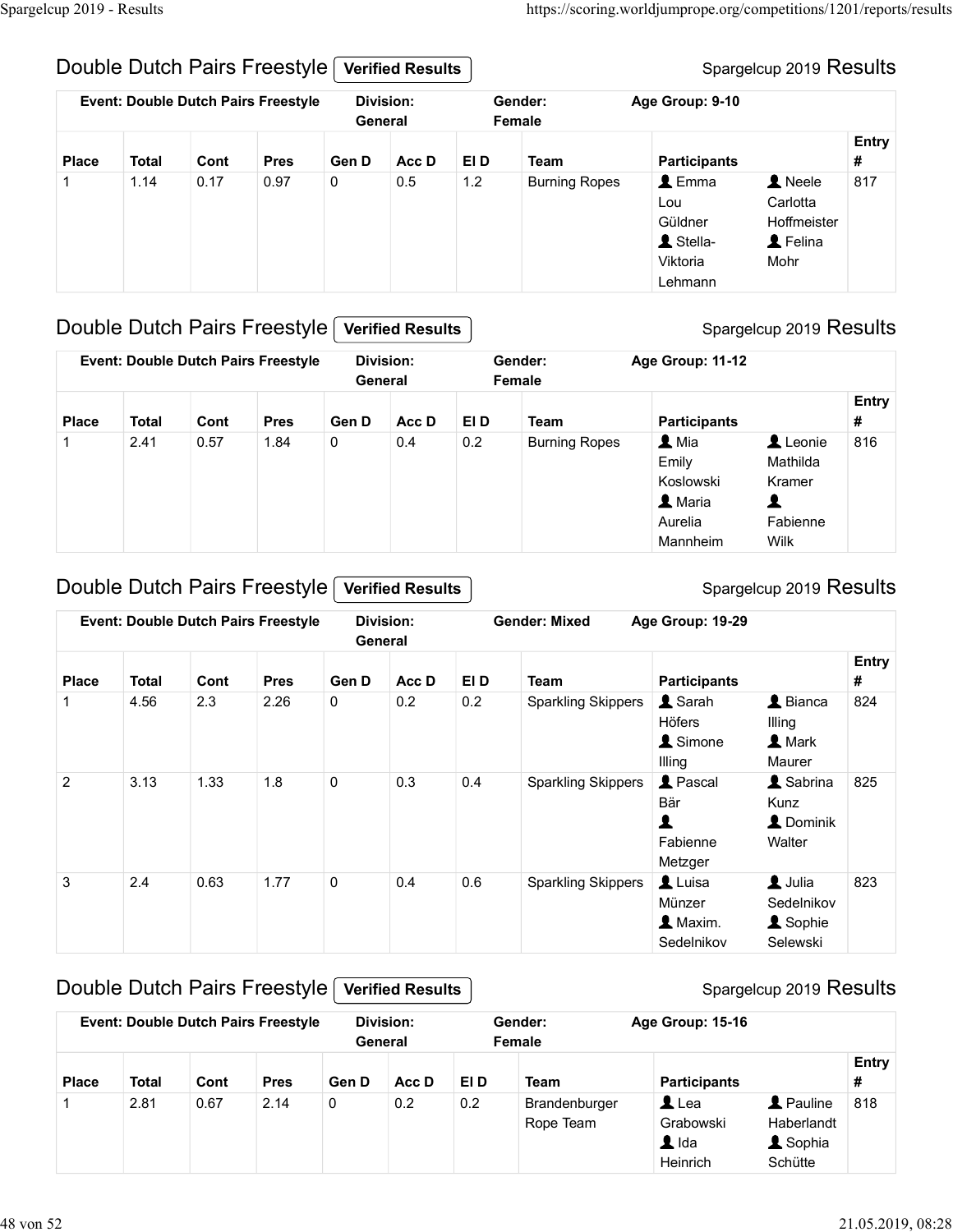|                | Spargelcup 2019 - Results |      |                                            |             |                             |              |                                                                     |                                                                         |                                                                                   |                            |
|----------------|---------------------------|------|--------------------------------------------|-------------|-----------------------------|--------------|---------------------------------------------------------------------|-------------------------------------------------------------------------|-----------------------------------------------------------------------------------|----------------------------|
|                |                           |      |                                            |             |                             |              |                                                                     |                                                                         |                                                                                   |                            |
|                |                           |      |                                            |             |                             |              |                                                                     |                                                                         |                                                                                   |                            |
|                |                           |      |                                            |             |                             |              |                                                                     |                                                                         |                                                                                   |                            |
|                |                           |      |                                            |             |                             |              |                                                                     |                                                                         |                                                                                   |                            |
|                |                           |      |                                            |             |                             |              |                                                                     |                                                                         |                                                                                   |                            |
|                |                           |      |                                            |             |                             |              |                                                                     |                                                                         |                                                                                   |                            |
|                |                           |      |                                            |             |                             |              | https://scoring.worldjumprope.org/competitions/1201/reports/results |                                                                         |                                                                                   |                            |
|                |                           |      | <b>Event: Double Dutch Pairs Freestyle</b> |             | <b>Division:</b><br>General |              | Gender:<br>Female                                                   | Age Group: 15-16                                                        |                                                                                   |                            |
| <b>Place</b>   | <b>Total</b>              | Cont | <b>Pres</b>                                | Gen D       | Acc D                       | EI D         | <b>Team</b>                                                         | <b>Participants</b>                                                     |                                                                                   | <b>Entry</b><br>$\pmb{\#}$ |
| $\overline{2}$ | 2.33                      | 0.43 | 2.1                                        | 0.2         | 0.3                         | 0.4          | <b>Burning Ropes</b>                                                | <b>A</b> Karoline<br>Kathleen<br>Mehrheim<br><b>1</b> Frieda<br>Schulze | $\blacktriangle$ Jasmin<br>Christel<br>Oelschner<br>L Delaynie<br>Alamea<br>Stang | 821                        |
| $\mathbf{3}$   | 2.16                      | 0.26 | 1.9                                        | $\mathbf 0$ | 0.1                         | $\mathbf{1}$ | TSG 07 Burg<br>Gretesch                                             | 1 Maxime<br>Borgmann<br>$\blacktriangle$ Rebekka<br>Hafkemeyer          | $\blacktriangle$ Sina<br>Gehrs<br>$\triangle$ Alina<br>Höcker                     | 819                        |
| $\overline{4}$ | 1.33                      | 0.16 | 1.17                                       | $\mathsf 0$ | 0.5                         | 0.8          | <b>Sparkling Skippers</b>                                           | $L$ Emmi<br>Altmann<br>A Michelle<br>Fischer                            | Levelyne<br>Fening<br>$\blacktriangle$ Anna<br>Khramtsov                          | 820                        |
|                |                           |      | Double Dutch Pairs Freestyle               |             | <b>Verified Results</b>     |              |                                                                     |                                                                         | Spargelcup 2019 Results                                                           |                            |
|                |                           |      | <b>Event: Double Dutch Pairs Freestyle</b> |             | Division:                   |              | Gender:                                                             | Age Group: 19-29                                                        |                                                                                   |                            |
|                |                           |      |                                            |             | General                     |              | Female                                                              |                                                                         |                                                                                   |                            |
| <b>Place</b>   | <b>Total</b>              | Cont | <b>Pres</b>                                | Gen D       | Acc D                       | EI D         | <b>Team</b>                                                         | <b>Participants</b>                                                     |                                                                                   | Entry<br>#                 |
| 1              | 1.86                      | 0.5  | 1.36                                       | $\mathsf 0$ | 0.4                         | 0.6          | Passionate<br>Skippers                                              | <b>L</b> Judith<br>Saul<br>& Sabrina<br>Saul                            | <b>1</b> Juliane<br>Saul<br><b>A</b> Vanessa<br>Saul                              | 822                        |

## Double Dutch Pairs Freestyle Verified Results

|              |              |      | <b>Event: Double Dutch Pairs Freestyle</b> | General | Division: |      | Gender:<br>Female             | Age Group: 19-29                           |                                               |            |
|--------------|--------------|------|--------------------------------------------|---------|-----------|------|-------------------------------|--------------------------------------------|-----------------------------------------------|------------|
| <b>Place</b> | <b>Total</b> | Cont | <b>Pres</b>                                | Gen D   | Acc D     | EI D | <b>Team</b>                   | <b>Participants</b>                        |                                               | Entry<br># |
|              | 1.86         | 0.5  | 1.36                                       | 0       | 0.4       | 0.6  | Passionate<br><b>Skippers</b> | <b>L</b> Judith<br>Saul<br>Sabrina<br>Saul | L Juliane<br>Saul<br><b>L</b> Vanessa<br>Saul | 822        |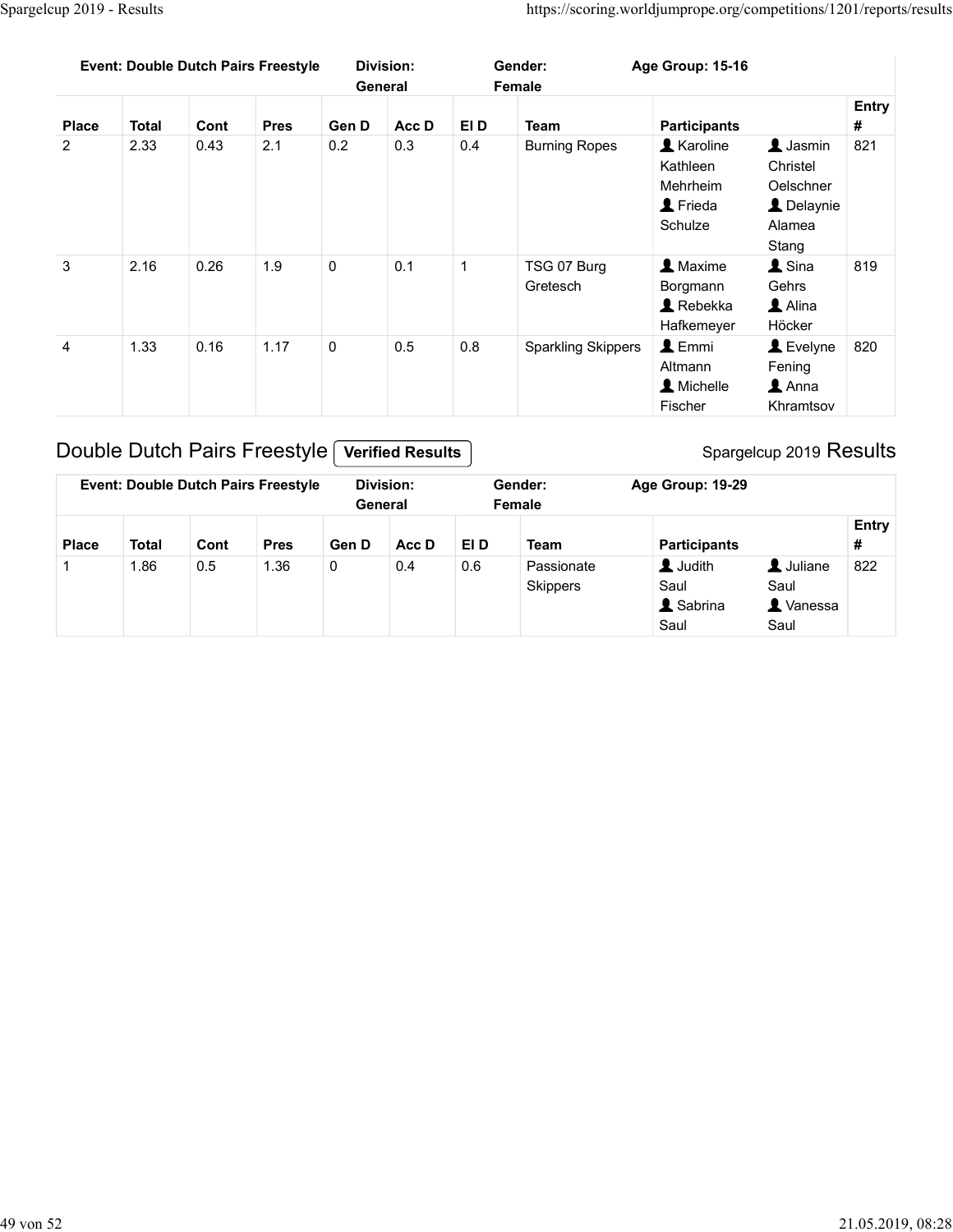#### Spargelcup 2019 Results

| Place<br>$\mathbf{1}$ | <b>Total</b><br>2.47 | Cont<br>0.17 | Single Rope Team Freestyle<br><b>Event: Single Rope Team Freestyle</b><br><b>Pres</b><br>2.3 | General<br>Gen D<br>$\mathbf 0$ | <b>Verified Results</b><br><b>Division:</b><br>Acc D<br>0.2 | EI D<br>0.6 | <b>Gender: Mixed</b><br><b>Team</b><br><b>RSV Eintracht</b><br>1949 e.V. | Age Group: 11-12<br><b>Participants</b><br>A Melina<br>Gaffri | Spargelcup 2019 Results<br>L Melina<br>Molkenthin | <b>Entry</b><br>#<br>779 |
|-----------------------|----------------------|--------------|----------------------------------------------------------------------------------------------|---------------------------------|-------------------------------------------------------------|-------------|--------------------------------------------------------------------------|---------------------------------------------------------------|---------------------------------------------------|--------------------------|
|-----------------------|----------------------|--------------|----------------------------------------------------------------------------------------------|---------------------------------|-------------------------------------------------------------|-------------|--------------------------------------------------------------------------|---------------------------------------------------------------|---------------------------------------------------|--------------------------|

#### Single Rope Team Freestyle Verified Results

#### Spargelcup 2019 Results

|                |              |      | Single Rope Team Freestyle               |             | <b>Verified Results</b> |      |                                   |                                                                        | Spargelcup 2019 Results                                                                   |            |
|----------------|--------------|------|------------------------------------------|-------------|-------------------------|------|-----------------------------------|------------------------------------------------------------------------|-------------------------------------------------------------------------------------------|------------|
|                |              |      | <b>Event: Single Rope Team Freestyle</b> | General     | <b>Division:</b>        |      | <b>Gender: Mixed</b>              | Age Group: 11-12                                                       |                                                                                           |            |
| <b>Place</b>   | <b>Total</b> | Cont | <b>Pres</b>                              | Gen D       | Acc D                   | EI D | <b>Team</b>                       | <b>Participants</b>                                                    |                                                                                           | Entry<br># |
| -1             | 2.47         | 0.17 | 2.3                                      | $\mathbf 0$ | 0.2                     | 0.6  | <b>RSV Eintracht</b><br>1949 e.V. | L Melina<br>Gaffri<br><b>A</b> Niklas<br>Raab                          | L Melina<br>Molkenthin<br>$2$ Ann-<br>Katrin<br>Verhülsdonk                               | 779        |
|                |              |      | Single Rope Team Freestyle               |             | <b>Verified Results</b> |      |                                   |                                                                        | Spargelcup 2019 Results                                                                   |            |
|                |              |      | <b>Event: Single Rope Team Freestyle</b> | General     | <b>Division:</b>        |      | Gender:<br>Female                 | Age Group: 9-10                                                        |                                                                                           |            |
| <b>Place</b>   | <b>Total</b> | Cont | <b>Pres</b>                              | Gen D       | Acc D                   | EI D | Team                              | <b>Participants</b>                                                    |                                                                                           | Entry<br># |
| $\mathbf{1}$   | 1.29         | 0.19 | 1.1                                      | 0           | 0.5                     | 0.6  | Rebels OK                         | & Sofie<br>Hošková<br>$\triangle$ Tereza<br>Sklenarova                 | <b>A</b> Katerina<br>Jedlickova<br>L Žofie<br>Vlasáková                                   | 783        |
| $\overline{2}$ | 0.78         | 0.08 | 0.7                                      | $\mathbf 0$ | $1.2$                   | 0.8  | <b>Burning Ropes</b>              | $\triangle$ Emma<br>Lou<br>Güldner<br>L Stella-<br>Viktoria<br>Lehmann | <b>A</b> Neele<br>Carlotta<br>Hoffmeister<br>L Felina<br>Mohr                             | 782        |
|                |              |      | Single Rope Team Freestyle               |             | <b>Verified Results</b> |      |                                   |                                                                        | Spargelcup 2019 Results                                                                   |            |
|                |              |      | Event: Single Rope Team Freestyle        | General     | <b>Division:</b>        |      | Gender:<br>Female                 | Age Group: 11-12                                                       |                                                                                           |            |
| <b>Place</b>   | <b>Total</b> | Cont | <b>Pres</b>                              | Gen D       | Acc D                   | EI D | Team                              | <b>Participants</b>                                                    |                                                                                           | Entry<br># |
| $\mathbf{1}$   | 2.04         | 0.4  | 1.64                                     | $\mathbf 0$ | 0.4                     | 0.6  | <b>Burning Ropes</b>              | L Fiona<br>Andrea<br>Hoffmann<br>Leonie<br>Mathilda<br>Kramer          | $\blacktriangle$ Mia<br>Emily<br>Koslowski<br>$\blacktriangle$<br>Fabienne<br><b>Milk</b> | 775        |

## Single Rope Team Freestyle Verified Results

#### Spargelcup 2019 Results

|                |                                          |      |                            |         |                         |         |                      | Sklenarova                                                             | Vlasáková                                                             |            |
|----------------|------------------------------------------|------|----------------------------|---------|-------------------------|---------|----------------------|------------------------------------------------------------------------|-----------------------------------------------------------------------|------------|
| $\overline{2}$ | 0.78                                     | 0.08 | 0.7                        | 0       | $1.2$                   | 0.8     | <b>Burning Ropes</b> | $\triangle$ Emma<br>Lou<br>Güldner<br>L Stella-<br>Viktoria<br>Lehmann | $\blacktriangle$ Neele<br>Carlotta<br>Hoffmeister<br>L Felina<br>Mohr | 782        |
|                |                                          |      | Single Rope Team Freestyle |         | <b>Verified Results</b> |         |                      |                                                                        | Spargelcup 2019 Results                                               |            |
|                | <b>Event: Single Rope Team Freestyle</b> |      |                            | General | <b>Division:</b>        |         | Gender:<br>Female    | Age Group: 11-12                                                       |                                                                       |            |
| <b>Place</b>   | <b>Total</b>                             | Cont | <b>Pres</b>                | Gen D   | Acc D                   | EI D    | <b>Team</b>          | <b>Participants</b>                                                    |                                                                       | Entry<br># |
| $\overline{1}$ | 2.04                                     | 0.4  | 1.64                       | 0       | 0.4                     | 0.6     | <b>Burning Ropes</b> | L Fiona<br>Andrea<br>Hoffmann<br>Leonie<br>Mathilda<br>Kramer          | $\blacktriangle$ Mia<br>Emily<br>Koslowski<br>1<br>Fabienne<br>Wilk   | 775        |
| $\overline{2}$ | 1.72                                     | 0.22 | 1.5                        | 0       | 0.4                     | 0.6     | Rebels OK            | <b>A</b> Kateřina<br>Pathy<br>Amálie<br>Svobodová                      | Veronika<br>Stříbrná<br>$\triangle$ Ella<br>Ward                      | 777        |
| 3              | 1.47                                     | 0.3  | 1.17                       | 0       | 0.4                     | $0.2\,$ | Funny Skippers       | $\triangle$ Aenna<br>Lischewski<br>L Elisa<br>Meyer                    | Leonie<br>Lübberstedt<br>L Sena<br>Tamer                              | 776        |
| $\overline{4}$ | 1.15                                     | 0.11 | 1.04                       | 0       | 0.2                     | 0.8     | Rebels OK            | Adéla<br>Cajthamlová<br>$\triangle$ Emma<br>Faitová                    | L Daniela<br>Cajthamlová<br>A Natálie<br>Markvartová                  | 778        |

Single Rope Team Freestyle Verified Results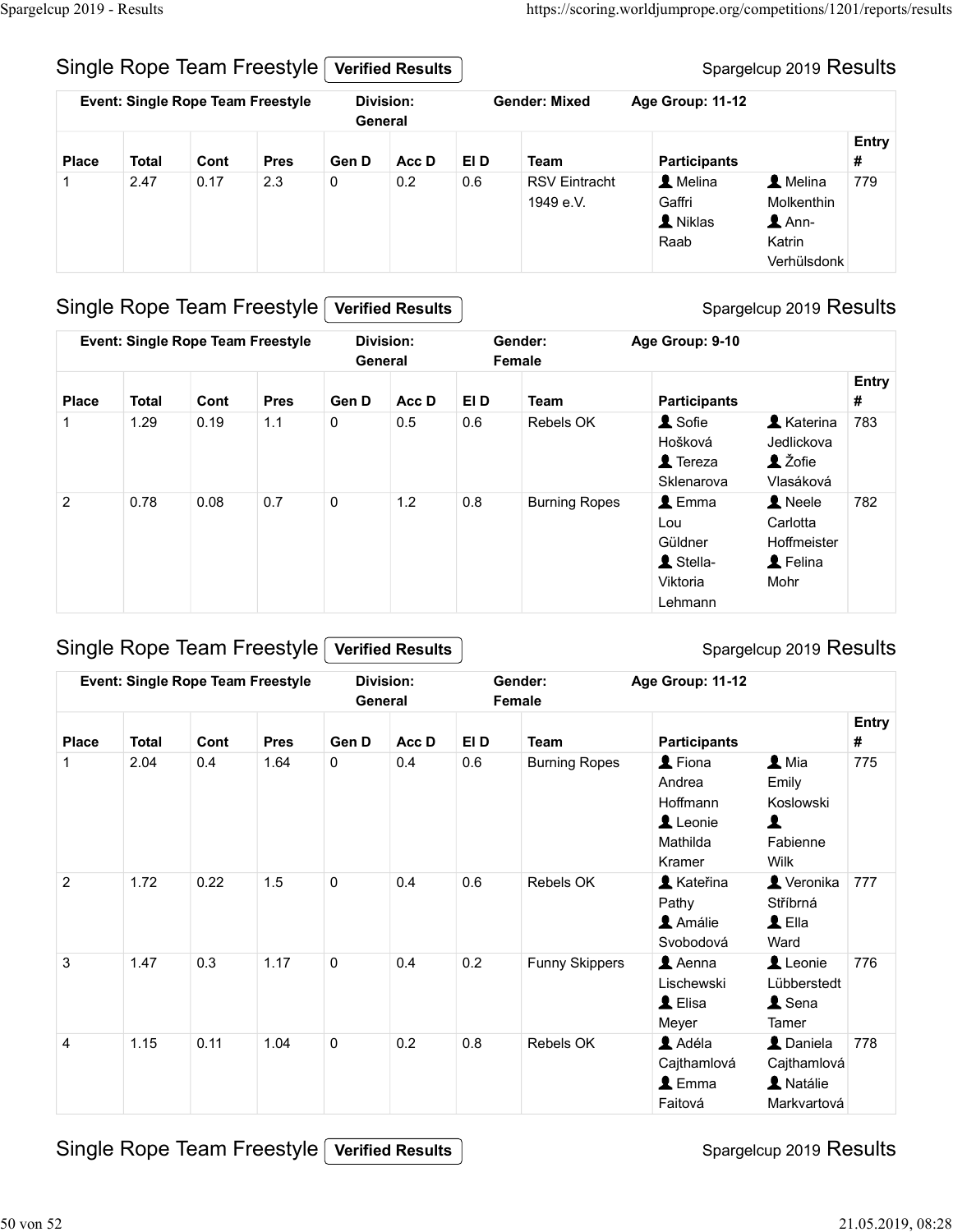|                   | Spargelcup 2019 - Results |                                   |                                             |                      |                  |             |                                                                                          |                                                                   |                                                                 |                   |
|-------------------|---------------------------|-----------------------------------|---------------------------------------------|----------------------|------------------|-------------|------------------------------------------------------------------------------------------|-------------------------------------------------------------------|-----------------------------------------------------------------|-------------------|
|                   |                           | Event: Single Rope Team Freestyle |                                             | General              | <b>Division:</b> |             | https://scoring.worldjumprope.org/competitions/1201/reports/results<br>Gender:<br>Female | Age Group: 13-14                                                  |                                                                 |                   |
|                   |                           |                                   |                                             |                      |                  |             |                                                                                          |                                                                   |                                                                 | Entry             |
| <b>Place</b><br>1 | <b>Total</b><br>3.1       | Cont<br>0.8                       | <b>Pres</b><br>2.3                          | Gen D<br>$\mathbf 0$ | Acc D<br>$0.2\,$ | EI D<br>0.6 | <b>Team</b><br>Rebels OK                                                                 | <b>Participants</b><br>1 Nicol<br>Arnold<br>Veronika<br>Dvořáková | $\triangle$ Tereza<br>Buchalová<br>$\triangle$ Adela<br>Kepkova | $\pmb{\#}$<br>781 |
| $\overline{2}$    | 1.63                      | 0.2                               | 1.43                                        | $\mathsf{O}\xspace$  | 0.3              | 0.6         | Rebels OK                                                                                | <b>A</b> Barbora<br>Chalupská<br><b>A</b> Kateřina<br>Ševčíková   | L Sára<br>Dušková<br>L Eliška<br>Sklenářová                     | 780               |
|                   |                           |                                   | Single Rope Team Freestyle Verified Results |                      |                  |             |                                                                                          |                                                                   | Spargelcup 2019 Results                                         |                   |
|                   |                           | Event: Single Rope Team Freestyle |                                             | General              | <b>Division:</b> |             | <b>Gender: Mixed</b>                                                                     | Age Group: 19-29                                                  |                                                                 |                   |
|                   |                           | Cont                              | <b>Pres</b>                                 | Gen D                | Acc D            | EI D        | Team                                                                                     | <b>Participants</b>                                               |                                                                 | Entry<br>#        |
|                   |                           |                                   | 1.53                                        | $\mathbf 0$          | $0.9\,$          | $\mathbf 0$ | <b>Sparkling Skippers</b>                                                                | L Sarah<br>Höfers<br><b>1</b> Simone                              | $\blacktriangle$ Bianca<br>Illing<br><b>L</b> Mark              | 789               |
| <b>Place</b>      | <b>Total</b><br>3.2       | 1.67                              |                                             |                      |                  |             |                                                                                          | Illing                                                            | Maurer                                                          |                   |

| <b>Place</b>            | <b>Total</b> | Cont | <b>Pres</b>                              | Gen D | Acc D                   | EI D         | <b>Team</b>               | <b>Participants</b> |                           | #     |
|-------------------------|--------------|------|------------------------------------------|-------|-------------------------|--------------|---------------------------|---------------------|---------------------------|-------|
| $\overline{\mathbf{1}}$ | 3.1          | 0.8  | 2.3                                      | 0     | 0.2                     | 0.6          | Rebels OK                 | <b>A</b> Nicol      | $\triangle$ Tereza        | 781   |
|                         |              |      |                                          |       |                         |              |                           | Arnold              | Buchalová                 |       |
|                         |              |      |                                          |       |                         |              |                           | Veronika            | Adela                     |       |
|                         |              |      |                                          |       |                         |              |                           | Dvořáková           | Kepkova                   |       |
| $\overline{2}$          | 1.63         | 0.2  | 1.43                                     | 0     | 0.3                     | 0.6          | Rebels OK                 | L Barbora           | A Sára                    | 780   |
|                         |              |      |                                          |       |                         |              |                           | Chalupská           | Dušková                   |       |
|                         |              |      |                                          |       |                         |              |                           | L Kateřina          | L Eliška                  |       |
|                         |              |      |                                          |       |                         |              |                           | Ševčíková           | Sklenářová                |       |
|                         |              |      | Single Rope Team Freestyle               |       | <b>Verified Results</b> |              |                           |                     | Spargelcup 2019 Results   |       |
|                         |              |      | <b>Event: Single Rope Team Freestyle</b> |       | <b>Division:</b>        |              | <b>Gender: Mixed</b>      | Age Group: 19-29    |                           |       |
|                         |              |      |                                          |       | General                 |              |                           |                     |                           |       |
|                         |              |      |                                          |       |                         |              |                           |                     |                           | Entry |
| <b>Place</b>            | <b>Total</b> | Cont | <b>Pres</b>                              | Gen D | Acc D                   | EI D         | <b>Team</b>               | <b>Participants</b> |                           | #     |
| -1                      | 3.2          | 1.67 | 1.53                                     | 0     | 0.9                     | $\pmb{0}$    | <b>Sparkling Skippers</b> | $\triangle$ Sarah   | L Bianca                  | 789   |
|                         |              |      |                                          |       |                         |              |                           | Höfers              | Illing                    |       |
|                         |              |      |                                          |       |                         |              |                           | <b>1</b> Simone     | 1 Mark                    |       |
|                         |              |      |                                          |       |                         |              |                           | Illing              | Maurer                    |       |
| $\overline{2}$          | 3.17         | 1.8  | 1.57                                     | 0.2   | $\mathbf{1}$            | $\mathbf 0$  | <b>Sparkling Skippers</b> | <b>1</b> Pascal     | & Sabrina                 | 790   |
|                         |              |      |                                          |       |                         |              |                           | Bär                 | Kunz                      |       |
|                         |              |      |                                          |       |                         |              |                           | 1                   | L Dominik                 |       |
|                         |              |      |                                          |       |                         |              |                           | Fabienne            | Walter                    |       |
|                         |              |      |                                          |       |                         |              |                           | Metzger             |                           |       |
|                         |              |      |                                          |       |                         |              |                           |                     |                           |       |
|                         |              |      | Single Rope Team Freestyle               |       | <b>Verified Results</b> |              |                           |                     | Spargelcup 2019 Results   |       |
|                         |              |      | <b>Event: Single Rope Team Freestyle</b> |       | <b>Division:</b>        |              | Gender:                   | Age Group: 15-16    |                           |       |
|                         |              |      |                                          |       | General                 |              | Female                    |                     |                           |       |
|                         |              |      |                                          |       |                         |              |                           |                     |                           | Entry |
| <b>Place</b>            | <b>Total</b> | Cont | <b>Pres</b>                              | Gen D | Acc D                   | EI D         | <b>Team</b>               | <b>Participants</b> |                           | #     |
| -1                      | 2.71         | 0.21 | 2.5                                      | 0     | 0.1                     | $\mathbf{1}$ | <b>Sparkling Skippers</b> | $\triangle$ Emmi    | Levelyne                  | 786   |
|                         |              |      |                                          |       |                         |              |                           | Altmann             | Fening                    |       |
|                         |              |      |                                          |       |                         |              |                           | A Michelle          | $\triangle$ Anna          |       |
|                         |              |      |                                          |       |                         |              |                           | Fischer             | Khramtsov                 |       |
| $\overline{2}$          | 1.73         | 0.13 | 1.6                                      | 0     | 0.6                     | 0.6          | <b>RSV Eintracht</b>      | Angelina            | Leonie                    | 784   |
|                         |              |      |                                          |       |                         |              | $1040 \times V$           | Dright              | $C_{\alpha}$ $D_{\alpha}$ |       |

## Single Rope Team Freestyle Verified Results

| $\mathbf{1}$   | 3.2          | 1.67 | 1.53                                     | 0           | 0.9                     | $\pmb{0}$    | <b>Sparkling Skippers</b>         | L Sarah<br>Höfers<br><b>1</b> Simone<br>Illing                    | $\triangle$ Bianca<br>Illing<br>1 Mark<br>Maurer          | 789        |
|----------------|--------------|------|------------------------------------------|-------------|-------------------------|--------------|-----------------------------------|-------------------------------------------------------------------|-----------------------------------------------------------|------------|
| $\overline{2}$ | 3.17         | 1.8  | 1.57                                     | 0.2         | $\mathbf{1}$            | $\pmb{0}$    | <b>Sparkling Skippers</b>         | <b>1</b> Pascal<br>Bär<br>$\blacktriangle$<br>Fabienne<br>Metzger | L Sabrina<br>Kunz<br>L Dominik<br>Walter                  | 790        |
|                |              |      | Single Rope Team Freestyle               |             | <b>Verified Results</b> |              |                                   |                                                                   | Spargelcup 2019 Results                                   |            |
|                |              |      | <b>Event: Single Rope Team Freestyle</b> | General     | Division:               |              | Gender:<br>Female                 | Age Group: 15-16                                                  |                                                           |            |
| <b>Place</b>   | <b>Total</b> | Cont | <b>Pres</b>                              | Gen D       | Acc D                   | EI D         | <b>Team</b>                       | <b>Participants</b>                                               |                                                           | Entry<br># |
| $\mathbf 1$    | 2.71         | 0.21 | 2.5                                      | 0           | 0.1                     | $\mathbf{1}$ | <b>Sparkling Skippers</b>         | $\triangle$ Emmi<br>Altmann<br>A Michelle<br>Fischer              | Levelyne<br>Fening<br>$\triangle$ Anna<br>Khramtsov       | 786        |
| $\overline{2}$ | 1.73         | 0.13 | 1.6                                      | $\mathbf 0$ | 0.6                     | $0.6\,$      | <b>RSV Eintracht</b><br>1949 e.V. | Angelina<br><b>Drews</b><br>Laila<br>Gomolla                      | Leonie<br>Geißel<br>L Diana<br>Sprang                     | 784        |
| 3              | 0.99         | 0.12 | 0.87                                     | 0           | 1.6                     | $0.6\,$      | TSG 07 Burg<br>Gretesch           | <b>1</b> Sina<br>Gehrs<br>Alina<br>Höcker                         | $\triangle$ Rebekka<br>Hafkemeyer<br>L Judith<br>Menkhaus | 785        |
|                |              |      | <b>Single Rope Team Freestyle</b>        |             | <b>Verified Results</b> |              |                                   |                                                                   | Spargelcup 2019 Results                                   |            |
|                |              |      | Event: Single Rope Team Freestyle        | General     | <b>Division:</b>        |              | Gender:<br>Female                 | Age Group: 19-29                                                  |                                                           |            |
| <b>Place</b>   | <b>Total</b> | Cont | <b>Pres</b>                              | Gen D       | Acc D                   | EI D         | <b>Team</b>                       | <b>Participants</b>                                               |                                                           | Entry<br># |

|              |              |      | <b>Event: Single Rope Team Freestyle</b> | Division: |       |      | Gender: | Age Group: 19-29    |       |
|--------------|--------------|------|------------------------------------------|-----------|-------|------|---------|---------------------|-------|
|              |              |      |                                          | General   |       |      | Female  |                     |       |
|              |              |      |                                          |           |       |      |         |                     | Entry |
| <b>Place</b> | <b>Total</b> | Cont | <b>Pres</b>                              | Gen D     | Acc D | EI D | Team    | <b>Participants</b> |       |